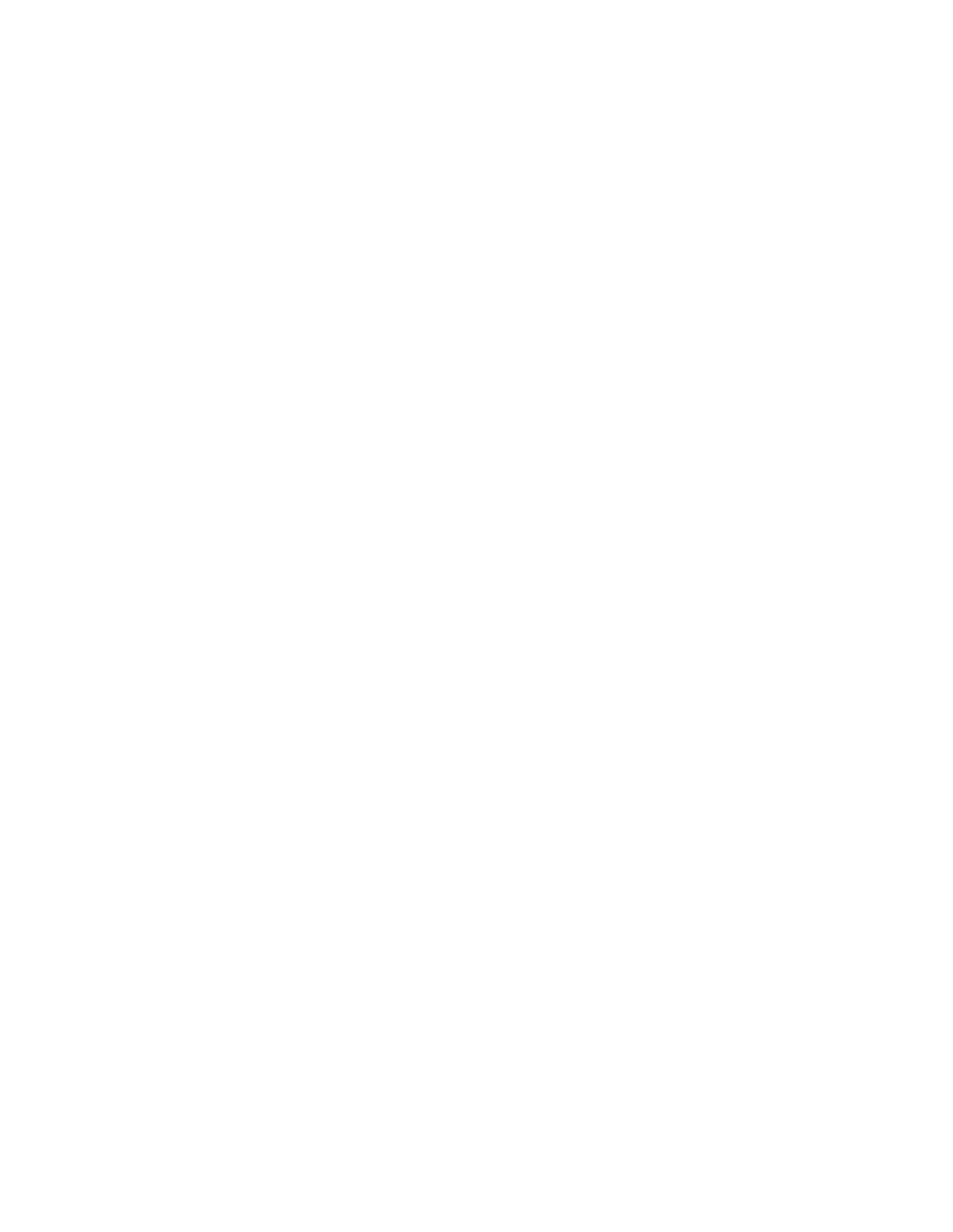EPA 625/R-00/004 October 2000

# **IN SITU TREATMENT OF SOIL AND GROUNDWATER CONTAMINATED WITH CHROMIUM**

# **TECHNICAL RESOURCE GUIDE**

**Center for Environmental Research Information National Risk Management Research Laboratory Office of Research and Development U.S. Environmental Protection Agency Cincinnati, Ohio 45268**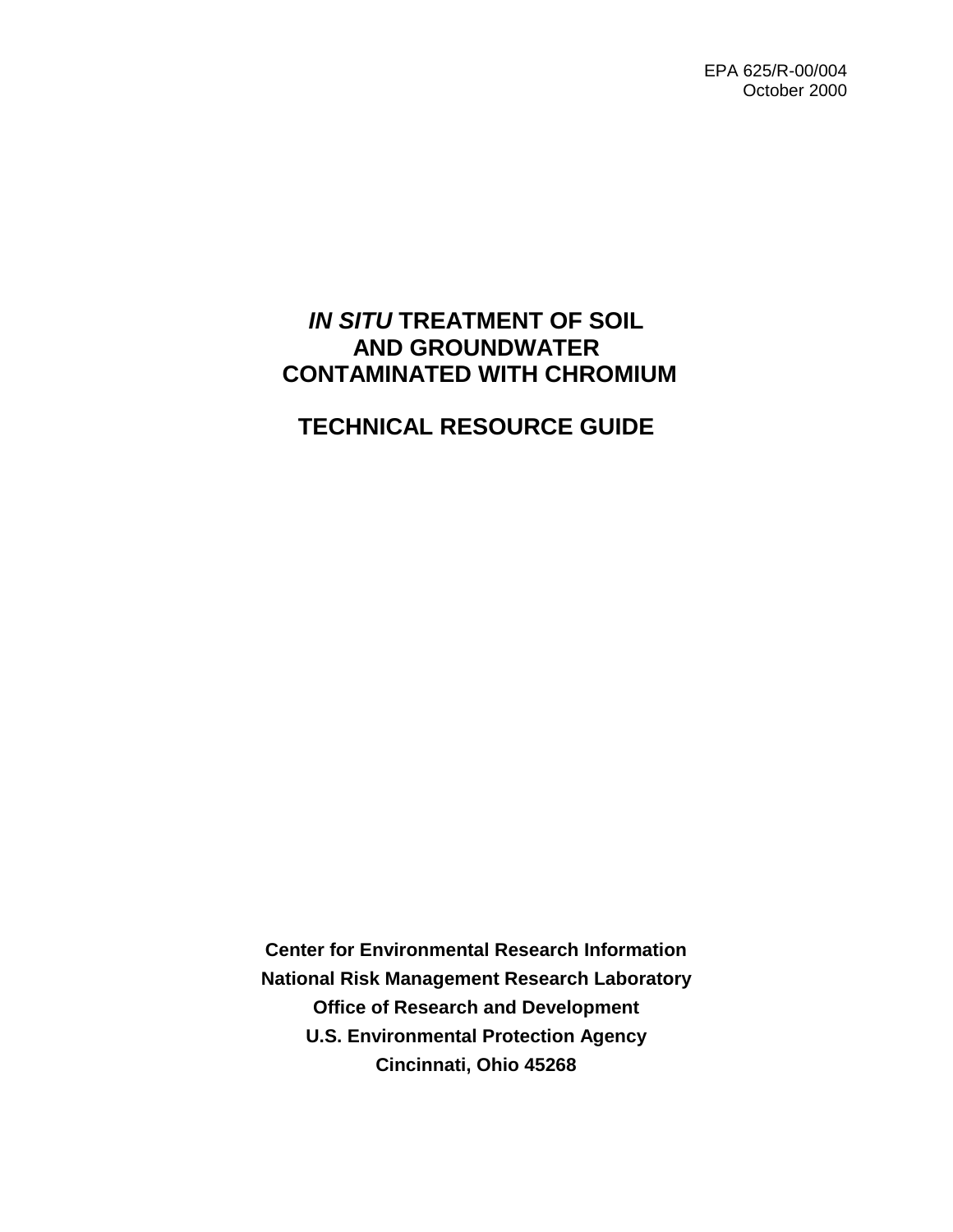#### **Notice**

The U.S. Environmental Protection Agency through its Office of Research and Development funded and managed the research described here under Contract No. 68-C7-0011, Work Assignment 27, to Science Applications International Corporation (SAIC). It has been subjected to the Agency's peer and administrative review and has been approved for publication as an EPA document. Mention of trade names or commercial products does not constitute endorsement or recommendation for use.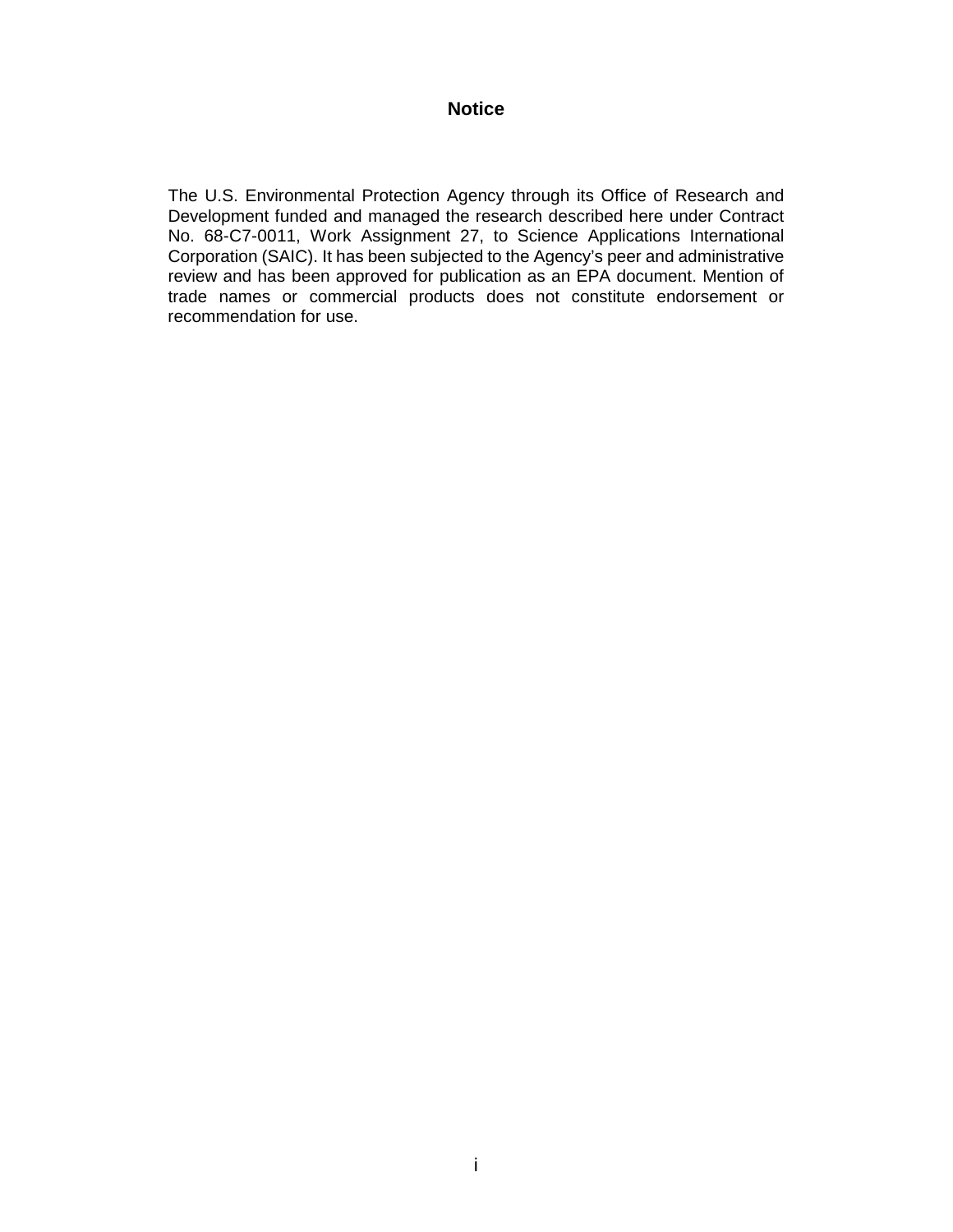#### **Foreward**

The U.S. Environmental Protection Agency is charged by Congress with protecting the Nation's land, air, and water resources. Under a mandate of national environmental laws, the Agency strives to formulate and implement actions leading to a compatible balance between human activities and the ability of natural systems to support and nurture life. To meet this mandate, EPA's research program is providing data and technical support for solving environmental problems today and building a science knowledge base necessary to manage our ecological resources wisely, understand how pollutants affect our health, and prevent or reduce environmental risks in the future.

The National Risk Management Research Laboratory is the Agency's center for investigation of technological and management approaches for reducing risks from threats to human health and the environment. The focus of the Laboratory's research program is on methods for the prevention and control of pollution to air, land, water and subsurface resources; protection of water quality in public water systems; remediation of contaminated sites and ground water; and prevention and control of indoor air pollution. The goal of this research effort is to catalyze development and implementation of innovative, cost-effective environmental technologies; develop scientific and engineering information needed by EPA to support regulatory and policy decisions; and provide technical support and information transfer to ensure effective implementation of environmental regulations and strategies.

This publication has been produced as part of the Laboratory's strategic long-term research plan. It is published and made available by EPA's Office of Research and Development to assist the user community and to link researchers with their clients.

> E. Timothy Oppelt, Director National Risk Management Research Laboratory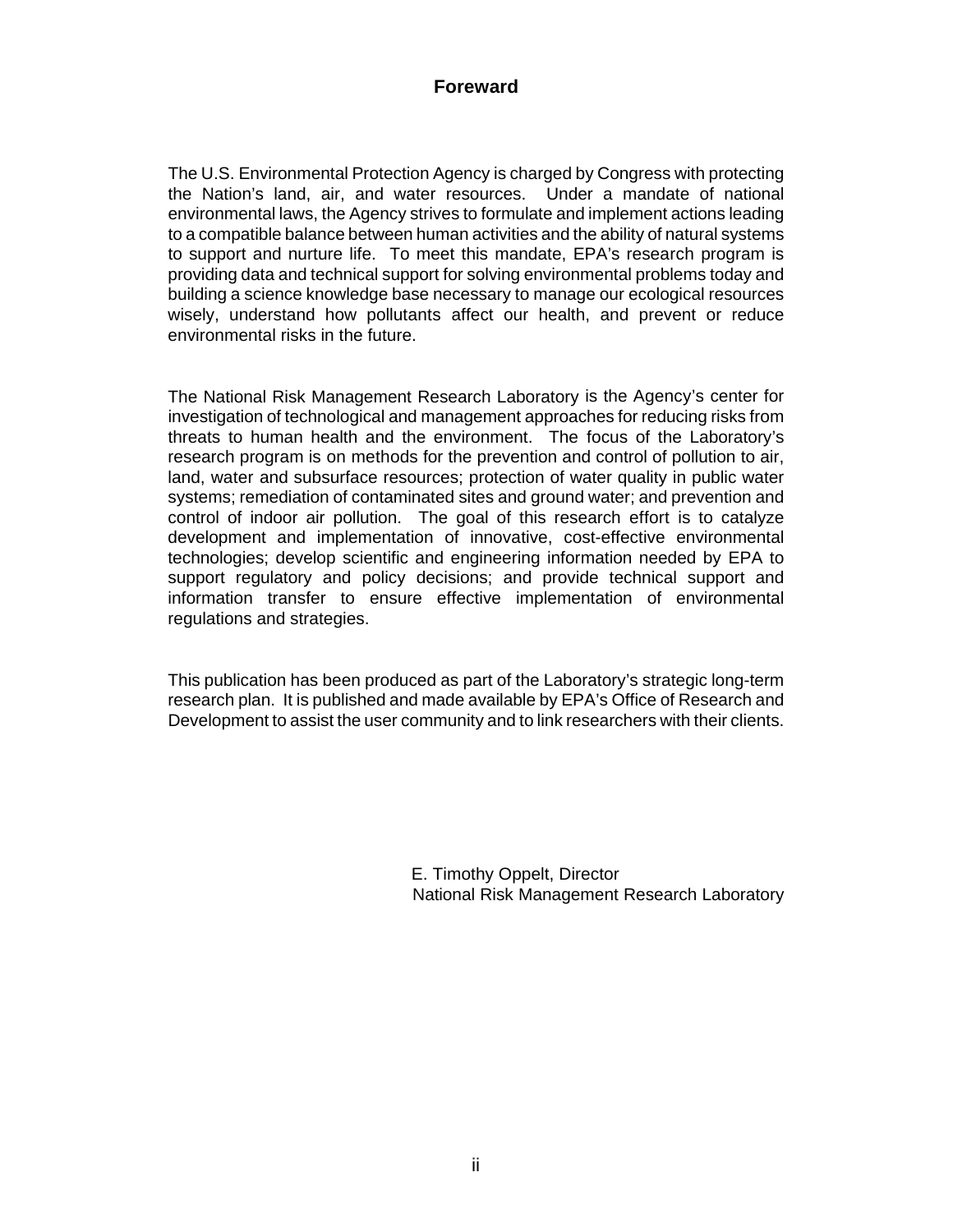#### **Abstract**

Chromium is the second most common metal found at sites for which Records of Decision have been signed. At many industrial and waste disposal locations, chromium has been released to the environment via leakage and poor storage during manufacturing or improper disposal practices. Industrial applications most commonly use chromium in the hexavalent chromium [Cr(VI)] form, which is acutely toxic and very mobile in groundwater. Groundwater extraction and treatment has traditionally been used to remediate chromium-contaminant plumes. This method, while providing interception and hydraulic containment of the plume, may require long-term application to meet Cr(VI) remediation goals and may not be effective at remediating source-zone Cr(VI).

New information and treatment approaches have been developed for chromiumcontaminated soil and groundwater treatment. The purpose of this report is to bring together the most current information pertaining to the science of chromium contamination and the *in situ* treatment and control of sites with groundwater and/or soil contaminated with chromium. A number of available in situ technologies or treatment approaches use chemical reduction and fixation for chromium remediation. These include geochemical fixation, permeable reactive barriers (PRBs), and reactive zones. Other types of in situ treatment that are under development include enhanced extraction, electrokinetics, biological processes that can be used within PRBs and reactive zones, natural attenuation, and phytoremediation.

Detailed discussions of these in situ technologies are contained in the report. Each discussion consists of a technology description with its advantages and disadvantages, status, and performance and cost data. A comparative summary of the status of the technologies is presented in Table 3-1. More conventional ex situ approaches and other proven and well-documented technologies for chromium treatment or control are not reviewed within this report. The emphasis in this report is on innovative in situ approaches for chromium remediation that are not as well documented, but have been demonstrated or are being developed.

It should be noted that this report is not a design document, but a resource guide. Although it does contain design and cost information, it is primarily intended to enable concerned parties, regulators, scientists, and engineers to evaluate the potential use of various treatment technologies, or combinations of these technologies, to clean up chromium-contaminated sites effectively.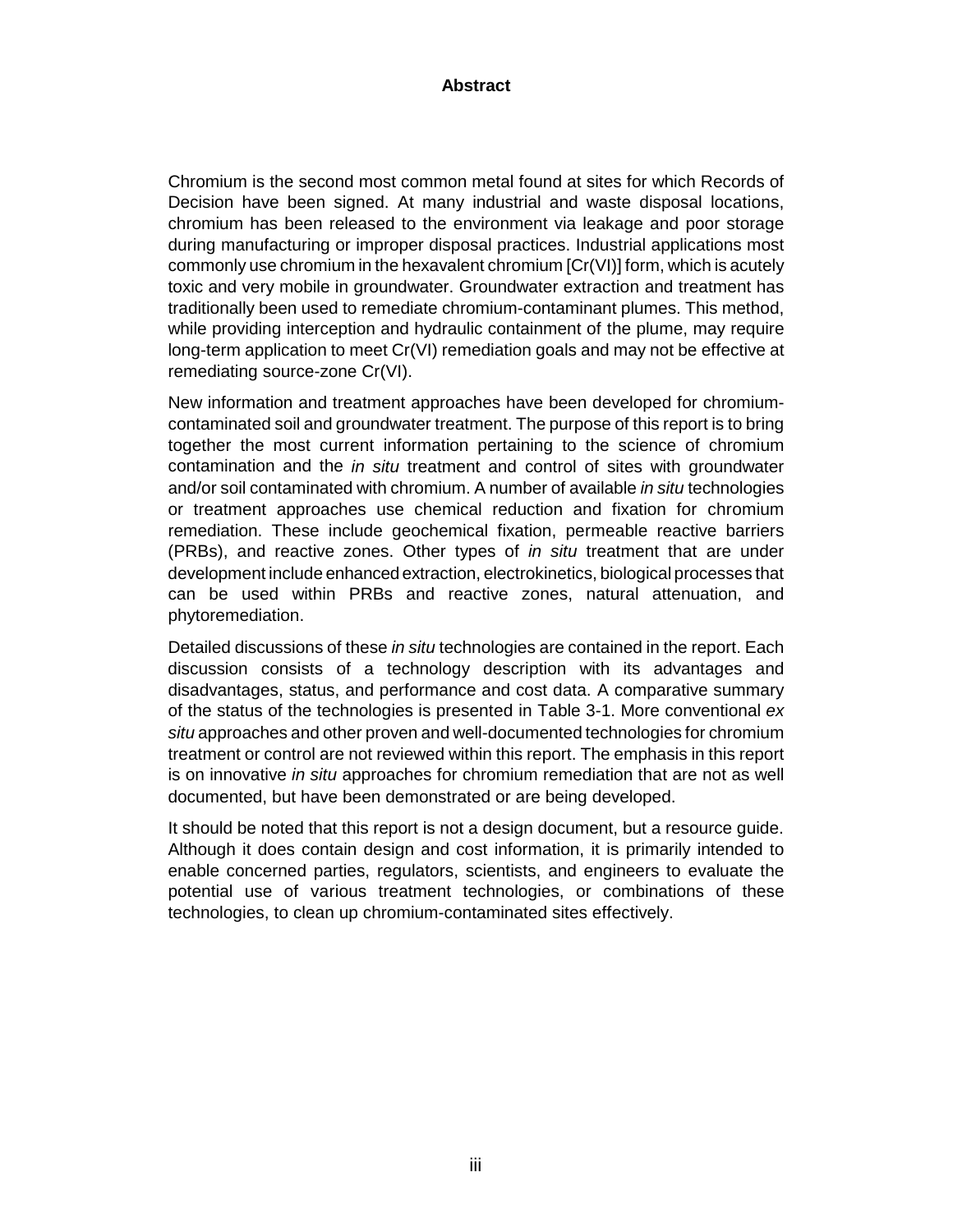### **Table of Contents**

#### **Section Page 2018**

## **1 – INTRODUCTION**

| 1.1 | Purpose                                                                                                        | 1              |
|-----|----------------------------------------------------------------------------------------------------------------|----------------|
| 1.2 |                                                                                                                | 1              |
| 1.3 |                                                                                                                | 3              |
|     |                                                                                                                | 4              |
| 2.1 |                                                                                                                | $\overline{4}$ |
| 2.2 | Chromium Chemistry (and all and all and all and all and all and all and all and all and all and all and all an | 5              |
| 2.3 | Chromium Treatment and Remediation Approaches                                                                  | 11             |
| 2.4 |                                                                                                                | 14             |
|     |                                                                                                                | 17             |
| 3.1 |                                                                                                                | 20             |
|     | 3.1.1                                                                                                          | 20             |
|     | 3.1.2                                                                                                          | 23             |
|     | 3.1.3                                                                                                          | 23             |
| 3.2 | Permeable Reactive Subsurface Barriers (Treatment Walls)                                                       | 30             |
|     | 3.2.1                                                                                                          | 30             |
|     | 3.2.2                                                                                                          | 36             |
|     | 3.2.3                                                                                                          | 38             |
| 3.3 |                                                                                                                | 44             |
|     | 3.3.1                                                                                                          | 44             |
|     | 3.3.2                                                                                                          | 52             |
|     | 3.3.3                                                                                                          | 52             |
| 3.4 |                                                                                                                | 56             |
|     | 3.4.1                                                                                                          | 56             |
|     | 3.4.2<br><b>Status</b>                                                                                         | 59             |
|     | 3.4.3                                                                                                          | 59             |
| 3.5 |                                                                                                                | 61             |
|     | 3.5.1                                                                                                          | 61             |
|     | 3.5.2                                                                                                          | 64             |
|     | 3.5.3                                                                                                          | 65             |
| 3.6 |                                                                                                                | 66             |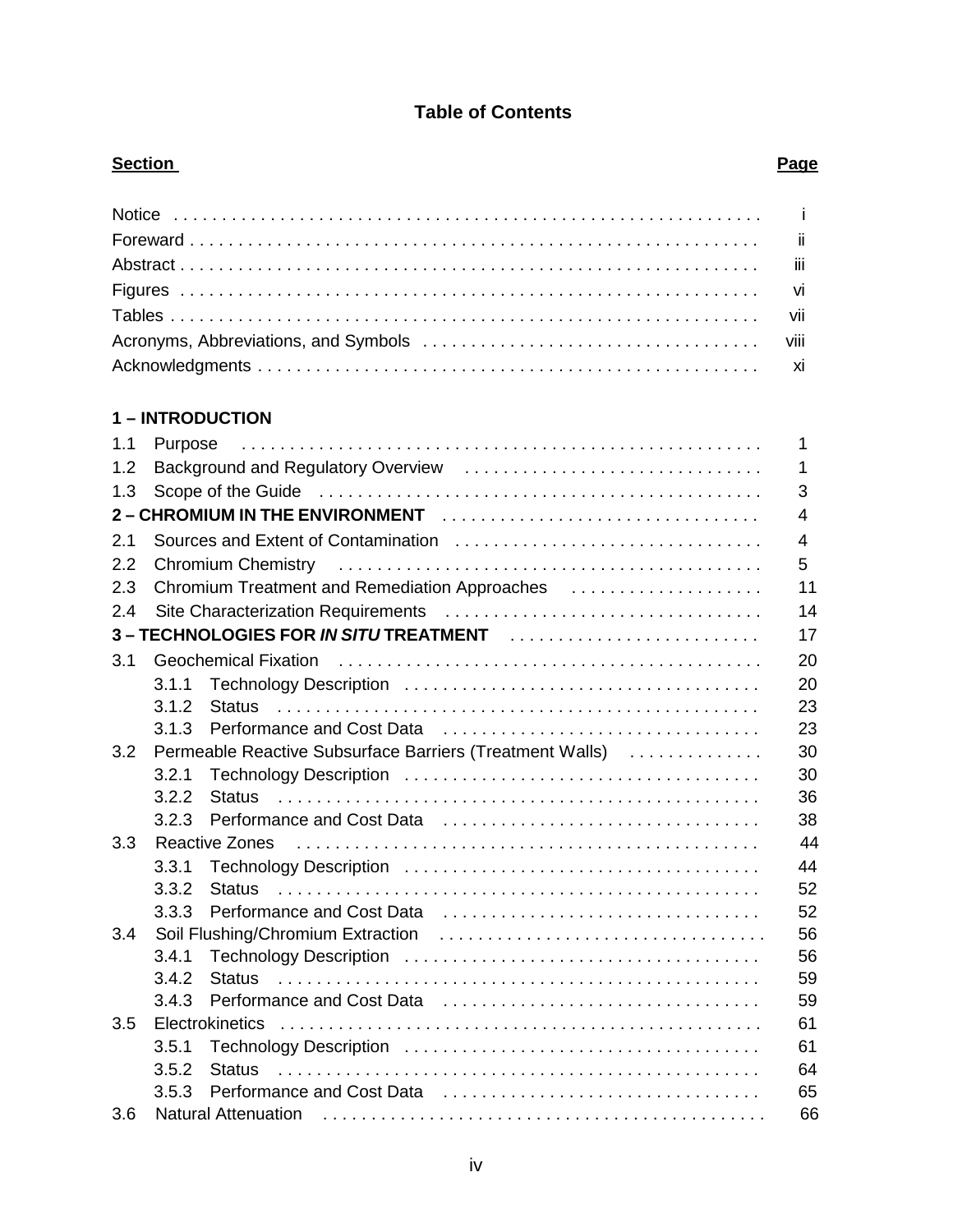#### **TABLE OF CONTENTS** (continued)

| <b>Section</b> |     |          |          |
|----------------|-----|----------|----------|
|                | 362 | – Status | 66<br>69 |
|                |     |          | 69       |
| 3.7            |     |          | 70       |
|                |     |          | 70       |
|                |     |          | 70       |
|                |     |          | 70       |
|                |     |          | 71       |

# **Appendix Page**

| A - SOURCES OF ADDITIONAL INFORMATION                                         | 77 |
|-------------------------------------------------------------------------------|----|
| $B - TECHNOLOGY$ AND VENDOR CONTACT INFORMATION $\ldots \ldots \ldots \ldots$ | 82 |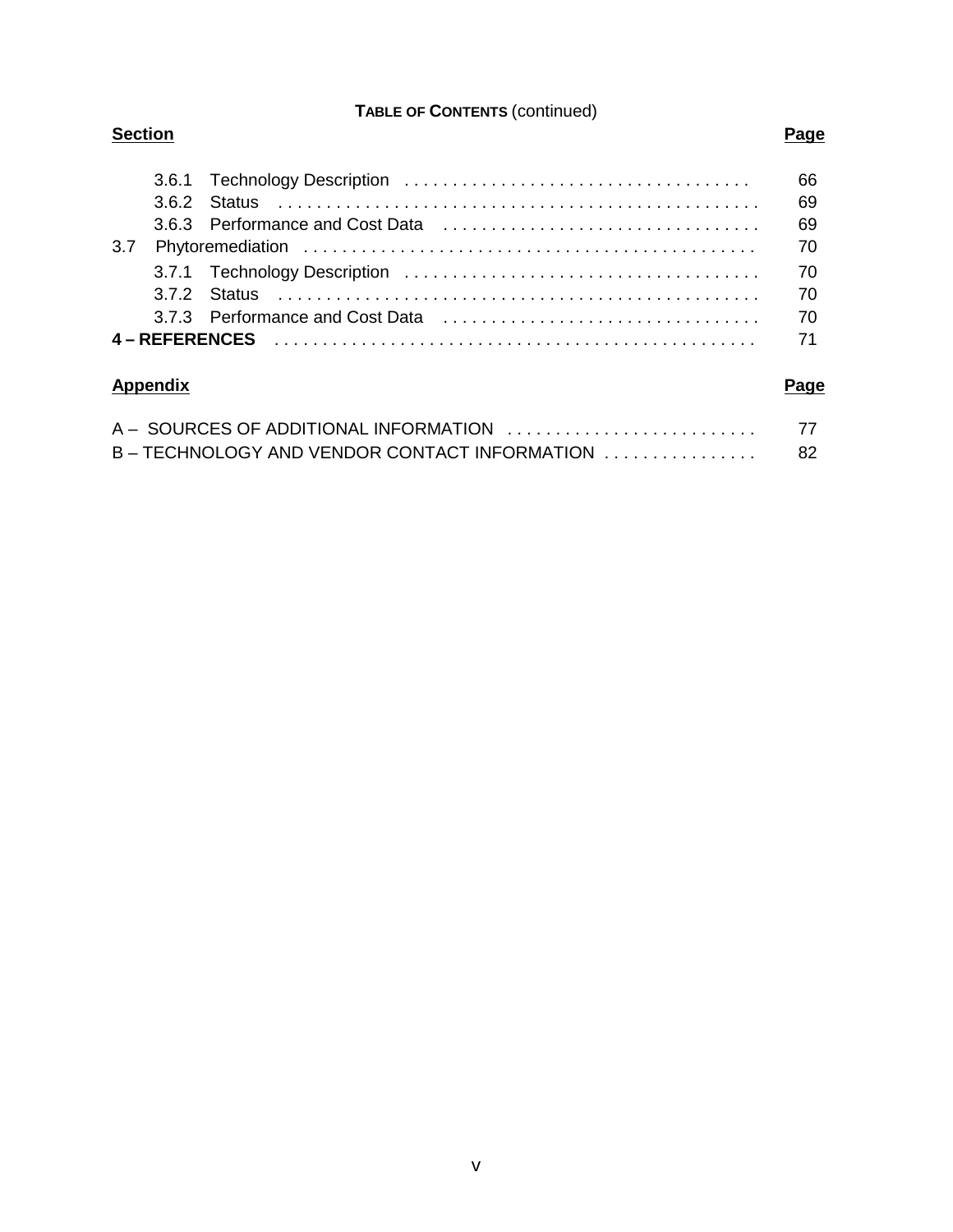#### **LIST OF FIGURES Figure Page**

| $2 - 1$  | Metals Most Commonly Present in all Matrices at Superfund Sites                                      | 4              |
|----------|------------------------------------------------------------------------------------------------------|----------------|
| $2 - 2$  |                                                                                                      | 6              |
| $2 - 3$  |                                                                                                      | $\overline{7}$ |
| $2 - 4$  |                                                                                                      | 11             |
| $2 - 5$  | Concentration Versus Pumping Duration or Volume Showing Tailing                                      | 12             |
| $2 - 6$  | Conceptual Geochemical Model of Zones in a Contaminant Plume                                         | 13             |
| $3 - 1$  | Schematic of <i>In Situ</i> Chromium Remediation                                                     | 21             |
| $3 - 2$  | Plot of Hexavalent Chromium Contaminant Plume at the Valley Wood                                     |                |
|          |                                                                                                      | 25             |
| $3 - 3$  | Plot of Hexavalent Chromium Contaminant Plume at the Valley Wood                                     |                |
|          |                                                                                                      | 26             |
| $3-4a$   | Plume Capture by a Funnel and-Gate System. Sheet Piling Funnels                                      |                |
|          | Direct the Plume Through the Reactive Gate.                                                          | 32             |
| $3-4b$   | Plume Capture by a Continuous Trench System. The Plume Moves<br>Unimpeded Through the Reactive Gate. | 32             |
| $3-5$    | Breakdown of Inorganic Contaminants Addressed by PRBs                                                | 37             |
| $3-6$    | Breakdown of Types of PRB Projects Addressing Chromium<br>Remediation                                | 37             |
| $3 - 7$  | ISRM Treatment System Diagram                                                                        | 42             |
| $3 - 8$  | In Situ Reactive Zones Curtain Design Concept                                                        | 46             |
| $3-9$    | Gravity Feed of Reagents When the Contamination is Shallow                                           | 49             |
| $3 - 10$ | Multiple Cluster Injection Points When Contamination is Deep                                         | 49             |
| $3 - 11$ | Schematic of Molasses-based Injection System at Central Pennsylvania Site                            | 54             |
| $3 - 12$ | Plot of Hexavalent Chromium Contaminant Plume at Central Pennsylvania                                |                |
|          |                                                                                                      | 55             |
| $3 - 13$ | Plot of Hexavalent Chromium Contaminant Plume at Central Pennsylvania                                |                |
|          |                                                                                                      | 55             |
| $3 - 14$ | Schematic of In Situ Flushing System                                                                 | 57             |
| $3 - 15$ | <b>Electrokinetic Remediation Process</b>                                                            | 62             |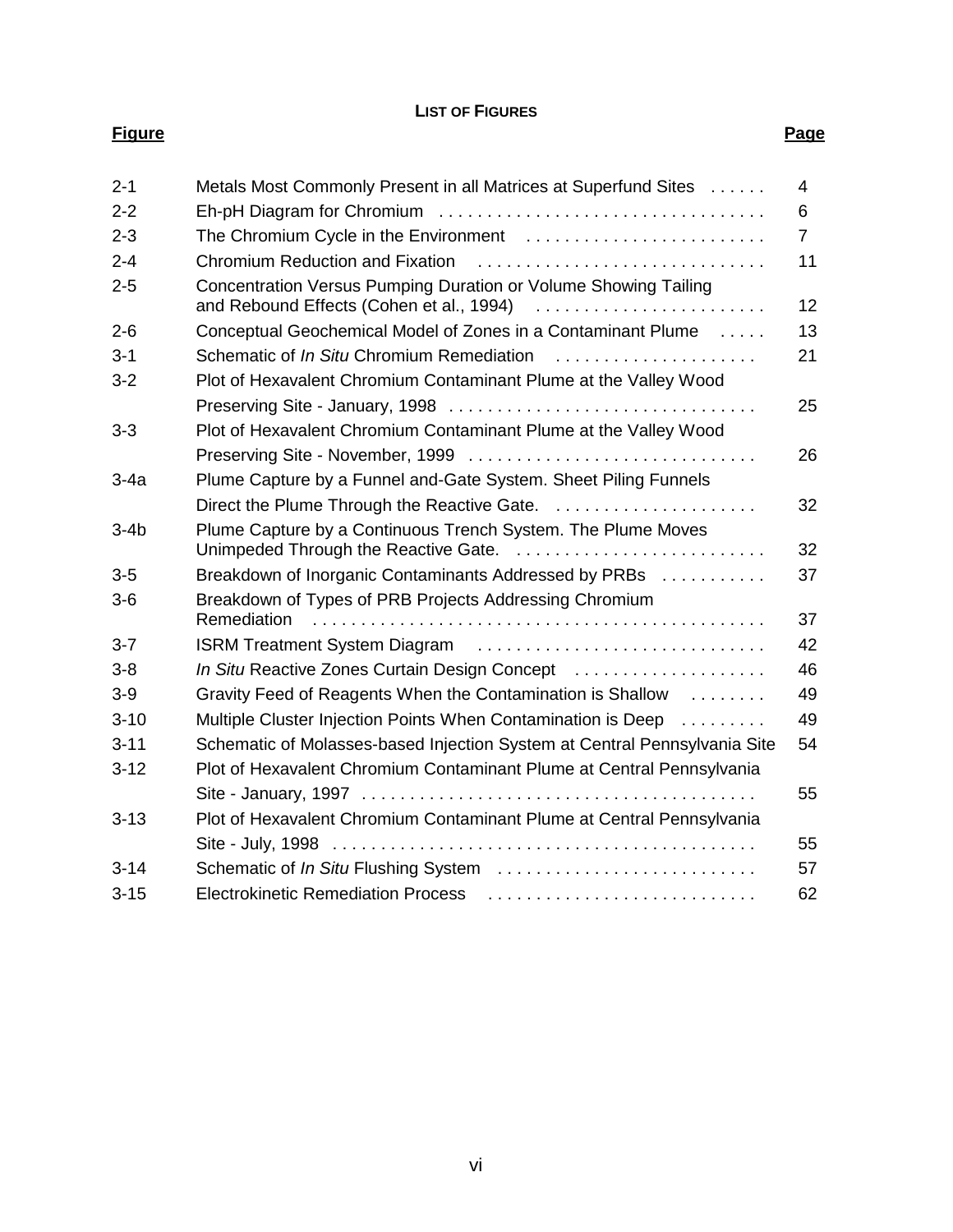#### **LIST OF TABLES**

| <b>Table</b> |                                                                          | Page           |
|--------------|--------------------------------------------------------------------------|----------------|
| $1 - 1$      | Cleanup Goals (Actual and Potential) for Total and Leachable Metals      | $\overline{2}$ |
| $2 - 1$      | Cation Exchange Capacities for Soils – Components and Types              | 9              |
| $2 - 2$      | Recommended Analytical Methods                                           | 15             |
| $3 - 1$      | Status of In Situ Technologies for Treatment of Chromium Contamination   | 18             |
| $3 - 2$      | Total Chromium Concentrations (mg/L) of Paired-Column Effluent as a      | 24             |
| $3 - 3$      | Comparison of Granular vs. Foam Iron Reactive Media for PRBs             | 35             |
| $3 - 4$      | Impacts of Various Geologic/Hydrogeologic Parameters on the Design       | 48             |
| $3-5$        | Results of Cr(VI) Extraction Studies by Surfactants and Hydrotropes from | 60             |
| $3-6$        | Cr(VI) Extraction From Columns by Water, Surfactants Alone, and          | 61             |
| $3 - 7$      |                                                                          | 65             |
|              |                                                                          |                |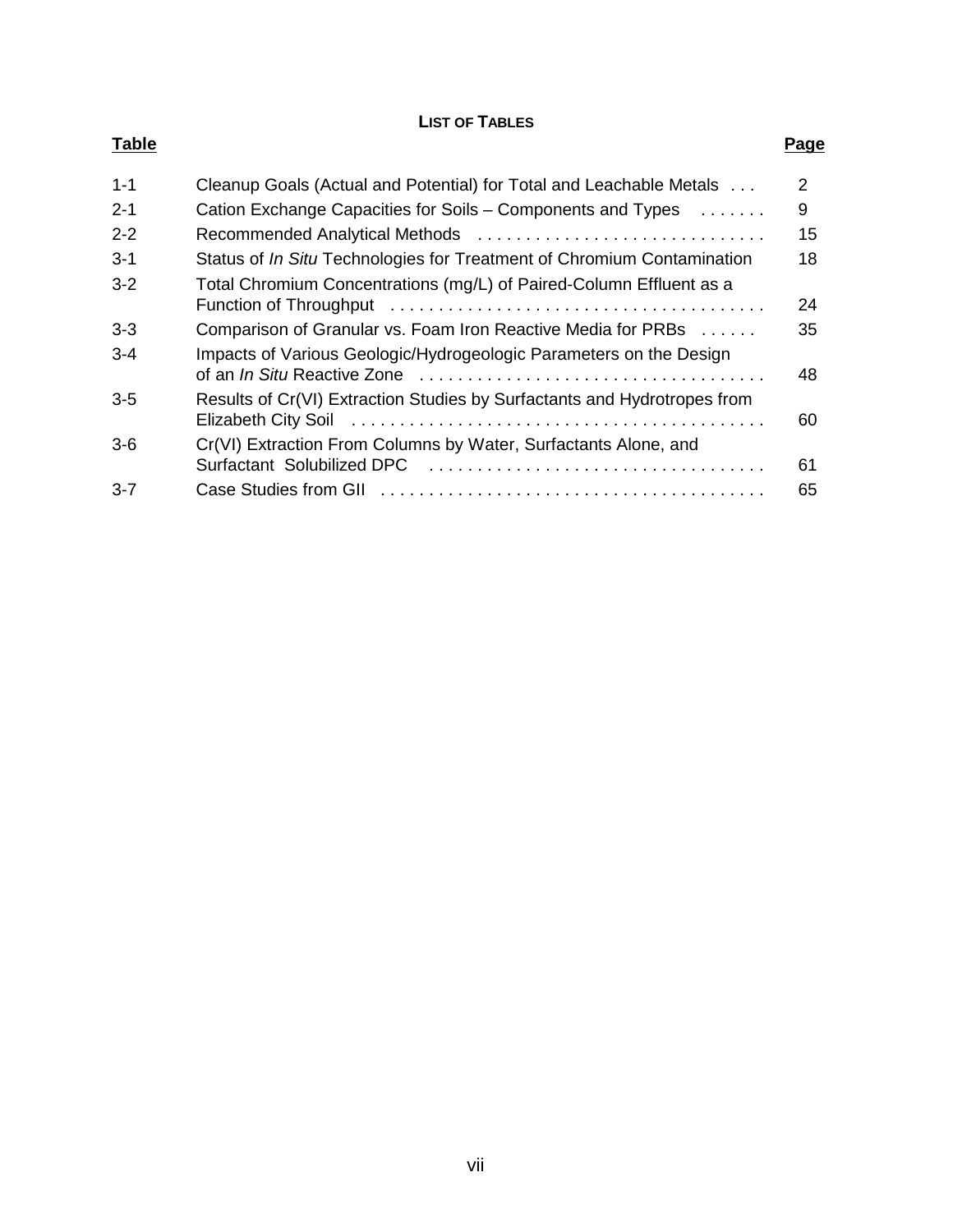## **Acronyms, Abbreviations, and Symbols**

| (aq)               | aqueous                                                               |
|--------------------|-----------------------------------------------------------------------|
| (s)                | solid                                                                 |
| $\lt$              | less than                                                             |
| ⋗                  | greater than                                                          |
| <b>AEC</b>         | anion exchange capacity                                               |
| BaCrO <sub>4</sub> | barium chromate                                                       |
| <b>BDAT</b>        | <b>Best Demonstrated Available Technology</b>                         |
| Ca                 | calcium                                                               |
|                    | calcium carbonate                                                     |
| CaCO <sub>3</sub>  |                                                                       |
| <b>CCA</b>         | copper chromium arsenate                                              |
| Cd                 | cadmium                                                               |
| <b>CEC</b>         | cation exchange capacity                                              |
| <b>CERCLA</b>      | Comprehensive Environmental Response, Compensation, and Liability Act |
| CH <sub>4</sub>    | methane                                                               |
| CI.                | chloride                                                              |
| cm                 | centimeter                                                            |
| <b>CMC</b>         | critical micelle concentration                                        |
| <b>CN</b>          | cyanide                                                               |
| Co                 | cobalt                                                                |
| CO <sub>2</sub>    | carbon dioxide                                                        |
| Cr                 | chromium                                                              |
| Cr(III)            | trivalent chromium (reduced form)                                     |
| Cr(VI)             | hexavalent chromium (oxidized form)                                   |
| $Cr_2O_7^{-2}$     | dichromate                                                            |
| $CrO4-2$           | chromate                                                              |
| CrOH <sub>x</sub>  | chromium hydroxide (numerous species)                                 |
| Cu                 | copper                                                                |
| DI                 | deionized                                                             |
| <b>DMRB</b>        | dissimilatory metal-reducing bacteria                                 |
| <b>DOC</b>         | dissolved organic carbon                                              |
| <b>DOE</b>         | U.S. Department of Energy                                             |
| <b>DPC</b>         |                                                                       |
|                    | diphenyl carbazide                                                    |
| Eh                 | redox potential                                                       |
| <b>EIX</b>         | electrochemical ion-exchange                                          |
| <b>EPA</b>         | U.S. Environmental Protection Agency                                  |
| Fe                 | iron                                                                  |
| Fe(II)             | ferrous iron (reduced form)                                           |
| Fe(III)            | ferric iron (oxidized form)                                           |
| Fe <sup>0</sup>    | zero-valent iron                                                      |
| ft                 | foot                                                                  |
| ft <sup>2</sup>    | square foot                                                           |
| ft <sup>3</sup>    | cubic foot                                                            |
| g                  | grams                                                                 |
| H <sub>2</sub>     | hydrogen                                                              |
| HCrO <sub>4</sub>  | hydrochromate                                                         |
| HSO <sub>3</sub>   | hydrosulfite                                                          |
| <b>ICP/AES</b>     | Inductively coupled plasma/atomic emission spectrometry               |
| <b>ICP/MS</b>      | Inductively coupled plasma/mass spectrometry                          |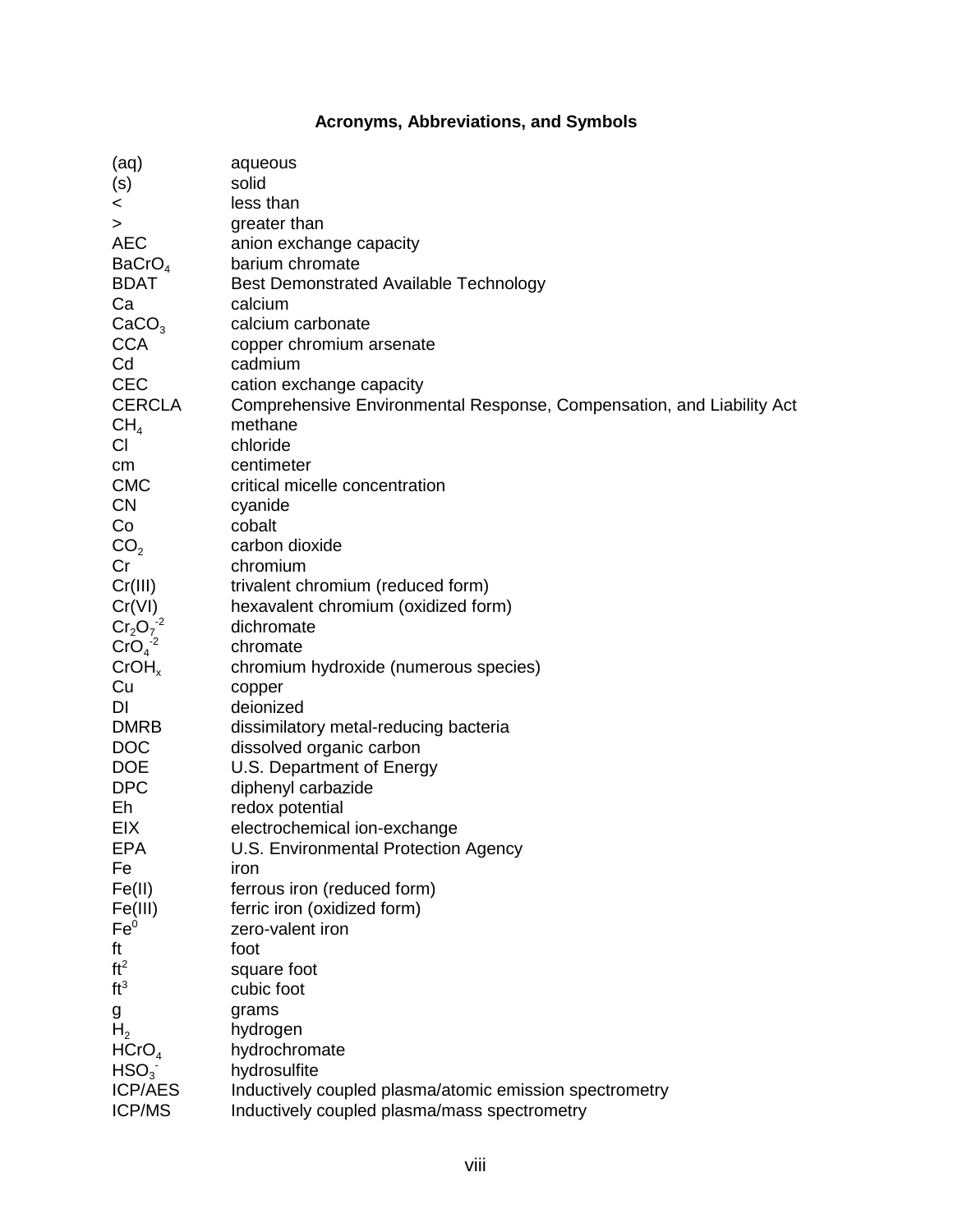# **Acronyms, Abbreviations, and Symbols (Continued)**

| in                | inch                                                     |
|-------------------|----------------------------------------------------------|
| <b>ISEE</b>       | In Situ Electrokinetic Extraction                        |
| <b>ISRM</b>       | In Situ Redox Manipulation                               |
| kg/m <sup>3</sup> | kilogram per cubic meter                                 |
| $kW-hr/m3$        | kilowatt-hour per cubic meter                            |
| kWh               | kilowatt-hour                                            |
| L/min             | liter per minute                                         |
| $lbs/ft^3$        | pounds per cubic foot                                    |
| М                 | molar                                                    |
| m                 | meter                                                    |
| $m^2/ft^3$        | square meters per cubic foot                             |
| $m^2/g$           | square meters per gram                                   |
| $m^2/\$           | square meters per dollar                                 |
| <b>MCL</b>        | maximum contaminant level                                |
| meg               | milli equivalent                                         |
| mg/kg             | milligram per kilogram                                   |
| mg/L              | milligram per liter                                      |
| mg/h              | milligram per hour                                       |
| mM                | millimolar                                               |
| mmol/L            | millimole per liter                                      |
| Mn                | manganese                                                |
| MnO               | manganese oxide                                          |
| MnO <sub>2</sub>  | manganese dioxide                                        |
| mV                | milli-volt                                               |
| $N_{2}$           | nitrogen                                                 |
| Ni                | nickel                                                   |
| $NO2-1$           | nitrite                                                  |
| $NO3-1$           | nitrate                                                  |
| <b>NPL</b>        | <b>National Priorities List</b>                          |
| <b>O&amp;M</b>    | <b>Operation and Maintenance</b>                         |
| OH                | hydroxide                                                |
| <b>OSC</b>        | <b>On-Scene Coordinator</b>                              |
| Pb                | lead                                                     |
| <b>PBAT</b>       | <b>Permeable Barriers Action Team</b>                    |
| pH                | negative log <sub>10</sub> of hydrogen ion concentration |
| <b>PLC</b>        | programmable logic controller                            |
| $PO4-3$           | phosphate                                                |
| ppb               | parts per billion                                        |
| <b>PRB</b>        | permeable reactive barrier                               |
| <b>RCRA</b>       | <b>Resource Conservation and Recovery Act</b>            |
| <b>ROD</b>        | <b>Record of Decision</b>                                |
| <b>ROOH</b>       | organic acid                                             |
| <b>RPM</b>        | Remedial Project Manager                                 |
| <b>RTDF</b>       | Remediation Technologies Development Forum               |
| S                 | sulfur                                                   |
| $S_2O_6^{-2}$     | metabisulfite                                            |
| <b>SDL</b>        | Sandia National Laboratories                             |
| Se                | selenium                                                 |
| <b>SITE</b>       | Superfund Innovative Technology Evaluation               |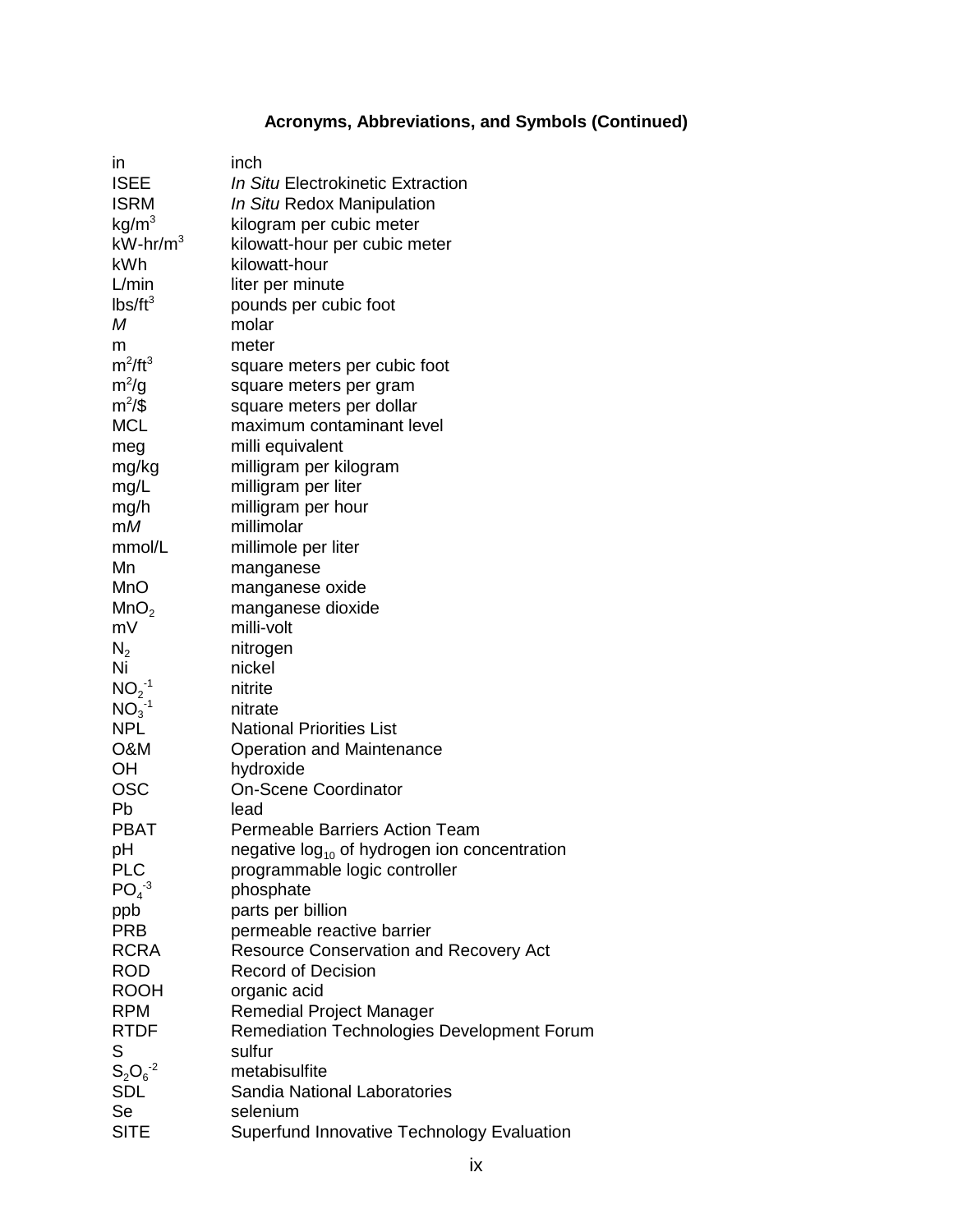#### **Acronyms, Abbreviations, and Symbols (Continued)**

SMZ surfactant-modified zeolite  $SO_4^{-2}$ <br>TCE  $e<sup>-2</sup>$  sulfate TCE trichloroethene TCLP Toxicity Characteristic Leaching Procedure TOC total organic carbon  $\mu$ g/L microgram per liter USCG U.S. Coast Guard WET Waste Extraction Test<br>yd<sup>3</sup> cubic yard yd<sup>3</sup> cubic yard Zn zinc ZVI zero-valent iron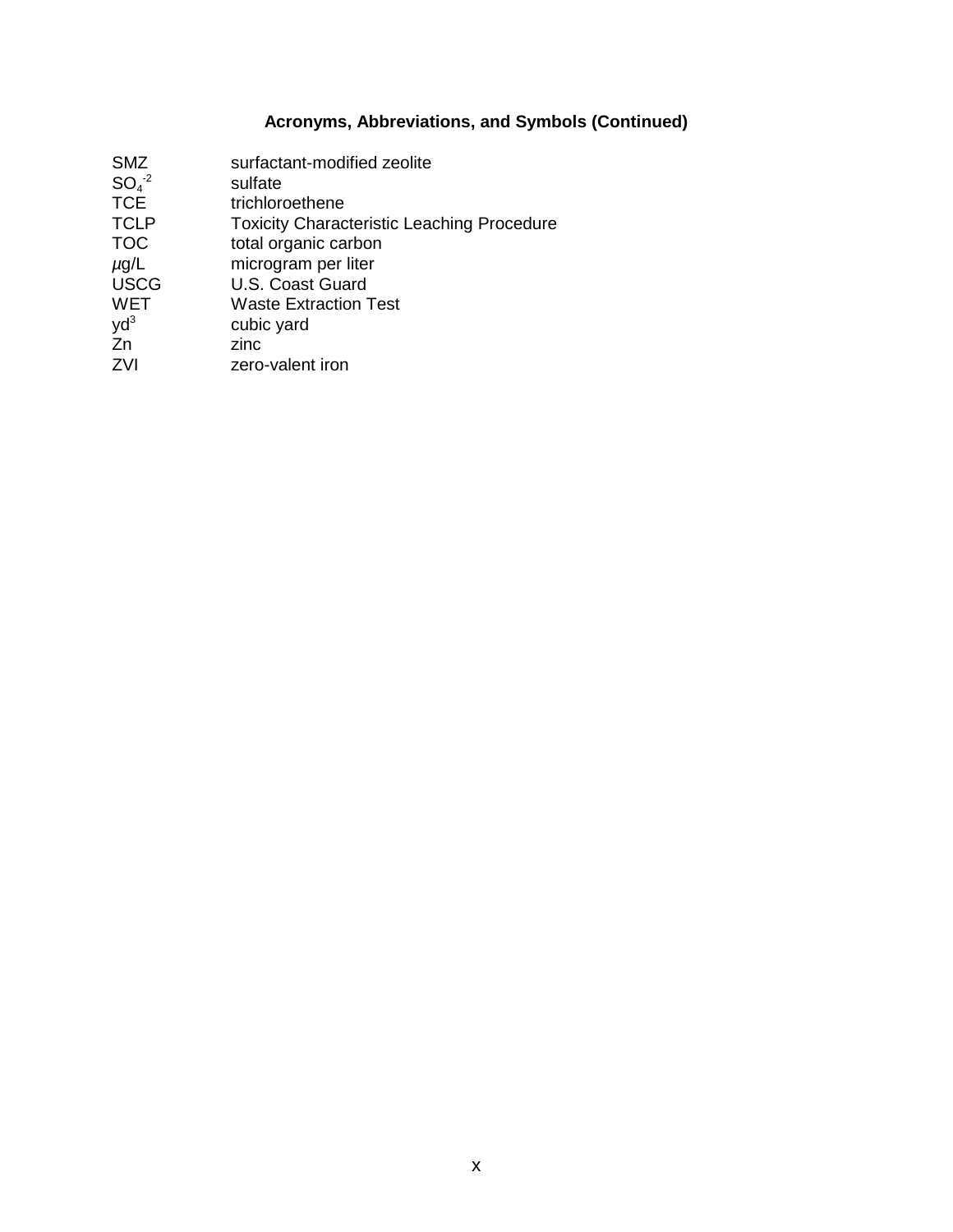#### **Acknowledgments**

This Technical Resource Guide was prepared under the direction and coordination of Mr. Douglas Grosse of the U.S. Environmental Protection Agency (EPA) National Risk Management Research Laboratory (NRMRL) in Cincinnati, Ohio. Mr. Grosse served as the project officer. Contributors to and reviewers of this Guide were Mr. Grosse; Ms. Marta Richards of NRMRL; Dr. Robert Puls of NRMRL, Ada, Oklahoma; Mr. Ralph Howard, EPA Region IV RPM; Dr. Andy Davis of Geomega, Inc.; Mr. Ishwar Murarka of Ish, Inc.; and Mr. Jim Rouse of Montgomery Watson. Ms. Jean Dye of NRMRL provided final editorial review, and Mr. John McCready of NRMRL designed the cover.

This Guide was prepared for the EPA NRMRL by Mr. Kyle Cook, Mr. Robert Sims, Ms. Allison Harten, and Mr. John Pacetti of Science Applications International Corporation (SAIC). Kyle Cook was the SAIC Work Assignment Manager. Special thanks is given to Ms. Debbie Seibel, Ms. Christina Hudson, Ms. Elizabeth Wunderlich, and Mr. Richard Dzija of SAIC for their administrative and technical assistance in preparing this Guide.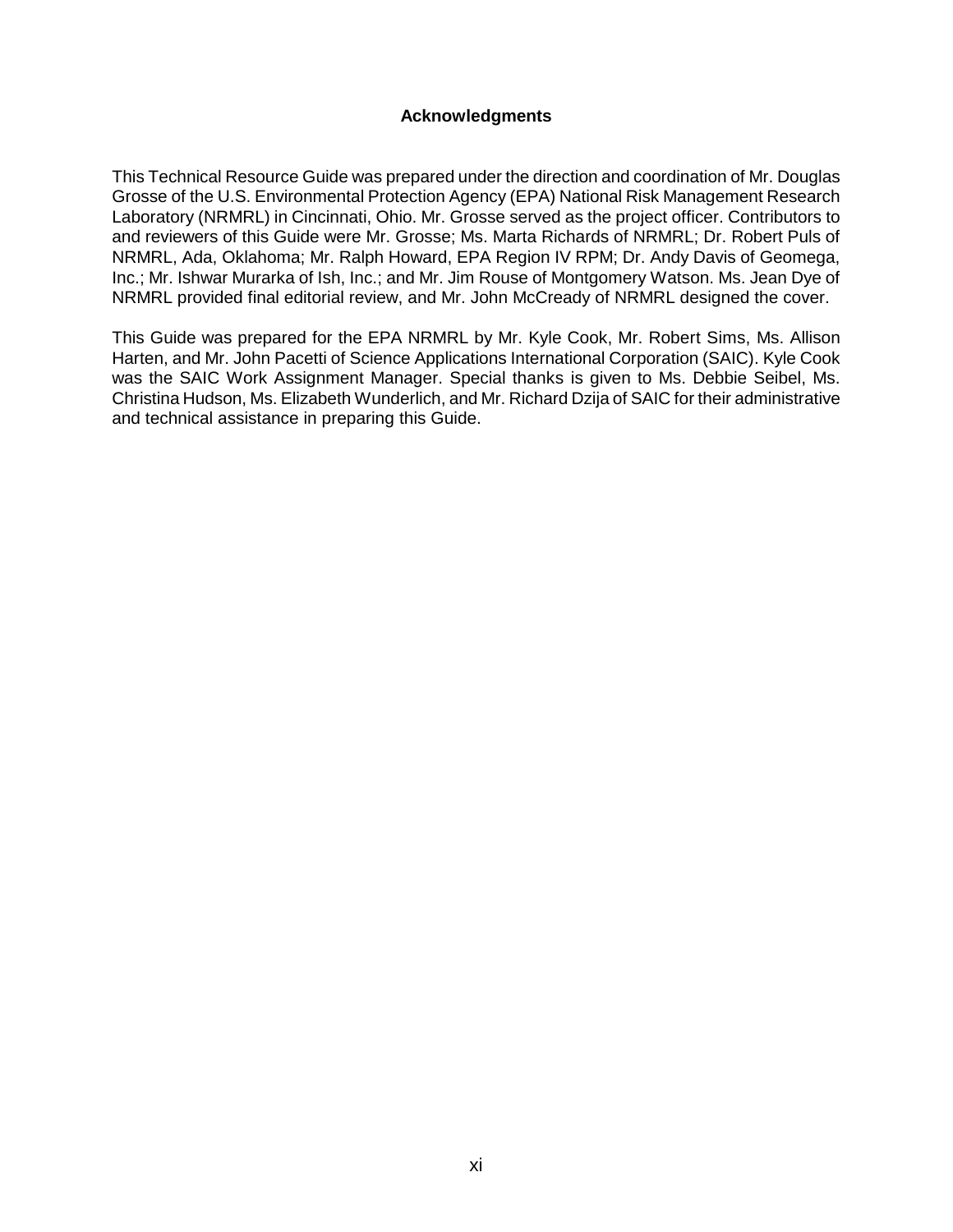# **Section 1**

# **INTRODUCTION**

## **1.1 Purpose**

Contamination of soil and groundwater by chromium is a significant problem in the United States. Conventional groundwater treatment approaches such as pumping and ex situ treatment have been used to address this problem. The poor performance of pump-andtreat systems in the mid-1980s provided the driving force for research of subsurface processes in order to develop more efficient groundwater remediation strategies and techniques. As a result, new information and treatment approaches have been developed for chromium-contaminated soil and groundwater treatment. However, much of this information is either scattered in the literature or not directly available, making it difficult for decision makers to access. The purpose of this document, therefore, is to bring together the most current information pertaining to the science of chromium contamination and the treatment and control of sites with groundwater and/or soil contaminated with it. It is hoped that this information will enable remedial project managers (RPMs); on-scene coordinators (OSCs); state, local, and Indian tribal regulators; technology vendors; consultants; private organizations; and citizens to evaluate the potential use of treatment technologies to clean up chromium-contaminated sites effectively.

# **1.2 Background and Regulatory Overview**

Groundwater can become contaminated with metals directly by infiltration of leachate from land disposal of solid wastes, sewage or sewage sludge; leachate from mining wastes; seepage from industrial lagoons; and spills and leaks from industrial metal processing or wood preserving facilities. Numerous waste and site conditions control and influence the leachability of the metals and wastes and their transport into groundwater (Evanko and Dzombak, 1997).

Several categories of technologies exist for the remediation of metals-contaminated soil and water. These include: isolation, immobilization, toxicity reduction, physical separation, and extraction. Combinations of one or more of these approaches are often used for more efficient and cost-effective treatment of a contaminated site. In situ treatment methods for metals-contaminated soil and groundwater are being tested and will be applied with increasing frequency (Evanko and Dzombak, 1997). While a great deal of progress has been made, a number of needs and issues still need to be addressed before in situ soil and groundwater remediation technologies will be most effective. For those technologies that have proven successful in field pilot-scale demonstrations, an important next step is to take the technology to a larger scale demonstration and to use it for an actual site remediation. For those technologies that have been implemented at one or a few sites, the next goal is to make them more commonly accepted practices for site remediation. An important part of this transition is the acquisition of credible cost data and the development and evaluation of cost models that can be used for system design (Schmelling, 1999).

Soil and groundwater cleanup goals for chromium (Cr) and other metals can be defined as total and leachable metals. Actual and potential soil cleanup goals for chromium are presented in Table 1-1. Total metals goals are levels that can be applied directly to contaminated soil. There is some variability in these goals for total chromium. The total metals analysis determines the level of metals contamination expressed as mg metal/kg soil. This analysis does not take into consideration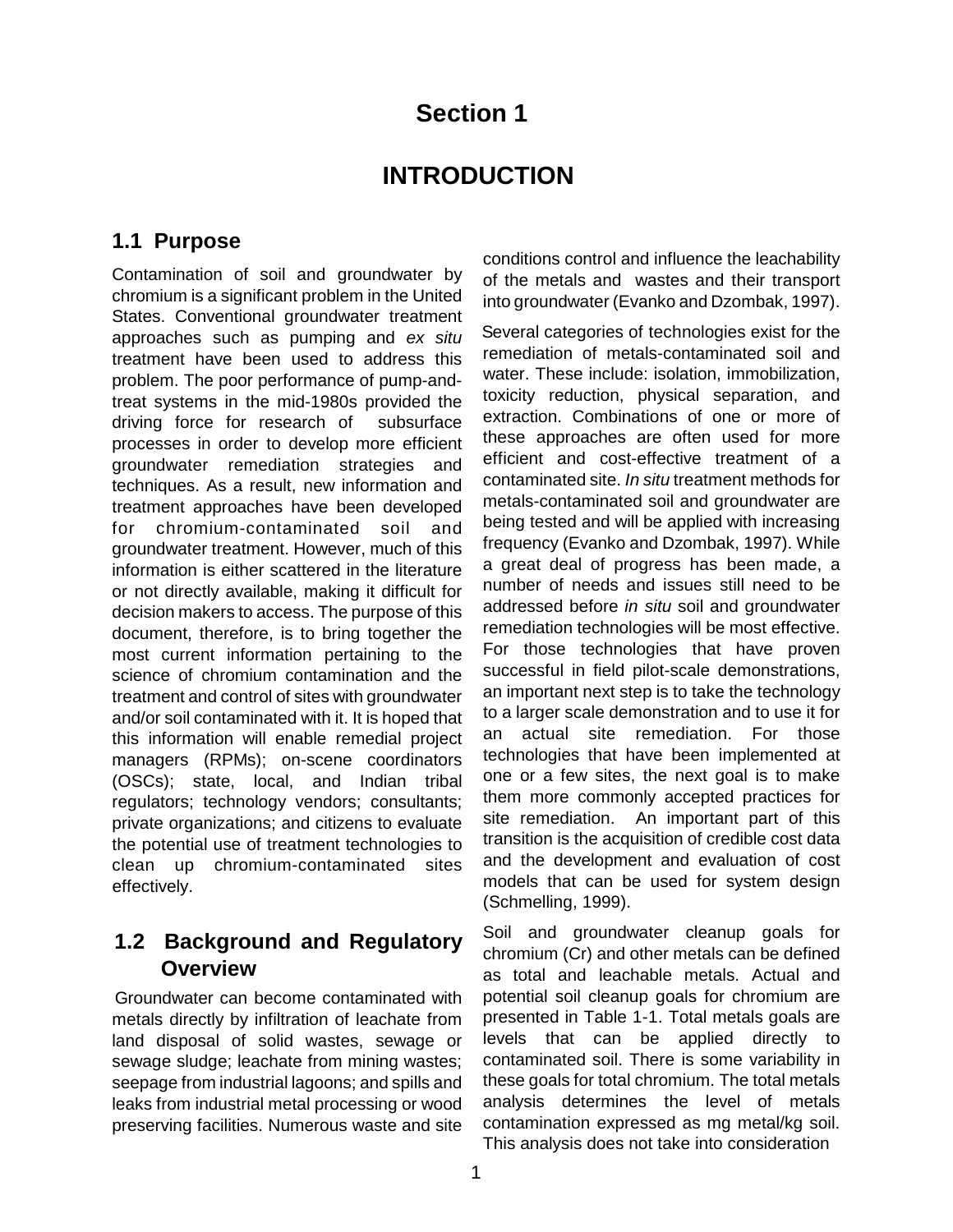the leachability of the metals contaminants. For leachable metals, the leachate levels are applied to solid wastes such as soil after extracting and testing the material with the specified analytical methods. Leachable metals may be determined by different analytical procedures, as shown in Table 1-1, that measure the concentration of metals expressed in mg/L of the leachable material. The maximum contaminant level (MCL) and Superfund Site Goals are applied to groundwater.The observed variation in cleanup goals has at least two implications in regard to technology alternative evaluation and selection. First is the importance of identifying the target metals contaminant state (leachable vs. total metal), the specific type of test and conditions, and the numerical cleanup goals early in the remedy evaluation and process. Second, the effectiveness of a technology for meeting total or leachable treatment goals should be viewed with some caution in light of the degree in variation in goals and the many factors that affect mobility of the metals (USEPA, 1997).

**Table 1-1. Cleanup Goals (Actual and Potential) for Total and Leachable Metals** 

| <b>Description</b>                                                                                                                                |              |
|---------------------------------------------------------------------------------------------------------------------------------------------------|--------------|
| Total Metals Goals (mg/kg)                                                                                                                        |              |
| Background (Mean)                                                                                                                                 | 100          |
| Background (Range)                                                                                                                                | 1 to 1000    |
| <b>Superfund Site Goals</b>                                                                                                                       | 6.7 to 375.0 |
| Theoretical Minimum Total Metals to Ensure TCLP <sup>a</sup> Leachate<br><threshold (i.e.,="" 20)<="" tclp="" td="" x=""><td>100</td></threshold> | 100          |
| California Total Threshold Limit Concentration                                                                                                    | 500          |
| Leachable Metals (ug/L)                                                                                                                           |              |
| TCLP <sup>a</sup> Threshold for RCRA Waste (SW 846, Method 1311)                                                                                  | 5000         |
| Extraction Procedure Toxicity Test (EP Tox) (Method 1310)                                                                                         | 5000         |
| Synthetic Precipitate LeachateProcedure (Method 1312)                                                                                             |              |
| Multiple Extraction Procedure (Method 1320)                                                                                                       |              |
| California Soluble Threshold Leachate Concentration                                                                                               | 5000         |
| MCL <sup>b</sup>                                                                                                                                  | 100          |
| <b>Superfund Site Goals</b>                                                                                                                       | 50           |

a TCLP = Toxicity Characteristic Leaching Procedure

b The maximum permissible level of contaminant in water delivered to any user of a public system.

– No specified level and no example cases identified.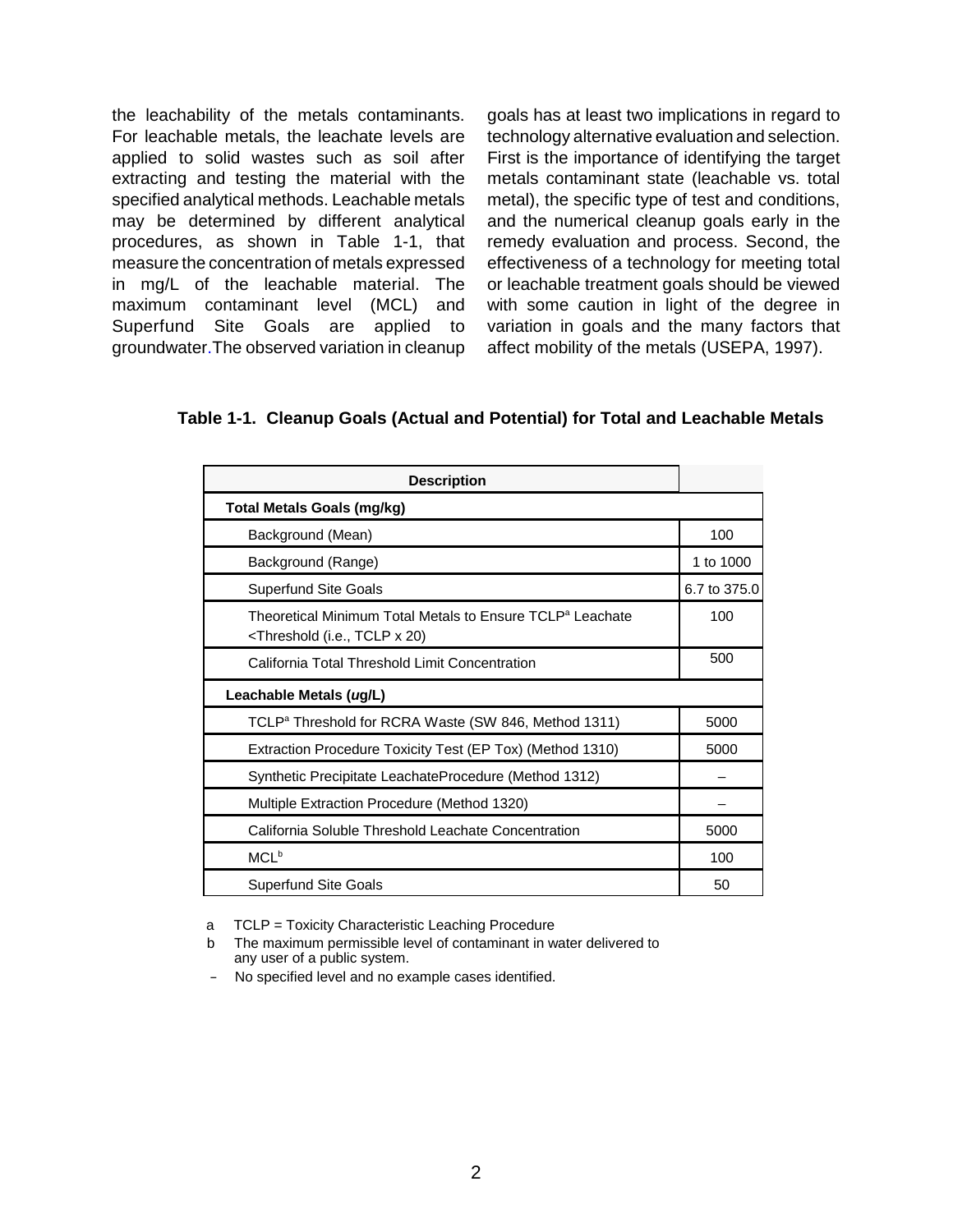In uncontaminated natural waters, the range of chromium concentrations is quite large. The median value in unpolluted freshwater or seawater is usually low, less than 50 mmol/L. For most natural waters, the chromium concentration is below the 50  $\mu$ g/L value (approximately 1 mmol/L) recommended for drinking water by the Commission of European Communities, the World Health Organization, or the U.S. Environmental Protection Agency (Richard and Bourg, 1991). As shown in Table 1-1, the Superfund Site Goal for groundwater is 50  $\mu$ g/L, and the maximum contaminant level is 100  $\mu$ g/L.

# **1.3 Scope of the Guide**

Section 2 of this Guide provides more background information on the sources of chromium contamination and the extent of the problem in the United States.

Section 2 also presents a detailed examination of chromium chemistry in order to help the reader better understand the behavior of

chromium in the environment, its characterization, and its relationship to treatment approaches.

Section 3 explores the latest in situ technological approaches for dealing with chromium site remediation, the emphasis of this Guide. Finally, additional sources of information and studies are listed in Appendices A and B for those interested in acquiring more information.

This document is not intended to be a comprehensive description of in situ technological approaches for dealing with chromium site remediation. Rather, it is intended to be used as a resource guide in conjunction with other references, such as those listed in Appendix A, the opinions of technology experts, and site-specific information. Therefore, the reader is cautioned that information provided in this document, including costs, is specific to the study cited, and may not be directly transferable to other applications.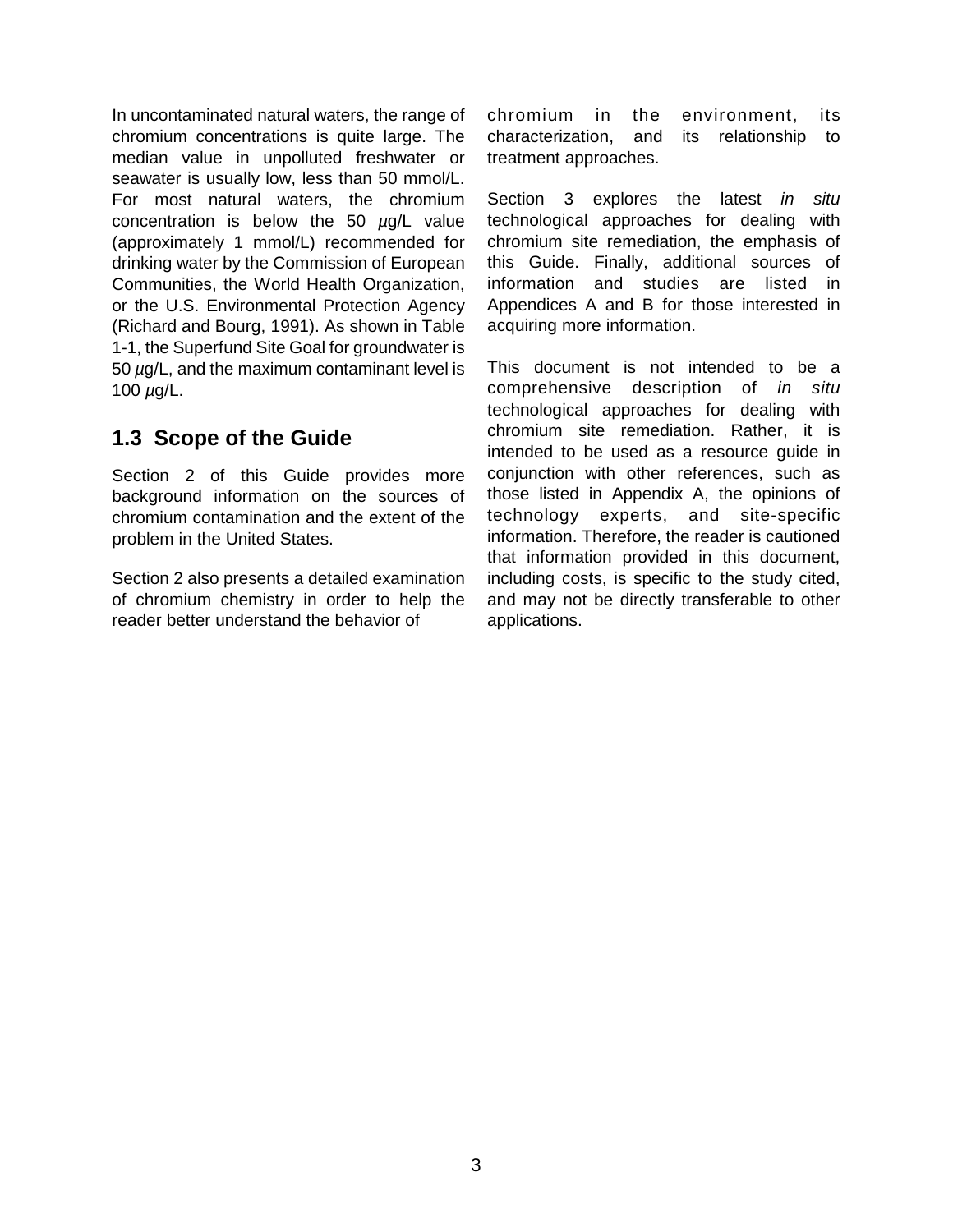# **Section 2**

# **CHROMIUM IN THE ENVIRONMENT**

# **2.1 Sources and Extent of Contamination**

Chromium is an important industrial metal used in diverse products and processes (Nriagu, 1988). At many industrial and waste disposal locations, chromium has been released to the environment via leakage and poor storage during manufacturing or improper disposal practices (Palmer and Wittbrodt, 1991; Calder, 1988). The first instances of groundwater contamination were associated with chromium plating operations at aircraft manufacturing facilities during World War II. Many of these plumes have moved thousands of feet over the past 50 years, with little or no natural attenuation (Rouse, 1997). The National Priority List (NPL) of 1986 developed by the U.S. Environmental Protection Agency (EPA) presents approximately 1,000 sites in the U. S. that pose significant environmental health

risks (Allen et al., 1995).

About 40 percent of these sites have been reported to have metals problems. The majority of these reported metals are combined with organics, but a significant number reported are metals only or metals with inorganics. The metals most often cited as problems are lead, chromium, arsenic, and cadmium. According to EPA data for sites for which Records of Decision (RODs) have been signed, chromium is the second most common metal found at these contaminated sites (U.S. EPA, 1996). Figure 2-1 summarizes the occurance and distribution of metals at these sites. Currently, the principal sources of chromiumcontaminated soils and groundwater are electroplating, textile manufacturing, leather tanning, pigment manufacturing, wood preserving, and chromium waste disposal (U.S. EPA, 1997).



**Figure 2-1 Metals most commonly present in all matrices at Superfund sites**.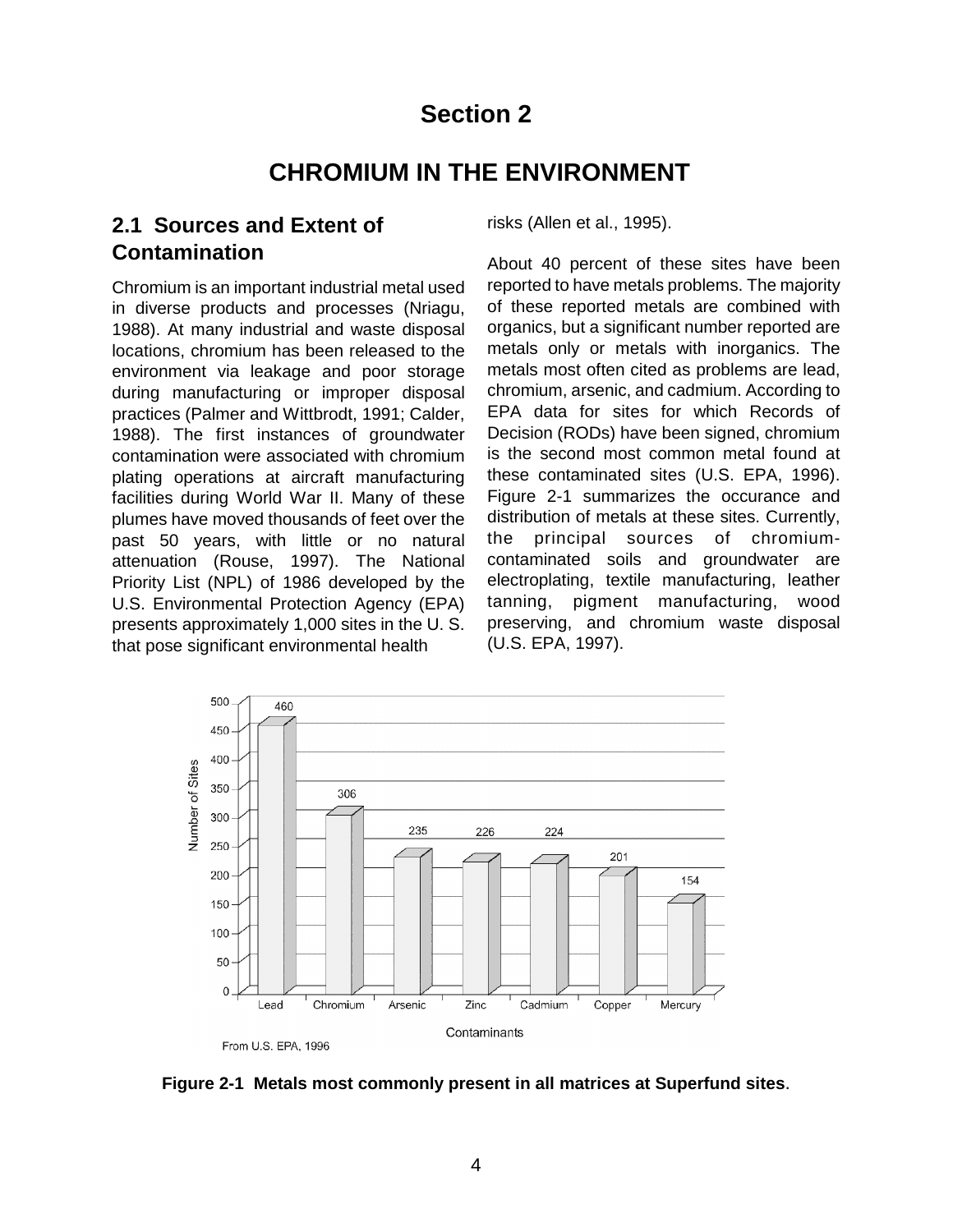The use of metals in waterborne wood preserving solutions has increased over time, with consumption in 1995 exceeding all other processes combined (AWPI, 1996). By far the most widely used wood preserving formulation is copper chromium arsenate (CCA). Due to operating procedures that were standard practices at the time, nearly all wood preserving plants 20 years or older present some degree of soil and groundwater contamination. At least 71 wood preserving sites have been listed on the Comprehensive Environmental Response, Compensation, and Liability Act (CERCLA) NPL (Federal Register, 1996). At least 678 additional sites exist at which wood preserving operations have been or are currently being conducted; contamination may be present at many of these sites as well (U.S. EPA, 1997c).

The most significant groundwater and soil contamination problem associated with the use of CCA is hexavalent chromium [Cr(VI)] which is acutely toxic, mutagenic, and carcinogenic in the environment. It is also very soluble, mobile, and moves at a rate essentially the same as the groundwater (Palmer and Puls, 1994). In contrast, the reduced form of Cr(VI), trivalent chromium [Cr(III)], has relatively low toxicity and is immobile under moderately alkaline to slightly acidic conditions. Industrial applications most commonly use chromium in the Cr(VI) form, which can introduce high concentrations of oxidized chromium (chromate) into the environment. Cr(VI) does not always readily reduce to Cr(III) and can exist over an extended period of time.

# **2.2 Chromium Chemistry**

This section describes the basic chemistry involved with the various oxidation states of

chromium to account for the behavior of this metal in the natural environment, and links this information to in situ technologies discussed in the following sections of this Guide.

#### **Aqueous Chemistry and pH Effect**

Chromium has a unique geochemical behavior in natural water systems. Cr(III) is the most common form of naturally occurring chromium, but is largely immobile in the environment, with natural waters having only traces of chromium unless the pH is extremely low. Under strong oxidizing conditions, chromium is present in the Cr(VI) state and persists in anionic form as chromate. Natural chromates are rare. However, the use of Cr(VI) in wood preserving CCA solutions, metal plating facilities, paint manufacturing, leather tanning, and other industrial applications has the potential to introduce high concentrations of oxidized chromium to the environment (Rouse and Pyrih, 1990; Palmer and Wittbrodt, 1991).

Redox potential Eh-pH diagrams present equilibrium data and indicate the oxidation states and chemical forms of the chemical substances which exist within specified Eh and pH ranges. Figure 2-2 is an Eh-pH diagram for chromium. The data presented in Figure 2-2 are derived from parameters representing typical aqueous conditions. Although the diagram implies that the boundary separating one species from another is distinct, the transformation is so clear cut. Concentration, pressure, temperature, and the absence or presence of other aqueous ions can all affect which chromium species will exist. A measure of caution must be exercised when using this diagram as site-specific conditions can significantly alter actual Eh-pH boundaries.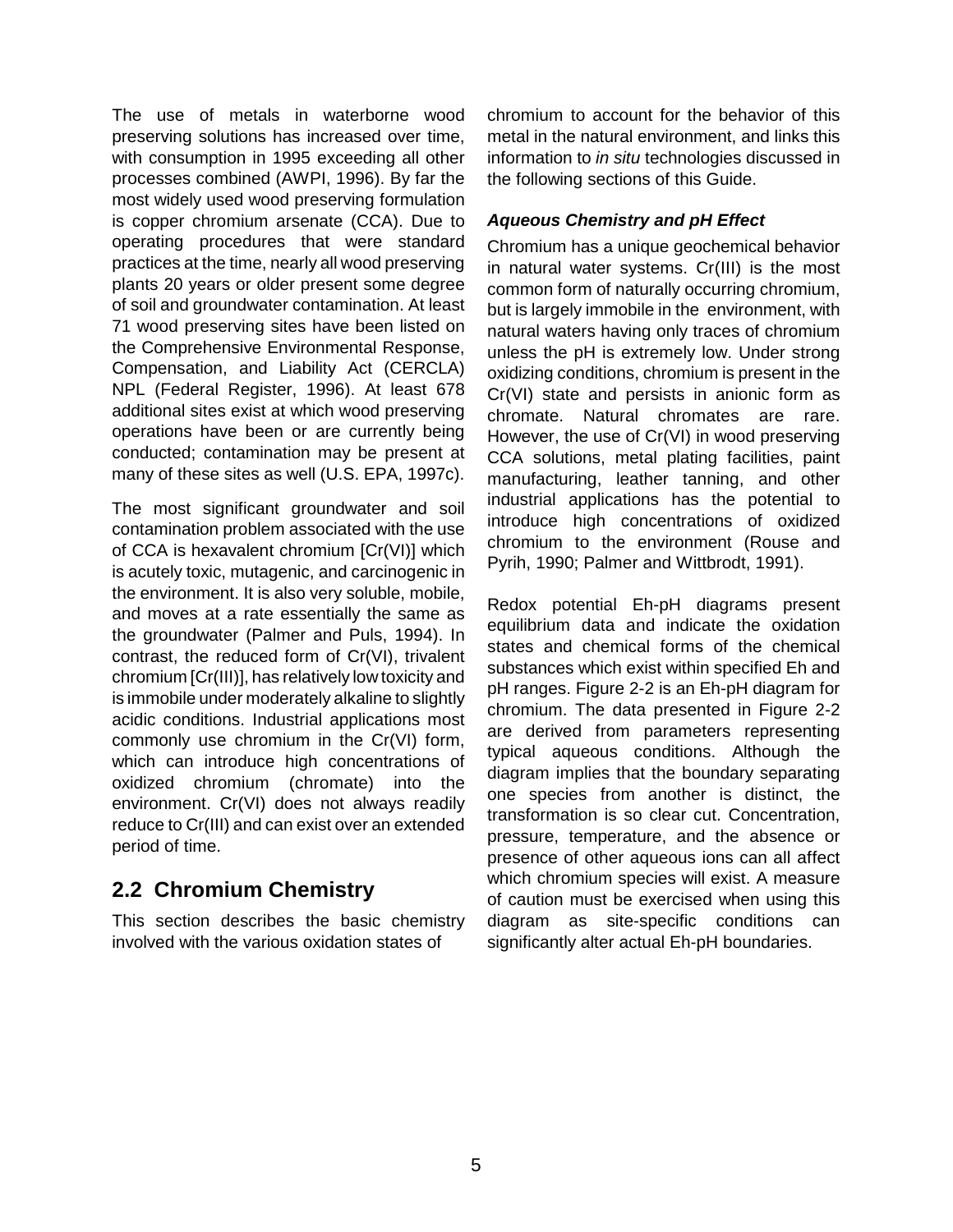

**Figure 2-2 Eh-pH diagram for chromium**.

Palmer and Wittbrodt (1991) claim that chromium exists in several oxidation states ranging from 0 to 6. Under reducing conditions, Cr(III) is the most thermodynamically stable oxidation state. However, Cr(VI) can remain stable for significant periods of time. In soils and aquifer systems, the most prevalent forms are the trivalent and hexavalent oxidation states.

Cr(III) exists in wide Eh and pH ranges. Palmer and Wittbrodt (1991) have determined that the following Cr(III) species exist with respect to pH. Cr(III) predominates as ionic (i.e., Cr<sup>+3</sup>) at pH values less than 3.0. At pH values above 3.5, hydrolysis of Cr(III) in a Cr(III)-water system yields trivalent chromium hydroxy species

[CrOH<sup>+2</sup>, Cr(OH)<sub>2</sub><sup>+</sup>, Cr(OH)<sub>3</sub><sup>o</sup>, and Cr(OH)<sub>4</sub><sup>-</sup>  $Cr(OH)_{3}^{\circ}$  is the only solid species, existing as an amorphous precipitate. The existence of the  $Cr(OH)<sub>3</sub>$ <sup>o</sup> species as the primary precipitated product in the process of reducing Cr(VI) to Cr(III) is paramount to the viability of in situ treatment using reactive zone technology, such as microbial bioreduction. Cr(III) can form stable, soluble (and thus mobile), organic complexes with low to moderate molecular weight organic acids (i.e., citric and fulvic acids). The significance of these complexes is that they allow Cr(III) to remain in solution at pH levels above which Cr(III) would be expected to precipitate (Bartlett and Kimble, 1976a; and James and Bartlett, 1983a).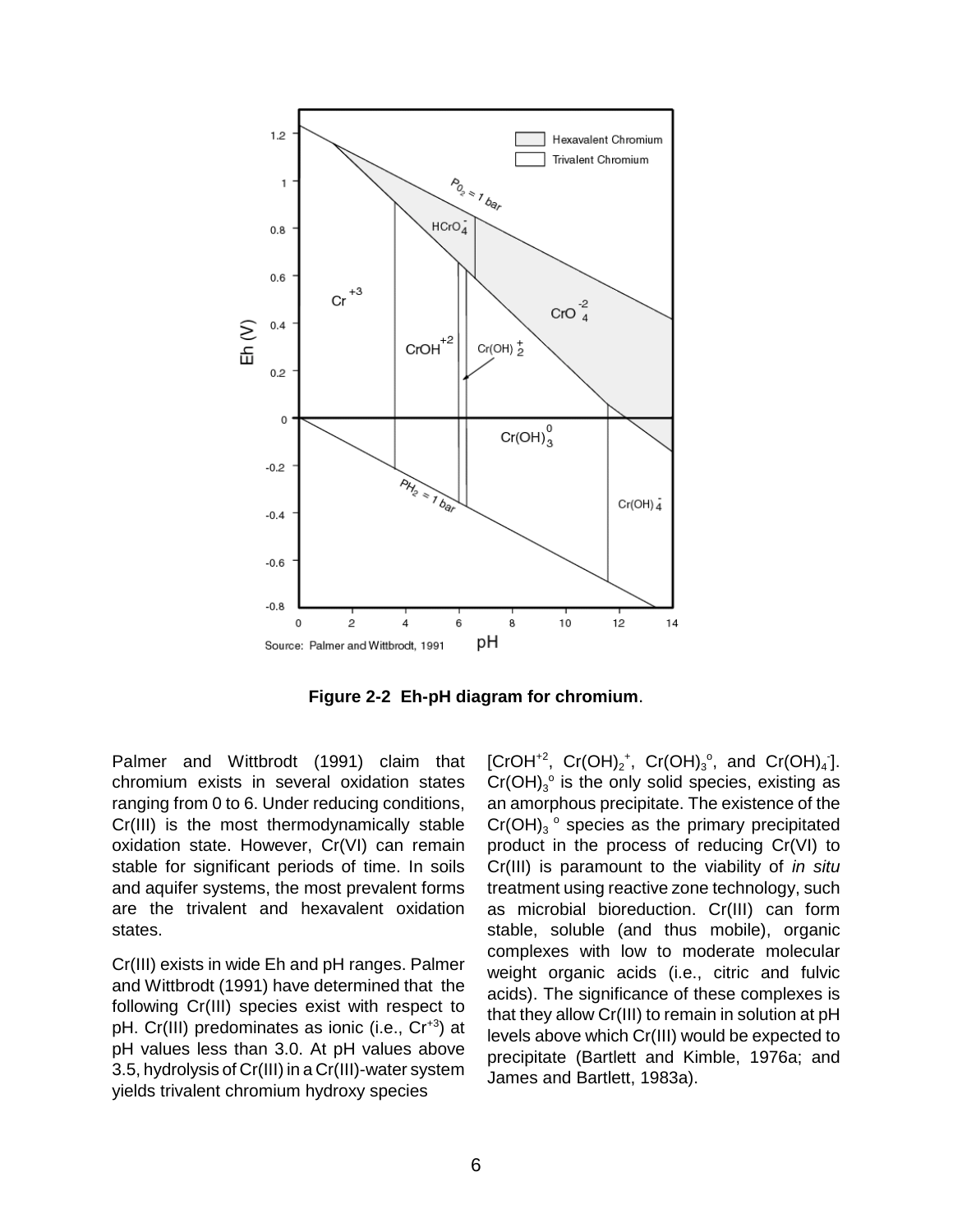#### **Reactions and Mechanisms in Aquifer Systems**

The chemistry of aqueous chromium in an aquifer is complicated, interactive between soil and water, and cyclic in the reactions that occur as they relate to solid and dissolved phases and the various oxidation states present. The "Chromium Cycle" is presented in Figure 2-3. Understanding this chemical process is important in the decision-making process in determining which treatment technology (either singly or in combination) to use.

The two major oxidation states of chromium which occur in the environment are Cr(III) and Cr(VI). According to Bartlett (1991), the following conditions exist: "Cr(VI) is the most oxidized, mobile, reactive, and toxic chromium state. In general, under non-polluting conditions, only small concentrations of Cr(VI) species exist [the result of oxidation of natural Cr(III)], with Cr(III) species being the most prevalent forms. Moist soils and sediments in partial equilibrium with atmospheric oxygen contain the conditions needed in which oxidation and reduction can occur simultaneously. Cr(III) species may be oxidized to Cr(VI) by oxidizing compounds that exist in the soil (i.e., manganese dioxide -  $MnO<sub>2</sub>$ ), while at the same time Cr(VI) species may be reduced to  $Cr(III)$  by  $MnO<sub>2</sub>$  in the presence of reduced manganese oxide (MnO) and organic acids from soil organic matter." In addition, the reduction of Cr(VI) to Cr(III) in soils will most likely occur as a result of reduction by soil organic matter (including humic acid, fulvic acid, and humin), soluble ferrous iron [Fe(II)], and reduced sulfur compounds. Therefore, it is important to understand the geochemical environment of any site where Cr(VI) is likely to occur.



**Figure 2-3 The Chromium Cycle in the environment**.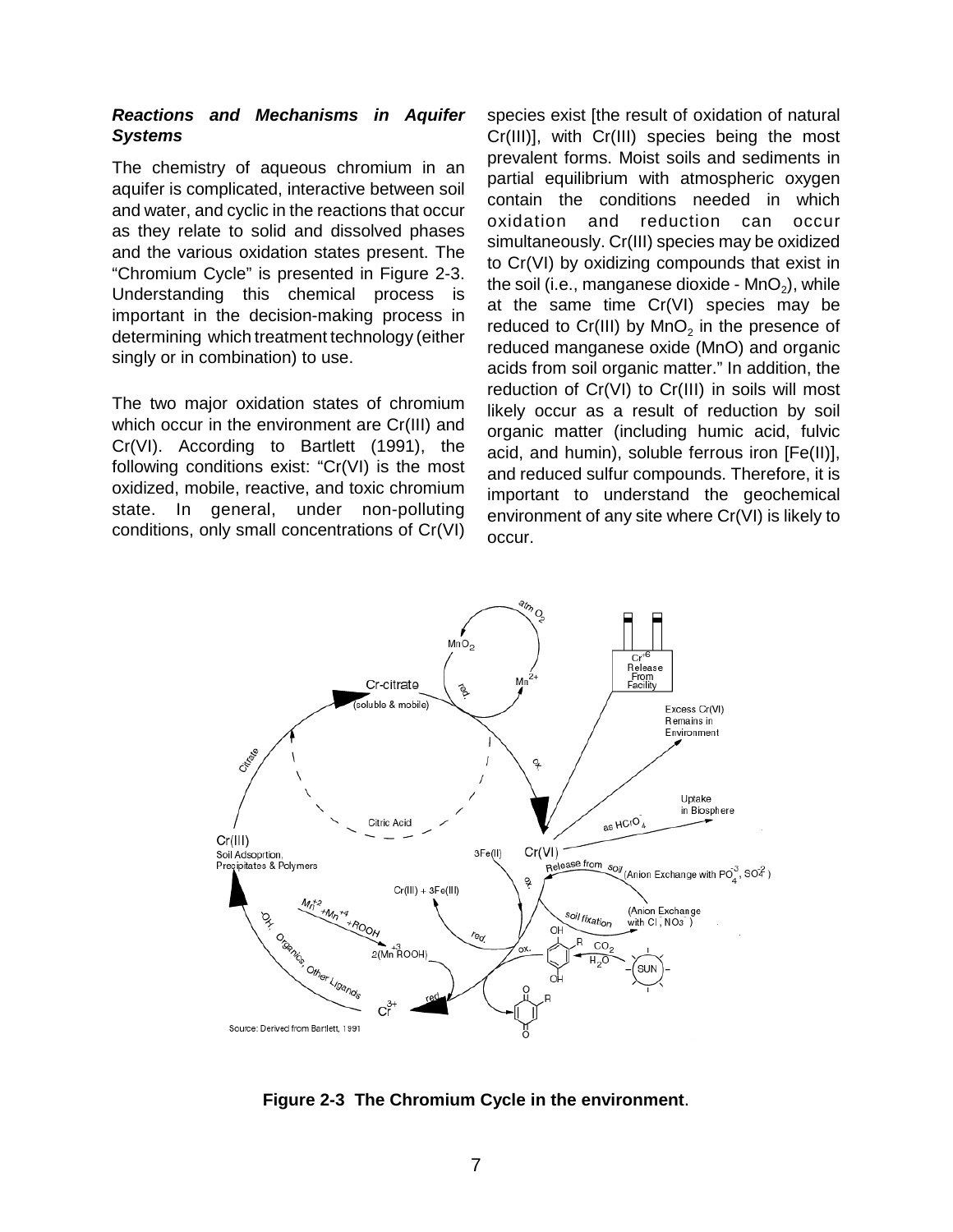The success of geochemical fixation treatment techniques is based on forming insoluble nonreactive chemical species. Precipitation and adsorption result in fixation or solid-phase formation of Cr(III), each depending on the physical and chemical conditions existing in the aquifer system. Precipitation reactions can be further divided into three types: pure solids such as  $Cr(OH)<sub>3</sub>$ <sup>o</sup> (amorphous precipitation); mixed solids or coprecipitates such as  $Cr<sub>x</sub>Fe<sub>1-x</sub>(OH)<sub>3</sub>;$  and high molecular weight organic acid complexes such as humic acid polymer (Palmer and Wittbrodt, 1991 and James and Bartlett, 1983b). Pure solid Cr(III) hydroxide precipitates result from changes in the Eh-pH parameters (Figure 2-2).

Chromium hydroxide solid solutions may precipitate as coprecipitates with other metals, rather than pure  $Cr(OH)_3^0$ . This is especially true if oxidized iron [Fe(III)] is present in the aquifer; it will generate an amorphous hydroxide coprecipitate in the  $Cr_xFe_{1-x}(OH)_{3-x}$ form (Palmer and Wittbrodt, 1991). This chemical reaction is particularly important due to the potential for Fe(II) to be oxidized to the ferric state as previously discussed. Fe(II) is the most common oxidation state of dissolved iron in natural subsurface waters as well as aquifer minerals. Advantage is taken of this chemical reaction when employing permeable reactive barrier (PRB) in situ treatment of ground water. Zero-valent iron  $(Fe<sup>o</sup>)$  metal is used to reduce Cr(VI) to Cr(III) and complex the Cr(III) as a Fe(III) hydroxide coprecipitate.

Insoluble organic acid complex precipitates with Cr(III) and soil humic acid polymers are generally quite stable and present a barrier to

Cr(III) oxidation to Cr(VI). Cr(III) is tightly bound and immobilized by insoluble humic acid polymers.

The name given to this complexation process is chrome tanning because chromium has replaced aluminum in the tanning of leather. The chrome tanning of soil organic matter limits the tendency for Cr(III) to become oxidized and for the organic matter to be decomposed (Ross et al., 1981).

Adsorption reactions generally consist of cation exchange capacity (CEC) mechanisms for Cr(III) species and anion exchange capacity (AEC) mechanisms for Cr(VI) species. Adsorption generally involves cation exchange of  $Cr(III)$  as  $Cr^{+3}$  or hydroxy ionic species onto hydrated iron and manganese oxides located on the surface of clay soil particles. In CEC mechanisms, an aquifer mineral lattice or hydrated iron and manganese oxides located on the surfaces of fine-grained soil particles adsorb cations. Competition with other similar ions is possible and may limit the absorption of one particular species. Understanding CEC mechanisms is critical when considering in situ treatment technologies, such as soil flushing/chromium extraction and electrokinetic remediation. Generally, the lower the CEC of the soil, the better suited the soil for remediation by these technologies. Table 2-1 presents the CECs for various soil classifications (Dragun, 1988). The soil organic matter component of soil provides the greatest CEC, followed by the clay minerals vermiculite, saponite and montmorillinite. Clay offers the greatest CEC of all the soil types.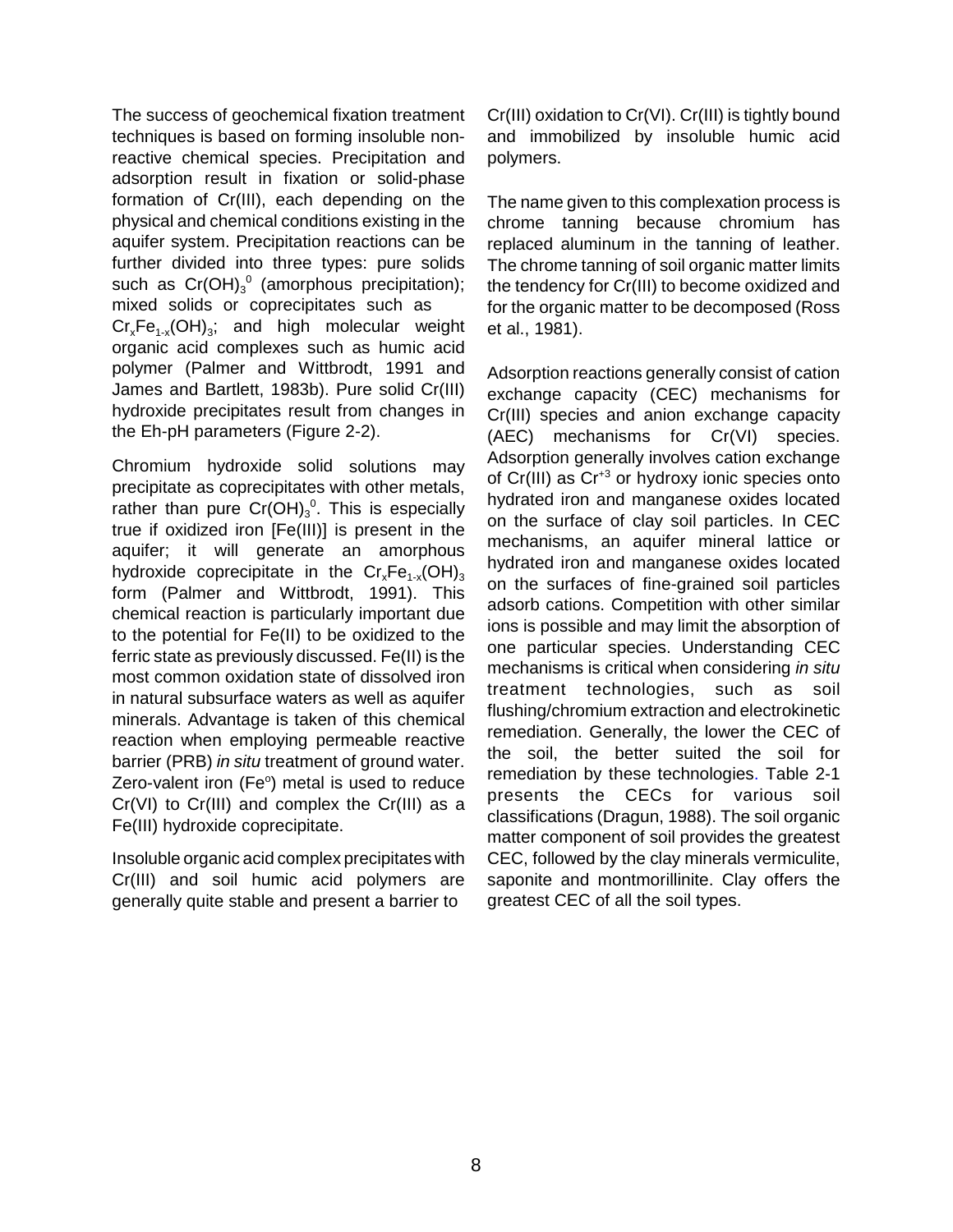|                          | <b>CEC</b><br>(meq/100g) |
|--------------------------|--------------------------|
| <b>Soil Clays</b>        |                          |
| Chlorite                 | 10-40                    |
| Illite                   | $10 - 40$                |
| Kaolinite                | $3 - 15$                 |
| Montmorillonite          | 80-150                   |
| Oxides and Oxyhydroxides | $2 - 6$                  |
| Saponite                 | 80-120                   |
| Vermiculite              | 100-150                  |
| <b>Soil Type</b>         |                          |
| Soil Organic Matter      | > 200                    |
| Sand                     | $2 - 7$                  |
| Sandy Loam               | $2 - 18$                 |
| Loam                     | $8 - 22$                 |
| Silt Loam                | $9 - 27$                 |
| Clay Loam                | $4 - 32$                 |
| Clay                     | 5-60                     |

**Table 2-1. CECs for Soils – Components and Types**.

In addition to soil cation exchange mechanisms for Cr(III) species adsorption, soil anion exchange is possible for adsorption of Cr(VI) anions [i.e., hydrochromate  $(HcrO<sub>4</sub>)$  and chromate  $(CrO<sub>4</sub><sup>-2</sup>)$ . These species exchange with chloride (CI), nitrate ( $NO<sub>3</sub>$ ), sulfate ( $SO<sub>4</sub>$ <sup>-2</sup>), and phosphate  $(PO<sub>4</sub><sup>-3</sup>)$ . Griffin et al. (1977) studied the effect of pH on the adsorption of Cr(VI) by the clay minerals kaolinite and montmorillonite, and found adsorption was highly pH dependent; the adsorption of Cr(VI) decreased as pH increased, and the predominant  $Cr(VI)$  species adsorbed was  $HCrO<sub>4</sub>$ . Bartlett and Kimble (1976b) also found that while chromate is tightly bound compared with anions such as Cl or  $NO<sub>3</sub>$ , it can be released by reaction of the soil with  $PO_4^{-3}$ . The presence of orthophosphate prevented the adsorption of Cr(VI) anions, presumably by competition for the adsorption sites. They

concluded that the behavior of Cr(VI) remaining in soils is similar to that of orthophosphate, but unlike phosphate, Cr(VI) is quickly reduced by soil organic matter, thus becoming immobilized. Cr(VI), they state, will remain mobile only if its concentration exceeds both the adsorbing and the reducing capacities of the soil.

Sulfate adsorption on kaolinite also varied with pH, although not as strongly as for chromate. Zachara et al. (1988) suggested that, although  $SO_4^2$  and  $CrO_4^2$  compete for adsorption sites on noncrystalline iron oxyhydroxide,  ${SO_4}^2$  and  $\text{CrO}_4^{-2}$  bind to different sites on kaolinite and, thus, do not compete for the same site. Studies by Zachara et al. (1989) of the adsorption of chromate on soils found the following:

Chromate adsorption increased with decreasing pH.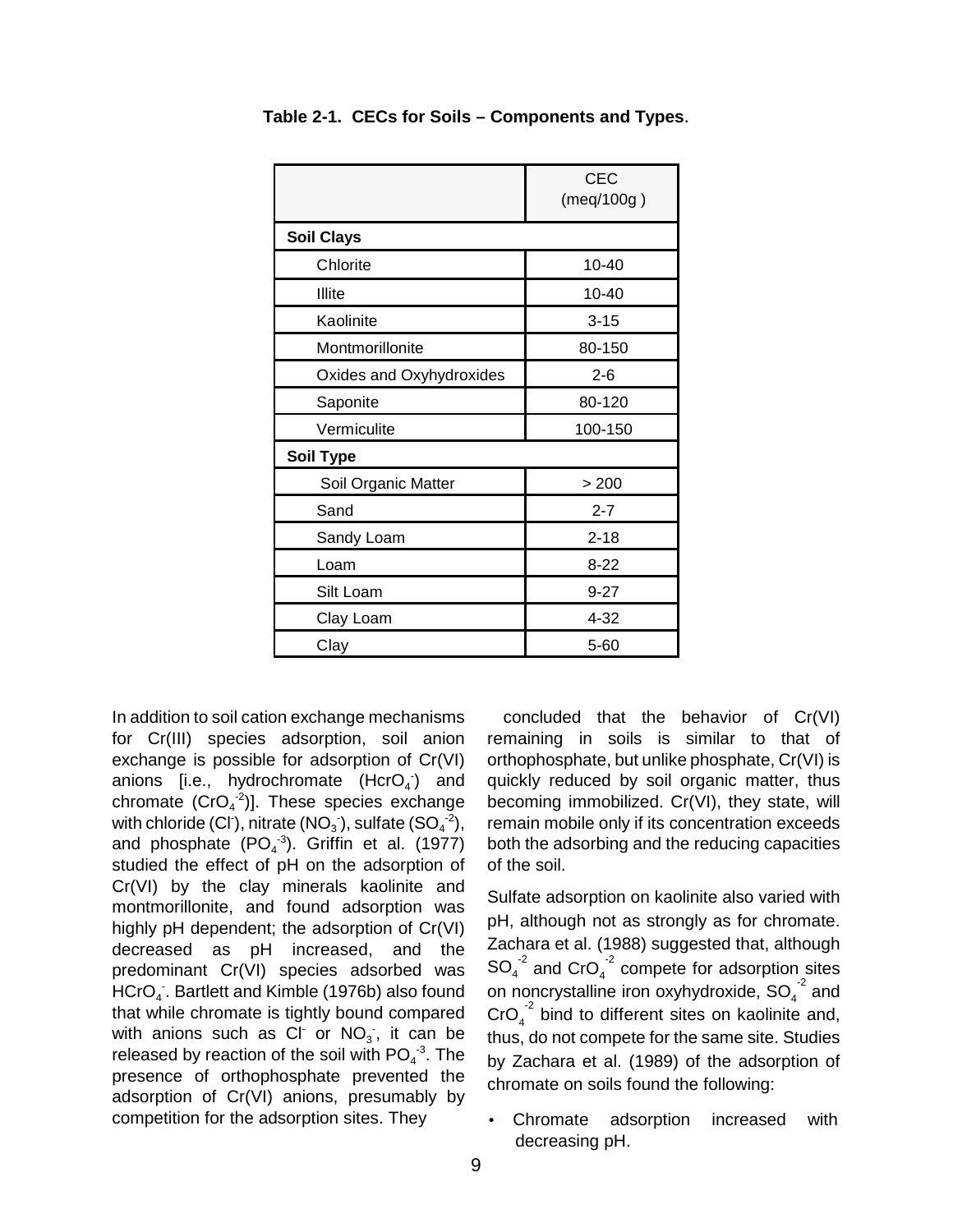- Soils that contained higher concentrations of aluminum and iron oxides showed greater adsorption of Cr(VI).
- Chromate binding was depressed in the presence of dissolved  $SO_4^2$  and inorganic carbon, which compete for adsorption sites.

The importance of dissolved  $SO_4^2$  as an inhibitor to chromate binding becomes apparent in Section 3. The technology described in Section 3.1.1, geochemical fixation, uses sodium metabisulfite as a reductant to reduce Cr(VI) in groundwater to Cr(III). Additional sulfur-based reductants are described in Section 3.1.3. Also, one of the Permeable Reactive Barrier (PRB) technologies described in Sections 3.2.1 and 3.2.3 uses sodium dithionite to reduce Fe(III) to Fe(II), which in turn reduces Cr(VI) to Cr(III). In all these processes,  $SO_4^2$  is produced as a byproduct and can act as an inhibitor to Cr(VI) adsorption, thus allowing any residual Cr(VI) to remain in the mobile phase to be reduced to Cr(III).

In situ treatment methods for chromiumcontaminated soil and groundwater generally involve the reduction of Cr(VI) to Cr(III) with subsequent fixation of Cr(III). Figure 2-4 presents examples of natural and chemicalinduced reduction of Cr(VI) to Cr(III) and the mechanisms of subsequent fixation of Cr(III). The permanence of fixation must be evaluated since Cr(III) [as low molecular weight organic acid complexes (i.e., chromium citrate)] can migrate to the surface and reoxidize to Cr(VI) in the presence of manganese dioxide.

Manganese dioxide ( $MnO<sub>2</sub>$ ) forms naturally in

the upper vadose zone by reduced manganese oxide (MnO) reacting with atmospheric oxygen. Bartlett (1991) states "the marvel of the chromium cycle in soil is that oxidation and reduction can take place at the same time." This is an important principle for the application of *in situ* technologies for the treatment (reduction) of Cr(VI) and permanent fixation of Cr(III).

Figure 2-3 illustrates the apparent paradox of simultaneous oxidation and reduction of chromium. As shown,  $Mn(IV)$  (as  $MnO<sub>2</sub>$ ) oxidizes Cr(III) to Cr(VI). However, under normal dry soil conditions, mobile Cr(III) [i.e., Cr<sup>+3</sup> or chromium citrate] will not oxidize to  $Cr(VI)$  in the presence of  $MnO<sub>2</sub>$ . Mobile  $Cr(III)$ will not oxidize to Cr(VI) in the presence of  $MnO<sub>2</sub>$  unless the soil is moist and the  $MnO<sub>2</sub>$ surface present in the soil is fresh (i.e., amorphous rather than crystalline form) (Bartlett, 1991). Additionally, Mn(III)-organic acid complexes reduce Cr(VI) to its trivalent form. Mn(III) is formed when Mn(II) reacts with Mn(IV) in the presence of organic acids formed from soil organic matter (Bartlett, 1991). The cycle repeats itself as the Cr(III) formed may be chelated by low molecular weight organic acid complexes (e.g., citric acid) and thus, be mobile enough to migrate to the soil surface and consequently oxidize to Cr(VI).

Bartlett (1991) states that as long as all Cr(VI) has been reduced and all Cr(III) is bound by decay-resistant organic polymers, the chromium will remain inert and immobile, provided that oxygen is excluded. In other words, sealing of a landfill on the bottom to prevent leaching of chromium is unnecessary as long as the top is sealed.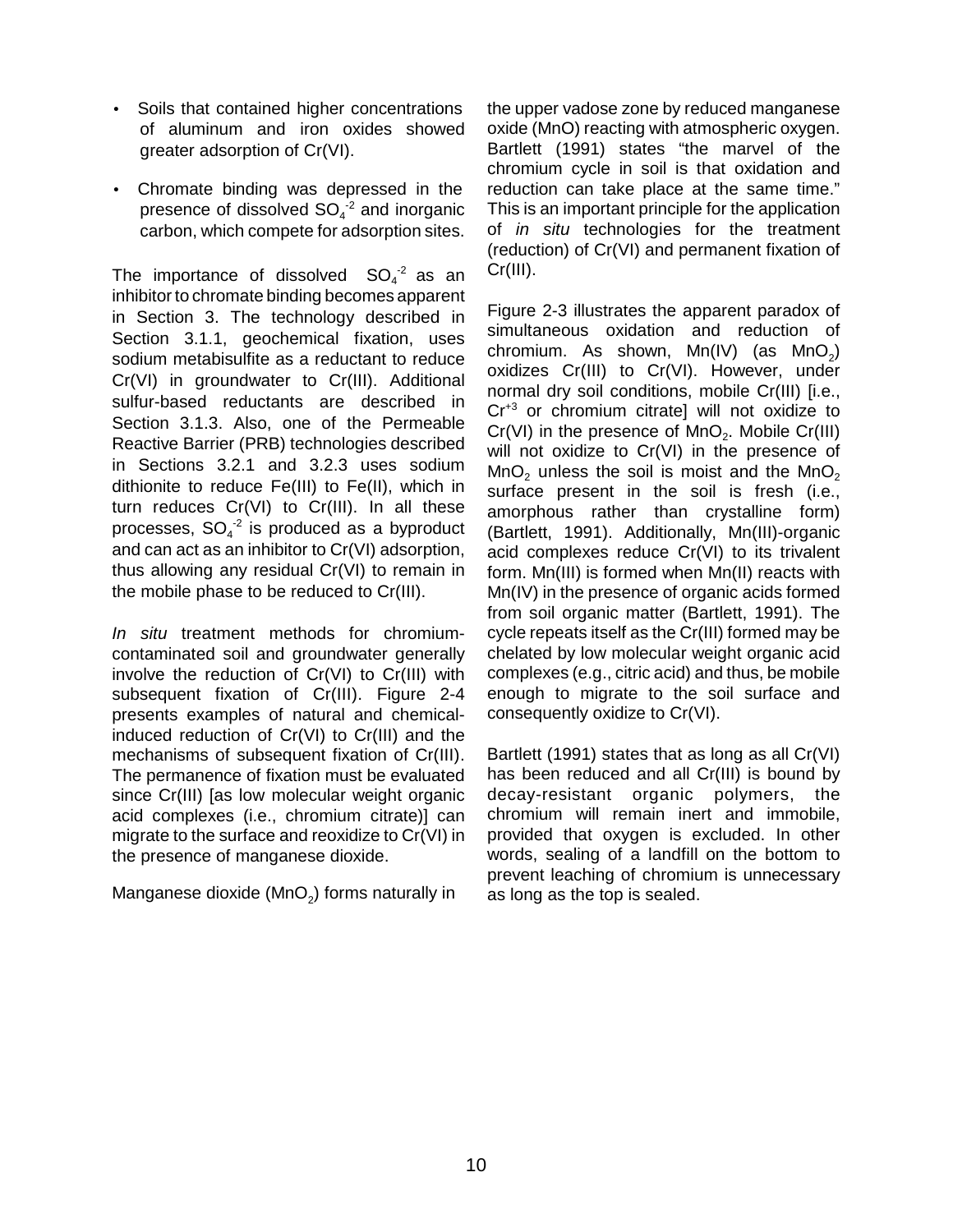

**Figure 2-4 Chromium reduction and fixation.** 

# **2.3 Chromium Treatment and Remediation Approaches**

Palmer and Wittbrodt (1991) discussed several remediation techniques for chromiumcontaminated sites. Applicable to many sites is a pump-and-treat method. The technology works by extracting contaminated groundwater, usually over long time periods, and providing hydraulic control (containment) of a contaminant plume. Initially, the concentration of the contaminant is high in the effluent, but with continued pumping, the concentration decreases significantly. These residual concentrations remain above the MCLs, and can persist for long periods of time, called "tailing." This same phenomenon was observed by Stollenwerk and Grove (1985) in their laboratory and batch column experiments. Figure 2-5 shows tailing and rebound effects

during and after groundwater pumping. Tailing is the result of several physical and chemical processes:

Differential time for contaminants to be advected from the boundary of the plume to an extraction well: Groundwater flows, not only in response to an extraction well, but also to the natural hydraulic gradient. As a result, not all of the water in the vicinity of an extraction well enters the well. There is a limited area, the capture zone, from which the water is captured, and a stagnation point, located downgradient from the well, where the velocity toward the well equals the velocity induced by the natural gradient. The net velocity is zero, and there is little change in the concentration of the contaminant during the pump-and-treat remediation. In addition, the groundwater velocity of a volume of water moving from the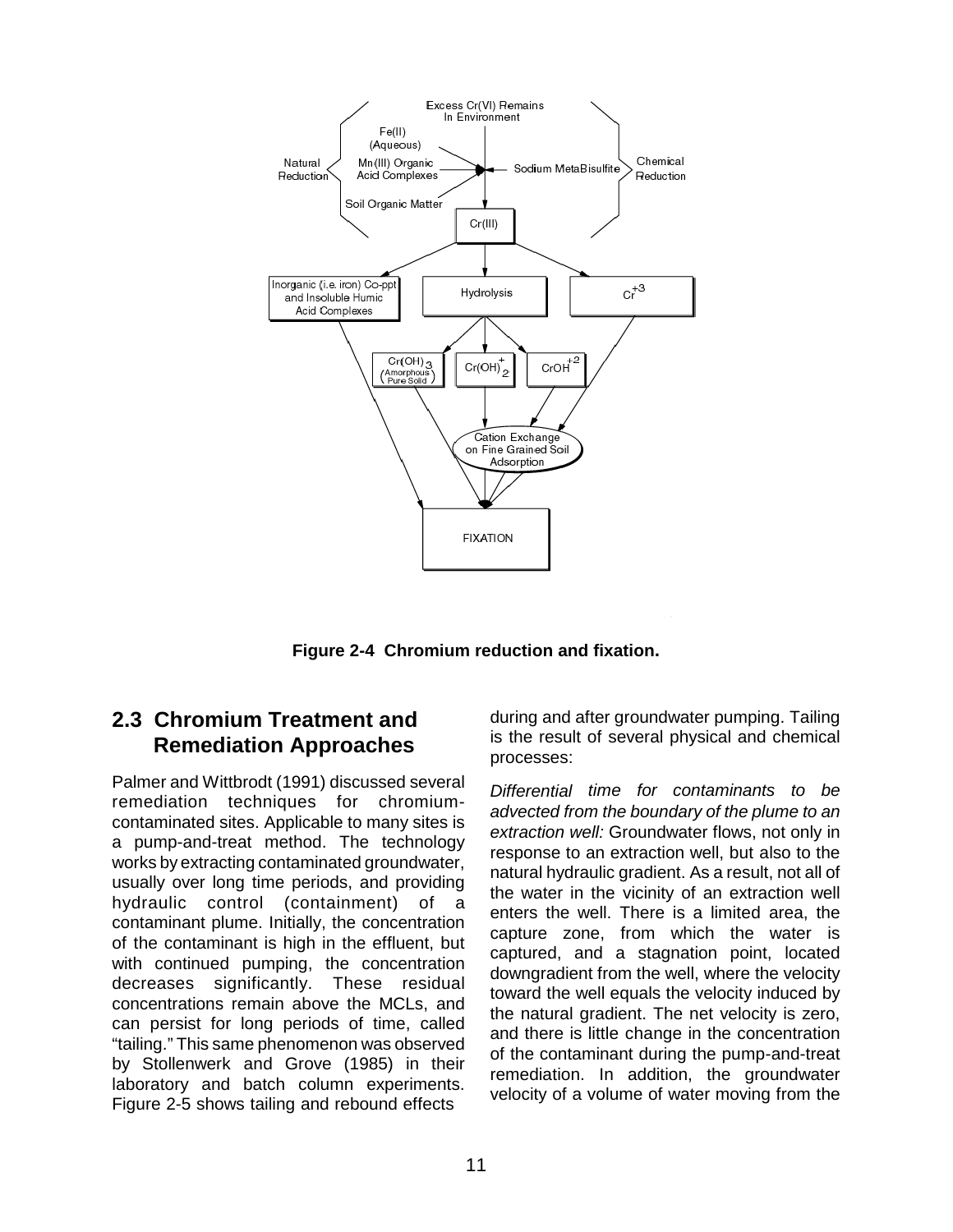

#### **Figure 2-5 Concentration versus pumping duration or volume showing tailing and rebound effects (Cohen et al., 1994).**

edge of the plume to the extraction well is greater than a volume of water traveling along a streamline on the outside of the capture zone. The time it takes the contaminated water to flow is controlled by the thickness of the aquifer, the rate of groundwater extraction, the natural groundwater gradient, and the gradient induced or impacted by other injection/extraction wells.

Diffusive mass transport within spatially variable sediments: Geologic materials are typically heterogeneous; groundwater moves through higher permeable layers while water in lower permeable layers remains immobile. Contaminants that have remained in the subsurface for extended periods of time migrate to the lower permeable layers by molecular diffusion. During pump-and-treat, clean water is moved through the more permeable layers at a relatively high rate, while removal of the contaminants from the lower permeable lenses is limited by the rate of diffusion into the higher permeable layers; thus maintaining the concentration of the contaminant, often above the established MCL.

Mass transfer from residual solid phases in the aquifer: Contaminants can exist in the subsurface in relatively large reserves as solid phase precipitates. A likely reserve for chromium contaminated sites is barium chromate (BaCrO<sub>4</sub>), the source of the barium either coming from contamination or from the natural soil.

Palmer and Wittbrodt (1991) conducted a study at a United Chrome Products site and suggested that the Cr(VI)-contaminated groundwater was in equilibrium with  $BaCrO<sub>4</sub>$ . Column leaching tests of the contaminated soils showed a significant leveling of the Cr(VI) concentrations, indicating that a solid phase may be controlling the concentration in the extraction water.

Sorption/desorption processes: As discussed previously, Cr(VI) exists in solution as the anions  $HCrO<sub>4</sub>$ ,  $CrO<sub>4</sub><sup>-2</sup>$ , and dichromate  $(Cr<sub>2</sub>O<sub>7</sub><sup>-2</sup>)$ , and is adsorbed onto the soil matrix. As the concentration of Cr(VI) decreases, it becomes more difficult to remove the Cr(VI).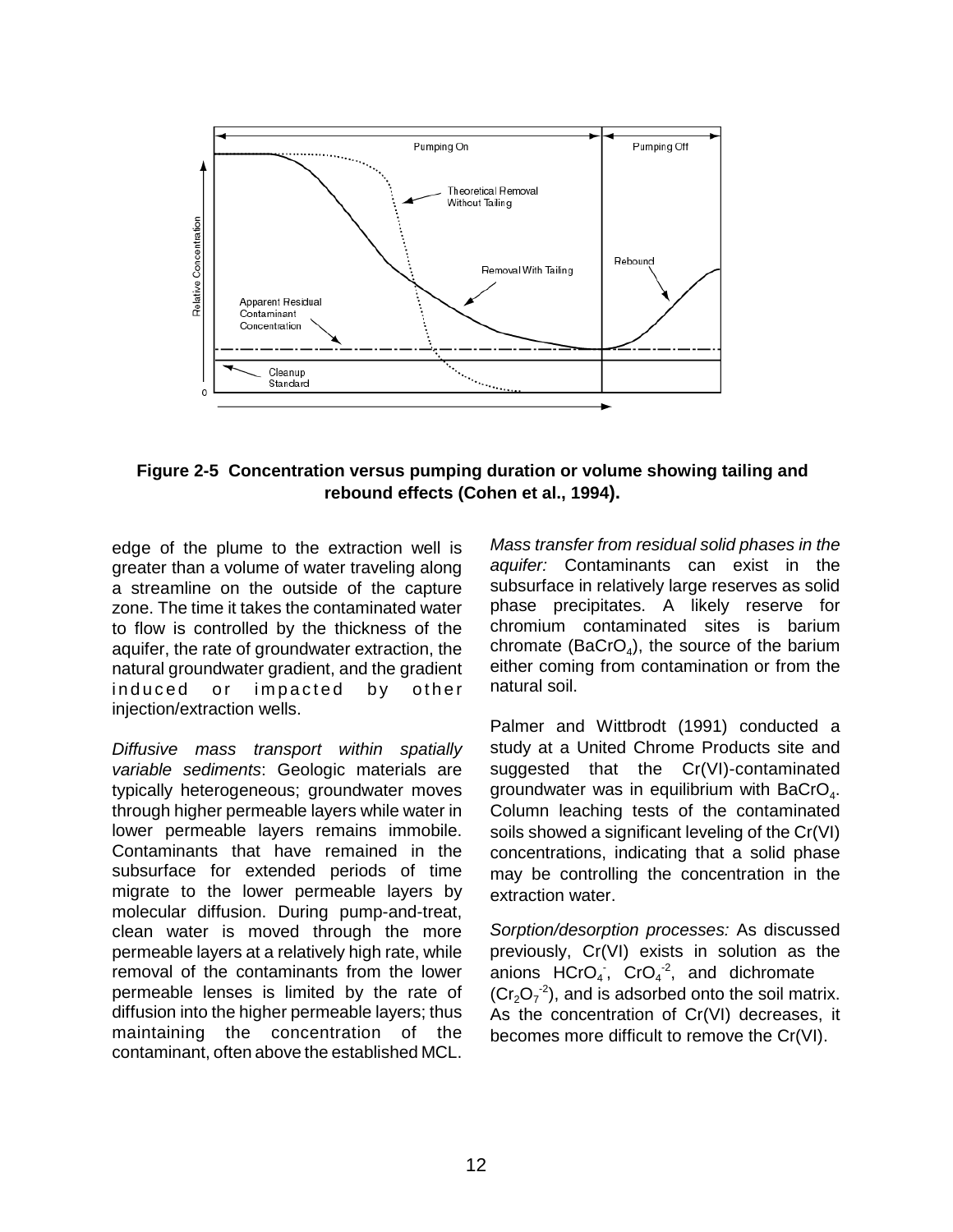The use of in situ technologies such as byproducts exceed the concentration(s) of chemical enhancement of the pump-and-treat applicable water quality standards. method (the addition of reductant or extracting Typically, chromium-contaminated sites consist<br>agent) may be desirable to overcome the efficiency of the same contaminated sites consist agent) may be desirable to overcome the of three zones: (1) source zone soils where the tailing phenomenon and reduce the overall tailing phenomenon and reduce the overall<br>time required for remediation. However, the<br>cause of tailing at a given site needs to be<br>determined and quantified. For example, if the<br>tailing is controlled by physical processes

rumer, regulatory agencies may require the integrated technology approach would<br>removal of the chemical enhancer. This is remediation.<br>remediation.



**Figure 2-6 Conceptual geochemical model of zones in a contaminant plume.**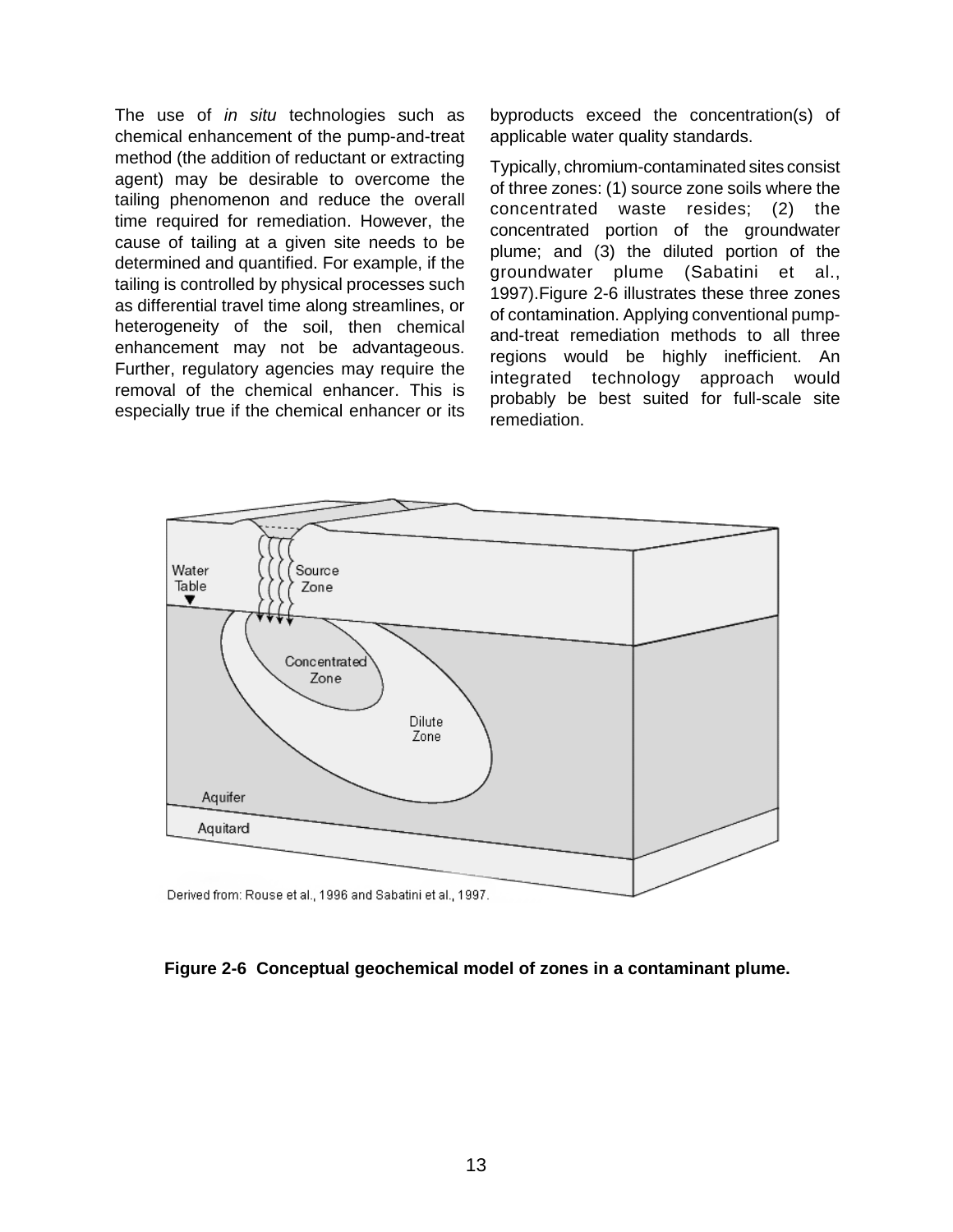#### **Available Technologies**

A number of in situ technologies or approaches use chemical reduction/fixation for chromium remediation. These include geochemical fixation, PRBs, reactive zones, and natural attenuation. Understanding the Chromium Cycle presented in Section 2.2 and site characteristics presented in Section 2.4 is critical for the use of these approaches, especially natural attenuation. Chemical reduction/fixation remediation techniques do not remove chromium from the aquifer system, but are designed to immobilize chromium precipitates by fixing them onto aquifer solids or reactive media, thereby reducing chromium in groundwater. Other types of in situ treatment that are available or under development for remediation of chromium-contaminated sites include soil flushing/enhanced extraction, electrokinetics, and biological processes including phytoremediation. Biological processes include bioreduction, bioaccumulation, biomineralization, and bioprecipitation which use specific substrates to drive the treatment and effect the reduction, uptake, or precipitation of Cr(VI) based on the principles presented in Section 2.2. These processes can be utilized within PRBs and reactive zones. Phytoremediation utilizes plant uptake of chromium contamination as the in situ treatment approach.

A detailed discussion of these in situ technologies is presented in Section 3 of this Guide. More conventional ex situ approaches are not reviewed in this Guide.

# **2.4 Site Characterization Requirements**

The remediation site should be characterized to determine how suitable it is for Cr(III) fixation or for other treatment applications. Chemical characterization should include the following:

Site Characterization: Site characterization should include a determination of total organic carbon (TOC) and dissolved organic carbon

(DOC) in groundwater and soil. Both tests will indicate not only the availability of soluble organic ligands for Cr(III) complexing, which provides a mobilization vehicle for potential oxidation to Cr(VI), but also the availability of more complex organic matter which has the potential for reduction of Cr(VI) to Cr(III). The particulate (or solid fraction) of organic carbon in the aquifer can be determined by subtracting DOC from TOC. A total Cr(VI) reducing capacity of the soil should be determined to measure the portion of organic matter in the soil that is oxidizable by Cr(VI). The Cr(VI) not reduced is titrated with Fe(II).CEC should be measured to determine if sites are available for the Cr(III)-hydroxy cation complexes to adsorb onto the soil particles. Other tests that can be performed as needed are porosity, grain size, soil moisture, and total manganese.

Groundwater: Both contaminated and treated groundwater should be analyzed for total chromium and Cr(VI); Cr(III) is determined by subtracting the results of the Cr(VI) from the total chromium values. Eh and pH should also be determined.

Soil : Like the groundwater, both contaminated and treated aquifer solids and unsaturated soil should be analyzed for total and Cr(VI). Additional tests should be conducted for pH and the amount of dissolved Cr(III) that is mobile (not fixed). Further, in order to determine if, and how much of, the Cr(VI) was reduced, a mass balance should be performed. Other soil tests that can be performed as needed are the standard chromium oxidation test; Cr(III) oxidizable by excess  $MnO<sub>2</sub>$ ; and oxidizability of inert Cr(III). The methods for these tests, along with their rationale, are presented in Bartlett (1991).

Table 2-2 lists recommended analytical methods. The tests presented in Table 2-2 are meant to be a guide as to the types of analytical parameter measurements that are helpful in understanding the ongoing geochemical processes at a site as they relate chromium remediation. The list of analytical parameters is not meant to be comprehensive, but should provide a good foundation.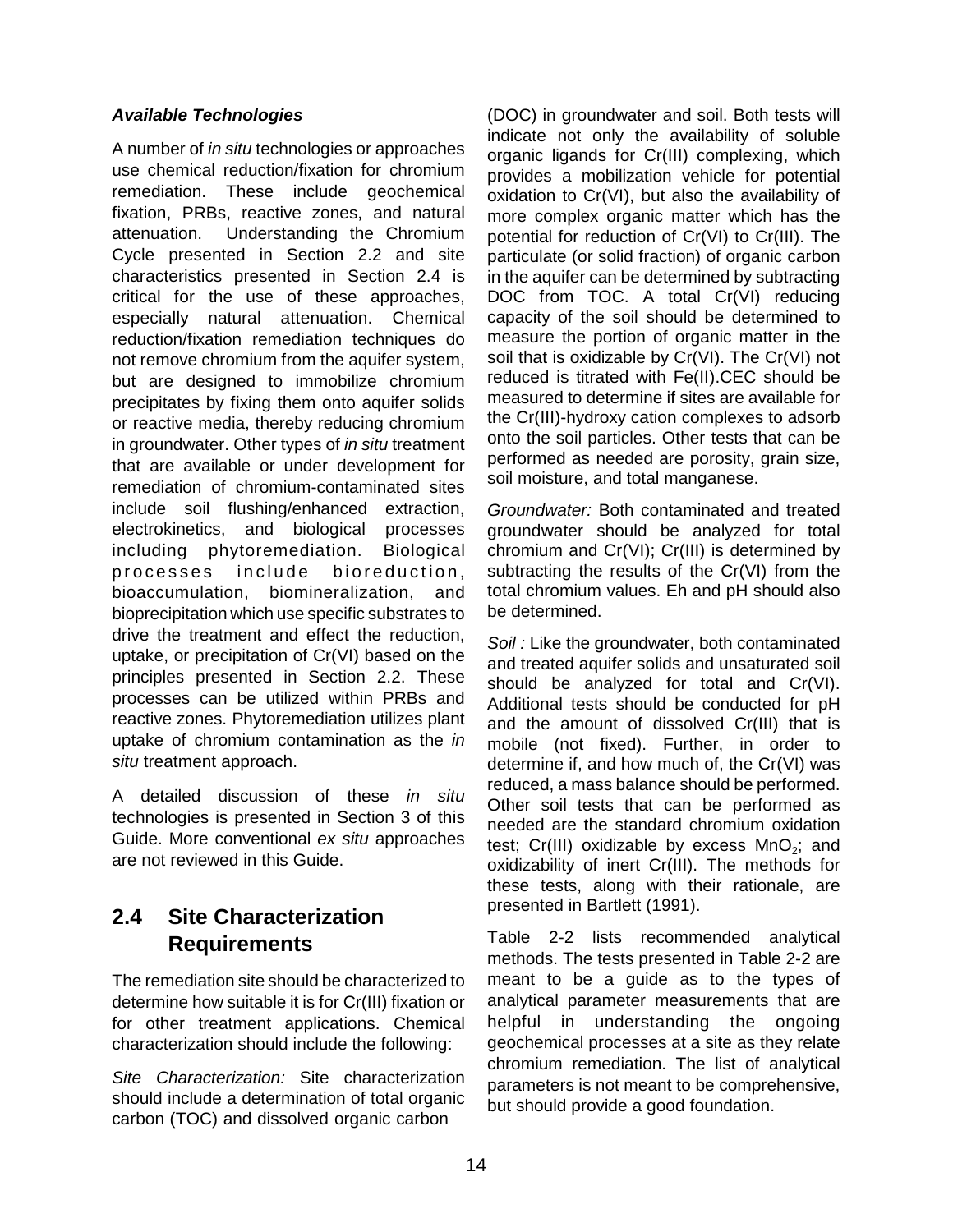| <b>Sample Type</b>                                   | Analyte                                   |                                                                                                                                                                              |
|------------------------------------------------------|-------------------------------------------|------------------------------------------------------------------------------------------------------------------------------------------------------------------------------|
| <b>Site Characterization</b>                         | TOC (water)                               | EPA 415.1 or 415.2                                                                                                                                                           |
|                                                      | TOC (soil)                                | SW-846 modified 9060                                                                                                                                                         |
|                                                      | DOC (water)                               | 0.45 um filter, then EPA 415.1 or 415.2                                                                                                                                      |
|                                                      | Particulate Organic Carbon                | TOC minus DOC                                                                                                                                                                |
|                                                      | Soil pH                                   | SW-846 9045C (use distilled water)                                                                                                                                           |
|                                                      | Groundwater pH                            | EPA 150.1                                                                                                                                                                    |
|                                                      | <b>CEC</b>                                | EPA 9081                                                                                                                                                                     |
|                                                      | Total Cr(VI) reducing capacity<br>by soil | Walkley-Black method                                                                                                                                                         |
|                                                      | Total manganese (soil)                    | Digest: SW-846 3050B, 3051, or 3052<br>Analysis: SW-846 7460, 6010B, or 6020                                                                                                 |
| <b>Groundwater</b><br><b>Pre- and Post-Treatment</b> | <b>Total Chromium</b>                     | 0.45 µm filter, Digest: SW-846 3020A<br>Analysis: SW-846 7191<br>-or-<br>Digest: SW-846 3005A<br>Analysis: SW-846 6010B or 6020                                              |
|                                                      | Cr(VI)                                    | $0.45 \mu m$ filter                                                                                                                                                          |
|                                                      |                                           | Analysis: SW-846 7196A                                                                                                                                                       |
|                                                      | Cr(III)                                   | Total $Cr - Cr(VI)$                                                                                                                                                          |
| Soil<br><b>Pre- and Post-Treatment</b>               | <b>Total Chromium</b>                     | Digest: SW-846 3050B, 3051, or 3052<br>Analysis: SW-846 7090, 6010B, or 6020                                                                                                 |
|                                                      | Cr(VI)                                    | Digest: SW-846 3060A<br>Analysis: SW-846 7196A                                                                                                                               |
|                                                      | <b>Trivalent Chromium</b>                 | Total $Cr - Cr(VI)$                                                                                                                                                          |
|                                                      | Available Cr(III) (to be<br>mobilized)    | Prep: K <sub>2</sub> H - citrate extract (Bartlett, 1991)<br>Analysis: SW-846 7196A                                                                                          |
| Soil<br><b>Post-Treatment (Leachate)</b>             | Cr(III)                                   | Leachate: Title 22 Waste Extraction Test<br>(WET)<br>Digest: SW-846, 3010A<br>Analysis: SW-846 7090, 6010B, or 6020<br>-or-<br>Digest: SW-846 3020A<br>Analysis: SW-846 7191 |

# **Table 2-2. Recommended Analytical Methods**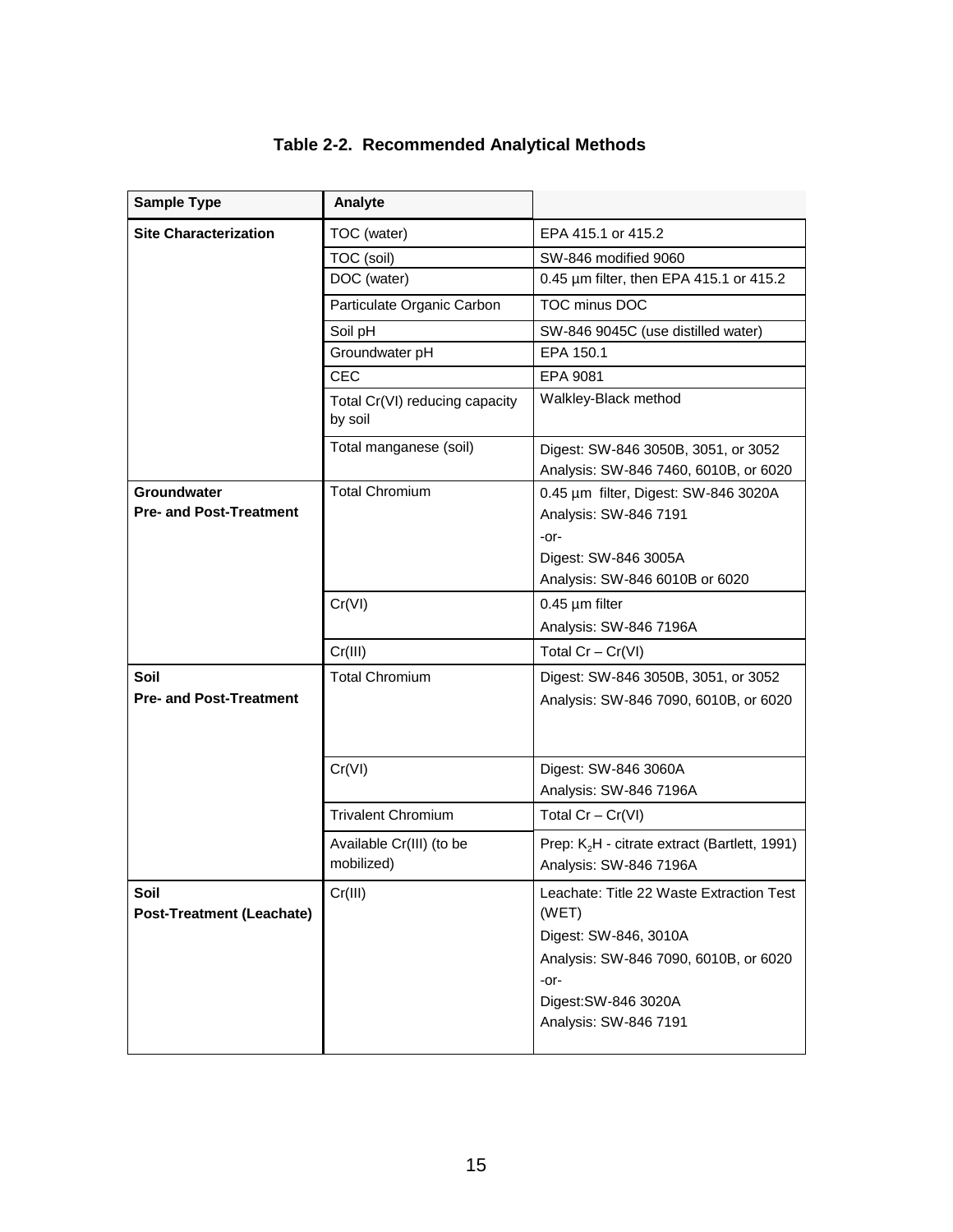There may be other measurements that could be added to this list to obtain a better understanding of the geochemical processes at any one site. Whenever possible, EPA SW-846 analytical methods were proposed because their performance effectiveness has been validated, the methods are commonly used in the literature and provide a high degree of data comparability, and they have been approved by EPA. For some analytical parameters there is more than one proposed analytical method. This provides greater flexibility to the users of this Guide. For example, there are two choices for digestion techniques and three choices for analysis for total chromium in groundwater.

Although all the digestion and analytical techniques are valid, one may choose to analyze for chromium at a site at which low levels are expected by SW-846, 7191 (atomic adsorption, furnace) rather than 6010B or 6020 inductively coupled plasma/atomic emission spectrometry or mass spectrometry (ICP/AES or ICP/MS), because the detection limit is lower by 7191. The digestion method to use for analytical method 7191 is SW-846 3020A, and digestion method SW-846 3005A is to be used with analytical methods 6010B and 6020. In addition to site chemistry, it is also critically important for in situ technology implementation to understand the contaminant distribution and geologic setting. This includes geologic structure, stratigraphy, and ground-water hydrogeology. Complicated geology and low permeability zones will influence how a technology is applied and its treatment effectiveness. Laboratory and pilot-scale tests can help to determine the effectiveness of the treatment on the contaminated matrix prior to full-scale application of the technology.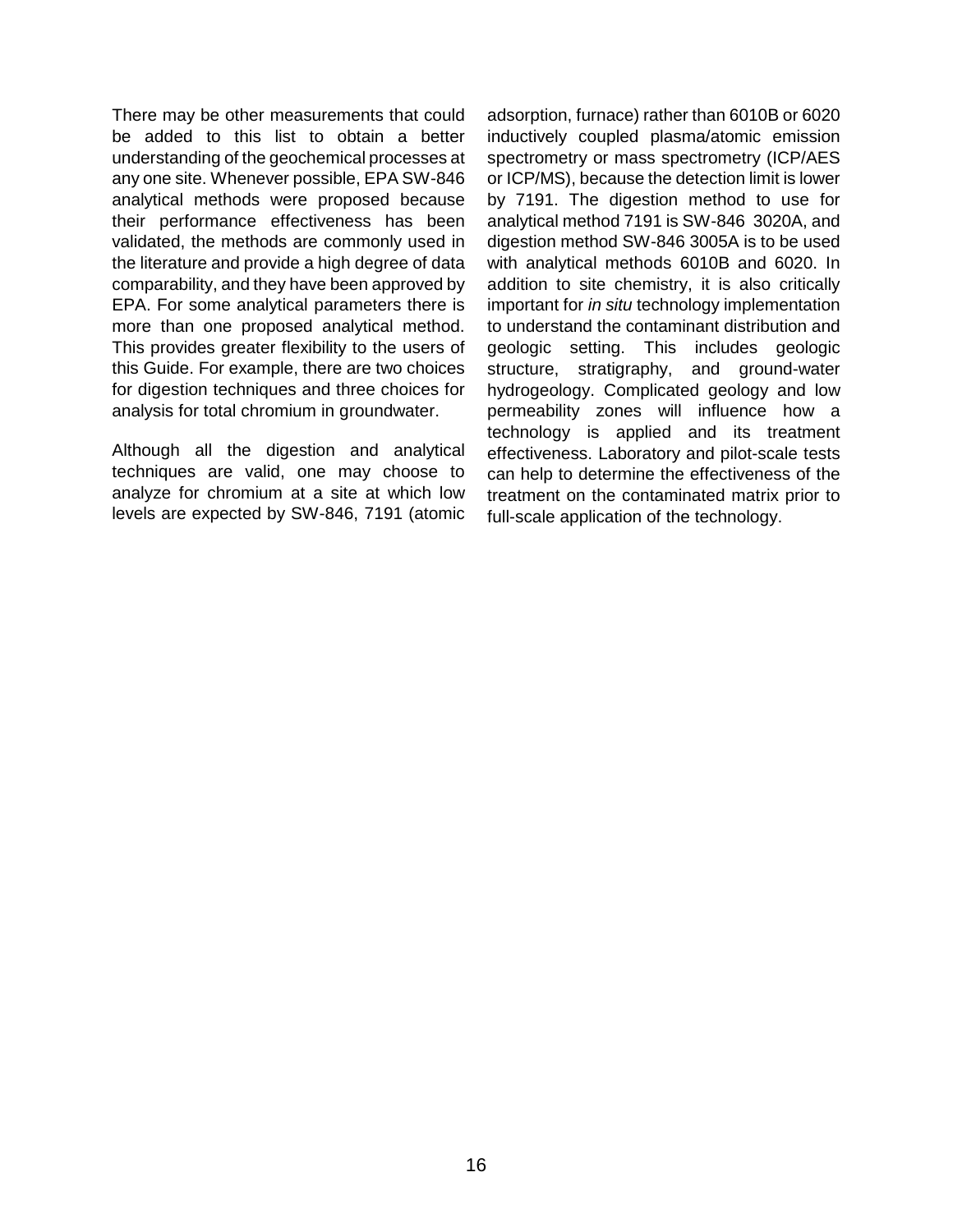# **Section 3**

# **TECHNOLOGIES FOR IN SITU TREATMENT**

This section discusses innovative technologies that can potentially be used for in situ remediation of chromium-contaminated soil and groundwater. More conventional technologies for treatment or control of chromium and metals contamination such as pump-and-treat, containment, solidification/stabilization, and even thermal treatments, are not reviewed here because they are either ex situ approaches or are proven and well-documented elsewhere. The emphasis in this Guide is on innovative in situ approaches that are not as well documented in order to provide the reader with the latest information for decision-making purposes.

For clarification, individual technologies and two technology groups are presented in this section. The individual technologies are geochemical fixation, soil flushing/chromium extraction, electrokinetics, natural attenuation, and phytoremediation. The technology groups are subsurface PRBs and reactive zones. Numerous biotic and abiotic applications can be utilized within these technology groups and are discussed. The emphasis in this Guide is on the technologies or treatment approaches proven or demonstrated for in situ chromium remediation - geochemical fixation and PRBs. These technologies have been utilized at fullscale and are generally supported by performance and cost data.

Reactive zones, soil flushing, and electrokinetics are developing technologies that have been demonstrated at pilot-scale and have limited performance and cost data available. Natural attenuation and phytoremediation are emerging technologies under study for *in situ* chromium remediation. All are covered briefly in this Guide. Each technology or technology group is presented in a separate section that provides a technology description, advantages and limitations of using the technology, its status, and performance and cost information, if available.

No technology may be able to remove 100 percent of the contaminants that are present at a site. Consequently, it is important to determine the benefits of partial mass removal and relate this to risk reduction. Many sites will require different approaches to different parts of the site. As a result, there is a need to better understand how to link technologies together to achieve site cleanup in the most cost-effective manner (Schmelling, 1999).

Table 3-1 summarizes the status of the technologies discussed in this section.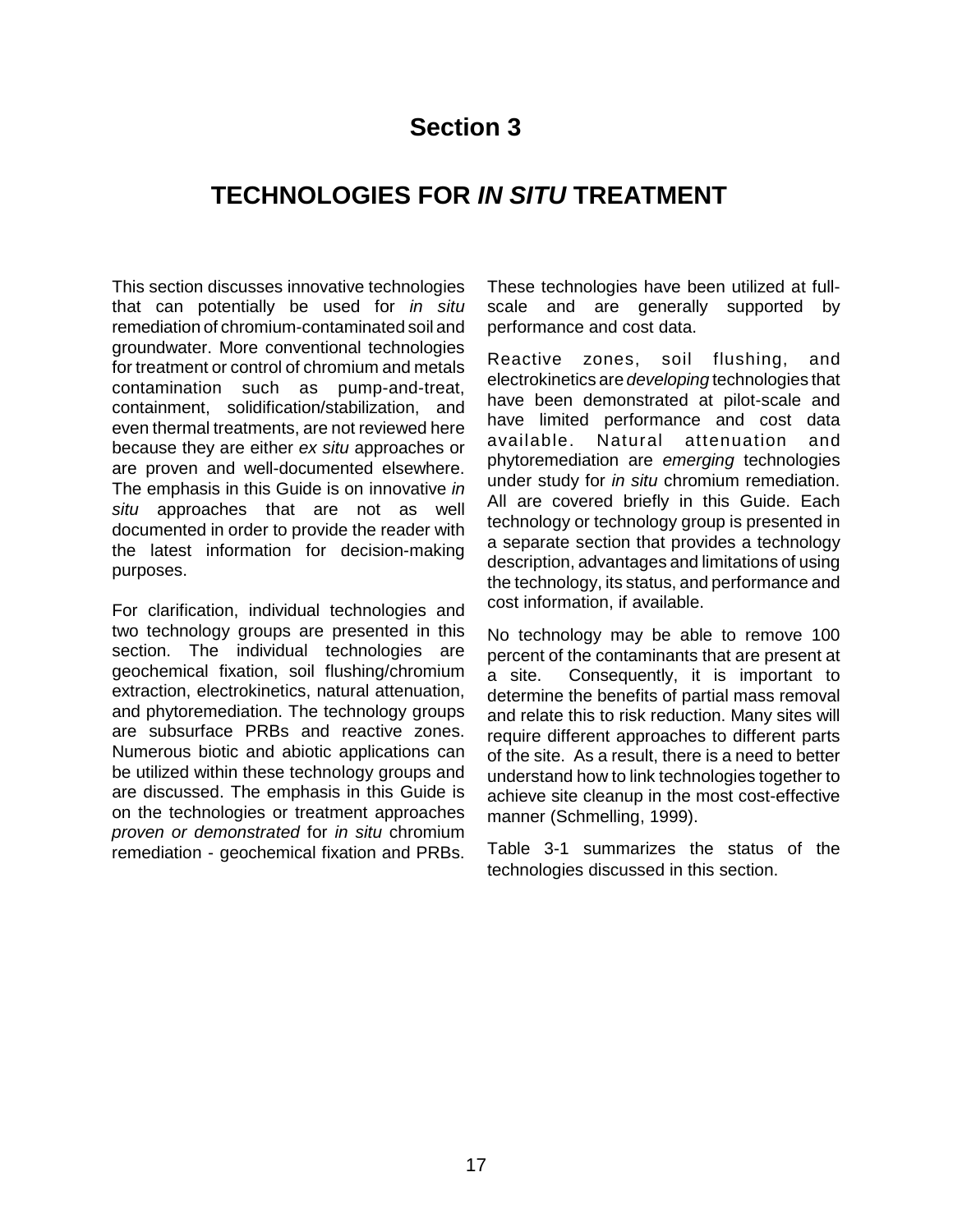|                                                                                          | ヒ<br><b>TREATMEN</b><br>ZONE <sup>1</sup> | CONTAMINATED<br><b>MEDIA</b>                    | STATUS <sup>2</sup>         | TREATMENT COST<br><b>ESTIMATE<sup>3</sup></b>                                                                  | REGULATORY ACCEPTANCE                                                                                                                              |
|------------------------------------------------------------------------------------------|-------------------------------------------|-------------------------------------------------|-----------------------------|----------------------------------------------------------------------------------------------------------------|----------------------------------------------------------------------------------------------------------------------------------------------------|
| Proven Technologies                                                                      |                                           |                                                 |                             |                                                                                                                |                                                                                                                                                    |
| GEOCHEMICAL FIXATION                                                                     | ດ<br>ວິ.                                  | Groundwater<br>Sõil                             | DE, FSA, FTS<br>DE, FTS     | saturated zone using<br>$$4/m3 ($3/yd3)$ for<br>ferrous sulfate <sup>4</sup>                                   | Gaining acceptance: depends<br>on site evaluation results and<br>reductants proposed for use.                                                      |
| Fixation (Reactive Media)<br>Chemical Reduction &<br>Chemical Reduction &<br><b>PRBs</b> | ם<br>ت                                    | Groundwater                                     | DE, FSA, FTS                | - O&M 70-90% less<br>than P&T per year                                                                         | Physical treatment walls are                                                                                                                       |
| Adsorption & Chemical<br>Fixation (ISRM)                                                 | ם<br>ن                                    | Groundwater                                     | PE, FTS                     | $-$ \$3 mil./10 yr vs. \$9<br>mil. for P&T.                                                                    | acceptance. R&D supported by<br>EPA and other organizations.<br>starting to gain regulatory                                                        |
| Reduction (Zeolite/ZVI)                                                                  | ם<br>ت                                    | Groundwater                                     | PE, BTS                     | M<br>N<br>∴                                                                                                    |                                                                                                                                                    |
| Developing Technologies                                                                  |                                           |                                                 |                             |                                                                                                                |                                                                                                                                                    |
| Chemical Reduction &<br>REACTIVE ZONES                                                   | S, C, D                                   | Groundwater                                     | DE, FSA, FTS                | $\frac{1}{2}$                                                                                                  | May be difficult to get regulatory                                                                                                                 |
| Fixation (Reactive agent)<br>Bioreduction (Molasses)                                     | S, C, D                                   | Groundwater                                     | DE, FSA, FTS                | \$400,000/3 yr vs.<br>  \$4 mil/20 yr for P&T.<br>  NA                                                         | research and demonstration of<br>approval without further                                                                                          |
| Bioaccumulation (Yeast)<br>Bioprecipitation (DMRB)<br>Biomineralization                  | ပ ပ<br>လက်                                | Groundwater, Soil<br>Groundwater<br>Groundwater | PE BTS<br>PE BTS<br>PE FTS  | $\leq$<br>$\frac{1}{2}$                                                                                        | these treatment techniques                                                                                                                         |
| SOIL FLUSHING/<br>EXTRACTION                                                             | S, C, D                                   | Groundwater<br>sä                               | FSA; PE, BTS<br>FSA<br>ம்ப் | assumed soil density<br>of 100 lb/ft <sup>35</sup><br>\$60 to \$170/ton, or<br>\$83 to \$237/m <sup>3</sup> at | additives. Hydraulic control is an<br>Some acceptance for water-only<br>difficult for surfactants or other<br>flushing applications. More<br>ssue. |
| ELECTROKINETICS                                                                          | ပ္ပံ                                      | Groundwater<br>Soil                             | DE, FTS, BTS<br>PE, FTS     | \$25 to \$300/m <sup>3</sup> , or<br>\$19 to \$229/yd <sup>35</sup>                                            | Case-by-case acceptance for a<br>developing technology. Needs<br>more research and<br>demonstration.                                               |

Table 3-1. Status of In Situ Technologies for Treatment of Chromium Contamination **Table 3-1. Status of In Situ Technologies for Treatment of Chromium Contamination**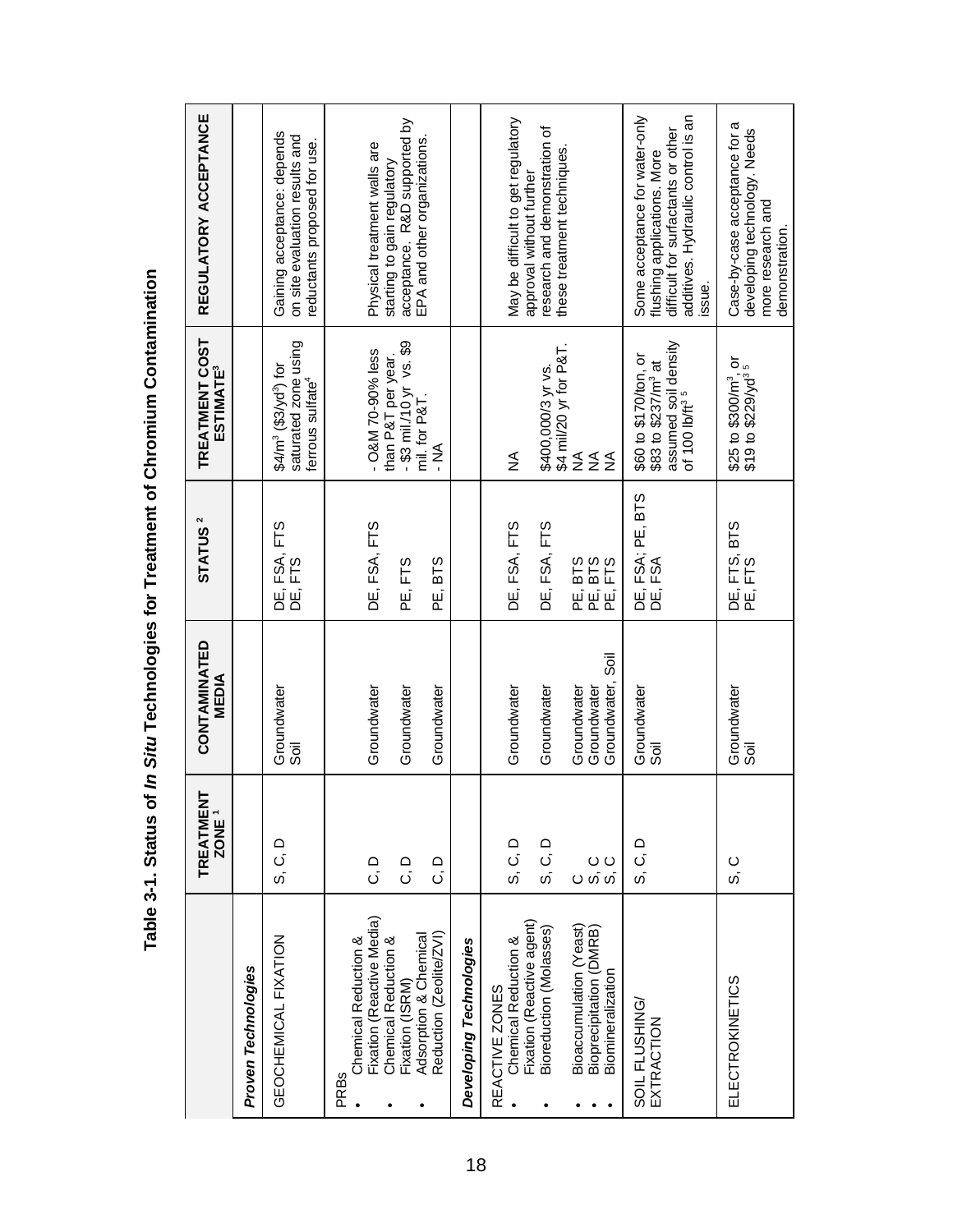|                       | TREATMENT<br>ZONE ' | CONTAMINATED<br><b>MEDIA</b> | STATUS <sup>2</sup> | TREATMENT COST<br><b>ESTIMATE<sup>3</sup></b>                                                                 | REGULATORY ACCEPTANCE                                                                                                                   |
|-----------------------|---------------------|------------------------------|---------------------|---------------------------------------------------------------------------------------------------------------|-----------------------------------------------------------------------------------------------------------------------------------------|
| Emerging Technologies |                     |                              |                     |                                                                                                               |                                                                                                                                         |
| NATURAL ATTENUATION   | ם<br>ن              | Groundwater<br>Sōil          | բը<br>Ε<br>Ε        | characterization and<br>monitoring costs<br>performance<br>Detailed site                                      | Jncertain for Cr remediation -<br>Beginnig to gain regulatory<br>highly dependent on site<br>acceptance in general.<br>characteristics. |
| PHYTOREMEDIATION      | Ο<br>Ο              | Groundwater<br>sāi           | PE, FTS<br>PE, FTS  | assumed soil density<br>\$18 to \$104/m <sup>3</sup> at<br>\$10 to \$60/ton, or<br>of 100 lb/ft <sup>35</sup> | May be difficult to get regulatory<br>research. Early stage of<br>approval without further<br>development for metals<br>remediation.    |

**Table 3-1. (continued)**  Table 3-1. (continued) 1 S=Source zone soil or groundwater, C=Concentrated groundwater plume, D=Diluted groundwater plume

' S=Source zone soil or groundwater, C=Concentrated groundwater plume, D=Diluted groundwater plume<br>°DE=Demonstrated Effectiveness, PE=Potential Effectiveness, FSA=Full-scale Application, FTS=Field-scale Treatability Study 3These costs were compiled from studies presented in this document and are for informational purposes only; actual treatment costs are highly site and application specific and may vary 2 DE=Demonstrated Effectiveness, PE=Potential Effectiveness, FSA=Full-scale Application, FTS=Field-scale Treatability Study, BTS=Bench-scale Treatability Study

considerably from costs presented here. Costs in this document have not been adjusted to year 2000 dollars and may not include profit.

4 Does not include treatability and design costs, which were significant.

5 These cost estimates may not include indirect costs such as permits, treatment of residues, and site preparation.

NA=Not Available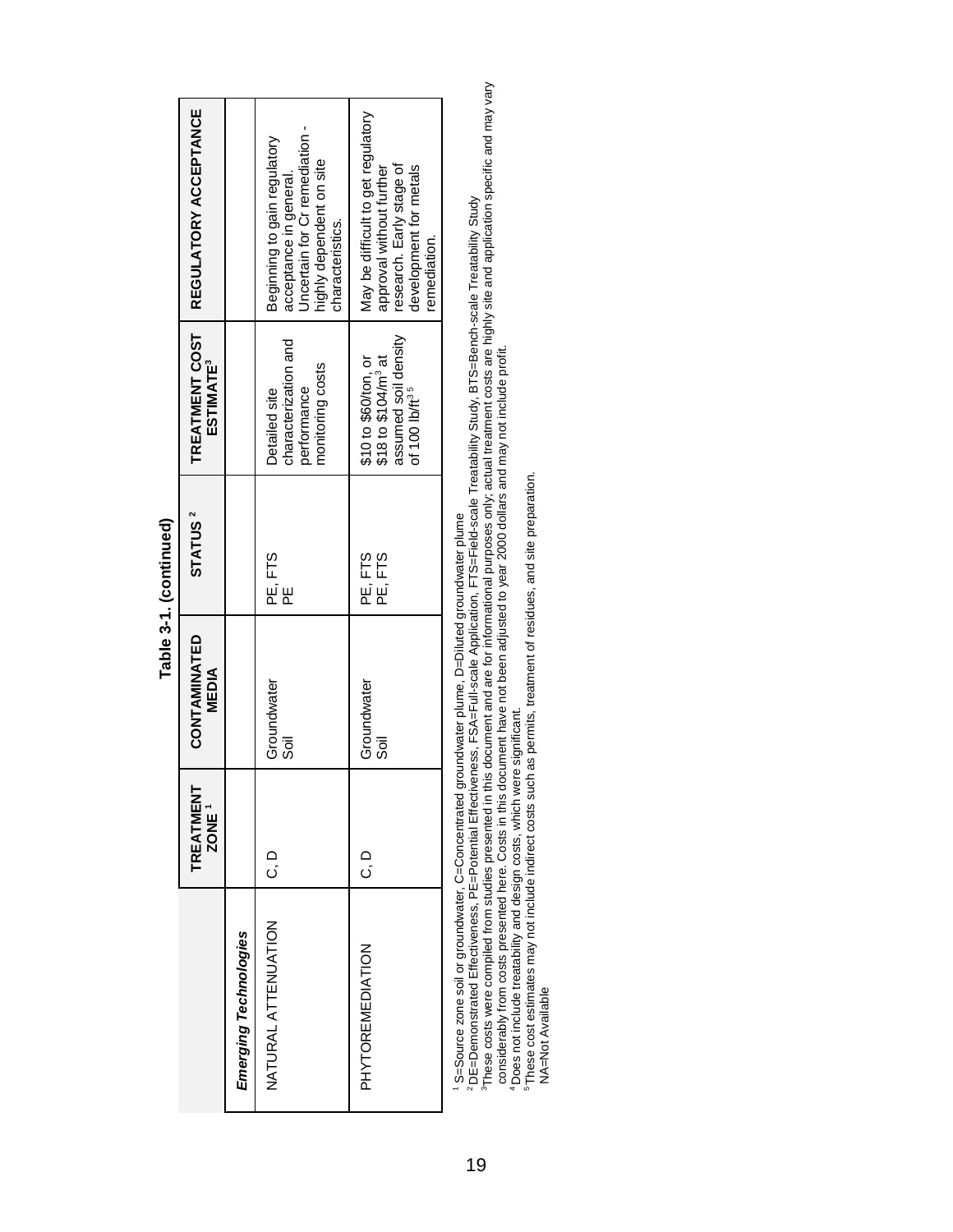# **3.1 Geochemical Fixation**

## **3.1.1 Technology Description**

The goal of this technology is to reduce Cr(VI) in groundwater and contaminated soil to the more thermodynamically stable Cr(III). The reduced chromium is expected to geochemically fix onto aquifer solids. The technology is based upon the concept of extracting contaminated groundwater and treating it above ground, followed by reinjection of the treated groundwater into the aquifer. The reinjected groundwater is dosed with reductant to reduce any residual Cr(VI) contamination remaining in the interstitial water. This technique, if successful, yields Cr(VI) concentrations in groundwater below that of drinking water standards (50 µg/L) at a fraction of the aquifer pore volume throughput required by typical pump-and-treat methods.

The success of the *in situ* chromium geochemical fixation technology depends on the ability of the applied reductant to reduce Cr(VI) in groundwater to Cr(III), and on the capacity of the reduced chromium to fix onto the aquifer solids. The total chromium concentration in the aquifer system is not decreased, but chromium is precipitated and fixed (immobilized) onto aquifer solids as Cr(III) so that it is not available in the groundwater. Some information is available indicating how sodium metabisulfite might act as a reductant in the subsurface. In general, sulfur compounds such as sulfide and sulfite reduce Cr(VI). For sulfides to reduce Cr(VI), Fe(II) must be present to act as a catalyst. Thus, in aquifer systems where iron sulfides are present, reduction of Cr(VI) may occur. However, because the rate of reaction is slow, the iron sulfide reduction process may not effectively treat large volumes of water.

According to Palmer and Wittbrodt (1991), the following reactions occur. In the presence of excess sulfite, the reduction of Cr(VI) follows the reaction:

(1)  $6H^+ + 2HCrO_4 + 3HSO_3$  (excess)  $\Rightarrow$  $2Cr^{+3} + 2SO_4^{-2} + S_2O_6^{-2} + 6H_2O$ 

The metabisulfite  $(S_2O_6^{-2})$  formed by the above reaction can then reduce oxidized Fe(III) to Fe(II), if it is present. This situation allows for potential reduction of Cr(VI) by Fe(II), as previously described. In the presence of excess Cr(VI), the reduction to Cr(III) by sulfite follows the reaction:

(2)  $5H^+ + 2HCrO_4$  (excess) +  $3HSO_3 \rightarrow$  $2Cr^{+3} + 3SO_4^{2} + 5H_2O$ 

Therefore, the process of using sodium metabisulfite should reduce the Cr(VI) to Cr(III) in situ, provided there are sufficient iron and manganese oxide adsorption sites within the aquifer treatment zone to which the Cr(III) can affix.

Using the technology, groundwater is extracted, treated with a chemical reagent, and reinjected along the contaminant plume perimeter (see Figure 3-1). As the treated water is directed towards the center of the plume, Cr(VI) is reduced to Cr(III), its less soluble form. The zone of contamination is driven inward by the reaction front, leaving behind an increasingly larger clean water zone. Alternatively, injection can occur in the high concentration areas (source zones) to effect a more rapid remediation (Brown et al., 1998). In situ geochemical fixation can be applied to source or core zones, the concentrated or active zone, or the dilute or neutralized zone of the contaminant plume.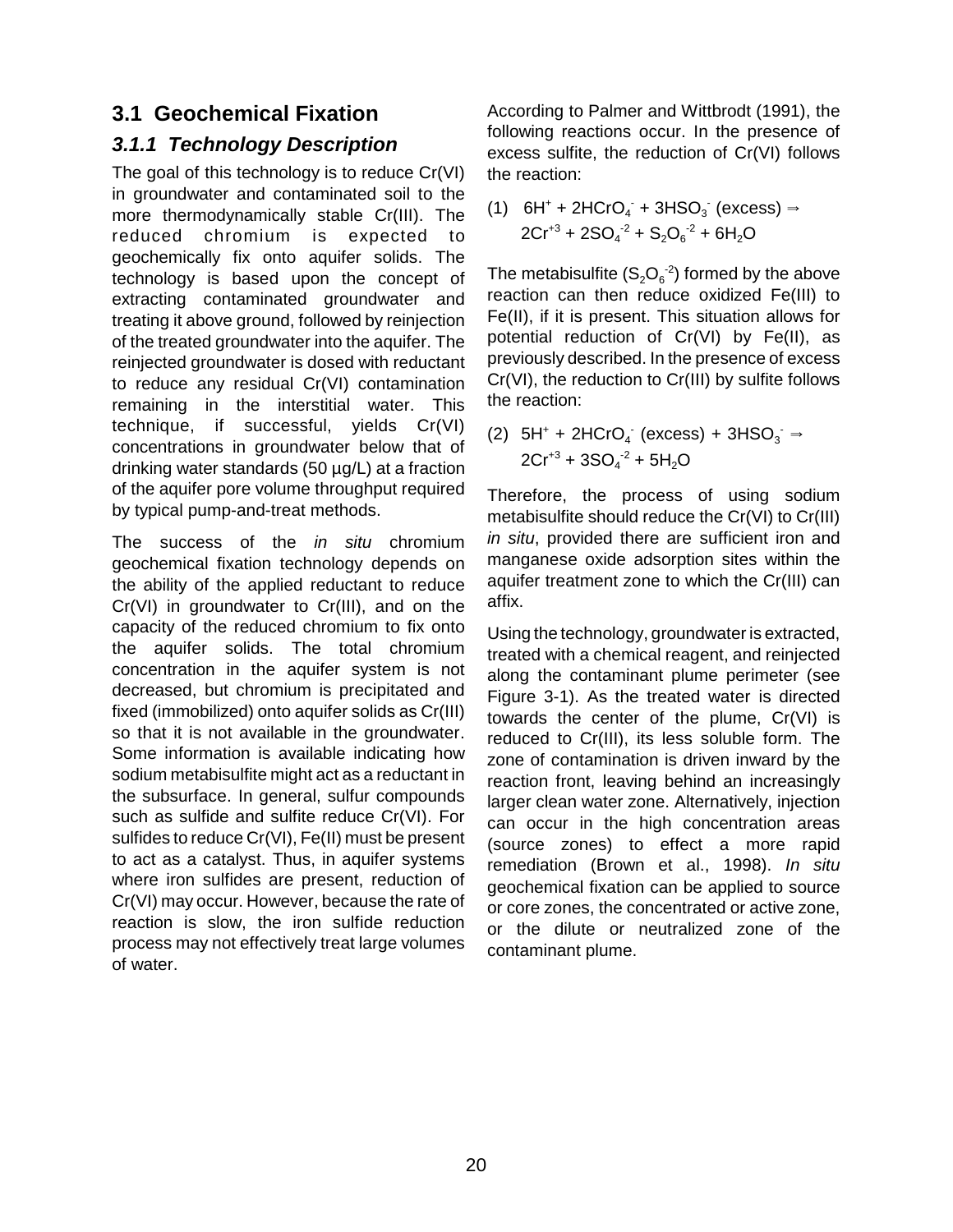

**Figure 3-1 Schematic of in situ chromium remediation.** 

The technology has also been used for in situ reduction and fixation of Cr(VI) retained as dissolved chromium in interstitial water in the vadose (unsaturated) zone. In such applications, groundwater is recovered from near the area of contaminated soil, amended with the selected reductant, and percolated through the soil. The percolation displaces a portion of the moisture from the vadose zone (hence the need to recover the groundwater from near the area of contamination), but also reduces and fixes the residual chromium onto the soil as Cr(III). This technique has been applied in geologic material as diverse as silt, glacial outwash sand, fractured siltstone, and limestone with extensive solution features. The effectiveness of the approach is best measured by the use of pressure/vacuum lysimeters to

sample the interstitial fluids (Rouse, 1999). Geochemical properties that should be evaluated for use of the technology include acid and base neutralizing potential, iron and manganese hydrous-oxide content, TOC, and CEC (Rouse and Pyrih, 1990). Analysis of the anions sulfate, phosphate, chloride, and nitrate and AEC may also be valuable for the evaluation of their competition with Cr(VI) for sorption cites on aquifer solids, and how well Cr(VI) can be mobilized for treatment (reduction). The site hydrogeology must also be well understood; successful application requires a good knowledge of the hydrogeology and expertise at designing and physically implementing the process. Section 2 of this Guide provides more detail about process geochemistry and site characterization needs.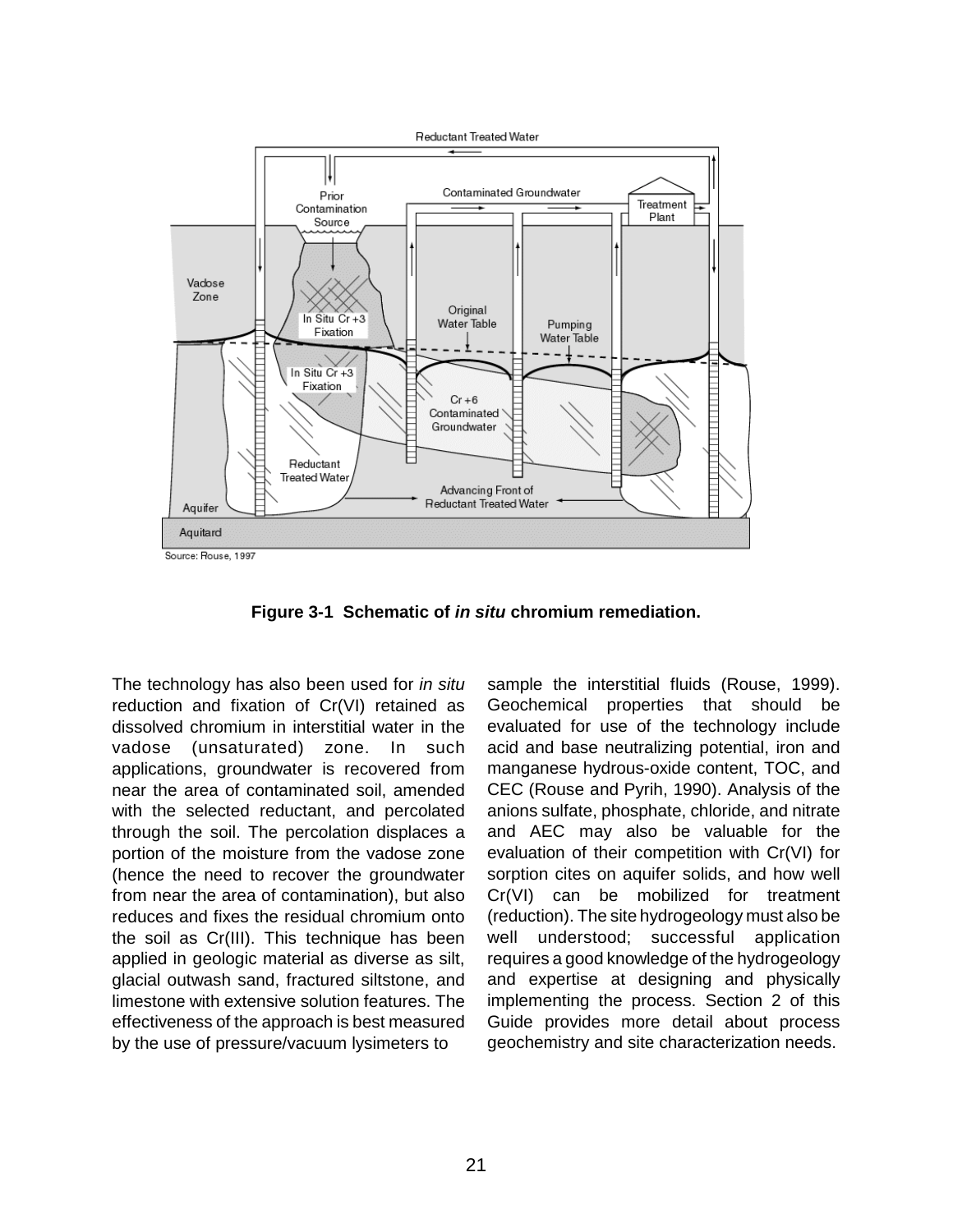Extraction and injection wells are required to remove contaminated groundwater for aboveground treatment and to reinject the treated and amended water into the treatment zone. Extraction wells from an existing pumpand-treat system can often be utilized. The aboveground system consists of the selected treatment apparatus for initial chromium removal, tanks for storing treatment chemicals and extracted and treated groundwater, and a reductant dosing system for the treated water. A sheltered area or building is needed to perform the on-site chemical tests, handle and prepare the chemical reductant, and to store spare parts such as backup pumps and valves.

A significant advantage to using in situ geochemical fixation is that it has the potential to substantially reduce (up to 75 percent) the time required to remediate chromiumcontaminated sites to meet cleanup goals, and thus reduce treatment (operating) costs. Other advantages are listed below.

#### **Advantages**

- **I.** Better hydraulic control is achieved by the reinjection of treated water around the contaminated plume, forming a "ridge" of treated water.
- $\blacksquare$  Since water is reinjected, the same gradient can be established at lower pumping rates, thereby avoiding "stranding" of chromium in dewatered portions of the previously saturated aquifer.
- In situ reduction of residual Cr(VI) in interstitial void spaces can be achieved.
- $\blacksquare$  The amount of treatment plant sludge for disposal is reduced since more Cr(VI) is reduced and precipitated in situ.
- $\blacksquare$  The surface discharge of treated water is reduced since water is reinjected (Rouse, 1994; Rouse and Pyrih, 1990; Rouse, Leahy and Brown, 1996).

#### **Limitations**

- $\blacksquare$  Aquifer materials must have the ability to permanently "fix" Cr(III).
- $\blacksquare$  Reduced Cr(III) could re-oxidize to Cr(VI) under certain conditions (presence of manganese dioxide  $[MnO<sub>2</sub>]$ ; however, this has not been observed in the field.
- $\blacksquare$  Need regulatory approval for reinjection of pumped and treated groundwater.
- **I.** Aquifer material heterogeneities (stratification, etc.) makes design and treatment more difficult.
- $\blacksquare$  Aquifer solids must be porous to water flow.
- **I.** Ferrous sulfate-based reductants may result in iron precipitation and clogging of aquifer pore spaces.
- $\blacksquare$  Excess reductant or reductant byproduct may have to be removed if undesirable or if it exceeds groundwater MCLs.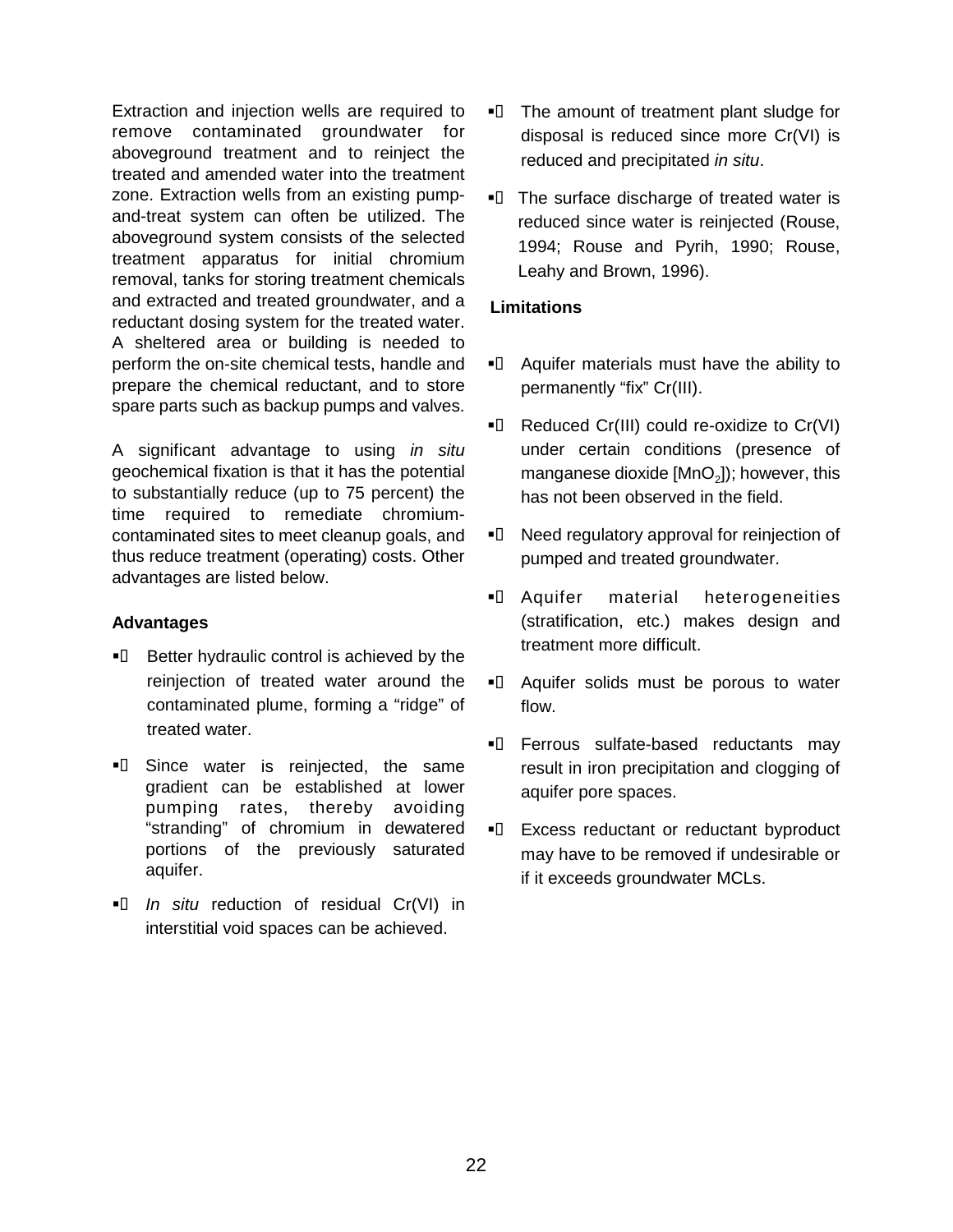## **3.1.2 Status**

This technology has undergone testing and is currently being employed at contaminated sites using calcium/sodium polysulfide and sodium metabisulfite chemical reductants to effect the conversion of Cr(VI) to Cr(III) (Rouse, 1997). In situ remedial systems are or have been in operation at chromium contaminated sites in California, Indiana, Maryland, Maine and South Australia, and are planned for Michigan and additional sites in California.

The technology is also being tested and applied on soil and groundwater at a Superfund site in South Carolina using infiltration and well injection methods (Howard, 1998). Ferrous sulfate is the reductant of choice for this application. The technology will become part of the final remedial design for the site.

In situ geochemical fixation can also be applied to a site remediation using more passive techniques such as in situ PRBs, or reactive zones. These approaches are presented in Sections 3.2 and 3.3 of this Guide.

### **3.1.3 Performance and Cost Data**

### **Delaware River**

At the site of a former paper mill on the Delaware River, the Cr(VI) concentration in the perched aquifer was 85 mg/L  $(85,000 \mu g/L)$ . After treatment by reduction and precipitation using ferrous sulfate, Cr(VI) levels across most of the site were reduced to 50 µg/L (below the drinking water standard). These levels have been maintained for over 4 years (Brown et. al., 1998). This was the first commercial application of the iron reduction process for treating Cr(VI) in soils and groundwater. The total cost of the project was \$250,000, which is approximately would have been required to initiate pump-andequal to the cost of capital equipment that treat. For perched groundwater treatment, the application of an acidified ferrous sulfate heptahydrate was carried out using a combination of infiltration galleries, addition point/wells, and a vertical trellis network. No groundwater was extracted for treatment and reinjection; therefore, no treatment sludge was generated that required disposal.

#### **Indiana**

A wood treatment plant site in Indiana had four areas of soil and groundwater contaminated with Cr(VI), a by-product of the CCA solution used to treat wood. Four plumes from the site threatened the domestic drinking wells. With conventional pump-and-treat technologies, cleaning up this site could have taken more than 10 years at a cost of several million dollars. However, the site plumes were remediated using geochemical fixation by extracting and mixing groundwater with a reductant and reinjecting the treated water through upgradient soils and groundwater. In the critical "off-site" plume, Cr(VI) was reduced to below the residual health-based groundwater criterion of 0.1mg/L in 2 months using a calcium polysulfide reductant. Smaller on-site plumes were treated by addition of sodium bisulfide reductant via injection wells. After 3 months of treatment, chromium levels in all three wells had gone from concentrations of up to 0.80 mg/L to less than 0.01 mg/L. Hot-spots were also being treated. It should be noted that in some locations, Cr(VI) levels were already at or near the groundwater criterion, so significant reductions were not required. Work on these projects began in 1995 and was completed in 1997 at a total cost of approximately \$600,000 (Rouse et al., 1999).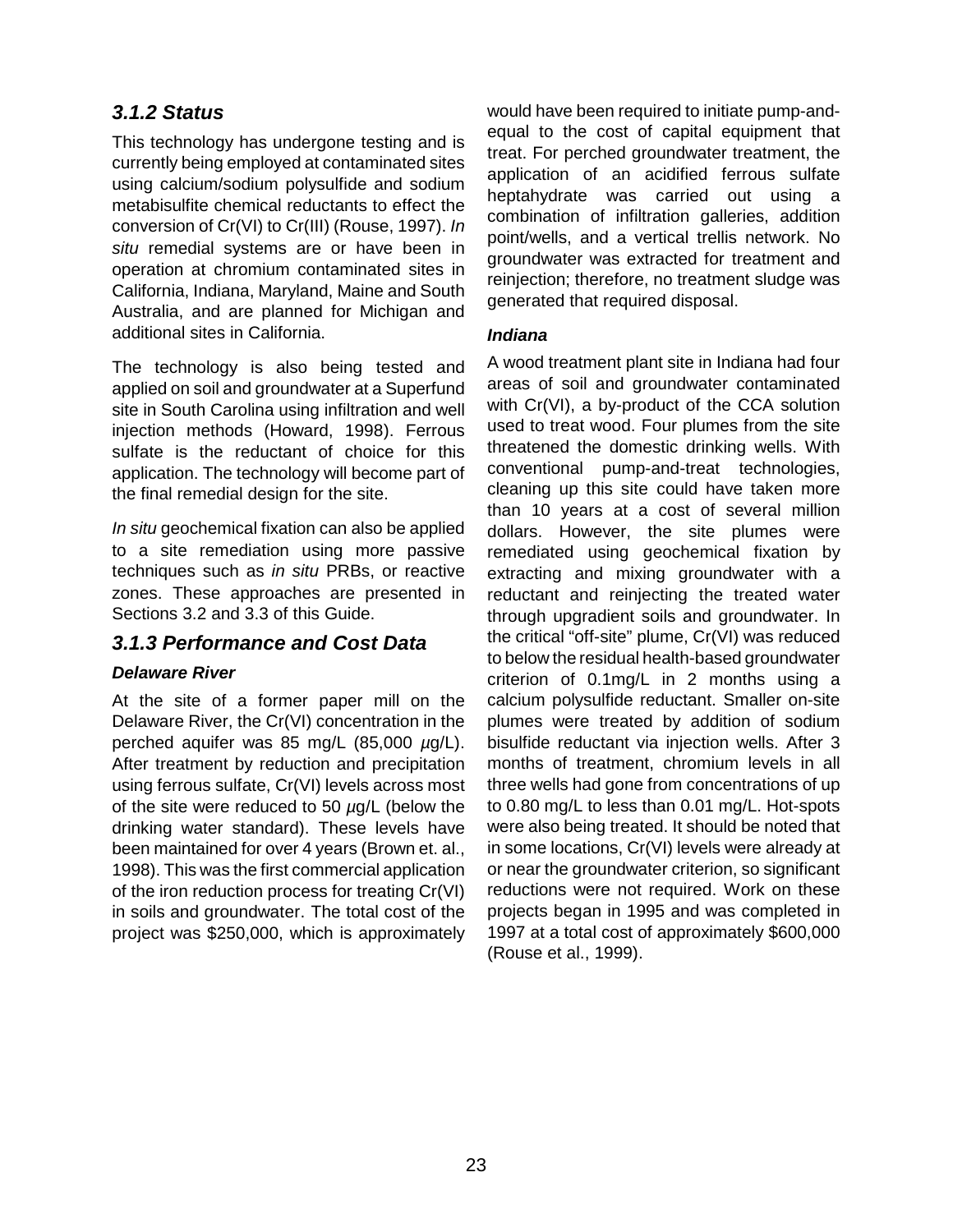#### **Central California**

As much as 6,000 pounds of Cr(VI) are estimated to have been released to the site soil and groundwater from wood treating operations at the Valley Wood Preserving site in Turlock, California. A groundwater pump-and-treat system maintained hydraulic control of the plume, treated nearly 9 million gallons of water, and recovered about half (3,000 pounds) of the Cr(VI). It was estimated that recovery of the remaining contamination would have required another 10 years of treatment (Brown et al., 1998). Bench-scale parallel column tests were conducted to evaluate the efficacy of the use of a reductant on chromium contamination. Three paired column tests were performed, each using actual chromium-contaminated aquifer material. For each paired column, one column was flushed with demineralized water to simulate the typical response of a pump-andtreat or "clean water sweep" remedial approach, and the other with a mild reductant solution designed to achieve in situ reduction and fixation of Cr(VI).

Table 3-2 presents the results from the column tests. The data demonstrate that the reductanttreated water achieved effluent concentrations less than the drinking water standard of 0.10 mg/L after 4 to 6 pore volumes (a pore volume is the volume of groundwater in the pore spaces of a defined aquifer zone), while columns flushed with only water exceeded the standard after 14 to 17 pore volumes (Rouse, 1994). Next, the efficacy and potential of in situ geochemical fixation as a treatment alternative was demonstrated by conducting an on-site pilot test. The on-site pilot test consisted of a "push-pull" test. This test involves removing a measured quantity of water from a contaminated well, treating it with the appropriate reductant (predetermined), returning it to the well, and after a period of time, collecting samples from the well to measure the effect of the added chemical reductant. Based on these results, a sulfurbased reductant (sodium metabisulfite) is being used to remediate Cr(VI) at this site (Brown et al., 1998).

| Pore<br>Volume | Soil A                 |                       | Soil C                 |                       | Soil D                 |                       |
|----------------|------------------------|-----------------------|------------------------|-----------------------|------------------------|-----------------------|
|                | Demineralized<br>Water | Reductant<br>Solution | Demineralized<br>Water | Reductant<br>Solution | Demineralized<br>Water | Reductant<br>Solution |
| 1              | 270                    | 210                   | 2,800                  | 2,800                 | 1,700                  | 1,700                 |
| $\overline{2}$ | 65                     | 17                    | 220                    | 120                   | 120                    | 34                    |
| 3              | 38                     | 6.8                   | 18                     | 1.05                  | 23                     | 0.62                  |
| 6              | 19                     | 0.05                  | 10.5                   | 0.01                  | 4.1                    | 0.02                  |
| 9              | 15                     |                       |                        |                       |                        |                       |
| 10             |                        | 0.06                  | 1.35                   | 0.02                  | 0.49                   | < 0.01                |
| 14             |                        |                       |                        |                       | 0.19                   |                       |
| 17             |                        |                       | 0.22                   |                       |                        |                       |

**Table 3-2. Total Chromium Concentrations (mg/L) of Paired-Column Effluent as a Function of Throughput** 

 $=$  No sample taken.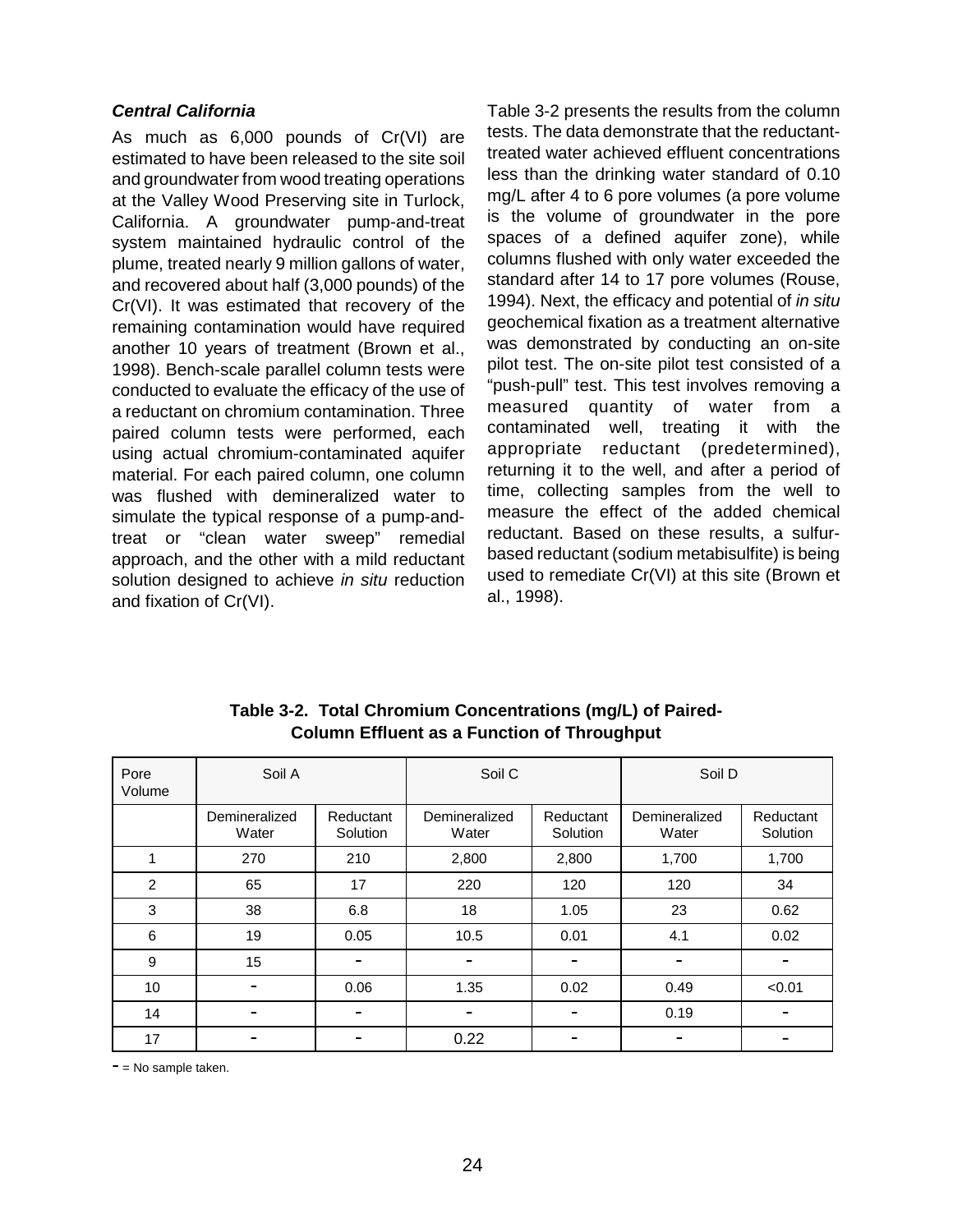A full-scale treatment system has been in operation since January 1998 and has reduced the maximum chromium concentrations by more than an order of magnitude. In situ treatment from February 1998 through October 1999 has resulted in a reduction in plume size and mass of dissolved chromium in groundwater of about 98 percent, according to investigators. This reduction can be seen by Cr(VI) iso-concentration plots with time in Figures 3-2 and 3-3. This significant reduction in Cr(VI) in groundwater was accomplished in approximately 2 years after 7 years of conventional groundwater extraction and treatment (Thomasser and Rouse, 1999; Thomasser, 1999). Monitoring data in the June 2000 status report indicate that all but a few groundwater monitoring wells met the 0.05 mg/L cleanup standard for Cr(VI). Levels of Cr(VI) in 5 of the 31 monitoring wells were slightly above the standard.

In situ remediation with chemical reductant was terminated at this site in October 1999 and a closure monitoring program was implemented under EPA oversight. Groundwater extraction, treatment, and reinjection without reductant has continued (Thomasser, 2000a). The plan is to shut off select recovery wells as they reach cleanup levels for chromium (and arsenic) and to formally close the site. However, recent groundwater monitoring data also indicate that sulfate concentrations in many monitoring wells have increased to greater than the national secondary drinking water standard of 250 mg/L as a result of the Cr(VI) remediation effort. In addition, manganese concentrations have increased to greater than the standard of 0.05 mg/L in a few locations (Lau, 2000). Project cost data were not available during preparation of this Guide.



**Figure 3-2. Plot of Cr(VI) contaminant plume at the Valley Wood Preserving site - January 1998**.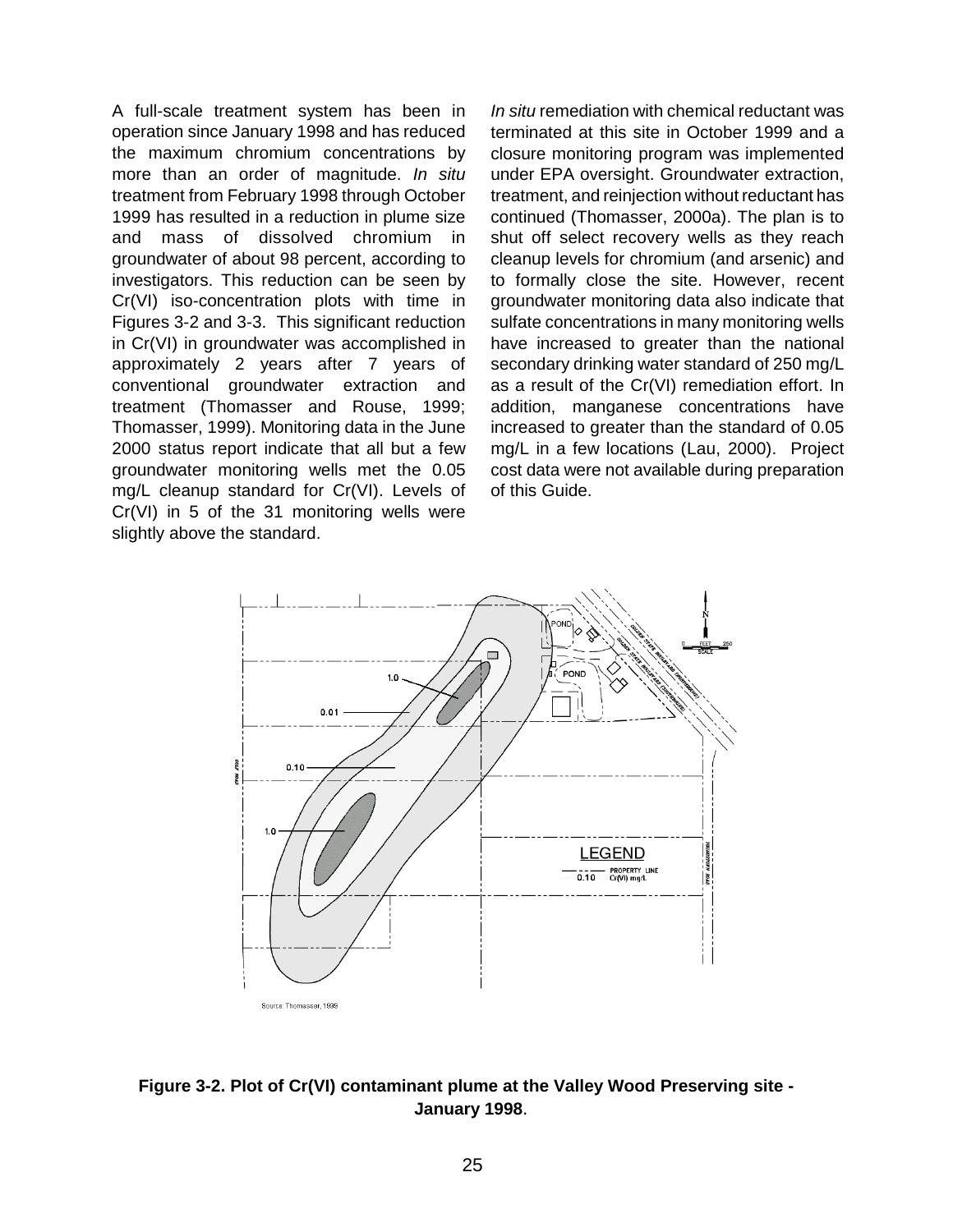

**Figure 3-3. Plot of Cr(VI) contaminant plume at the Valley Wood Preserving site - November 1999**.

### **Northern California**

At two former wood treating sites in northern California, pump-and-treat techniques were used to control off-site Cr(VI) migration prior to initiation of in situ efforts. However, low permeability reduced the ability to recover groundwater. Field tests of ferrous ion injection further reduced the permeability due to iron precipitation and clogging of soil pore spaces. A sulfur-based reductant was then used in a field-scale program. Because the ability to use groundwater extraction and reinjection was hampered at these sites, the reductant was introduced by direct-push pressure injection and hydrofracturing across the plume. This was enhanced by a program of reductant infiltration in the vadose zone of the source area. Groundwater monitoring at both sites has shown a declining trend in Cr(VI) concentrations. Treatment is ongoing. Areas of localized elevated levels of Cr(VI) may still exist. Additional direct-push injection was planned for these areas prior to site closure (Thomasser and Rouse,1999; Thomasser, 2000b).

### **South Australia**

This site is the location of a CCA wood-treating facility in South Australia. The site is underlain by cavernous limestone and is approximately 1 km upgradient of the water supply of a city of approximately 25,000 people. Investigators are currently involved in the *in situ* fixation of chromium in both the saturated and vadose zone.

Groundwater remediation is performed by pumping from a series of recovery wells within the core of the plume, treating the water by the addition of a sulfur-based reductant, and injecting the water into a series of wells around the plume. During the first year of operation, the mass of dissolved Cr(VI) in the plume was reduced by 55 percent, despite the continued input of chromium to the groundwater from seepage through the vadose zone (Thomasser and Rouse, 1999). Of this reduction, a calculated 85 percent occurred in situ, and only 15 percent resulted from the surface treatment. Reductions in Cr(VI) concentrations in groundwater were most significant in areas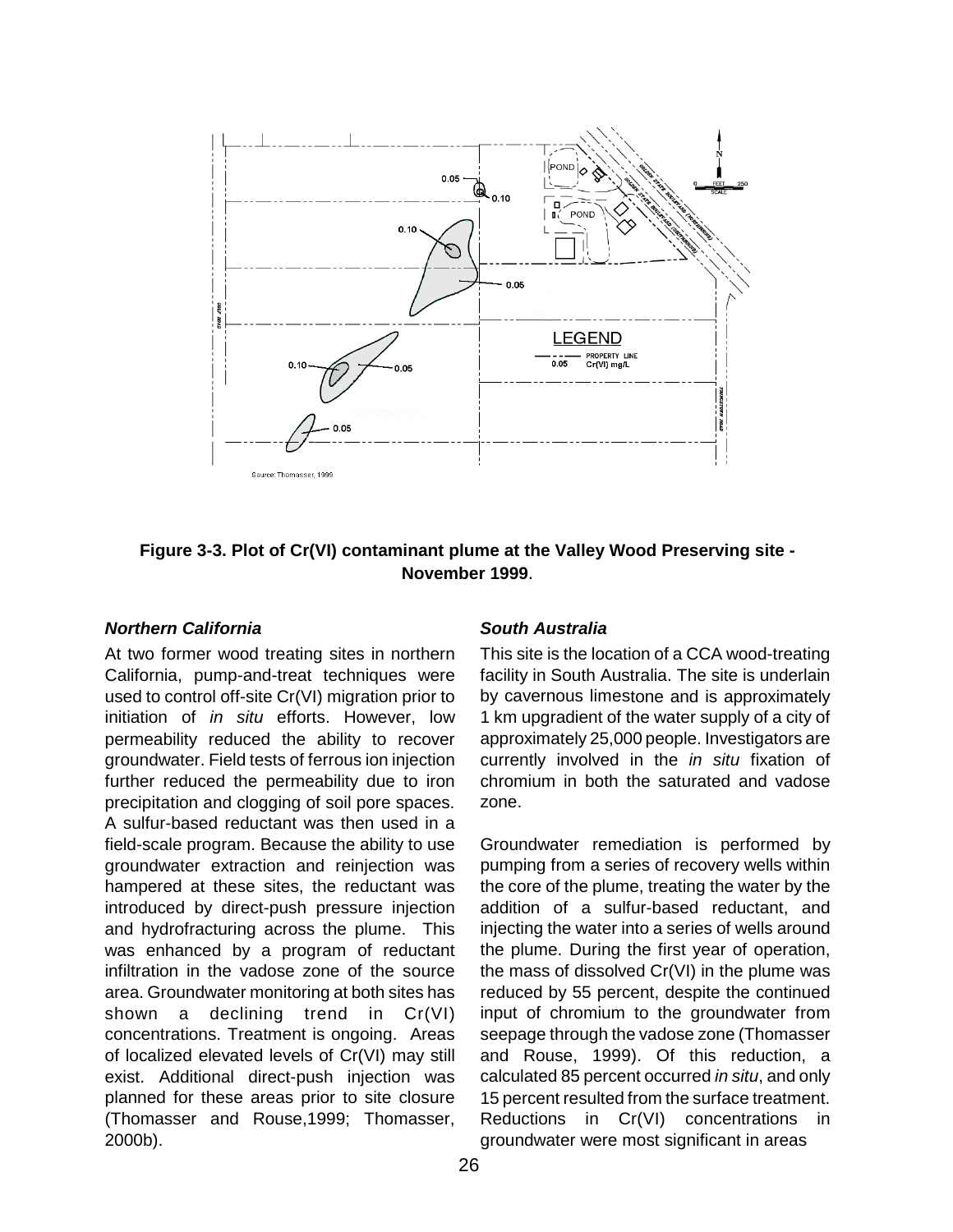around the margins of the contaminated plume. The effect of groundwater treatment in the interior of the plume has not been as significant; Cr(VI) concentrations in monitoring wells have been inconsistent. However, ongoing *in situ* remediation is anticipated to show reduction of Cr(VI) concentrations from plume margins towards the interior, progressively until the remediation target of 0.05 mg/L is achieved (Rouse, 1999a)

For treatment of the vadose zone, a series of infiltration pits was constructed in the area of the former wood treating cylinder sump and the drip pad. Excess stormwater is amended with sulfur-based reductant and discharged to the pits. The water percolates through the solution features, which previously served as pathways for the contamination. The effectiveness of the percolation is measured by a network of pressure/vacuum lysimeters in the vadose zone and monitoring wells in the saturated zone. One lysimeter located in the treatment cylinder sump yielded a sample containing 58 mg/L before the initiation of percolation. Within 2 weeks the chromium concentration in the lysimeter sample dropped to less than 0.01 mg/L. Samples from a well near the pit increased from a prior concentration of 3.8 mg/L chromium to a peak value of 120 mg/L and then dropped to less than 0.01 mg/L chromium within 10 weeks of the initiation of percolation (Thomasser and Rouse, 1999).

### **South Carolina**

The use of *in situ* geochemical fixation is also being evaluated at the Townsend Saw Chain site in Pontiac, South Carolina. Investigators have been conducting on-site treatability testing in order to complete the remedial design for application of the technology. Discharged waste water from spent chromium plating solutions has leached Cr(VI) into the shallow groundwater aquifer. Soils in localized areas of the former waste ponds have Cr(VI) concentrations ranging from a few mg/kg to as high as 30,000 mg/kg. Groundwater impacts

downgradient from the former ponds reach levels approaching approximately 4 mg/L Cr(VI). Treatability testing has been conducted on soil and groundwater. The objective of soil testing was to determine whether surface application of ferrous sulfate solution would effectively reduce Cr(VI) and immobilize chromium in vadose zone soil. The surface application of reductant solution was accomplished using an existing spray field piping network and soaker hoses. The average Cr(VI) reduction percentages were 84 percent for saturated soils, and 61 percent for drier, unsaturated soils. Reductions as high as 97 percent were measured. Although significant reductions were observed, only one of the ten sample locations from the first two applications met the soil remediation goal of 16 mg/kg established for this site. (Pretreatment surface soil concentrations ranged from 39 to 1,500 mg/kg, while post-treatment concentrations ranged from 17 to 680 mg/kg. For soil samples collected from a depth of 1.5 to 2 feet below grade, pre- and post-treatment concentrations of Cr(VI) were 7.9 mg/kg and 3.2 mg/kg, respectively.) The remediation goal of 16 mg/kg is currently being re-evaluated by Region IV EPA and may be increased (ABB, 1998a).

Two separate treatment tasks and two fullscale injections related to *in situ* groundwater remediation have been conducted at the site thus far. The first treatment task consisted of a small-scale injection of ferrous sulfate reagent into a single vertical injection well in the area where the original source of groundwater contamination was located. Because the first treatment task was situated in an area having relatively low Cr(VI) concentrations (0.2 to 0.3 mg/L), a second treatment task, also consisting of a small-scale injection of ferrous sulfate reagent into a single vertical injection well, was conducted in an area of highest groundwater contamination [2 to 4 mg/L of Cr (VI)]. The data obtained from the first two groundwater treatment tasks were used to design the first full-scale injection, which was situated along the upgradient edge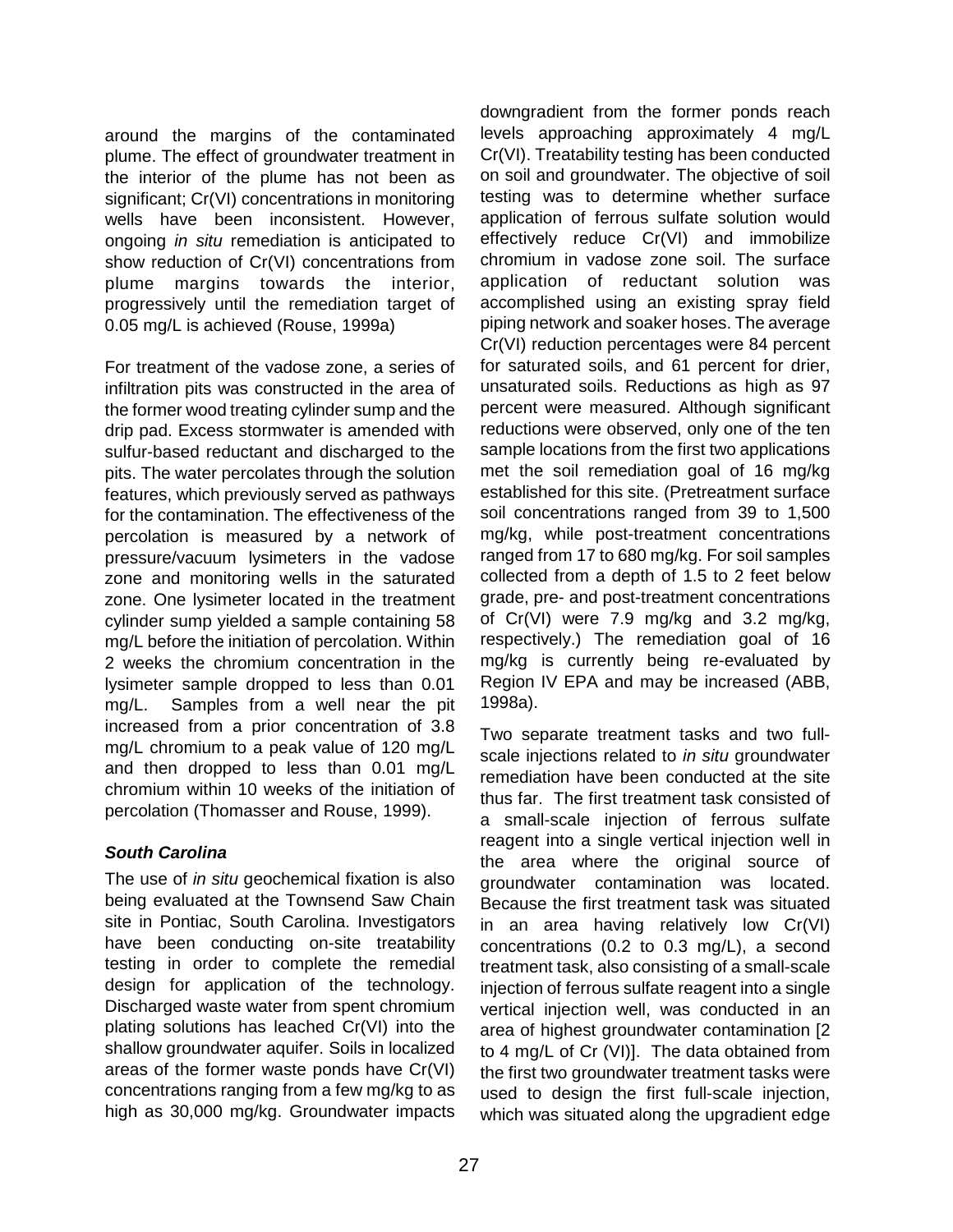of the plume. Data obtained from the first fullscale injection was then used to plan the second full-scale injection, which was situated approximately 200 feet downgradient of the first injection.

In the first treatment task, an acidic ferrous sulfate reductant solution was introduced into the subsurface via the vertical injection well using the existing sprayfield piping network and chemical feed system to evaluate its effect on groundwater at the Townsend Saw Chain site. A chloride tracer was also utilized during the test to monitor the progression of the reagent plume. The injection of ferrous sulfate solution into the aquifer plume was successful in reducing total and Cr(VI) concentrations in groundwater to below the remediation goal of 0.1 mg/L. After treatment, initial groundwater concentrations up to 0.38 mg/L were effectively reduced to less than 0.04 mg/L. Concentrations of sulfate, chloride, and total and ferrous iron were elevated during treatment due to their introduction into the aquifer but steadily returned to pretreatment levels after treatment. The concentration of total chromium initially increased in the aquifer during treatment, most likely due to the displacement of sorbed Cr(VI) ions from the aquifer matrix by sulfate ions. This test was limited to groundwater containing relatively low concentrations of Cr (VI), between 2 and 3 times the treatment standard of 0.1 mg/L. A second injection test was planned in an area expected to contain the highest concentrations of Cr(VI) to evaluate treatment effectiveness in high-concentration areas (ABB, 1998b).

The second treatment task utilized one vertical injection well and a network of six monitoring wells. Overall, only limited data were obtained during the second treatment task, as compared to the first task, due to an unexpected flow path observed in the vicinity of the extraction well. The reagent plume did not follow the expected linear path to the extraction well, but rather followed an arched path around the downgradient monitoring wells. However, the data that was collected provided confirmation that Cr(VI) was again successfully treated to below the remediation goal. Results also indicated that approximately 10 feet of vertical dispersion was achieved.

Based on data generated during the two, small-scale, treatment tasks and an engineering evaluation that identified the most effective and feasible method of injection, the initial phase of full-scale treatment of groundwater was designed and constructed. Data from the small-scale tasks indicated that, at a minimum, a 20-foot spacing for injection wells would effectively provide for lateral dispersion of the reagent. However, to provide the most feasible alternative for injection, a 40 foot spacing of vertical injection wells was preferred. To evaluate the effectiveness of lateral dispersion using a 40-foot spacing, ferrous sulfate solution was initially only injected into every other injection well during the first full-scale injection. After the first six weeks of post-injection monitoring, data suggested that injection at 40-foot centers was not effective in dispersing the reagent. Therefore, injection into the remaining wells was initiated to provide data to complete an evaluation of full-scale treatment effectiveness.

However, in the same week that the second injection was initiated, a trend of increasing sulfate concentrations in the first four dispersion wells was confirmed. The increasing sulfate concentrations in dispersion wells indicated that the reagent plume, although exhausted (i.e., lacking ferrous iron), had successfully reached the dispersion wells. Thus, the 40-foot spacing of injection wells appeared to be effective in laterally dispersing the reagent into the aquifer. Although the injection was successful in laterally dispersing the reagent, effective treatment over the entire width of the treatment cell was not accomplished due to the exhaustion of the reagent. The exhaustion appeared to be due to the buffering capacity of the aquifer in the vicinity of the injection wells. According to EPA, it was later determined that the buffering capacity in this location had probably been altered due to the past application of high pH effluent water via spray field from an electrochemical precipitation treatment system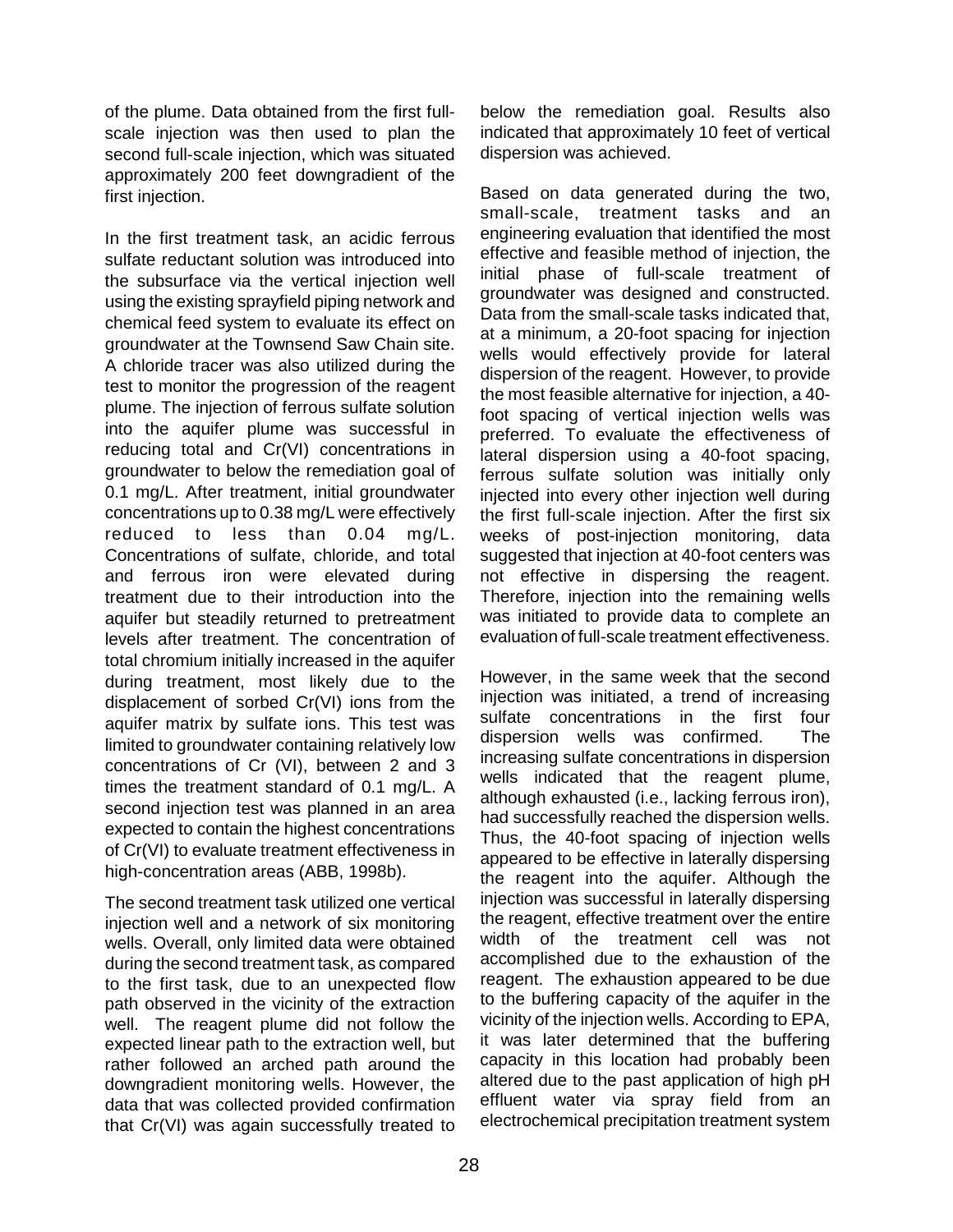for pumped contaminated groundwater. Therefore, it is anticipated that the downgradient aquifer buffering capacity will not be as high (will be normal for the site) and reagent exhaustion will not be a significant problem for the rest of the site (Howard, 2000).

A second, full-scale injection was then conducted to attempt to overcome the buffering capacity of the aquifer. During the second injection, a larger volume of acidified reagent was injected into the aquifer (over a 30-day period). The pH of the injection solution was also lowered from approximately 3.0 to 2.5 to help overcome the buffering capacity. Unfortunately, during the second injection, the aquifer continued to buffer the reagent, causing the iron to precipitate. Furthermore, due to the mass of iron precipitate accumulating in close proximity to the injection wells, back pressure within each well increased significantly (Tremaine, 1999). Iron precipitation and clogging is a potential complication of treatment using a ferrous sulfate-based reductant. This second, full-scale injection was later repeated (August, 1999) at a downgradient location. Data collected over four weeks of monitoring indicates that effective treatment occurred at a distance of at least 37 feet downgradient of the injection line, and that good lateral dispersion occurred. Based on this data, it is expected that with additional injection of reductant, effective treatment at the 100-foot distance will be achieved (Harding Lawson Associates, 1999).

The remedial design for surface soils and groundwater treatment at this site is based on the treatment tasks conducted during the remedial planning phase. For surface soils, approximately  $2,400$  yd<sup>3</sup> of soil containing Cr(VI) above the current remediation goal of 16 mg/kg were identified in the ROD for the site. This surface soil may be treated using surface application of reductant. However, EPA is reviewing the current remediation goal and may elect to change it to a recently proposed value of 144 mg/kg. This value is based on evidence developed during the remedial design which does not show the expected leaching of Cr(VI) to groundwater. EPA is preparing an

Explanation of Significant Difference that will incorporate the revised remediation goal (Howard, 2000). If the higher value of 144 mg/kg is approved, a much smaller volume of surface soil will be contaminated above this level. In this case, approximately 60 yd<sup>3</sup> of contaminated surface soils may be excavated and disposed off-site (Harding Lawson Associates, 2000).

Groundwater will be treated in situ by injecting reductant into a series of injection wells placed along a line that transects the width of the plume. Injections will start at the upgradient portion of the plume and proceed in the downgradient direction. Injections along each subsequent injection line will be initiated after monitoring data from the upgradient injection indicate that the entire treatment cell will be effectively treated. Injection lines will be spaced to ensure capture of any ferrous sulfate reagent by the existing extraction well network and minimize the potential for contamination of a seep area and downgradient surface water bodies. It is anticipated that high ferrous iron (150 to 250 mg/L) and sulfate concentrations (700 mg/L), and low pH will occur as a result of chemical treatment. Therefore, capture of treated groundwater and excess reagent will be important to prevent any negative off-site impacts. Sulfate is expected to naturally attenuate to concentrations below the national secondary drinking water standard of 250 mg/L. However, contingencies including predicting potential breakthrough by modeling mass loadings, and off-site groundwater monitoring for early warning of sulfate breakthrough will be utilized to help prevent off-site contamination of surface water (Harding Lawson Associates, 2000).

Based on an evaluation conducted during treatment tasks, the potential for re-oxidation of Cr(III) at the site appears to be minimal. However, to ensure that re-oxidation of Cr(III) will not occur, several studies will be undertaken during the remediation to assess the long-term stability of the chromium reduction (Harding Lawson Associates, 2000).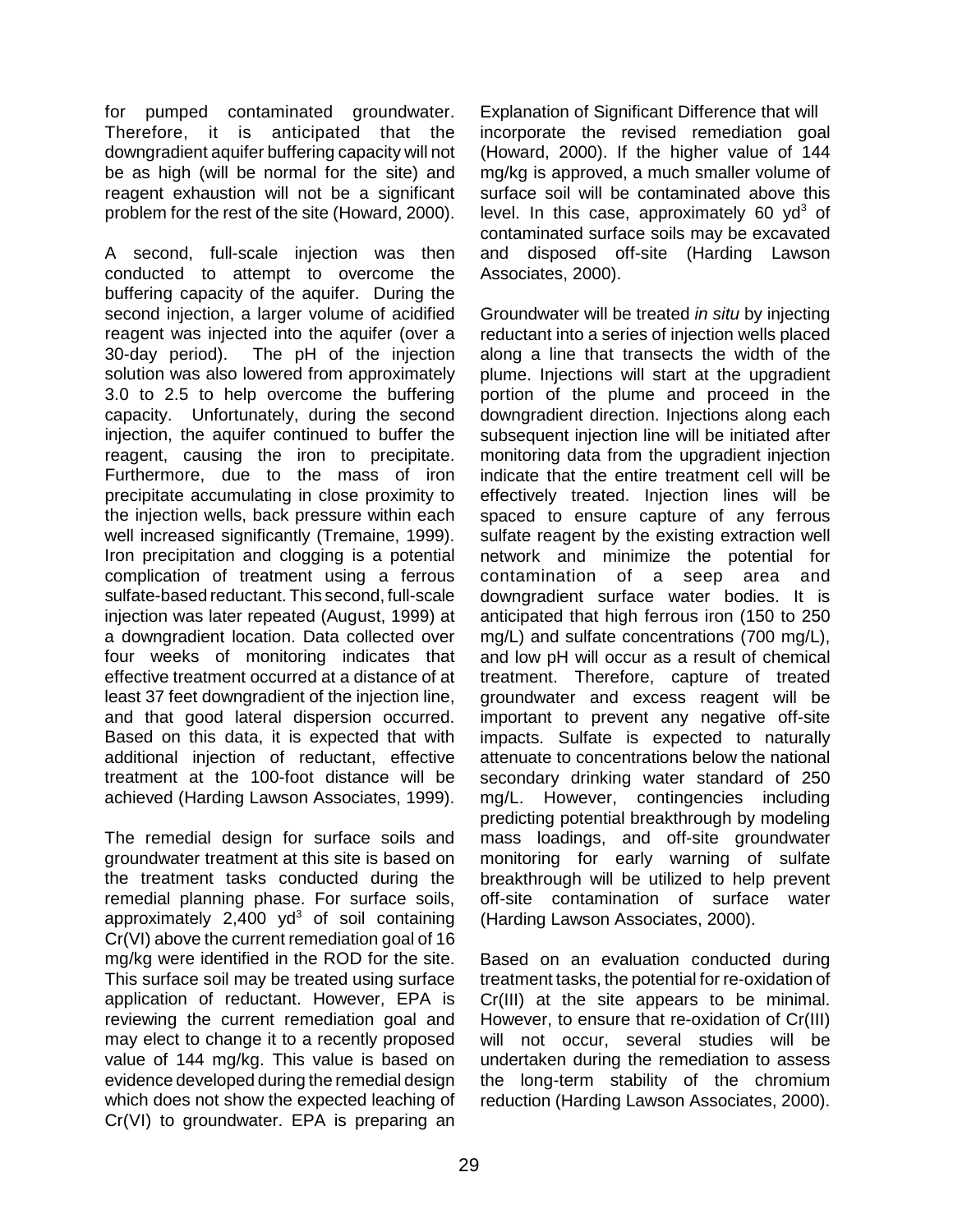Other potential risks or uncertainties for groundwater remediation using ferrous sulfate reductant at this site, and their proposed resolution, are as follows (Harding Lawson Associates, 2000):

- Small-scale heterogeneities may be present within the treatment cells. Lithologic data will be used to evaluate the potential presence of any areas of gross heterogeneity (e.g., areas of high clay content). Flow rates and injection pressures will be managed according to general permeability characteristics of the aquifer media.
- Pre-acidification will be conducted and the pH drop will be monitored prior to and subsequent to each ferrous sulfate injection. Areas of high buffering capacity where the pH is difficult to adjust may require additional pre-acidification prior to treatment.
- Iron fouling may occur in or in the vicinity of injection wells. Pre-acidification prior to ferrous sulfate injection, and quality control of the injected reagent, will be employed to help reduce or prevent iron fouling. The use of larger diameter (2-in) injection wells should also reduce iron fouling in the wells.
- "Clogging" of the aquifer from the formation of the solid iron-chromium hydroxide complex may decrease the yield and supply of make-up water from on-site extraction wells. Other source areas of groundwater upgradient of the spray fields, or a potable water supply, may be used for make-up water.

Implementation of the full-scale groundwater remedial action began in late 1999 and is currently ongoing. Preliminary monitoring data indicate that the treatment process is effectively reducing Cr(VI) concentrations to less than the remediation goal (MCL) of 0.1 mg/L in most locations. Some monitoring locations are not being effectively treated and have Cr(VI) concentrations above the MCL. This contamination appears to be spatially limited and may require spot-treatment to fully remediate

(Harding Lawson Associates, 2000). As expected, sulfate levels in groundwater have increased due to the injection of ferrous sulfate reagent. Data are not yet available to determine if post-treatment sulfate levels return to preinjection levels or if sulfate migration outside the treatment capture zone(s) is occurring.

It has been estimated that approximately 563,000 cubic yards of saturated zone material requires remediation of groundwater to below the regulatory limit of 0.10 mg/L Cr(VI). The remedial action cost estimate for the groundwater remedy at this site is \$1,677,800 (Harding Lawson Associates, 1999). This results in a cost of approximately \$3 per cubic yard, but does not include costs for the preliminary treatment tasks. A cost estimate for treatment of surface soils was not available since the remedy had not been finalized.

# **3.2 PRBs (Treatment Walls)**

## **3.2.1 Technology Description**

PRBs provide *in situ* treatment of groundwater emitting from source zones (Vance, 1997). They are designed as preferential conduits for contaminated groundwater flow (U.S. EPA, 1997a). These reactive barriers differ from the highly impermeable barriers, such as grouts, slurries, or sheet pilings, which have previously been used to restrict the movement of chromium-contaminated groundwater plumes. PRBs can be installed as permanent, semipermanent, or replaceable units across the flow path of a contaminant plume and act as a treatment wall. Natural hydraulic gradients transport contaminants through the strategically placed reactive media (U.S. EPA, 1996b). When the contaminated water passes through the reactive zone of the barrier, the contaminants are either immobilized or chemically transformed to a more desirable (e.g., less toxic, more readily biodegradable, etc.) state (U.S. EPA, 1997a). In the case of chromium, it is immobilized by precipitation onto reactive media or aquifer solids. PRBs are not currently used to directly remediate contaminant source areas, only to intercept and treat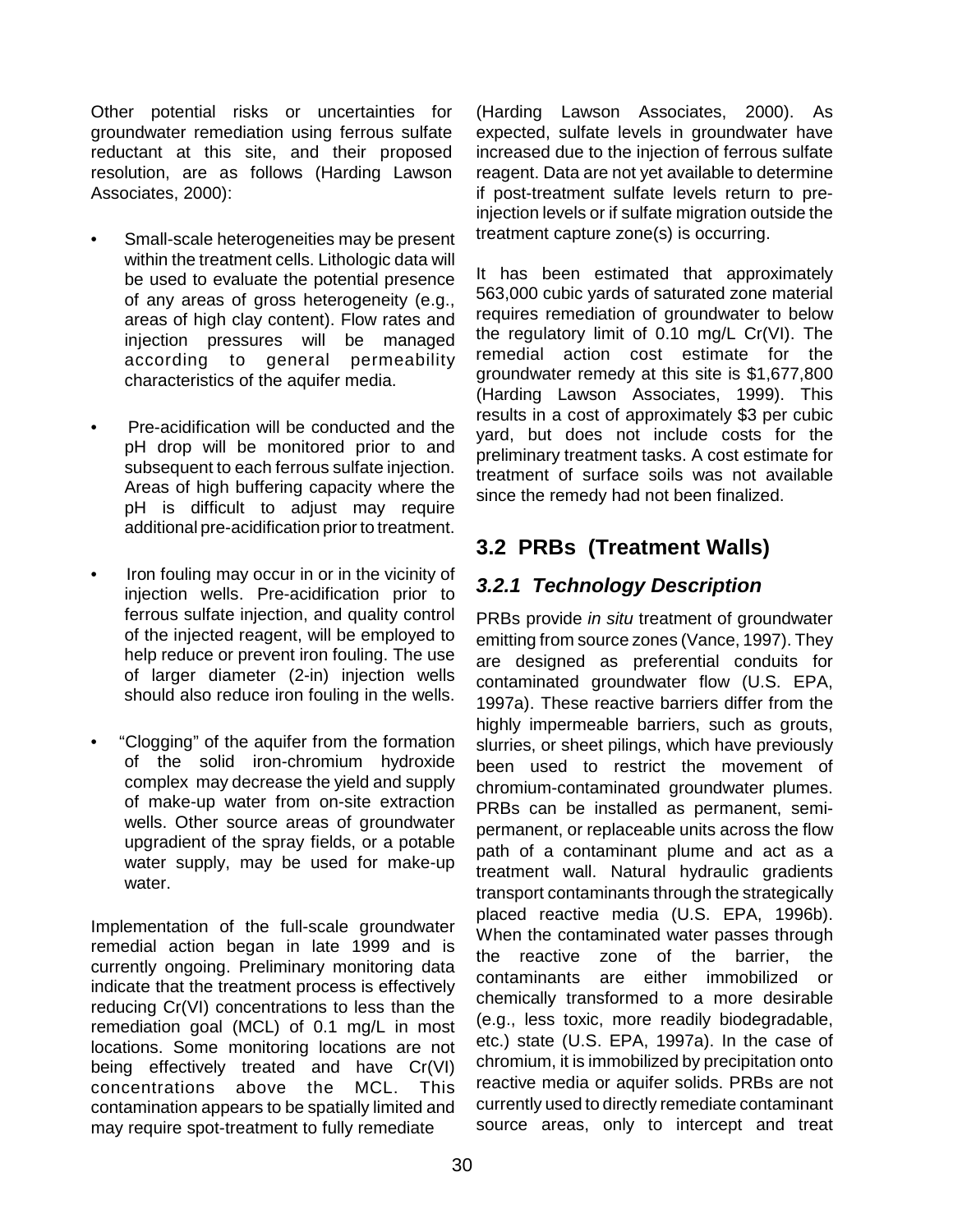contaminant plumes. The installation, design, and reactive media for PRBs are discussed in the following text.

PRBs are installed downgradient of a source zone, vertically intersecting the contaminated groundwater flow. They can be installed with trenching, if the targeted portion of the aquifer is shallow and surface improvements do not interfere with access. They can also be installed by well injection. Injection through standard vertical wells is the least expensive option but horizontal borings can be installed beneath existing structures and are able to create a uniform reactive zone. This is more difficult to achieve through vertical wells (Nyer and Palmer, 1997). Most health and safety issues regarding PRBs are mainly associated with installation of the wall, and will vary according to the method of installation used. Environmental impacts from treatment wall installation, as well as maintenance, may be less than with other technologies due to the placement of all treatment materials underground, with minimal disturbance to surface activities (Vidic and Pohland, 1996).

Two basic designs are being used in full-scale implementation of reactive barriers: (1) funneland-gate, and (2) continuous trench. These designs are depicted in Figures 3-4a and 3-4b (U.S. EPA, 1997a). Basically, for the funnel-andgate system, an impermeable funnel, typically consisting of interlocking sheet pilings or slurry walls, is emplaced to enclose and direct the flow of contaminated water to a gate or gates containing the permeable zone of reactive media. Due to directing large amounts of water through a much smaller cross-sectional area of the aquifer, groundwater velocities within the barrier will be higher than those resulting from the natural gradient. Sheet pilings eliminate the removal of soil and reduce the soil disposal cost. Depending on the type of slurry wall, some portion of the excavated soil may be incorporated into the wall; however, soil disposal costs must be taken into account for these types of funnels. Due to aquifer heterogeneity and to

minimize groundwater mounding, a low funnelto-gate ratio is preferred. In order to assure complete capture of the plume, the length of a funnel-and-gate system is typically 1.2 to 2.5 times the plume width depending on the funnelto-gate ratio and the number of gates.

The funnel-and-gate configuration also allows for reactive material to be more easily replaced; however, field experience indicates funnel-andgate is more susceptible to hydraulic uncertainties which cause bypass of flow around the system (O'Hannesin, 1999). The continuous trench is simply a trench that has been excavated and simultaneously backfilled with reactive media, allowing the water to pass through the barrier under its natural gradient (USEPA, 1997a). A continuous trench distributes the reactive material across the entire path of the contaminated groundwater. Of the alternatives, this configuration is least sensitive to complexities in the flow field and does not significantly alter the natural groundwater flow path (O'Hannesin, 1999).

### **Installation**

In more shallow areas (less than 35 ft) conventional excavation and replacement methods are typically utilized for PRB installation. These methods are typically less expensive than those implemented deeper into the subsurface. For deeper installation, excavation and replacement can be costly and are often influenced by the need to excavate to considerable depths through uncontaminated soil before reaching the plume. Several construction methods are available to accommodate the various configurations at shallow depths. The least expensive trenching method is backhoe trenching, which can be implemented if the formation soil does not cave in; however, the limitation is the excavation width. A continuous trenching machine, which is currently limited to depths of less than 35 ft, allows for simultaneous excavation and backfilling without an open trench, and it allows for very rapid installation; however, it has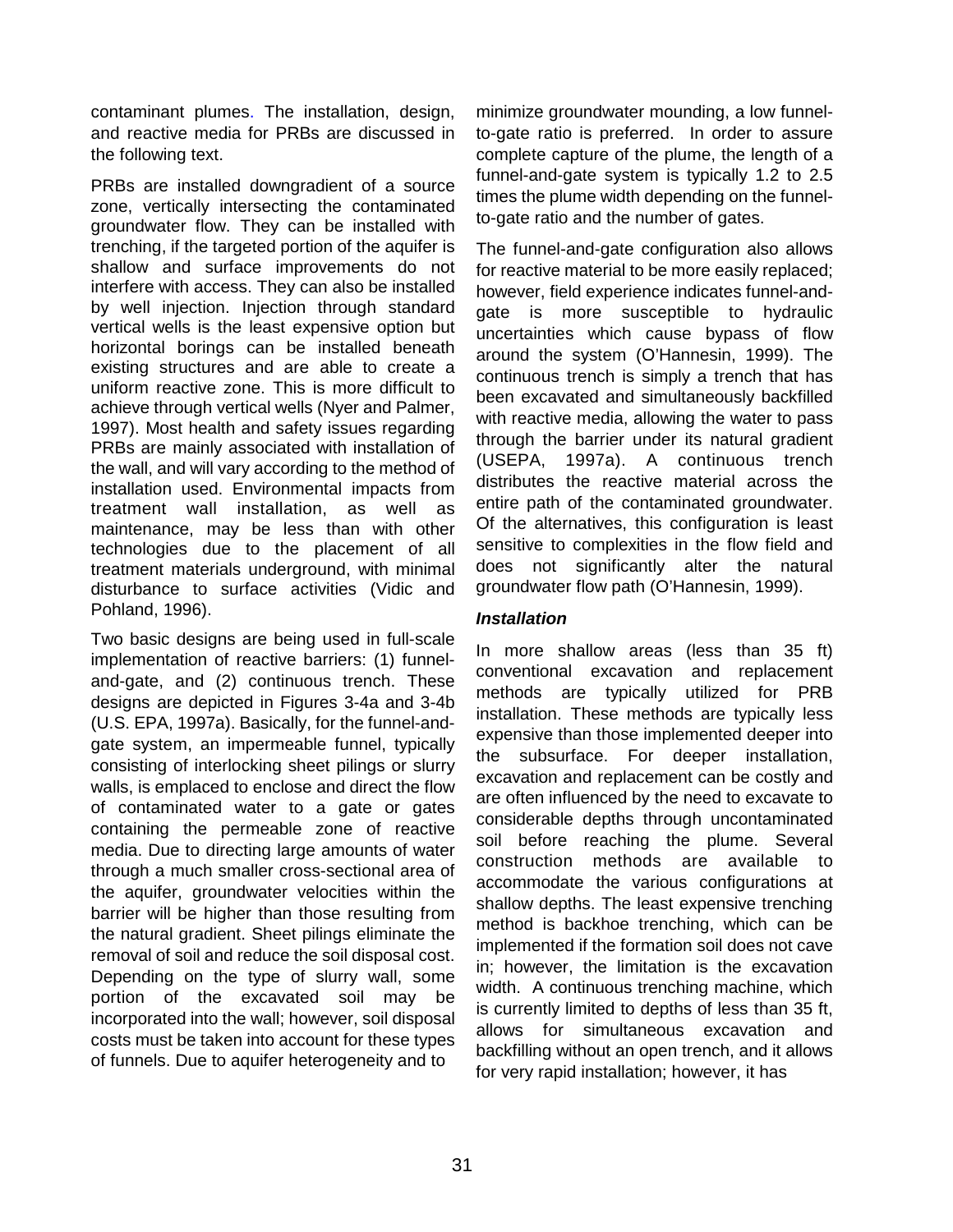### **Conceptual Configuration of PRB**



Source: USEPA, 1997a

## **Figure 3-4a Plume capture by a funnel- and-gate system. Sheet piling funnels direct the plume through the reactive gate.**

considerably larger equipment and slightly higher mobilization costs. Another common installation method is cofferdam or sheet pile excavation boxes that are formed and braced using interlocking sheet piling. The sheet piling maintains the dimensions of the treatment zone during excavation and backfilling. After backfilling is complete, the sheet piling is removed and the groundwater is allowed to flow through the treatment zone. Trench boxes, like sheet piling, are used to maintain trench integrity during excavation and backfilling operations. Auger holes have also been utilized to install treatment zones. Rotating a continuous flight of hollow stem augers into the required depth, the reactive material can be placed through the auger stem as the augers are removed. These treatment zones can be created by overlapping holes or in well arrays where two or more rows are required. Methods for deeper installations are also being used or researched and evaluated. Caisson installation involves driving a large circular steel caisson into the ground and augering out the native material. The caisson is then backfilled with a reactive material and removed. Overlapping or tangential caisson emplaced treatment zones can be used to create a larger permeable treatment zone. However, the overlapping caissons cause wastage of iron ranging from

#### **Figure 3-4b Plume capture by a continuous trench system. The plume moves unimpeded through the reactive gate.**

10 percent to as high as 30 percent. A *mandrel* or H-beam is a hollow steel beam with a disposable shoe at the leading edge that is driven into the ground to create a thin continuous treatment zone. Once the mandrel reaches the maximum depth of the treatment zone, the reactive material is placed inside the mandrel and the disposable shoe is removed. This process is then repeated creating a continuous zone of reactive material. In previous applications, parallel treatment zones were created to provide sufficient reactive material and to reduce the risk that the contaminants would not come in contact with the reactive material.

Another installation method that has been proposed at several sites, but has not been used to date, is ground freezing which has been implemented in the construction industry for many years, and involves the use of refrigeration to convert in situ pore water into ice. The ice acts as a bonding agent, which fuses together particles of soil to increase the strength of the mass, and makes it impervious. Excavation can be performed safely inside the barrier of watertight frozen earth with conventional excavation equipment. One deep installation method requires that the reactive materials be carried in a biodegradable slurry (bioslurry), usually guar.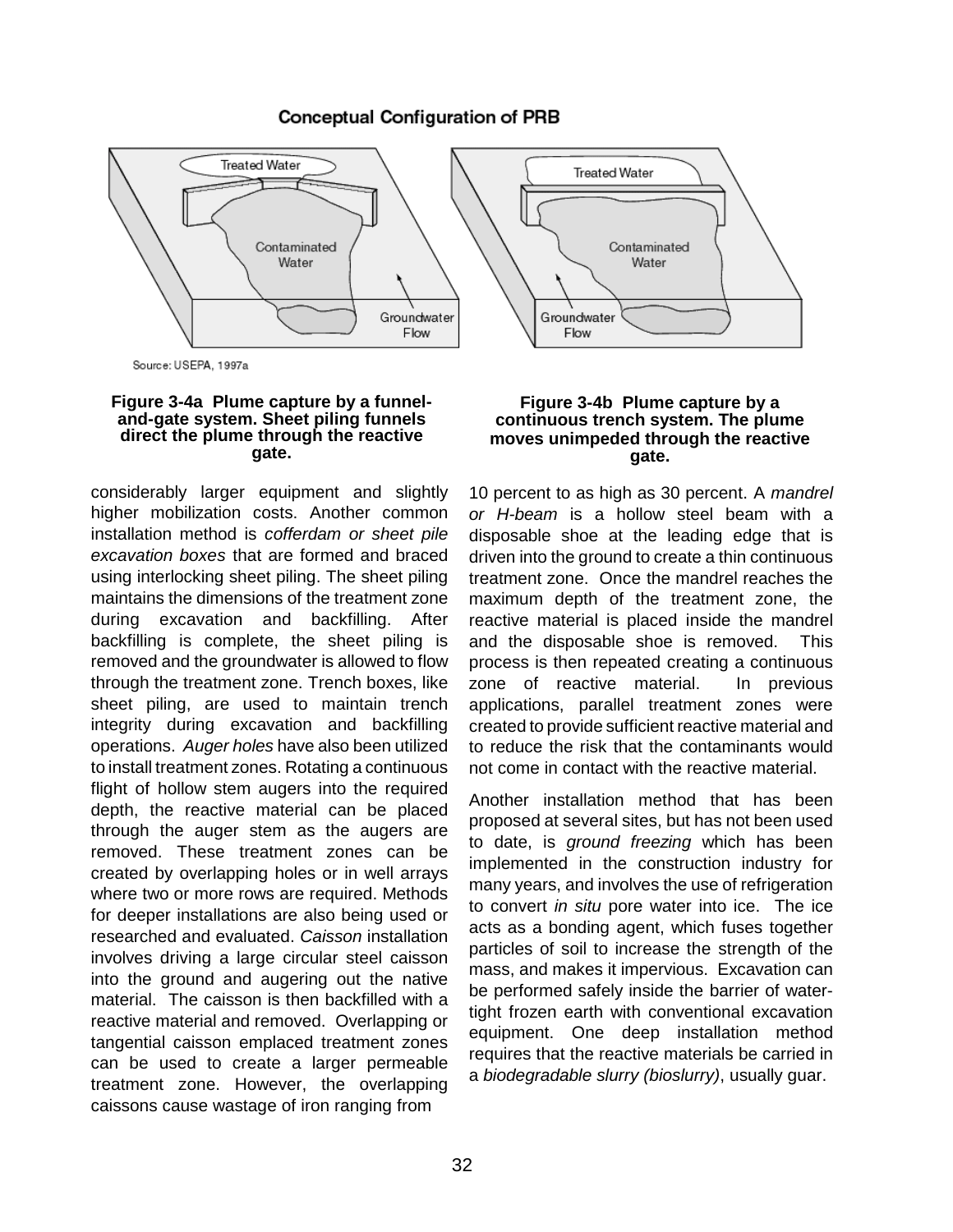This method has been employed in the construction industry for years, and is currently being modified to implement PRBs along with various reactive materials deep into the subsurface. As part of pre-construction activities, tests to determine that the site water chemistry is compatible with the reactive material and bioslurry mixture, and to assure that the bioslurry breaks down over a suitable time period at groundwater temperatures, should be undertaken. Additional testing should also be undertaken to determine the effectiveness of the reactive material once it has been in contact with the bioslurry (O'Hannesin, 1999). A bioslurry trench installation is similar to constructing a conventional impermeable slurry wall. As the trench is excavated, bioslurry provides stability to the trench walls, and the reactive material is placed via a tremmie tube into the trench. Minimal contact should be made between the reactive material and bioslurry (O'Hannesin, 1999).

Vibrated beam technology has been used for years to install thin impermeable slurry walls and recently has been adapted to inject reactive material and bioslurry. The large I-beam is driven into the subsurface and as the beam is vibrated out, a reactive material and bioslurry is pumped into the formation, filling the void created by the beam. This process is then repeated and several lines in parallel can provide the required amount of reactive material (O'Hannesin, 1999).

Deep soil mixing has been suggested where the reactive material is mixed with biodegradable slurry and pumped to the mixing augers while they are being advanced slowly through the soil. Over time the bioslurry breaks down allowing the groundwater to flow through the reactive material and aquifer mixture or treatment zone. High costs are associated with mobilization and demobilization for deep soil mixing (O'Hannesin, 1999).

Two other deep installation methods that have been successfully demonstrated in the field are jetting and vertical hydrofracturing. Jetting uses high pressure to inject fine-grained reactive material into the natural aquifer formation. The jetting tool is advanced into the formation to the desired depth, then the reactive material and bioslurry are injected through the nozzles as the tool is withdrawn. Either columnar zones or diaphragm walls can be created. Vertical hydrofracturing uses a specialized tool to orient a vertical fracture and initiate the fracture process. The tool is placed to the desired depth through a borehole and the interval for fracturing is isolated by packers. The reactive material and bioslurry are then pumped under low pressures into the formation to form a thin vertical plume along the line of the induced vertical fracture (O'Hannesin, 1999).

### **Site Characterization**

In order to successfully install a PRB, a thorough site characterization must be conducted. The entire plume must flow through and react with the reactive media. It must not be able to pass over, under, or around the barrier and the reactive zone must be capable of reducing the contaminant to concentration goals without rapidly plugging with precipitates or losing its reactivity. To achieve this success, knowledge is required of:

- Plume locations
- Plume direction
- Contaminant concentrations
- Hydrologic changes with time
- Concentration attenuation over time and distance
- Stratigraphic variations in permeability
- Confining layers
- **Fracturing**
- Aqueous geochemistry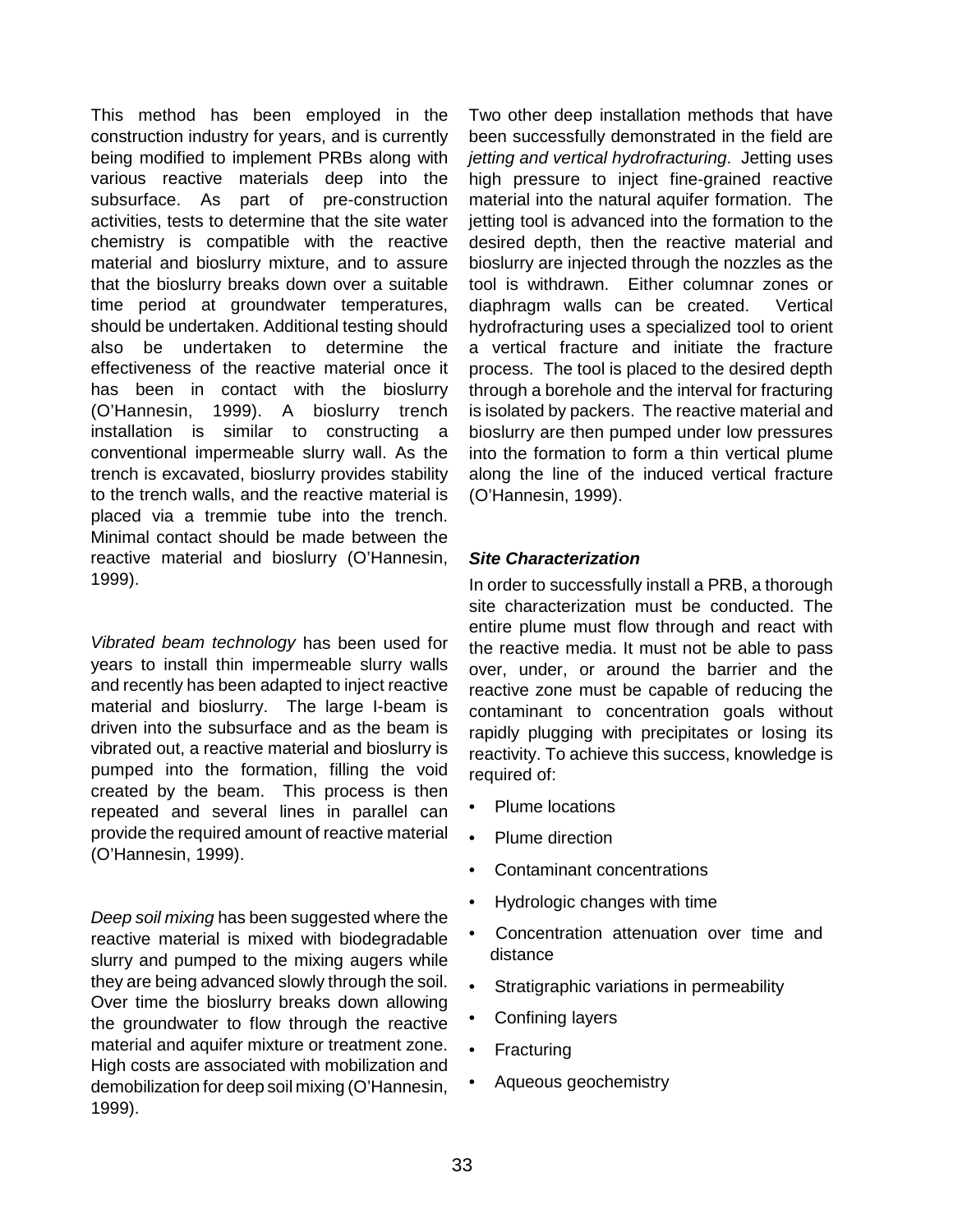Barrier design, location, emplacement methodology, and estimated life expectancy are based on the site characterization information; therefore, faulty information could jeopardize the entire remedial scenario.

Monitoring for regulatory compliance and treatment performance are both necessary when using PRBs. Compliance monitoring determines whether regulatory contaminant concentrations are being met.

### **Reactive Media**

Most permeable reactive barriers use reactive iron metal to treat chromium waste. Cr(VI) as chromate has been shown to be reduced by zero-valent reactive iron (Fe $^0$ ). The Fe $^0$  donates the electrons necessary to reduce the chromate and becomes oxidized to Fe(II) or Fe(III). When iron is present, the Cr(III) can precipitate as a mixed chromium-iron hydroxide solid solution, which has a lower solution equilibrium activity than pure solid-phase hydroxide. Therefore, both the toxicity and mobility of chromium are greatly decreased when it is reduced from Cr(VI) to Cr(III) (U.S. EPA, 1997a). This reduction can be described by the overall reaction:

$$
Cr(VI) + 3Fe(II) \Rightarrow Cr(III) + 3Fe(III)
$$

This reaction appears to be appropriate for pH values less than 10 and for phosphate  $(PO<sub>4</sub>)$ concentrations less than 0.1mM. Above pH 10, the rate of oxidation of the ferrous iron by dissolved oxygen is greater than the rate of oxidation of ferrous iron by  $CrO<sub>4</sub>$  (Walker, 1999).

Work at one contaminated site has shown sodium dithionite is capable of reducing Fe(III) to Fe(II), which in turn reduces Cr(VI) to Cr(III). Experiments have also shown that the half-life of dithionite is 2 to 3 days in the site's confined aquifer. This half-life is adequate for reducing the contaminants in the plume, while ensuring that dithionite does not remain as a contaminant in the groundwater for an extended time (U.S. EPA, 1995a). This discovery has been one of several steps

towards more effective utilization of  $\mathsf{Fe}^0$  PRBs in chromium remediation.

Dithionite is a sulfur-containing oxyanion which breaks down quickly in aqueous solution to form two sulfoxyl radicals. These radicals react rapidly to reduce ferric iron in minerals and oxides which occur naturally in most aquifer sediments. Amonette et al. (1994) have shown that, within the aquifer, the injected dithionite reacts with structural iron in oxyhydroxide and iron-bearing layer silicate mineral phases, reducing Fe(III) to Fe(II) according to the overall reaction described by Equation 1:

(1) 
$$
S_2O_4^{2}(aq) + 2Fe(III)(s) + 2H_2O \rightarrow 2
$$
  
2SO<sub>3</sub><sup>2</sup>(aq) + 2Fe(II)(s) + 4H<sup>+</sup>

The reduced sediments in the treatment zone can remove redox-sensitive contaminants from groundwater flowing through the zone. Within the zone of dithionite-reduced sediments, aqueous chromate reacts with Fe(II) produced by the dithionite reaction (Equation 1) and is precipitated as a solid hydroxide (e.g.  $Cr(OH)_{3}$ ) according to the example reaction described in Equation 2:

(2) HCrO<sub>4</sub>(aq)+ 3Fe(III)(s) + 4H<sup>+</sup> 
$$
\rightarrow \Box
$$
  
Cr(OH)<sub>3</sub>(s) + 3Fe(III) + 2H<sub>2</sub>O

The majority of PRB remediation techniques discussed at symposiums today focus on the use of granular iron filings ( $Fe<sup>0</sup>$ ) as the reductant of choice (Cercona, 1995). Fe $^0$  can also be used to dechlorinate trichloroethene (TCE) (U.S. EPA, 1997a).

Iron filings are relatively inexpensive and are available in coarse particulate sizes that result in packing densities less than 50 percent of theoretical; therefore, it is easily shipped to sites. The use of these materials in particulate form presents materials-handling difficulties, particularly when the process is being conducted in situ and an absorbent material must be removed from the ground after it has become fully "loaded" with the contaminant.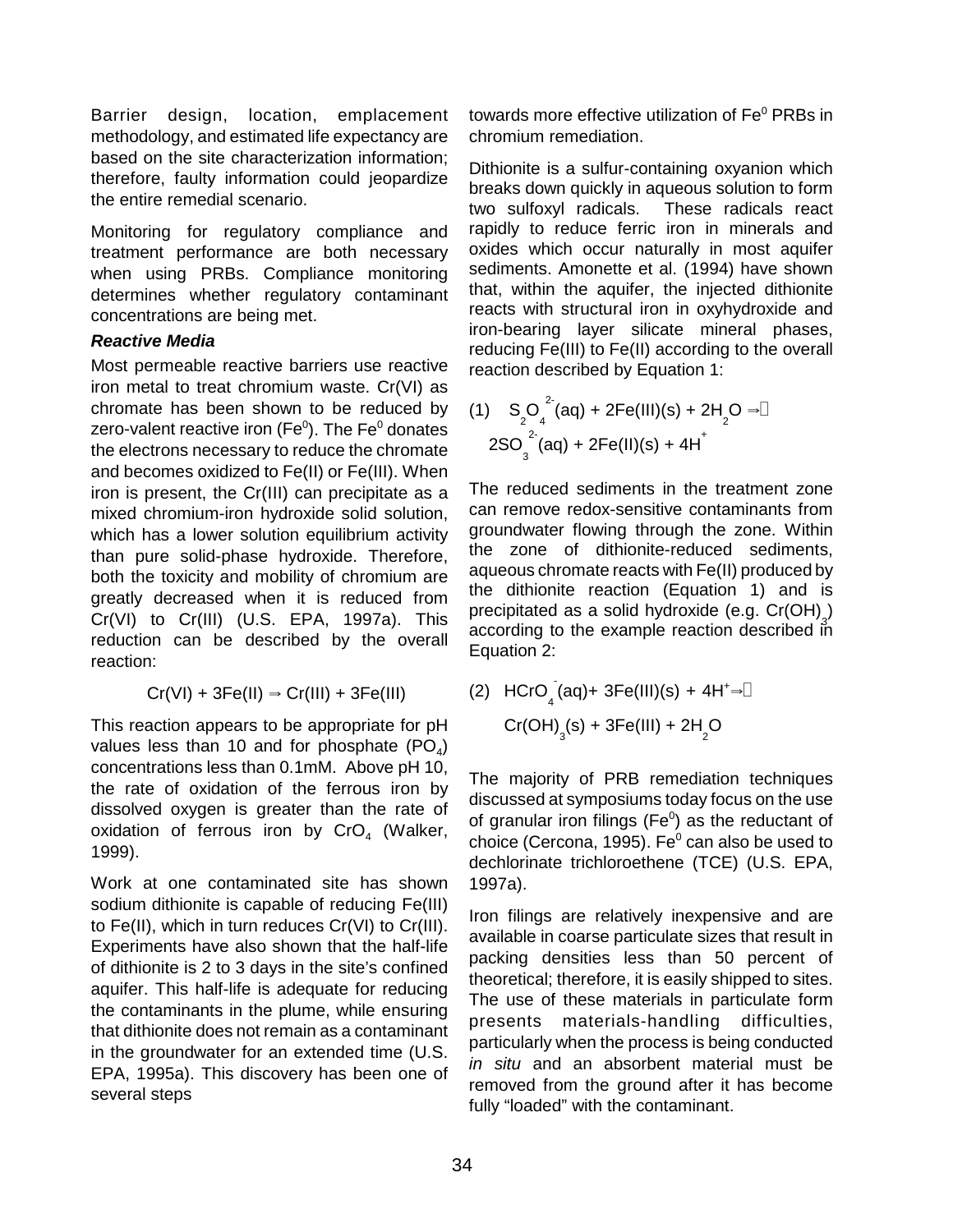beads on a wire to facilitate placement and

A ceramic foam process has an advantage over (Bowman et al., 1999). Natural zeolites can be packed iron filings due to its monolithic nature. treated with cationic surfactants to alter their The blocks of foam can be easily handled and surface chemistry and improve their affinity for mounted in a frame or cassette or strung like sorption of anionic metals such as chromium. In addition. zeolites can be combined with  $Fe<sup>0</sup>$  to removal. Densities of the foamed material can create the combined effect of adsorption and be adjusted to increase compressive strength to reduction. This may lead to a decrease in the withstand geostatic loads (Cercona, 1995). amount of material required to achieve a given level of Cr(VI) removal (Zhaohui, 1999).

Foams are made with relatively high surface

|                                | <b>Granular Iron</b>                                                 |                                                                              |
|--------------------------------|----------------------------------------------------------------------|------------------------------------------------------------------------------|
| <b>Size/Packing Density</b>    | 20-40 mesh<br>42 to 45 percent<br>212 $\text{lbs/ft}^3$              | 10 to 15 percent of theoretical<br>60 to 75 $\text{lbs/ft}^3$                |
| <b>Surface Area</b>            | 1.1 $m^2$ /g specific surface area<br>105,870 $m^2$ /ft <sup>3</sup> | Greater than $4 \text{ m2/g}$<br>Greater than 120,000 $m^2$ /ft <sup>3</sup> |
| <b>Raw Material/Unit Cost</b>  | $$75/ft^3$<br>1,400 $\mathrm{m}^2/\$$                                | \$1/lb<br>\$60 to \$75<br>1,600 to 2,000 m <sup>2</sup> /\$                  |
| <b>Typical Excavation Cost</b> | \$500,000 for 2,000 ft <sup>3</sup> gate                             | Low                                                                          |

|  |  |  |  |  | Table 3-3. Comparison of Granular vs. Foam Iron Reactive Media for PRBs |
|--|--|--|--|--|-------------------------------------------------------------------------|
|--|--|--|--|--|-------------------------------------------------------------------------|

concentrations with metallic iron contents between 92 and 94 percent and high specific surface areas exceeding 5  $m^2/g$ . The development of foams has focused on maximizing surface area, iron purity content, and the possible incorporation of secondary materials that could improve the rate of adsorption/immobilization of heavy metals. Table 3-3 shows a comparison of granular iron and iron foam (Cercona, 1995). The use of granular iron has been more typical for PRB applications.

Zeolites are also being evaluated as an adsorbent material for use in PRBs. Zeolites have large specific surface areas, high adsorption capacities, high CECs, good hydraulic characteristics, and relatively low cost

Biotic applications such as biomineralization can also be accommodated with the PRB approach to treatment of chromium contaminated groundwater. A biomineralization application is discussed in Section 3.3.

### **Advantages**

- **EXEC** Actual *in situ* contaminant remediation.
- Passive remediation, no ongoing energy input and limited maintenance following installation; reduced operation and maintenance (O&M) costs compared to pump-and-treat.
- No required surface structures other than monitoring wells following installation.
- **EXEC** Can remediate plume even when the source of the plume cannot be located.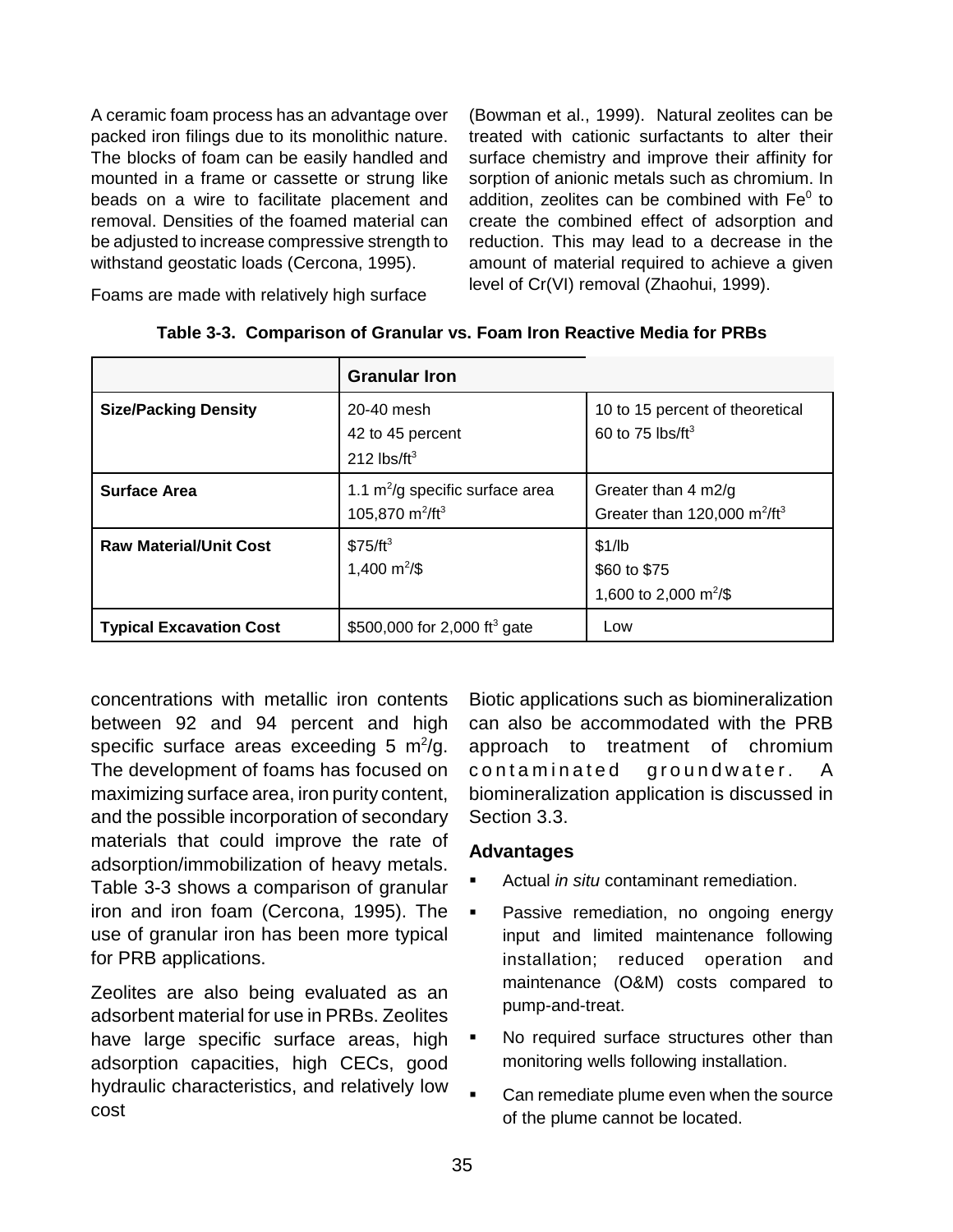- **EXEC** Should not alter the overall groundwater flow pattern as much as high-volume pumping.
- **•** Contaminants are not brought to the surface; i.e., no potential cross-media contamination.
- ! No disposal requirements or disposal costs for treated wastes.
- **EXECUTE:** Avoids mixing of contaminated and uncontaminated waters that occurs with pumping.
- ! Foams have the capability to be a "customized" system.
- **EXEL 15 Foams have a very high specific surface** area.
- **EXEC** Foams have a tailored pore size and high permeability/porosity, which controls mass transport capabilities.
- ! Foams have a controlled composition.
- **EXEC** Foams have the potential for easy retrieval (if necessary) and if they are retrieved, their volumes can easily be reduced for disposal.

### **Limitations**

- Currently restricted to shallow plumes, approximately 50 ft or less below ground surface.
- **.** Plume must be very well characterized and delineated, for example, no fractured rock or excessive depth to contaminant plume.
- **Example 1** Limited long-term field testing data is available and field monitoring is in its infancy.
- **EXECUTE:** Limited field data concerning longevity of wall reactivity or loss of permeability due to precipitation.
- Currently no field-tested applications to remediation of contaminant source areas.
- **EXECUTE:** Blockage of the pore space with products of reaction processes, particularly with injection based systems.
- Does not allow the degree of aquifer hydraulic control of active approaches like pump-and-treat.

### **3.2.2 Status**

EPA recognizes PRBs as a technology with the potential to more effectively remediate subsurface contamination at many types of sites at significant cost savings compared to other more traditional approaches. It is actively involved in the evaluation and monitoring of this new technology to answer questions regarding long-term system performance, and to provide guidance to various stakeholder groups (USEPA, 1997a).

The Waterloo Centre for Groundwater Research has developed in situ PRBs for treatment of inorganic contaminants, including chromium, at several sites in Canada and the U.S. Inorganic contaminants in groundwater are treated using in situ porous reactive walls.

Treatment wall materials are placed in the path of the plume and react with the contaminant via reduction and precipitation. Preliminary results of field trials indicate contaminant concentrations were decreased by orders of magnitude and to below drinking water levels (U.S. EPA, 1995a).

As of April 1997, there were 124 treatment wall projects identified for all classes of site contaminants. Fe $^0$  was employed as the reactive media in 45 percent of the 124 projects. For inorganic contaminant projects, 31 percent involved the remediation of chromium (Sacre, 1997).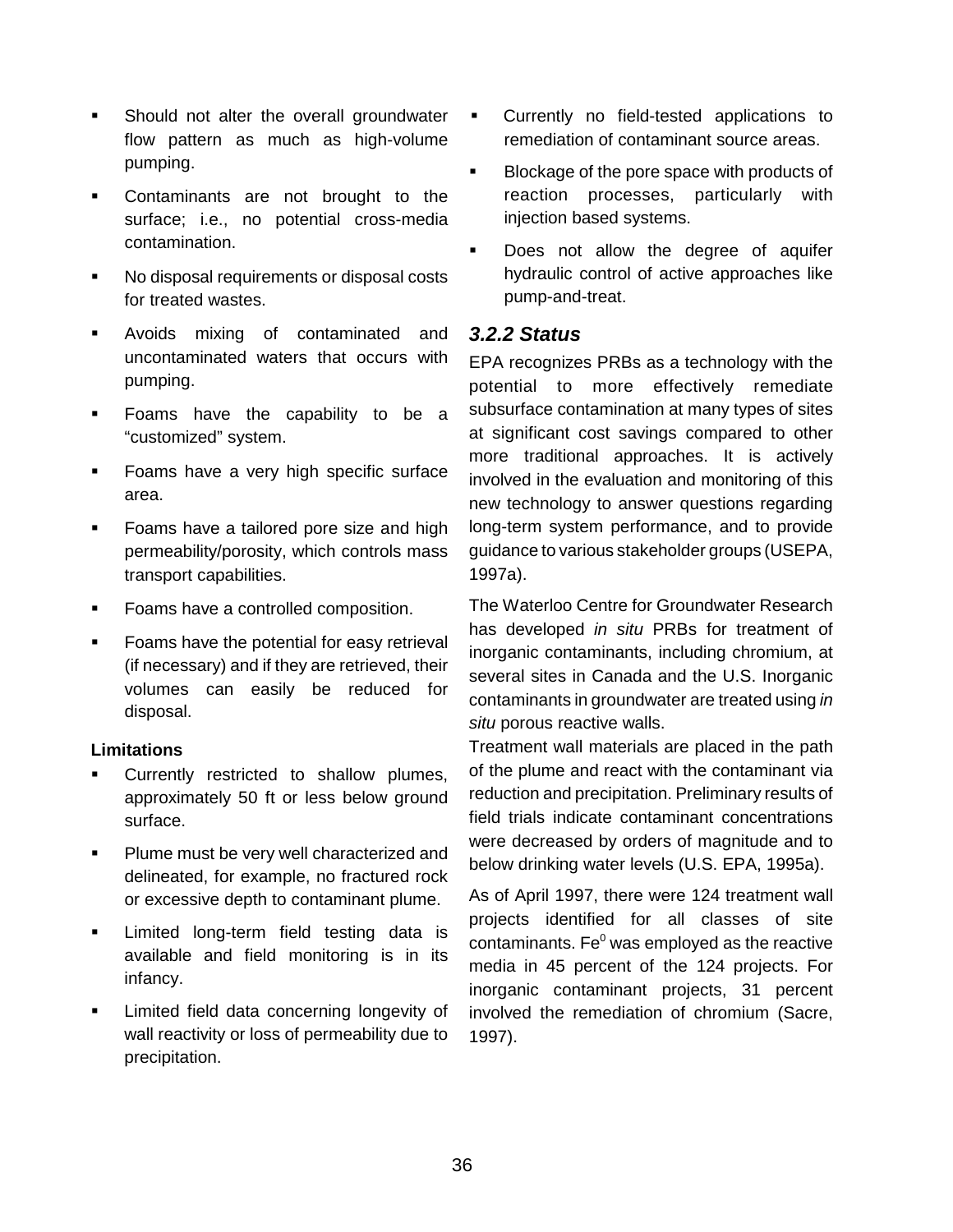Figures 3-5 and 3-6 show the breakdown of and the types of projects addressing chromium inorganic contaminants addressed by PRBs remediation (Sacre, 1997).



**Figure 3-5 Breakdown of inorganic contaminants addressed by PRBs.** 



**Figure 3-6 Breakdown of types of PRB projects addressing chromium remediation.**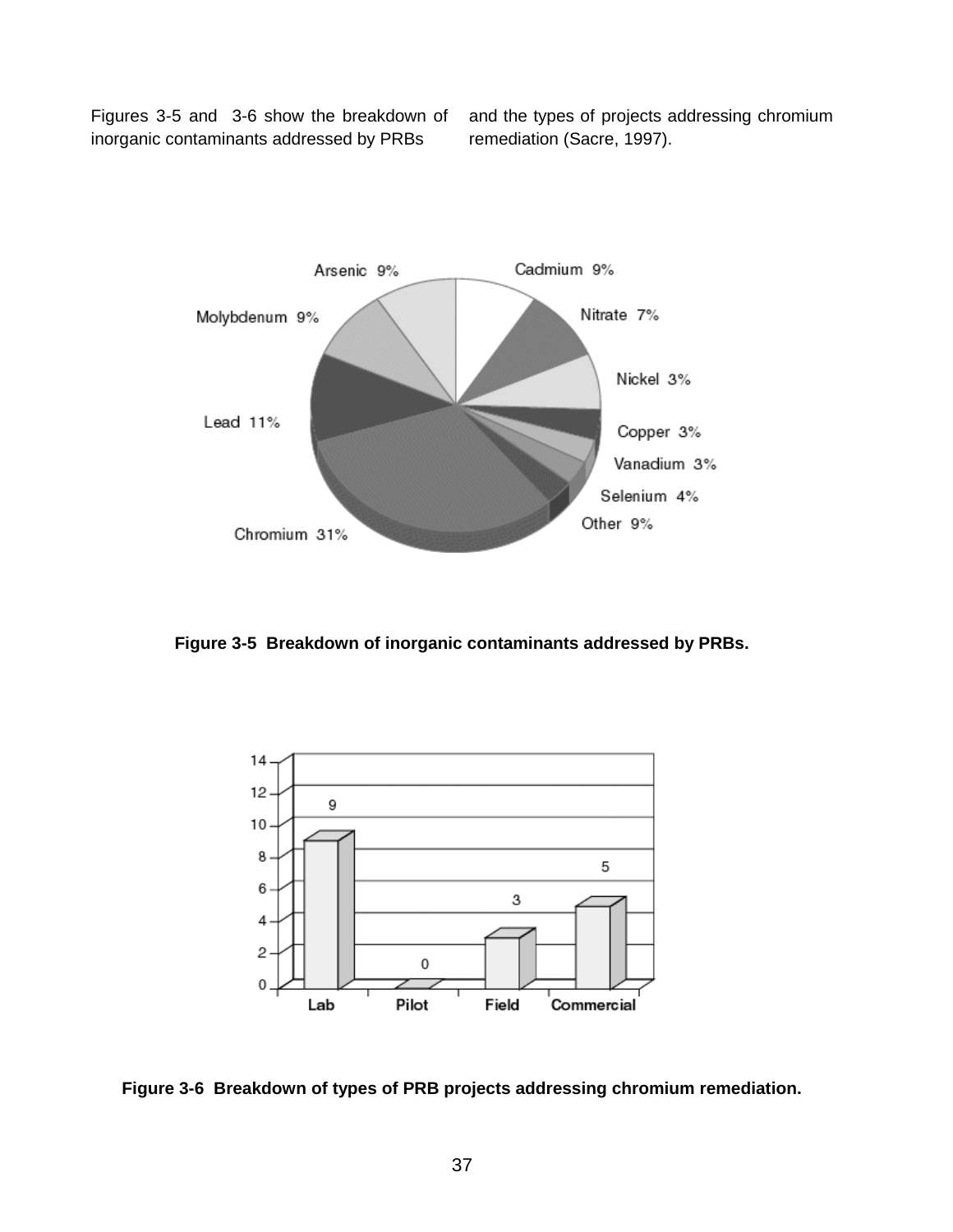A Permeable Barriers Action Team (PBAT) was established in March 1995 as part of EPA's Remediation Technologies Development Forum (RTDF). The mission of the PBAT is to accelerate the development of cost-effective PRB technologies. Its efforts focus on defining the hydraulics, geochemistry, and reactions occurring in the media and aquifers; demonstrations that validate the technology's effectiveness; protocols for design and implementation; effective emplacement technologies and configurations; economic analysis of treatment costs; and public and regulatory acceptance of technology (USEPA, 1996b).

### **3.2.3 Performance and Cost Data**

The costs of the impermeable sections of the treatment wall system can be obtained from experiences with slurry walls or sheet pile installations. If the reactive media is Fe°, the cost of the media can be estimated based on the density of about 2.83  $kg/m<sup>3</sup>$  and a cost of approximately \$350 to \$450/ton. A 1996 review suggested that installation costs between \$2,500 and \$8,000 per L/min of treatment capacity can be used as a rule-of-thumb for estimating the capital cost of these systems. Since zero-valent treatment walls is a patented technology, a site licensing fee, which has been typically 15 percent of the capital costs (materials and construction costs), may also be required (Vidic and Pohland, 1996).

Using continuous trenching machine installation, costs range from \$200 to \$400 per linear foot (Puls, 2000). The sheet pile excavation boxes average about \$80 ft<sup>2</sup> and trench boxes range about \$10 to \$20 per ft<sup>2</sup>.

Caisson implementation averages about \$200 per vertical foot, and a mandrel installation ranges from  $$10$  to  $$20$  per ft<sup>2</sup>. A bioslurry trench can be installed for \$15 to \$25 per ft<sup>2</sup>.

The vibrated beam method can be installed on the order of \$10 per  $ft^2$  and deep soil mixing cost can range from  $$75$  to  $$120$  per yd<sup>3</sup>. To utilize the jetting method may cost on the order of \$75 per vertical foot (O'Hannesin, 1999).

A principal advantage of PRBs over other groundwater remediation approaches is reduced O&M costs. Other than groundwater monitoring, the major factor affecting O&M costs is the need for periodic removal of precipitates from the reactive media or periodic replacement or rejuvenation of the affected sections of the permeable wall. O&M costs between \$1.3 and \$5.2 per 1,000L of treated water can be used as a rule-of-thumb for estimating the O&M costs of these systems (Vidic and Pohland, 1996).

A cost analysis conducted by Manz and Quinn (1997) indicates that use of PRBs can result in significant cost savings over a comparable groundwater extraction and treatment system. In their study of two sites, they indicate that while capital costs vary, the annual estimated operation and maintenance costs for a treatment wall were between \$20,000 and \$27,120, as compared to between \$55,000 and \$100,000 for a pump-and-treat system. However, actual cost savings depend on the initial capital costs for the barrier installation and the estimated longevity of the reactive barrier.

Depending on the scale of analytical monitoring required, operational costs for a PRB may be 70 to 90 percent less than the cost of a pumpand-treat system per year. This is due to the fact that no provision is necessary for the disposal of recovered water and the system is mechanically passive (Vance, 1997).

There are several sites which currently employ PRB technology for chromium remediation. Some of these applications are discussed in the following text.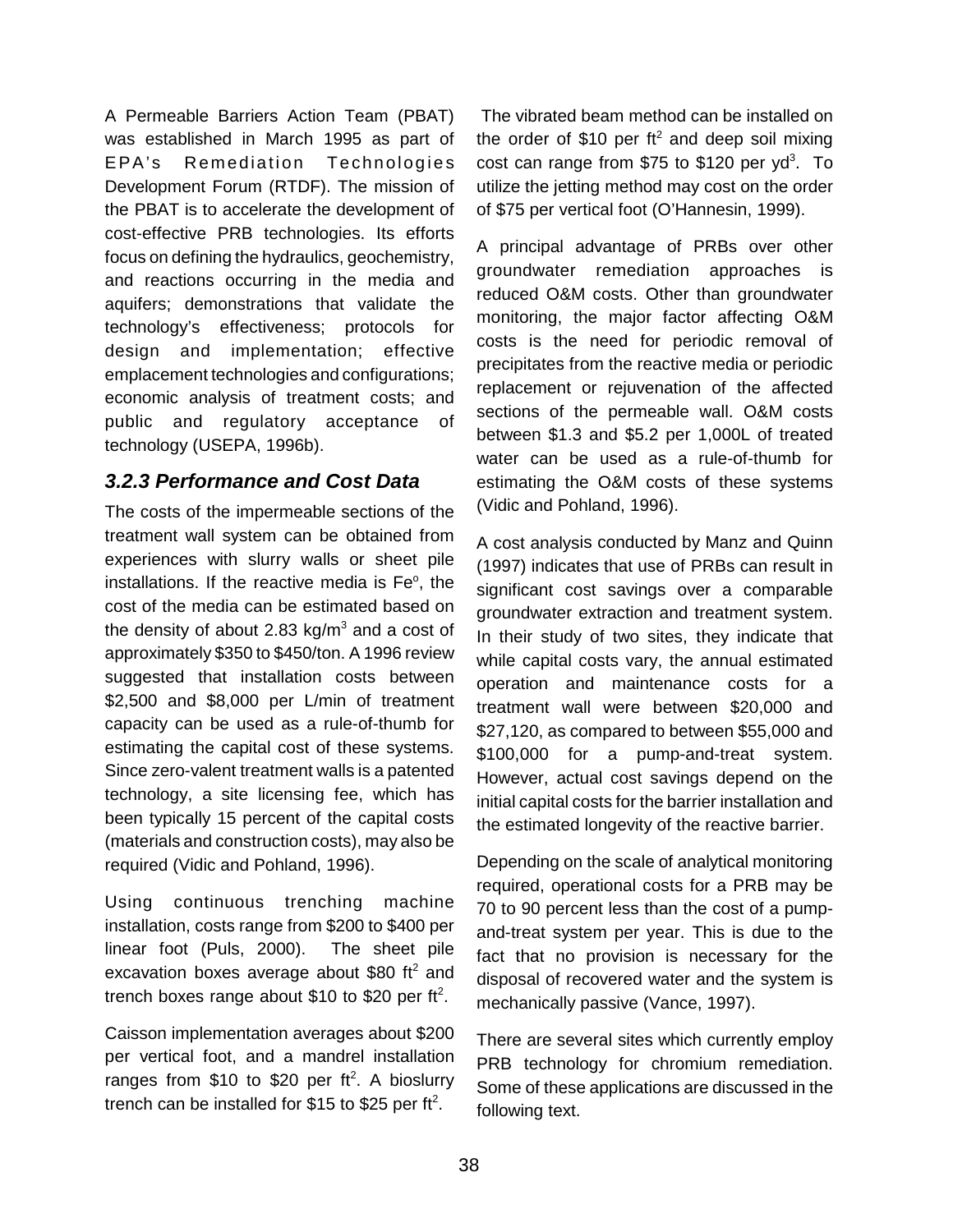### **Elizabeth City, North Carolina PRB**

An integrated technical demonstration program for chromium remediation was established at a U.S. Coast Guard (USCG) facility in Elizabeth City, North Carolina which operated a chrome plating shop for 30 years. Activities at this facility resulted in the release of chromic acid into the soils below the shop. A detailed characterization of the underlying soils and groundwater of the chrome plating shop was performed to provide information on the extent of contamination at the site and the potential for off-site migration and environmental impact (Khan, 1999).

Installation of the PRB at this site involved two phases; a pilot-scale field test and a full-scale field demonstration (U.S. EPA, 1997). In the pilot-scale field test, two types of reactive iron were mixed in equal volumes with coarse sand and native aquifer material on-site and poured through hollow stem augers drilled to the appropriate depth. Frequent geochemical monitoring of groundwater in the test zone was performed to assess the removal of dissolved chromate from the groundwater and to confirm or elucidate the proposed chemical mechanisms responsible for remediation. Results from the September 1994 field pilot test in Elizabeth City indicated that complete treatment of chromium in the groundwater might be possible at this site. Chromium concentrations at this site were reduced to less than 0.01 mg/L, below the drinking water limit, according to the researchers (Puls et al., 1999).

The full-scale field demonstration consisted of laboratory and batch column tests to determine the granular iron mixture best suited for simultaneously treating Cr(VI) and TCE contaminated groundwater; three-dimensional groundwater flow simulations to assess the relative efficiency of a funnel-and-gate versus

a continuous wall design; design and installation of the selected reactive barrier; performance monitoring of the installed barrier; and multicomponent reactive transport modeling (U.S. EPA, 1999a, 1999b, and 1999c).

Groundwater plumes at the Elizabeth City site contained Cr(VI) and TCE in excess of MCLs (greater than 5 and 10 mg/L, respectively). The release of Cr(VI) to the subsurface resulted in the development of a well-defined plume of groundwater containing Cr(VI) concentrations in excess of 28 mg/L near the source. An extensive plume of TCE overlaps the Cr(VI) plume. Based on the preliminary studies, a fullscale continuous wall PRB demonstration system was installed at the same Elizabeth City, North Carolina site on June 22, 1996. The continuous wall design was selected because for the Elizabeth City site, there were no hydraulic advantages of a funnel-and-gate design in terms of both increased capture area and increased residence time.

The full-scale barrier was comprised entirely of Fe<sup>o</sup>, in the form of iron filings. The reactive media was selected based on suitable reaction rates, desirable hydraulic properties, and lower cost. The installed reactive barrier was 46.0 m long, 5.5 m in depth, and 0.6 m wide. The dimensions were selected to ensure capture of the full horizontal extent of the Cr(VI) and TCE contaminated plumes, and to prevent penetration of a fine-grained geologic unit present at approximately 8 m depth. The reactive barrier was installed in less than 8 hours using a continuous trenching technique. The total cost of the reactive barrier at Elizabeth City including site assessment, design, construction, materials, and preliminary and follow-up work, was approximately \$985,000. The installation and granular iron costs were estimated to be approximately \$350,000. These capital costs were estimated to be comparable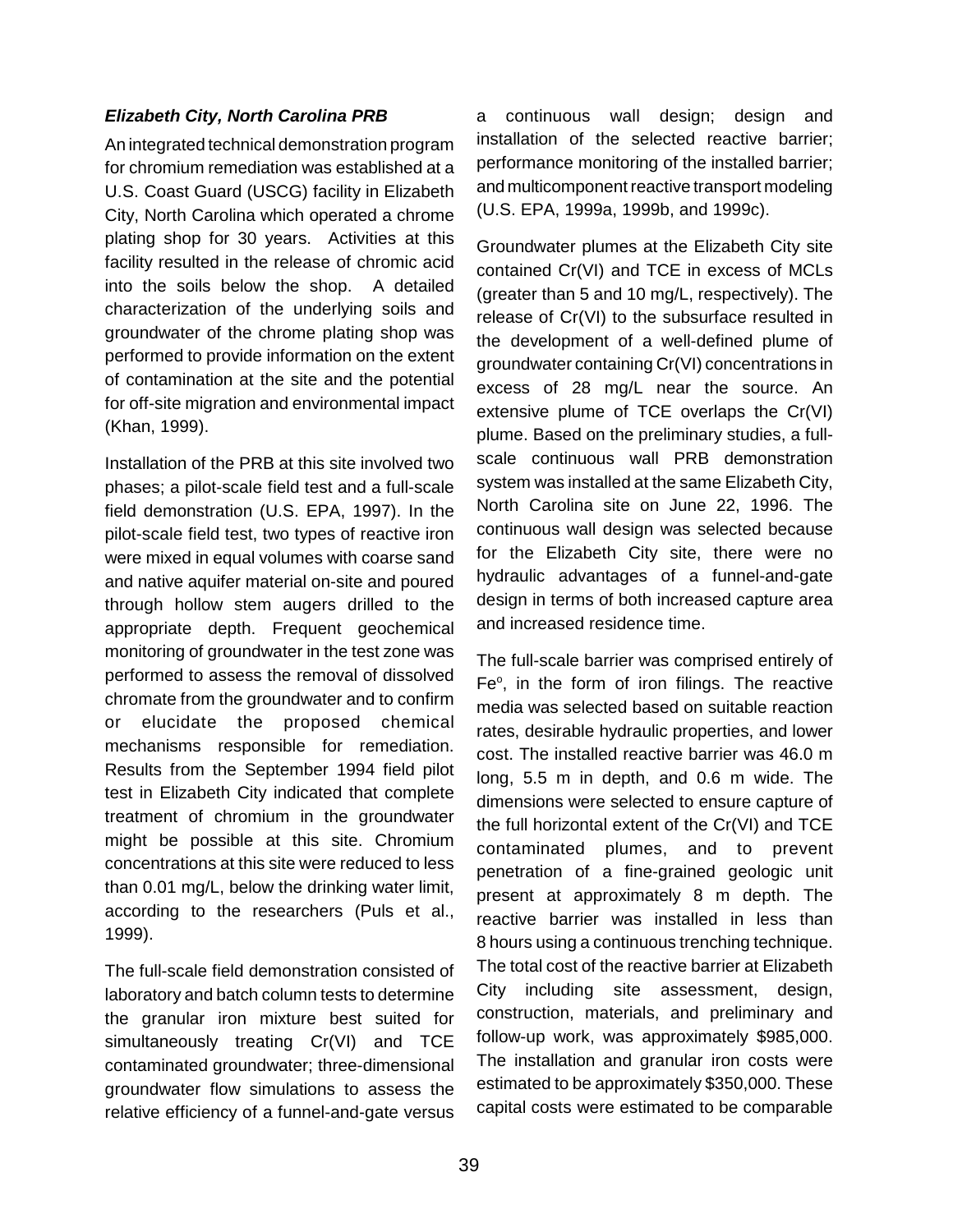to a pump-and-treat system. However, annual O&M costs are estimated to be \$32,000 for the reactive barrier compared to \$200,000 for a pump-and-treat system (USEPA 1999a).

A detailed monitoring network was installed in the vicinity of the PRB in November 1996. Three rows of bundle-type piezometers with up to 11 sampling ports, ranging in depth from near the water table to 7 m, and 9 conventional 2-in polyvinyl chloride (PVC) monitoring wells were utilized for performance and compliance monitoring, respectively. Water samples were collected from the sampling points and immediately analyzed to determine pH, Eh, electrical conductivity, turbidity, alkalinity, dissolved oxygen, Cr(VI), total sulfide, and Fe(II). Dissolved and total inorganic constituents were analyzed. Groundwater monitoring was conducted seven times between November 1996 and December 1998 (USEPA, 1999b).

The reactive barrier was designed to meet the cleanup goal concentration of 0.05 mg/L Cr(VI). Results from the monitoring network established in November 1996 indicate that all Cr(VI) has been removed from the groundwater within the first 6 in of the reactive barrier. Chlorinated hydrocarbons decreased by more than 95 percent, with most multilevel samplers showing reductions below MCLs (USEPA, 1999). No chromium or Cr(VI) has been detected above MCLs downgradient of the wall either in the multilevel sampling ports or in the compliance wells located immediately behind the barrier. TCE concentrations were reduced by orders of magnitude within the barrier, although TCE concentrations of up to 15  $\mu$ g/L were observed downgradient in two compliance wells, above the MCL of 0.5  $\mu$ g/L.

These elevated downgradient TCE concentrations were possibly due to a portion

of the TCE plume going underneath the barrier wall and therefore receiving inadequate treatment. The pH increased from background values of pH 6 to 7 to values of 9.0 to 10.5 within the reactive barrier, and then fell to background values within 2 m downgradient of the iron wall. The Eh showed a corresponding sharp decline, from background values of 100 to 500 mV to very low values of -400 to -600 mV within the reactive barrier. The Eh rose again downgradient of the reactive barrier. Low Eh and high pH values within the reactive barrier indicate that conditions were suitable for the reduction of Cr(VI), the precipitation of Cr(III) oxyhydroxides, and the reductive dechlorination of TCE. The alkalinity values decreased from background values between 40 and 100 mg/L (as calcium carbonate -  $CaCO<sub>3</sub>$ ) to <10 mg/L (as  $CaCO<sub>3</sub>$ ) within the reactive barrier, which may be the result of carbonate mineral precipitation (U.S. EPA, 1999b).

The precipitation of secondary minerals within the barrier may have an important impact upon the long-term performance of the barrier. Slug tests performed in February 1997 indicate that the hydraulic conductivity of the granular iron was still significantly greater than the hydraulic conductivity of the aquifer. Reactive transport modeling was used to look at the precipitation of secondary minerals and their effect on longterm performance efficiency, as well as other aspects of treatment. The model results indicate that over a long period of time, porosity may decrease significantly, which will almost certainly affect the hydraulic properties of the treatment system. The reactivity of the treatment material may also decline over time which could reduce the contact time of the contaminants with the treatment material. This may lead to the imcomplete treatment of contaminants that require a long residence time (U.S. EPA, 1999c).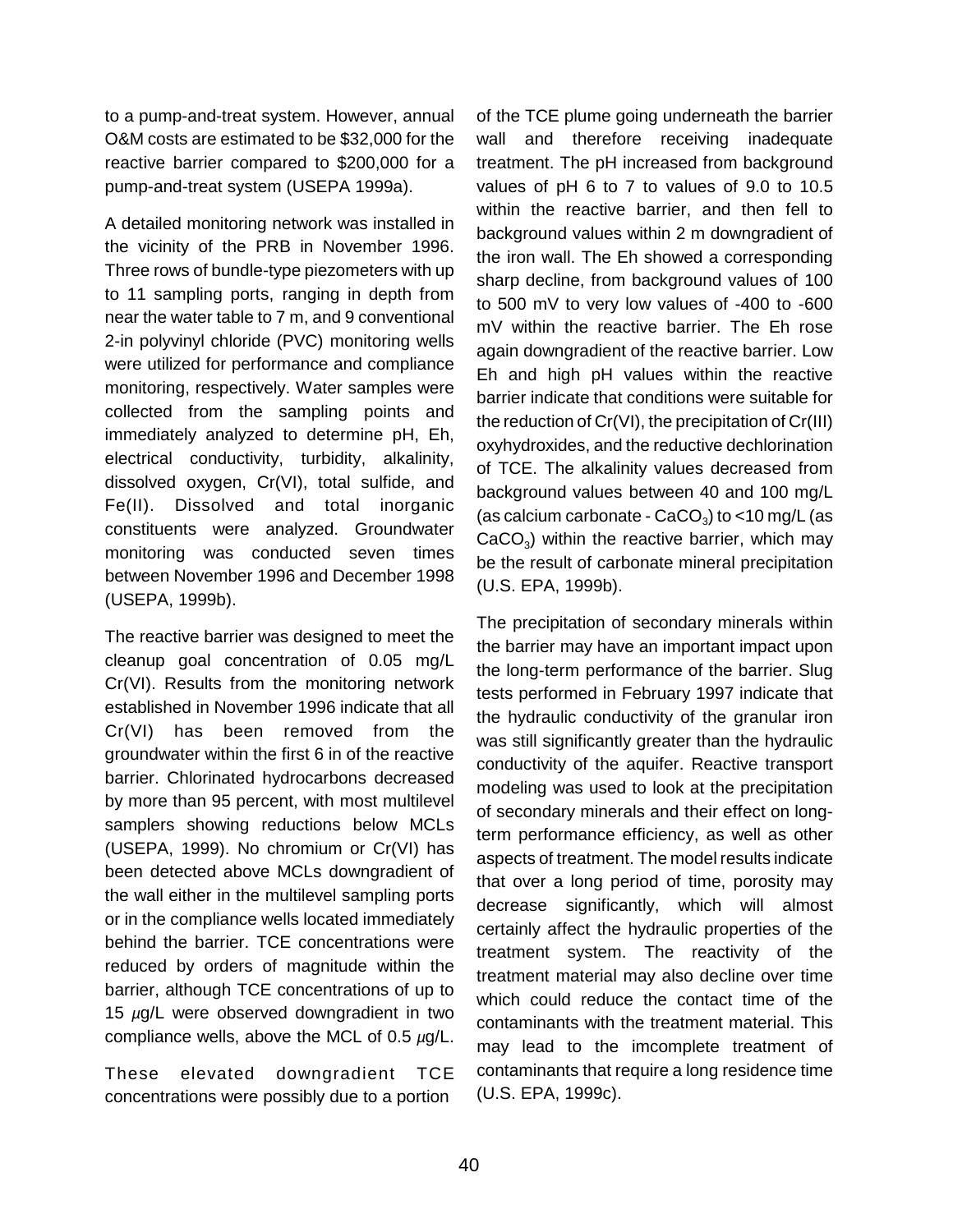Four iron foam samples with various compositions, densities, and specific surface areas were also tested at the Elizabeth City site. Two of the samples showed positive results for chromium removal. Following these results, additional samples were requested for more specific evaluations. It was found that the inclusion of aluminosilicate materials helped control the reaction kinetics by buffering the pH of the groundwater associated with the iron reduction reaction. If the pH of the system was allowed to approach 9.5 to 10.0, the reaction kinetics were slowed. When aluminosilicates were present, the pH of the system remained under 8. The additional samples being tested at this site were used to determine the benefits of an iron foam containing the aluminosilicate (Cercona, 1995).

### **Hanford, Washington In Situ Redox Manipulations (ISRM)**

Following years of weapons production at the U.S. Department of Energy (DOE) Hanford site in south central Washington State, numerous groundwater plumes are currently impacting the Columbia River. Pump-and-treat systems are operating at two of the plumes. Because PRBs have proven elsewhere to be more effective than these methods, DOE opted to test these on a third plume. Since the plumes average about 80 ft below the surface, ISRM was used as an alternative to "trench and fill" because it can be applied through conventional groundwater wells. The ISRM approach extends the permeable treatment zone concept to sites where the groundwater contaminant plumes are too deep to be treated by excavation or by trench–emplaced permeable barriers (Fruchter, 1999).

ISRM using sodium dithionite (or other reagents) creates a reducing environment for reduction of Cr(VI) to Cr(III). The goal of the ISRM method is to create a permeable treatment zone in the subsurface to

remediate redox-sensitive contaminants. Redox sensitive contaminants in the plume are immobilized or destroyed as they migrate through the manipulated zone. A permeable treatment zone is created by reducing the ferric iron in the aquifer sediments to ferrous iron. The treatment zone is created by injecting appropriate reagents and buffers (e.g., sodium diothonite and potassium carbonate) to chemically reduce the structural iron in the sediments.

Once sodium dithionite was selected as a preferred reagent, a variety of batch and column experiments with sediment and dithionite were performed by Amonette et al. (1994). These bench-scale studies were used to develop an understanding of the important reactions, final reaction products (i.e., residuals), and nature and fate of any ions released from the sediments and sediment surface coatings under reducing conditions (e.g., mobilization of trace metals).

During the summer of 1995, investigators ran a demonstration using ISRM. Pilot-scale experiments tested the feasibility of using ISRM with chemical reagents using a forced gradient, single well, reactive tracer test. Field experiments involved injecting sodium dithionite into an aquifer creating a 60- to 100-ft diameter geochemical PRB ahead of a chromium plume.

Figure 3-7 depicts the ISRM treatment approach (Cummings and Booth, 1997).

This treatment approach could also be classified as a reactive zone technology (see Section 3.3); however, researchers consider it a PRB. After allowing 5 to 30 days for the reaction to occur, water containing the reaction byproducts and any remaining reagent was pumped out. The experiment was designed to evaluate the longevity of the system to maintain a reducing environment (U.S. EPA, 1995b). A buffered sodium dithionite solution (21,000 gallons) was injected into the test site aquifer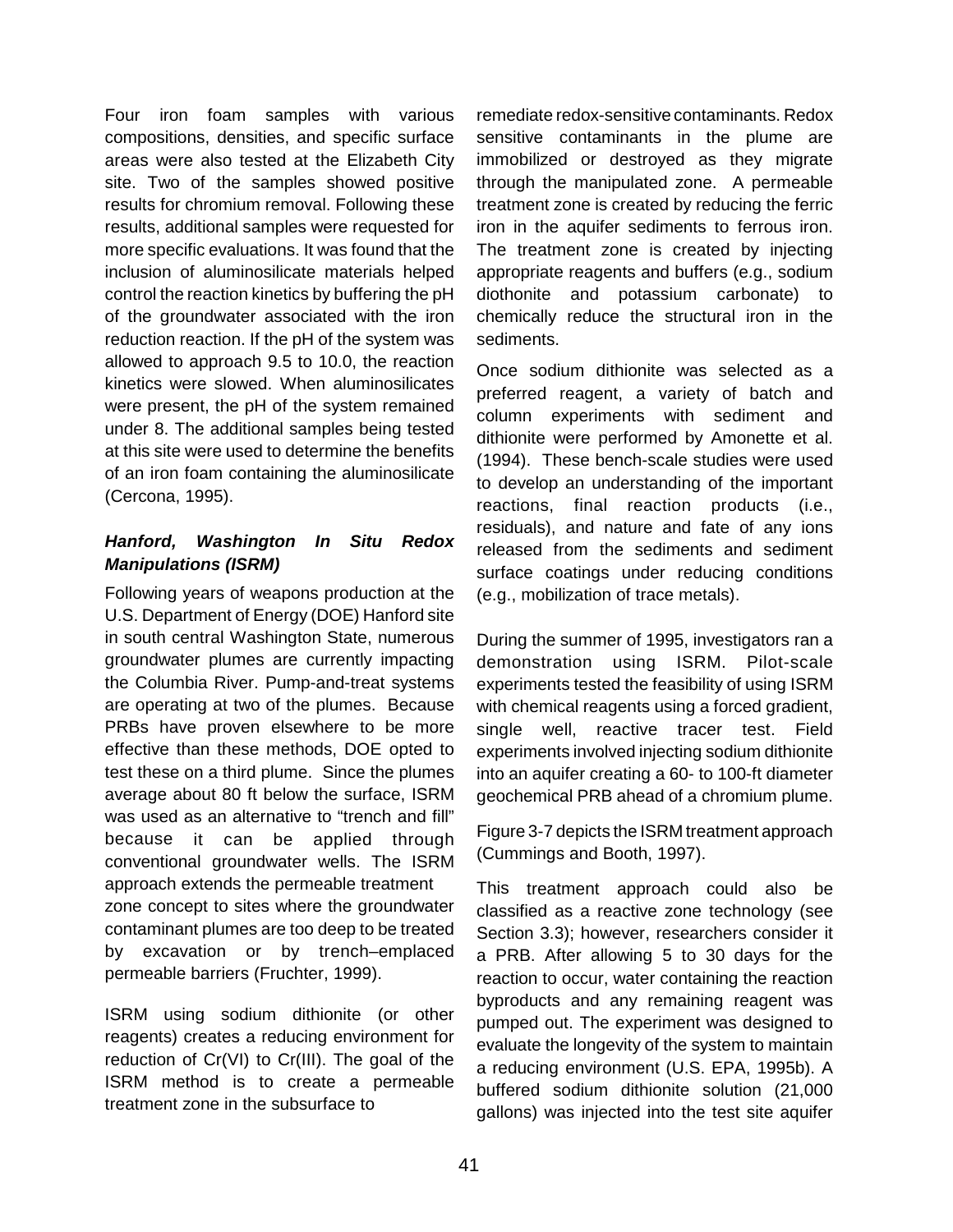over a period of 17.1 hours. A subsequent residence time of 18.5 hours was allowed before sampling and analysis of the groundwater was conducted. No significant plugging of the well screen or aquifer formation was detected during any phase of the test. Sixty to 100 percent of available reactable iron in the aquifer sediments was reduced by the injected dithionite.

Groundwater monitoring 10 months after the injection showed a reducing environment persisting within the redox area. Cr(VI) was reduced and levels remained below the detection limits, and total chromium levels were below 8 mg/L and continued to decline (Cummings and Booth, 1997). Measurements taken after 3 years show that total and Cr(VI) levels were both below the detection limit (<7 ppb), down from 70 ppb initially.



Source: Cummings and Booth, 1997

**Figure 3-7 ISRM treatment system diagram.**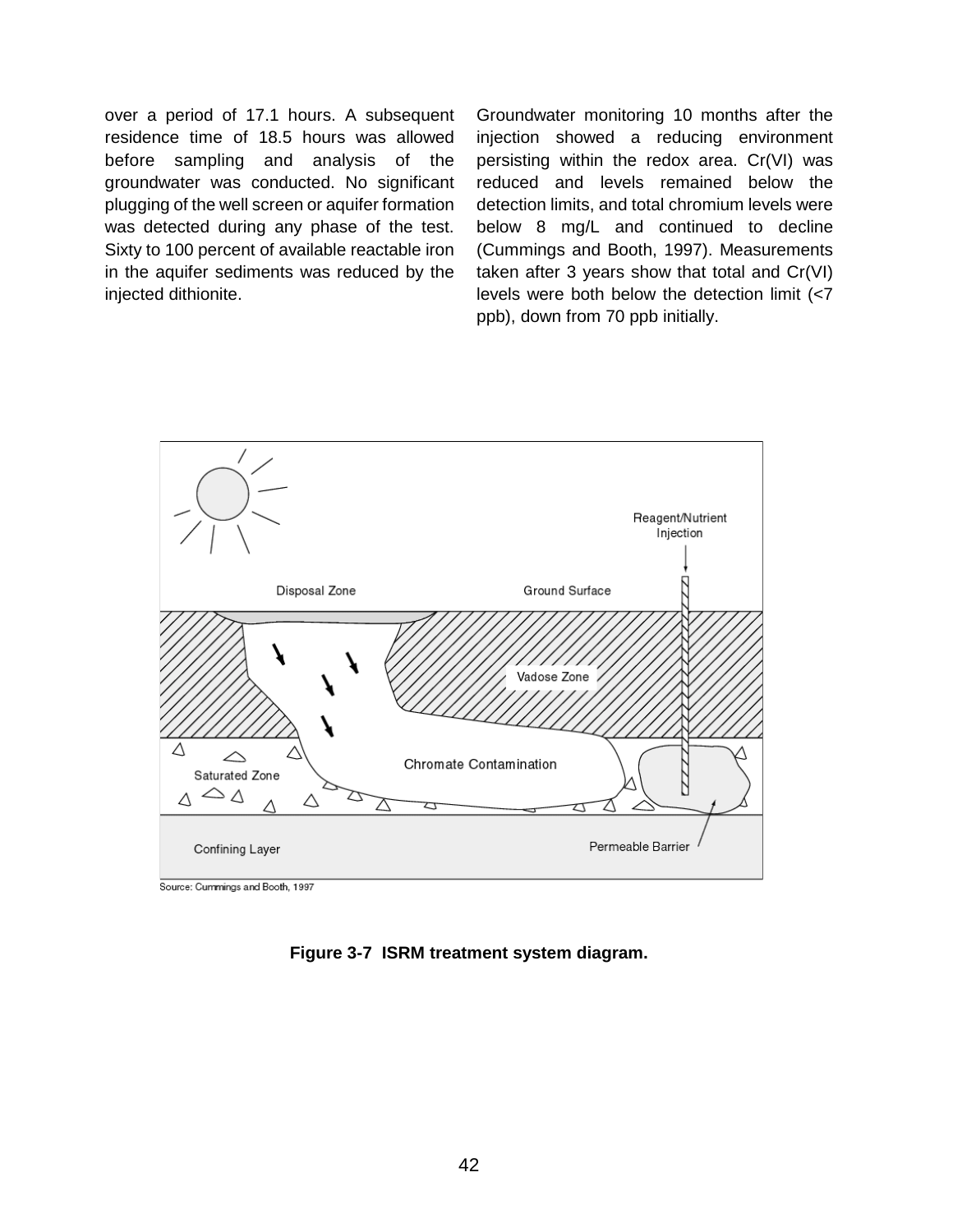During fiscal year 1998, a five-well, field-scale treatability test was installed at the Hanford 100D Area. The test created a PRB 150 feet long and 50 feet in width. The barrier was placed about 500 feet from the Columbia River in a chromate plume with concentrations in the 1,000 to 2,000 ppb range (as chromium). The depth to groundwater was about 85 ft. An average of about 27,000 gallons of buffered sodium dithionite solution was injected in each of the five wells. The sodium dithonite concentration averaged approximately 0.08M. The average reaction phase was 35 hours.

Recent monitoring data have shown that chromate concentrations in the reduced zone have decreased to below detection limits. In addition, chromate concentrations have begun decreasing in several downgradient monitoring wells. Monitoring is continuing. In addition to monitoring wells near the site, a series of sampling tubes have been placed along the bank of the Columbia River. Sediment cores will be taken in the reduced zone during the summer of 1999 to determine the amount of ferric iron reduced. The results to date are summarized in Williams et al. (1998).

Based on the success of the treatability test, DOE decided to deploy a full-scale barrier at the 100D Area site. Current plans call for the expanded barrier to be approximately 1,000 ft in length. It will be constructed at the same site as the treatability test barrier (Fruchter, 1999).

The ISRM researchers developed a cost comparison between ISRM and traditional pump-and-treat methods. The cost estimates were based on costs from the ISRM field-scale treatability test and from actual implementations of other pump-and-treat

systems and used similar operation and remedial objectives. Under the conditions established at the Hanford site and based on a 10-year project lifetime, ISRM realized an overall estimated cost savings of 62 percent, or \$4.6 million, over traditional pump-and-treat (Cummings and Booth, 1997). The estimated total cost for pump-and-treat was \$8.85 million, and the estimated total cost for ISRM was \$2.95 million. These costs estimates were based on assumptions for costs for equipment procurement, O&M, waste management, system monitoring, and data analysis.

The cost savings accrued by ISRM over the 10-year duration can be attributed mainly to the negligible operating and waste management costs for ISRM. Operating costs for the pump-and-treat system are continuous starting in the second year when the plant is running at full capacity. Waste management costs for ISRM are based on the one-time need to treat and dispose of approximately 1 million gallons of groundwater from the withdrawal of dithionite reagent and reaction byproducts from within the barrier zone. Waste management costs for pump-and-treat are higher because of the greater volume of groundwater that is extracted and treated, and because waste management costs are ongoing for the 10-year lifetime of the project. System design costs are expected to be higher for ISRM than traditional pump-and-treat because of the necessity for thorough characterization of aquifer sediments in addition to groundwater. It should be noted that emplacement of the ISRM permeable barrier and required residence time in the aquifer to initiate conditions for the redox reactions may take several days; the life of the treatment barrier is expected to last for a period of years.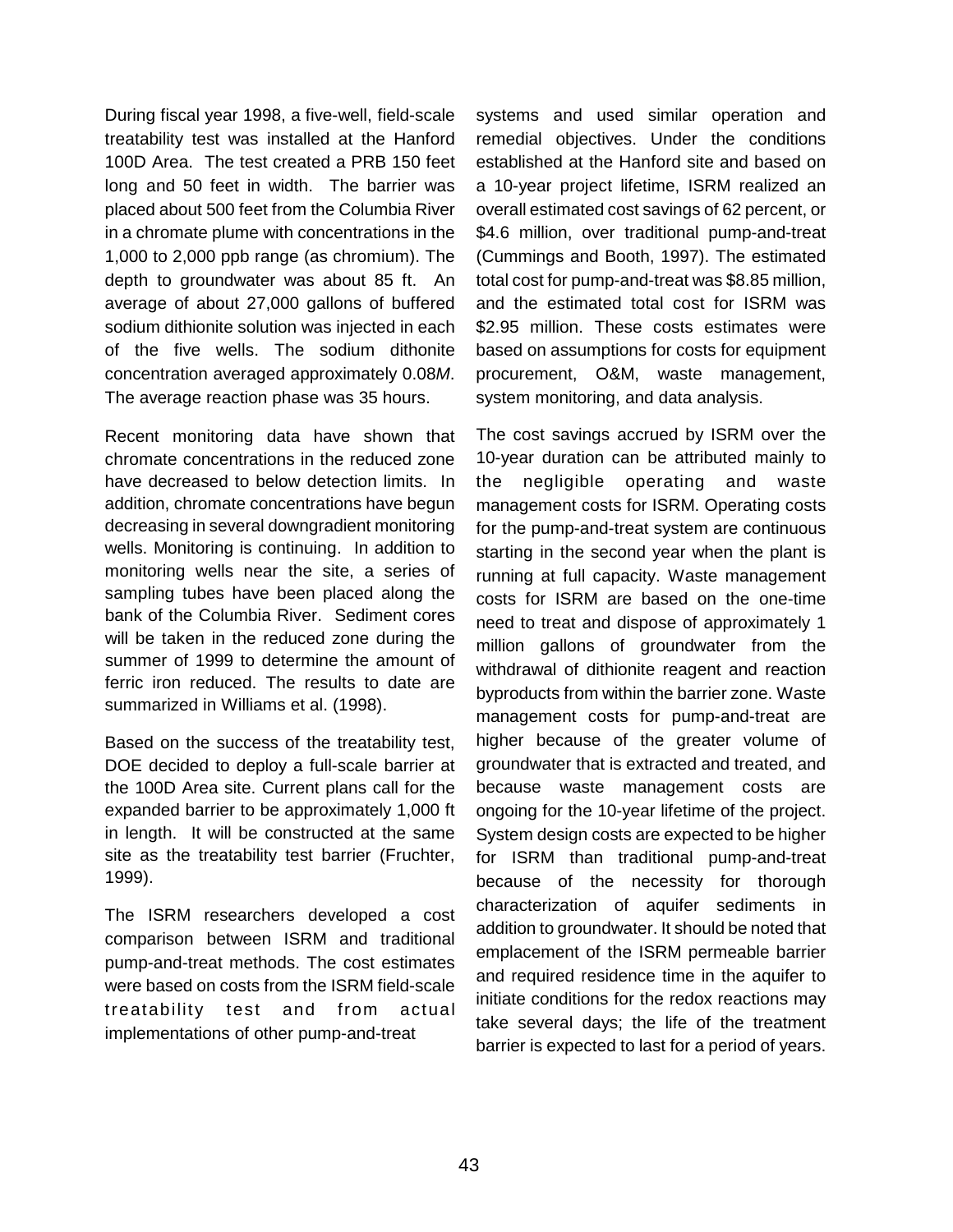#### **Zeolite-Based PRBs**

Two pilot-scale PRB tests were performed with surfactant-modified zeolite (SMZ) material by researchers at the Large Experimental Aquifer Facility of the Oregon Graduate Institute. Natural zeolite material of different mesh sizes was modified with a cationic surfactant to improve its sorptive capacity and hydraulic characteristics. The SMZ was bulkmanufactured at a cost of about \$460 per metric ton (equivalent to  $$460/m^3$ ). The cost of natural zeolite alone is \$45 to \$60 per ton. The SMZ material was placed in a barrier frame in the center of a tank and surrounded by sand to form a simulated aquifer. Chromatecontaminated water was then directed through the reactive barrier (Bowman et al., 1999).

The first test showed that much of the contaminant plume was being deflected under and around the SMZ barrier. This was thought to be due to low SMZ conductivity and a partially plugged barrier frame. It was concluded that care must be taken to eliminate hydraulic restrictions at barrier/aquifer interfaces in order to prevent plume deflection. The SMZ was then replaced with a different mesh size material and the barrier was modified for the second test. No plume deflection occurred in the second test. After 56 days of operation, no downgradient chromate contamination was detected, and low concentrations were detected in the barrier. The estimated pilot test retardation factor for chromate was very close to that predicted from laboratory isotherm experiments. Therefore, it was concluded that laboratory results can be used to predict contaminant retardation using SMZ for a larger scale PRB (Bowman et al., 1999).

Laboratory tests were performed to evaluate the overall efficiency of a combination of SMZ and zero-valent iron (ZVI) for chromate

sorption and destruction. Zeolite/ZVI pellets were first produced and then modified with a cationic surfactant to increase contaminant sorption, and, thus, the contaminant concentration on the solid surface. Chromate sorption/reduction tests with the SMZ/ZVI reactive material were conducted in centrifuge tubes. The mechanical stability of pellets under saturated conditions was also evaluated. Results indicate that the chromate sorption capacity of pelletized SMZ/ZVI was at least one order of magnitude higher than that of zeolite/ZVI pellets. Also, compared to SMZ pellets alone, the chromate removal capacity of SMZ/ZVI in a 24-hour period was about 80 percent higher, due to the combined effects of sorption by SMZ and reduction by ZVI. Therefore, SMZ/ZVI pellets have the potential to lower the amount of reactive material required in a PRB to achieve a target level of contaminant reduction (Zhaohui, 1999).

## **3.3 Reactive Zones 3.3.1 Technology Description**

In situ reactive zones are based on the creation of a subsurface zone where migrating contaminants are intercepted and permanently immobilized or degraded into harmless end products. Reactive zones allow groundwater to continue to flow naturally; the groundwater is not funneled or directed into or through subsurface barriers. Groundwater is not extracted; it is a passive treatment system. Reactive zones can be installed slightly downgradient of the source area to prevent mass flux of contaminants from migrating from the source (Nyer and Suthersan, 1996). These treatment zones are usually established in situ by injecting reagents and solutions in predetermined locations within the contaminated groundwater plume, and allowing them to "react" with the contaminants. A physical subsurface "barrier" is not used as with PRB technology. Typically, reactive zones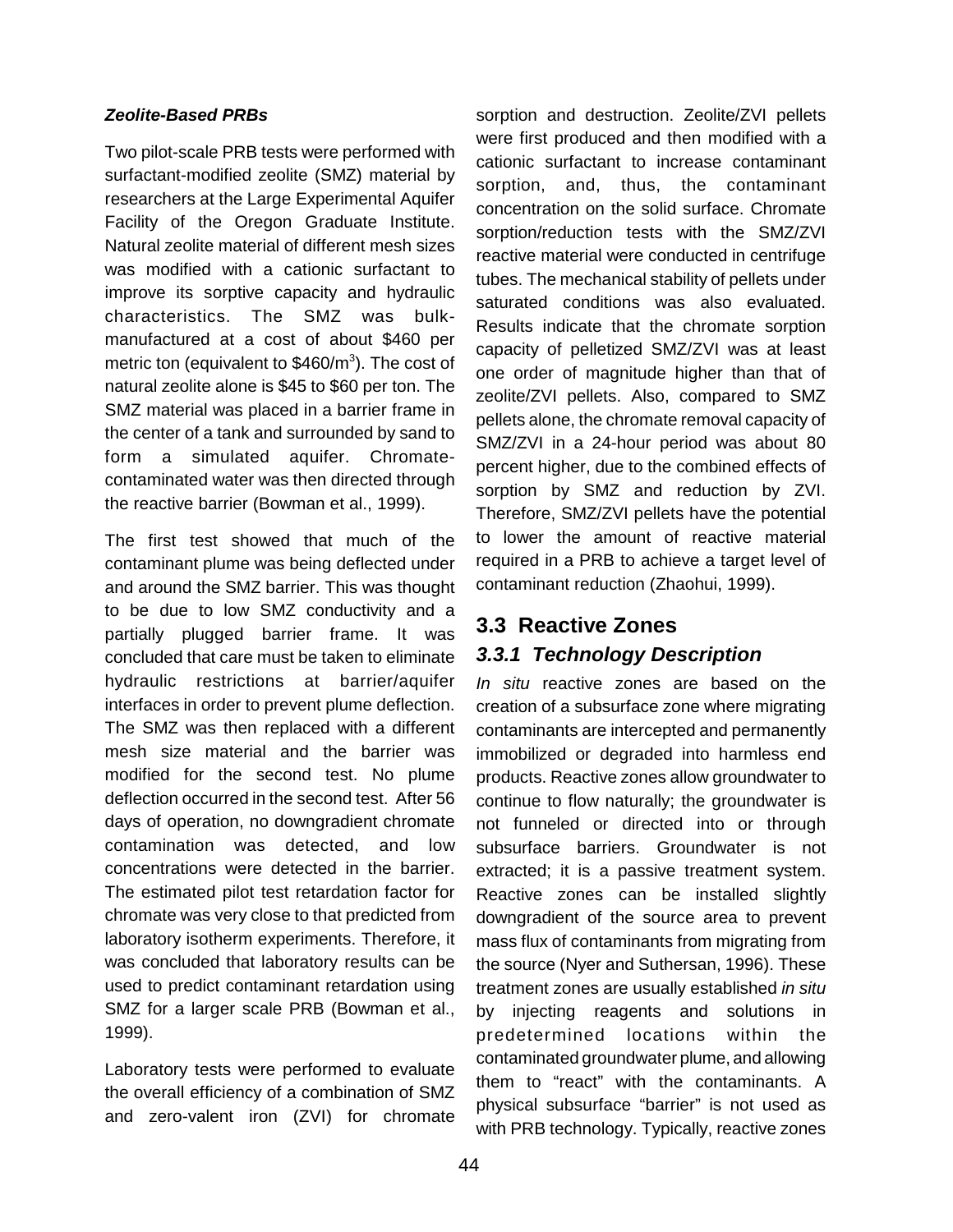do not directly treat the contaminant source zone, but intercept and treat the contaminant plume; however, source zone treatment may be applicable in some cases such as low permeability formations. Compared to PRBs, reactive zones provide several advantages: no excavation of contaminated soil is needed; the installation and operation are relatively cheaper; human exposure to hazardous materials is minimized; and remediation of deeper contaminated sites can be accomplished (Yin and Allen, 1999).

Successful application of reactive zones requires the ability to engineer two types of in situ reactions: (1) between the injected reagents or solutions and the subsurface environment in order to manipulate the biogeochemistry and optimize the required reactions; and (2) between the injected reagents, substrates, or microbes and the migrating contaminants in order to effect remediation. These reactions will differ between sites and even within a site; therefore, the major challenge is to design a reactive zone to systematically control these reactions under naturally variable conditions found in the field (Nyer and Suthersan, 1996). Creation of a spatially fixed reactive zone in an aquifer requires proper mixing of the injected reagents uniformly within the reactive zone. Furthermore, such reagents must cause few side reactions and be relatively nontoxic in both their original and treated forms.

Creation of spatially fixed reactive zones to

achieve these reactions is very cost-effective in comparison to treating the entire plume as a reactive zone (Suthersan, 1997).

The mechanisms that can be used to reduce the toxicity of heavy metals dissolved in groundwater are transformation and immobilization. These mechanisms can be induced by both abiotic and biotic pathways. Abiotic pathways include oxidation, reduction, sorption, and precipitation. Biotically mediated processes include reduction, oxidation, precipitation, biosorption, bioaccumulation, organo-metal complexation, and phytoremediation (Suthersan, 1997). Phytoremediation is discussed separately in Section 3.7 of this Guide.

### **Design and Application**

In situ reactive zones can be designed as a curtain of injection points or multiple curtains to intercept the moving contaminant plume at various locations (see Figure 3-8).

A curtain can be installed slightly downgradient of, or within, the source area to prevent the mass flux of contaminants migrating from the source. This will shrink the size of the contaminant plume faster. If the duration of remediation is a critical factor, another curtain can be installed between the above two curtains for further interception at the middle of the plume (Suthersan, 1997). Contaminated groundwater flows horizontally through the established reactive zones, following the natural hydraulic gradient.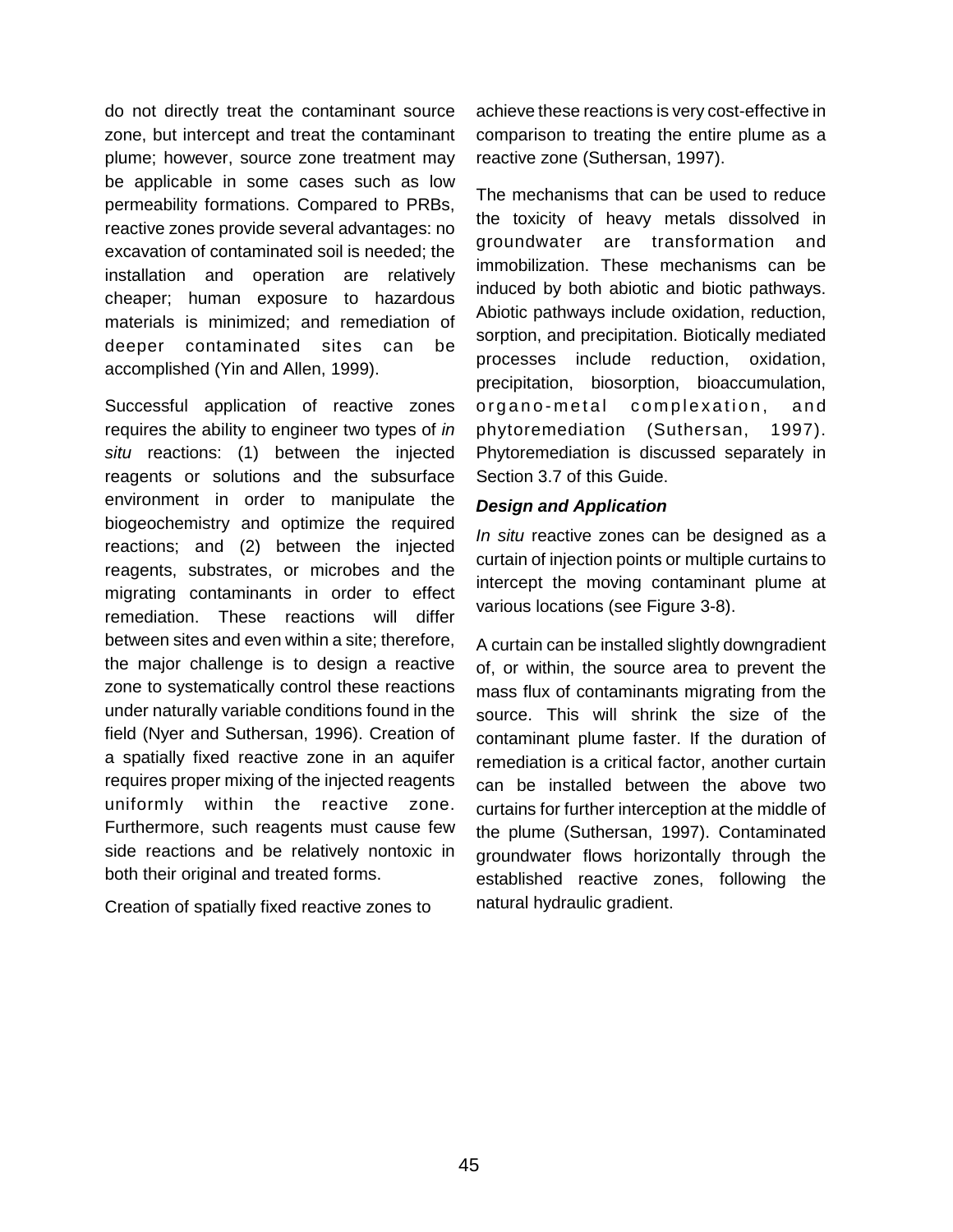

**Figure 3-8 In Situ reactive zones curtain design concept (plan view).** 

Another approach to designing an in situ reactive zone is to create the reactive zone across the entire plume. The injection points can be designed on a grid pattern to achieve the reactions across the entire plume. However, it should be noted that the cost of installation of injection wells constitutes the biggest fraction of the system cost, considering both capital and operational costs. It is clear that the reduction of the total number of injection wells will significantly reduce the system costs. Therefore, the curtain concept is the preferred and most cost-effective approach to implement in situ reactive zones (Suthersan, 1997).

An engineered in situ reactive zone has to take into consideration how the target reactions will impact the redox conditions within and downgradient of the reactive zone, in addition to degrading the contaminants with the available residence time. In addition, careful evaluation should be performed regarding the selectivity of the injected reagents toward the

target contaminants and the potential to react with other compounds or aquifer materials. Careful monitoring, short-term and long-term, should be performed to determine whether the natural equilibrium conditions can be restored at the end of the remediation process. In some cases, modified biogeochemical equilibrium conditions may have to be maintained over a long period of time to prevent the reoccurrence of contaminants (Suthersan, 1997).

The three major design requirements for implementing an *in situ* reactive zone are: (1) creation and maintenance of optimum redox environment and other biogeochemical parameters such as pH, presence or absence of dissolved oxygen, and temperature, etc.; (2) selection of the target process reactions and the appropriate reagents to be injected to achieve these reactions; and (3) delivery and distribution of the required reagents in a homogeneous manner across the entire reactive zone, both in the lateral and vertical directions (Suthersan, 1997).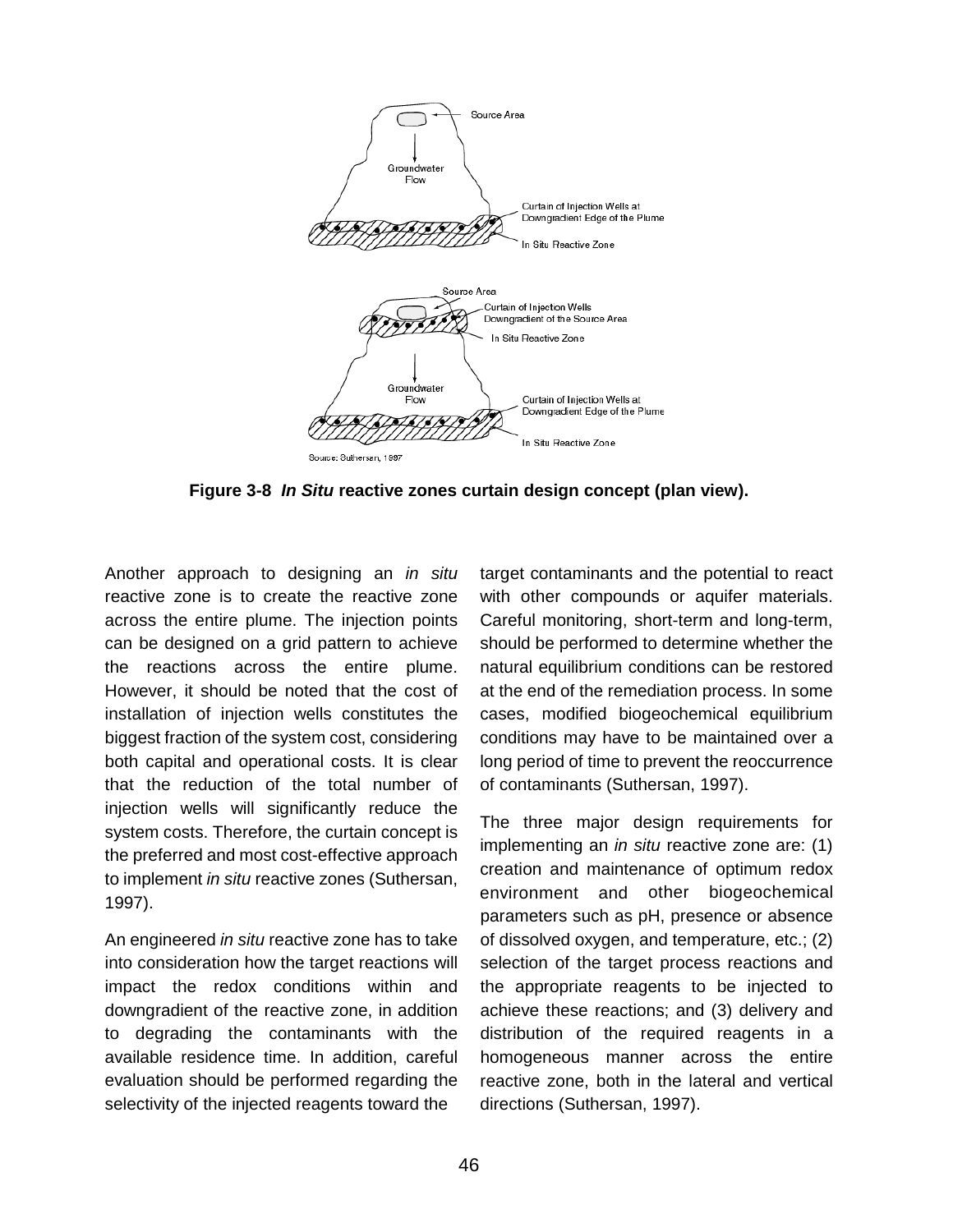#### **Site Characterization**

The composition of interstitial water is the most sensitive indicator of the types and the extent of reactions that will take place between contaminants and the injected reagents in the aqueous phase. Determination of the baseline conditions of the appropriate biogeochemical parameters is a key element for the design of an *in situ* reactive zone. This evaluation will give a clear indication of the existing conditions and the necessary steps to be taken to optimize the environment to achieve target reactions. Section 2.3 presents a number of site characterization analytical parameters required for chemical fixation processes. Other biogeochemical parameters that may be needed include:

- Dissolved oxygen
- Temperature
- Total dissolved and suspended solids
- Anions  $(NO<sub>3</sub>, NO<sub>2</sub>, SO<sub>4</sub><sup>2</sup>, S)$
- Fe (total and dissolved)
- **Alkalinity**
- Concentration of dissolved gases  $(CO_2, N_2, N_3)$  $CH<sub>4</sub>$ , etc.)
- Microbial population enumeration (total plate count and specific degraders count)
- Any other organic or inorganic parameters that have the potential to interfere with the target reactions.

It should be noted that the number of parameters that need to be included in the list of baseline measurements will be site-specific and will be heavily influenced by the target reactions to be implemented within the reactive zone (Suthersan, 1997).

Design of a reagent injection system entails an extensive evaluation and understanding of the hydrogeologic conditions at the site and specifically within the plume and the location of the reactive zones. Table 3-4 lists specific geologic/hydrogeologic parameters required for the design of an *in situ* reactive zone. Delivery, distribution, and proper mixing of the injected reagents are key elements to the success of remediation within an *in situ* reactive zone. Location and spacing of the injection wells and the placement of screens within each well (cluster) are critical to achieve complete remediation.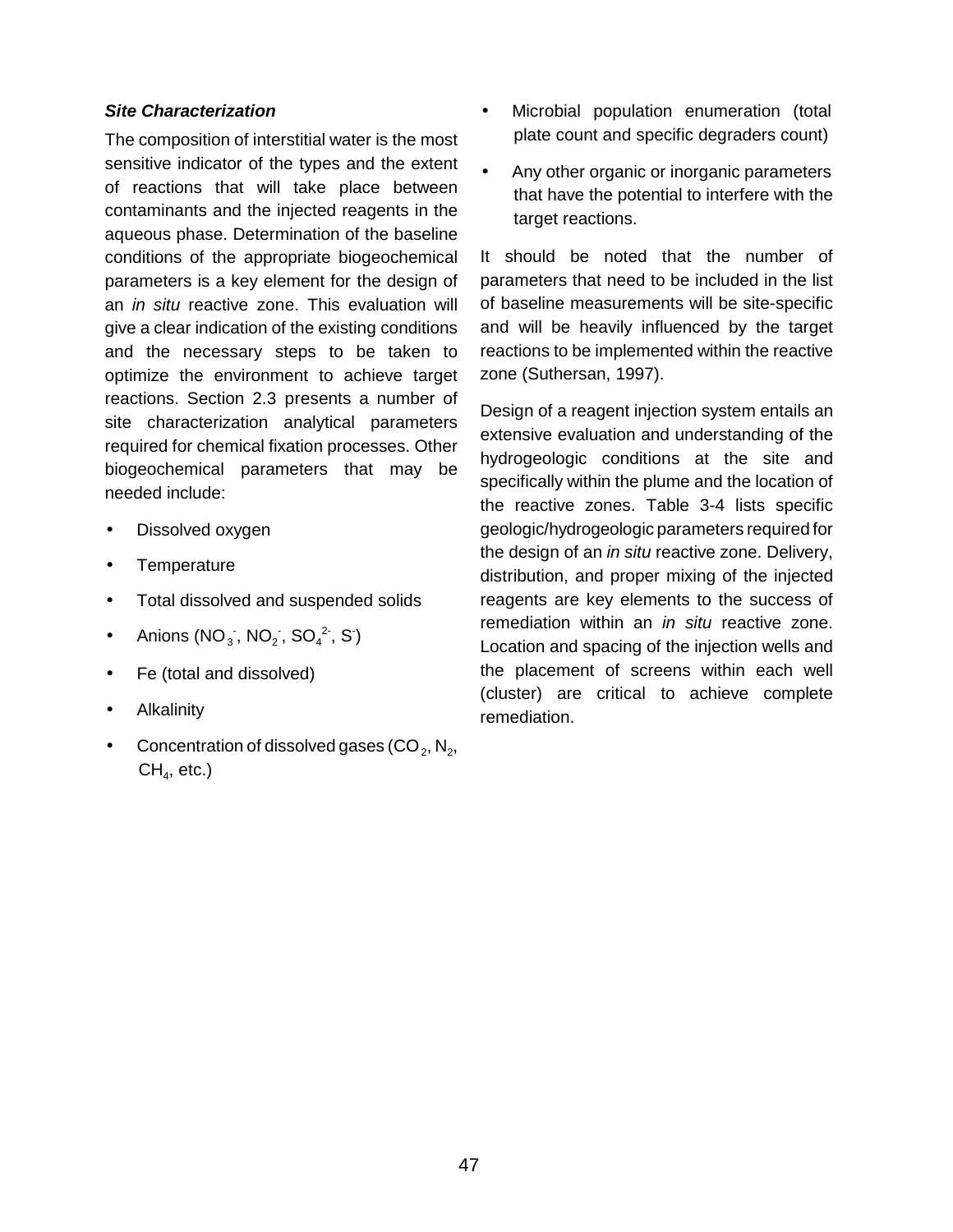| Table 3-4. Impacts of Various Geologic/Hydrogeologic  |  |
|-------------------------------------------------------|--|
| Parameters on the Design of an In Situ Reactive Zone. |  |

| Geologic/Hydrogeologic Parameter                           |                                                                                                             |
|------------------------------------------------------------|-------------------------------------------------------------------------------------------------------------|
| Depth to water table                                       | Injection well depth and screen locations.                                                                  |
| Width of contaminant plume                                 | Number of injection wells.                                                                                  |
| Depth of contaminant plume                                 | Number of injection points within a well cluster.<br>Pressure injection vs. gravity feed.                   |
| Groundwater velocity                                       | Injection flow rate, residences time for the target<br>reactions.<br>Dilution of end products.              |
| Hydraulic conductivity (horizontal and vertical)           | Mixing zones of reagents, extent of reactive zone.<br>Number of injection points within a well cluster.     |
| Geologic variations, layering of various soil<br>sediments | Location of well screens within injection points.                                                           |
| Soil porosity and grain size distribution                  | Removal of end products resulting from<br>immobilization reactions (such as heavy metals<br>precipitation). |

### **Injection of Reagents and Solutions**

Injection of reagents and other solutions can be implemented in two ways: (1) gravity feed, and (2) pressure injection deeper into the well. Figures 3-9 and 3-10 depict these two approaches. Gravity feed is possible only when the depth of contamination is very shallow. Under gravity feed conditions, injected reagents will tend to spread over the water table as a sheet flow, and the mixing within the reactive zone will be dominated by diffusion, rather than advective flow.

When the depth of contamination is deeper, multiple injection points may be required within a well cluster at each injection point. The reagent solution will have to be injected under pressure into the injection well. Under this configuration, mixing within the reactive zone will be influenced by both advective and diffusional transport of the reagents. The concentration of the injected feed solution should be dilute enough to avoid any downward migration due to density differences between the reagent and groundwater (Suthersan, 1997).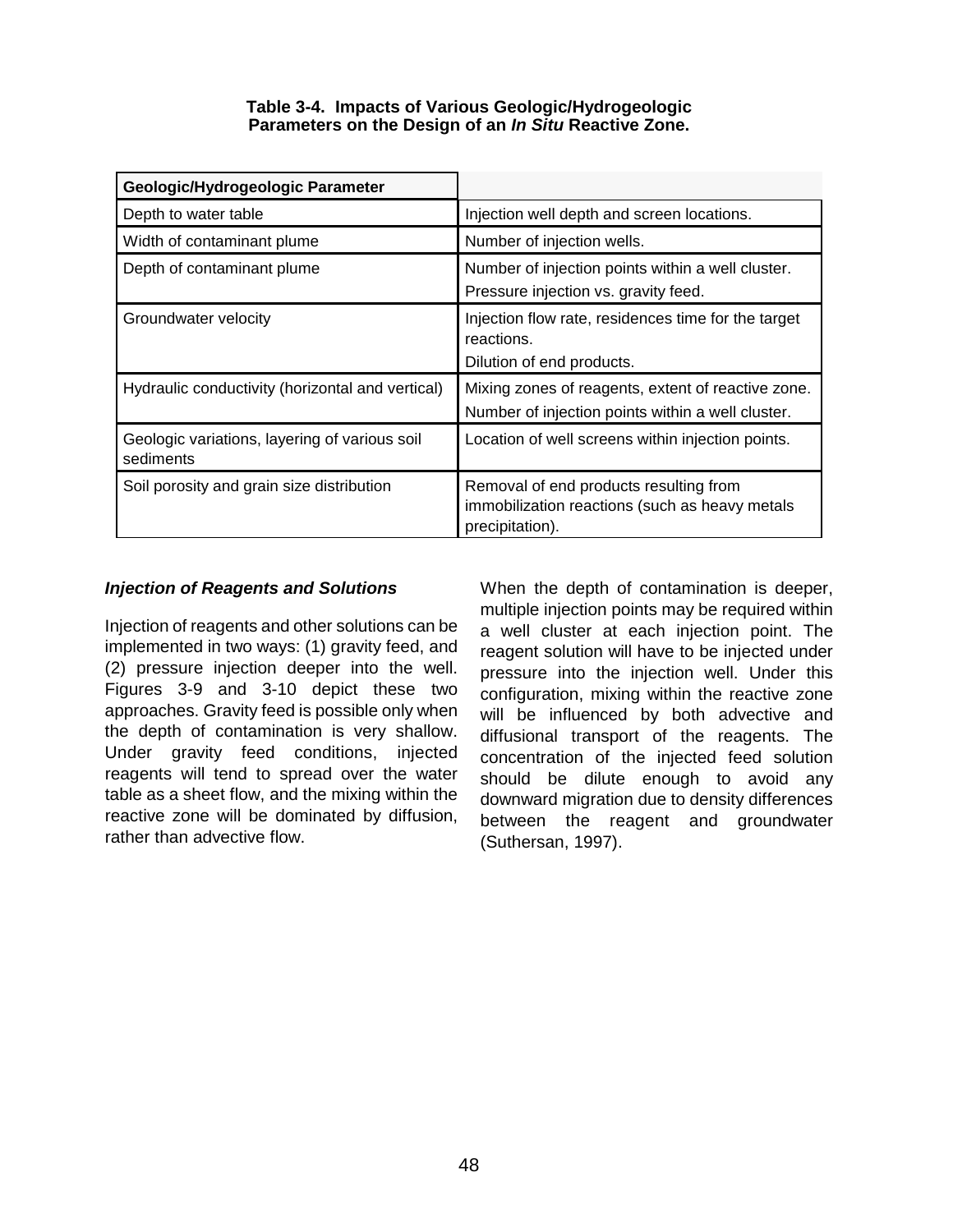

Source: Suthersan, 1997

**Figure 3-9. Gravity feed of reagents when the contamination is shallow**.



**Figure 3-10. Multiple cluster injection points when contamination is deep**.

During gravity feed of the reagents, the lateral downgradient migration of the injected spread of the injected solution will be reagents and, thus the mixing zone could be significant due to the sheet flow effect. very narrow, depending on the hydrogeologic However, under pressure injection conditions, conditions within the reactive zone. One way to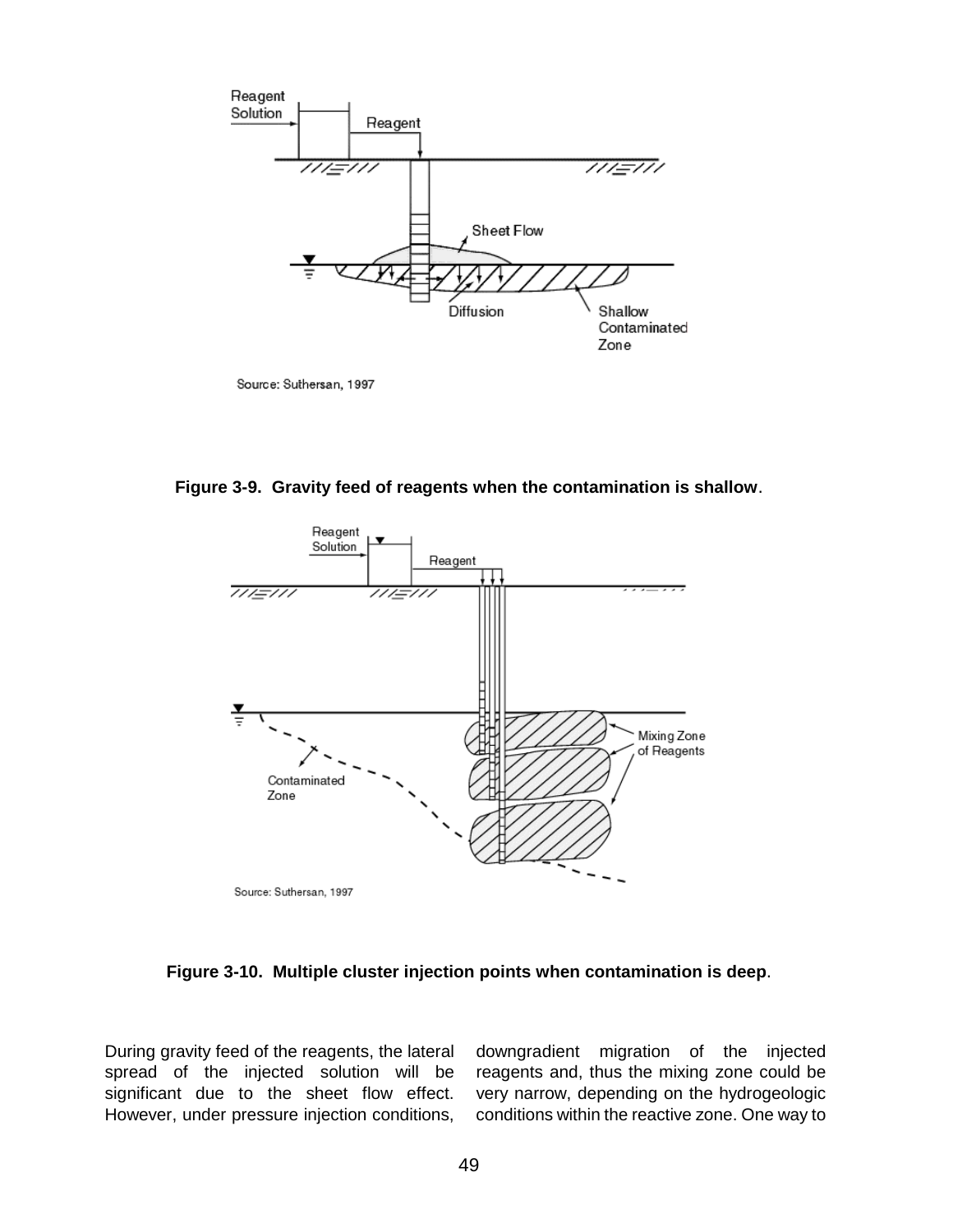overcome this problem is to install closely spaced injection points. This option, even though it is easier to implement, will significantly increase the cost of the system. Cyclic extraction and injection of adjoining wells, treated as a pair, will create a wider mixing zone downgradient of the injection wells and will eliminate the need to install closely spaced injection points. Extracted groundwater can be used as the dilution water to maintain the feed injection solution concentration (Suthersan, 1997).

### **Reagent-Based Reactive Zones**

Dissolved Cr(VI) can be reduced and precipitated as chromic hydroxide  $[Cr(OH)<sub>3</sub>]$  by the injection of ferrous sulfate solution into the reactive zone at appropriate concentrations. Reduction and precipitation in reactive zones can also be accomplished using other chemical reductants (refer to Section 3.1 on Geochemical Fixation). Cr(VI) exists as chromate under neutral or alkaline conditions and dichromate under acidic conditions. Both species react with ferrous ion to become Cr(III) and Fe(III). Both Cr(III) and Fe(III) ions are highly insoluble under natural conditions of groundwater. The addition of ferrous sulfate into the reactive zone may create acidic conditions, and hence the zone downgradient of the ferrous sulfate injection zone may have to be injected with soda ash or caustic soda to bring the pH back to neutral conditions (Suthersan, 1997). Fe $^0$ , commonly used with PRBs, can also be injected into the path of a contaminated plume to effect chromate reduction and precipitation.

### **Molasses-Based Reactive Zones**

Injection of a carbohydrate solution such as diluted molasses can promote the in situ microbial reduction of Cr(VI) to Cr(III) (Suthersan, 1997). The carbohydrates, which consist mostly of sucrose, are readily degraded by the heterotrophic microorganisms present in the aquifer, thus depleting all the available dissolved oxygen present and causing reducing conditions to develop. The primary end product of the Cr(VI) to Cr(III) reduction

process is  $Cr(OH)_{3}$ , a form of  $Cr(HI)$ , which readily precipitates out of solution under alkaline to moderately acidic conditions.  $Cr(OH)$ <sub>3</sub> precipitate is essentially an insoluble, stable precipitate, immobilized in the soil matrix of the aquifer (Nyer and Suthersan, 1996).

### **Other Biotic Reactive Zones**

Unicellular Yeast: Chromium can be removed from groundwater by the unicellular yeast, Saccaromyces cerevisiae. Several species of bacteria, yeast, and algae are capable of accumulating metal ions extracellularly or internally to concentrations several orders of magnitude higher than the background concentration, and many bacteria reduce Cr(VI) to Cr(III). Of the microorganisms studied, S. cerevisiae was the only one that did not result in an unpleasant or dangerous side effect such as an unpleasant odor created in the water or pathogenic results (Krauter et al., 1996).

Microorganisms respond to metals by several processes, including transport, biosorption to cell biomass, entrapment in extracellular capsules, precipitation, and oxidation-reduction reactions. Bioaccumulation of metal cations has been demonstrated by two processes: an initial rapid accumulation that is independent of metabolism and temperature, and a metabolically mediated process that internalizes the cation into the cell. Energydependent uptake of divalent cations by S. cerevisiae is well known, with influx being dependent on the electrochemical proton gradient across the plasma membrane (Krauter et al., 1996).

Dissimilatory Metal-Reducing Bacteria: Reduction of heavy metals, such as chromium, through dissimilatory metal-reducing bacteria (DMRB) has also been examined. DMRB gain energy to support anaerobic growth by coupling the oxidation of  $H<sub>2</sub>$  or organic matter to the reduction of a variety of multivalent metals. This metabolism can lead to the complete mineralization of organic matter or to the precipitation and immobilization of metal contaminants under anaerobic conditions. In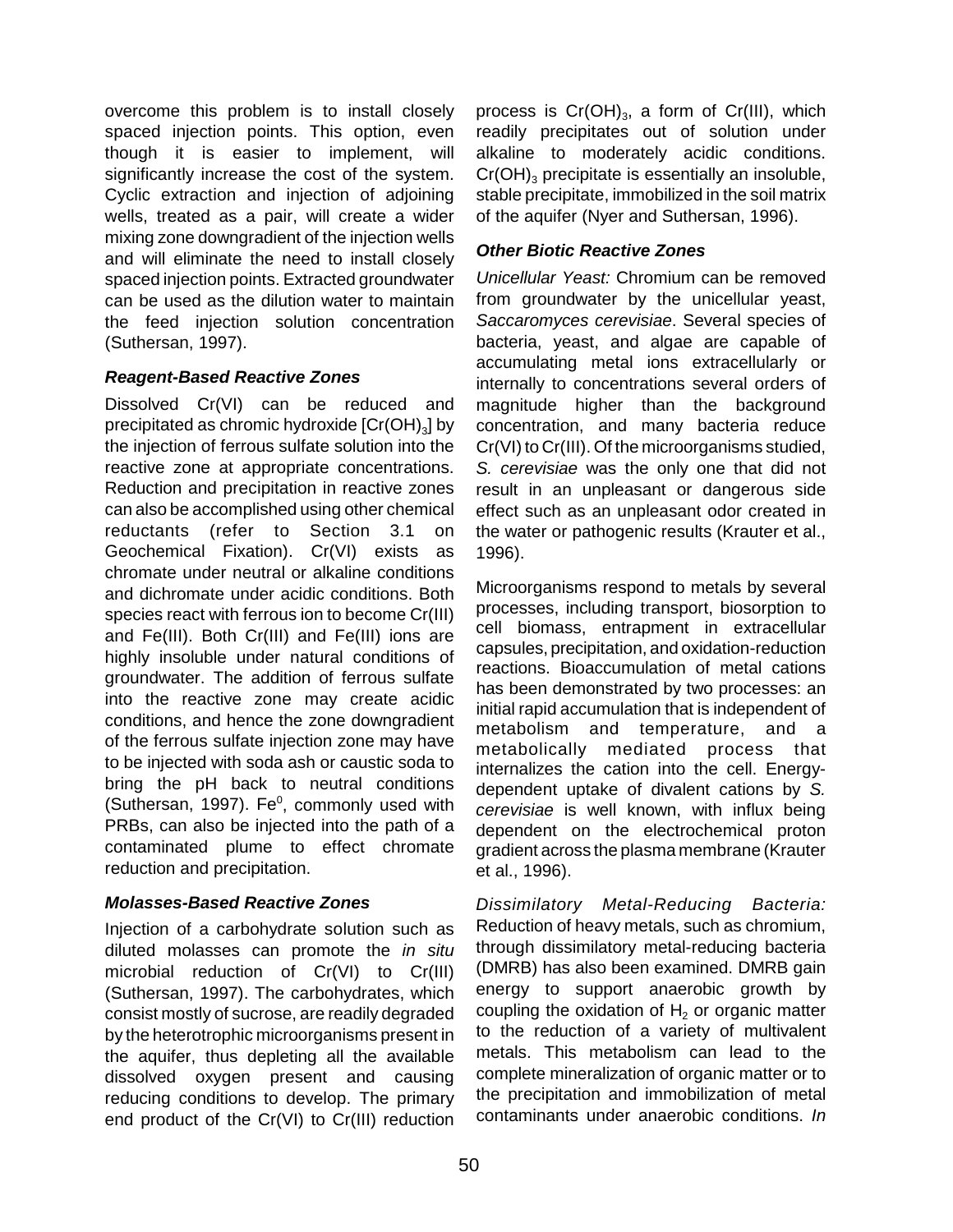situ bioremediation strategies using DMRB would rely on either stimulating naturally occurring DMRB populations or inoculating preadapted or genetically engineered DMRB into contaminated environments.

One difficulty of adding DMRB to a contaminated area is that often vegetative bacteria tend to bind to the substratum and are rarely found far downstream from injection wells. Starvation techniques have been developed as a means of preparing bacteria for in situ bioremediation. In order to survive the oligotrophic conditions of certain natural environments, many non-spore-forming bacteria exhibit a starvation-survival response under which cell size and susceptibility to harsh conditions are reduced drastically. Although these cells are metabolically dormant, they are resuscitated to their vegetative state when exposed to nutrients (Caccavo et al., 1996).

Biomineralization: Biomineralization is the microbially mediated genesis of new mineral species. Specific microbial strains can be employed to form geologically stable minerals on solid substrates such as soils, fractures, and ores. The microbial systems can be engineered to form specific biominerals which can incorporate and immobilize metal contaminants (SAIC, 1998).

Biomineralization processes are part of a natural cycle in which minerals are continuously formed, transformed, and degraded. *In situ* biomineralization capitalizes on the role that microorganisms play in natural ore formation and involves accelerating the biological reactions to remediate waste. Resarchers have evaluated the use of bioremediation processes for in situ biomineralization of heavy metals in mine wastes. During biomineralization, microorganisms initiate a complex series of reactions. Effective metal removal mechanisms are influenced by biologically catalyzed remineralization reactions (Pintail Systems, 1998).

Biominerals are geologically stable compounds

that chemically bind the contaminants; other polymeric and adsorption techniques do not provide the same chemical stability. Biominerals can be designed to be selective for specific contaminants. Bioremediation fluids can infiltrate pore spaces and micro fractures, as opposed to cementatious compounds.

The biomineralization process can potentially be applied to the subsurface treatment of mobile metals by the formation of an in situ biomineral barrier. The barrier is formed by injecting bacterial and nutrient solutions into the aquifer materials through a series of inoculation (injection) wells. The biomineral barrier functions as a reactive zone to specific metal contaminants. The metal(s) are incorporated into, and stabilized by, the resultant biomineral product. The subsurface barrier formation can be enhanced through controlled hydro-fracturing.

### **Advantages**

- **Eliminates the infrastructure required for a** pump-and-treat system; no disposal of water or waste.
- **Inexpensive installation; primary capital** expenditure for this technology is the installation of injection walls.
- **Inexpensive operation; reagents are** injected at fairly low concentrations and the only sampling required is groundwater monitoring.
- ! Can be used to remediate deep site; no physical limits as with treatment walls.
- **.** Unobtrusive; once the system is installed, site operations can continue without any obstructions.
- **EXECT:** Less expensive than most remediation technologies.
- Immobilization of contaminant; uses the capacity of the soils and sediments to absorb, filter, and retain contaminants.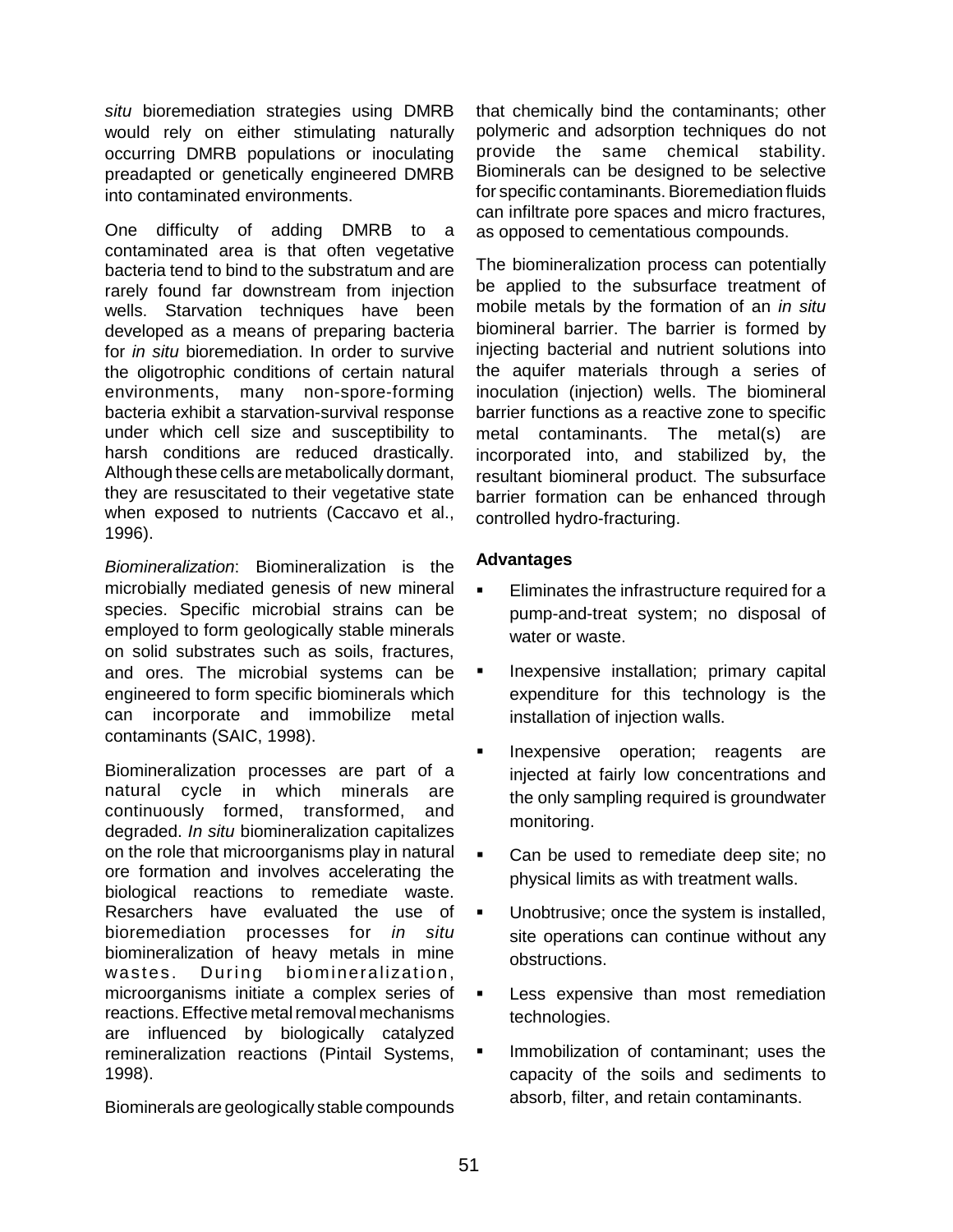- **.** All biotic processes used for remediation use simple sugars and bacteria natural to the aquifer, therefore, it is completely natural.
- ! DMRB starvation reduces cell size and facilitates transport of bacteria through substratum to the contaminated zone.

### **Limitations**

- **EXEC** Longer time required for remediation treatment.
- **The metal is not actually removed from the** water, it is only put into a state in which the water carrier will no longer interact with it.
- **EXECUTE:** Results in limited hydraulic control.
- **•** Potential for short-circuiting or incomplete treatment; barrier integrity verification is more difficult.
- **If** May not remove source of contamination; mitigates contaminant plume.
- **EXED** Low permeability sites may preclude use of this method, but may be applicable to source zone treatment.

### **3.3.2 Status**

The *in situ* reactive zone approach is an innovative and developing technology in the remediation industry. Implementation and wide acceptance of this technology is still in its infancy, and thus the experience, knowledge, and performance and cost data for this technology is very much empirically based (Suthersan, 1997). A substantial amount of developmental work needs to be done on this new technology before it reaches wide regulatory acceptance. Future work should focus on:

• Tools to design the appropriate specification of injection rates, durations, and concentrations to achieve optimal control at the field scale.

- Tools to predict/estimate and measure the target reaction kinetics in an in situ environment.
- Tools to quantify reagent and pore water chemistry at the field scale.
- Reactive transport modeling tools to couple the microbial and chemical reactions to the physical transport processes.
- Better methods to measure the intraaqueous redox and biogeochemical kinetics.
- Better understanding of the long-term fate of the immobilized contaminants.

Laboratory and field testing has been conducted with some of the biotic reactive zone processes. These studies are described in section 3.3.3.

## **3.3.3 Performance and Cost Data**

### **Molasses-Based Reactive Zone**

Site 1: A field pilot-scale demonstration test was performed by investigators at an industrial facility in the Midwestern United States to evaluate this reactive zone remediation technique involving the *in situ* reduction of chromium. As of 1997, this evaluation involved conducting a 6-month *in situ* test near the source area at the site to determine the degree to which Cr(VI) could be reduced and precipitated out within the aquifer due to the development of biologically induced reducing conditions. The test was developed to evaluate this innovative in situ remediation technique that could potentially be used to augment or replace the conventional pump-and-treat system which was previously operated at the facility. The field test required the installation of three injection wells and five monitoring wells. These wells added to the existing monitoring well network at the facility.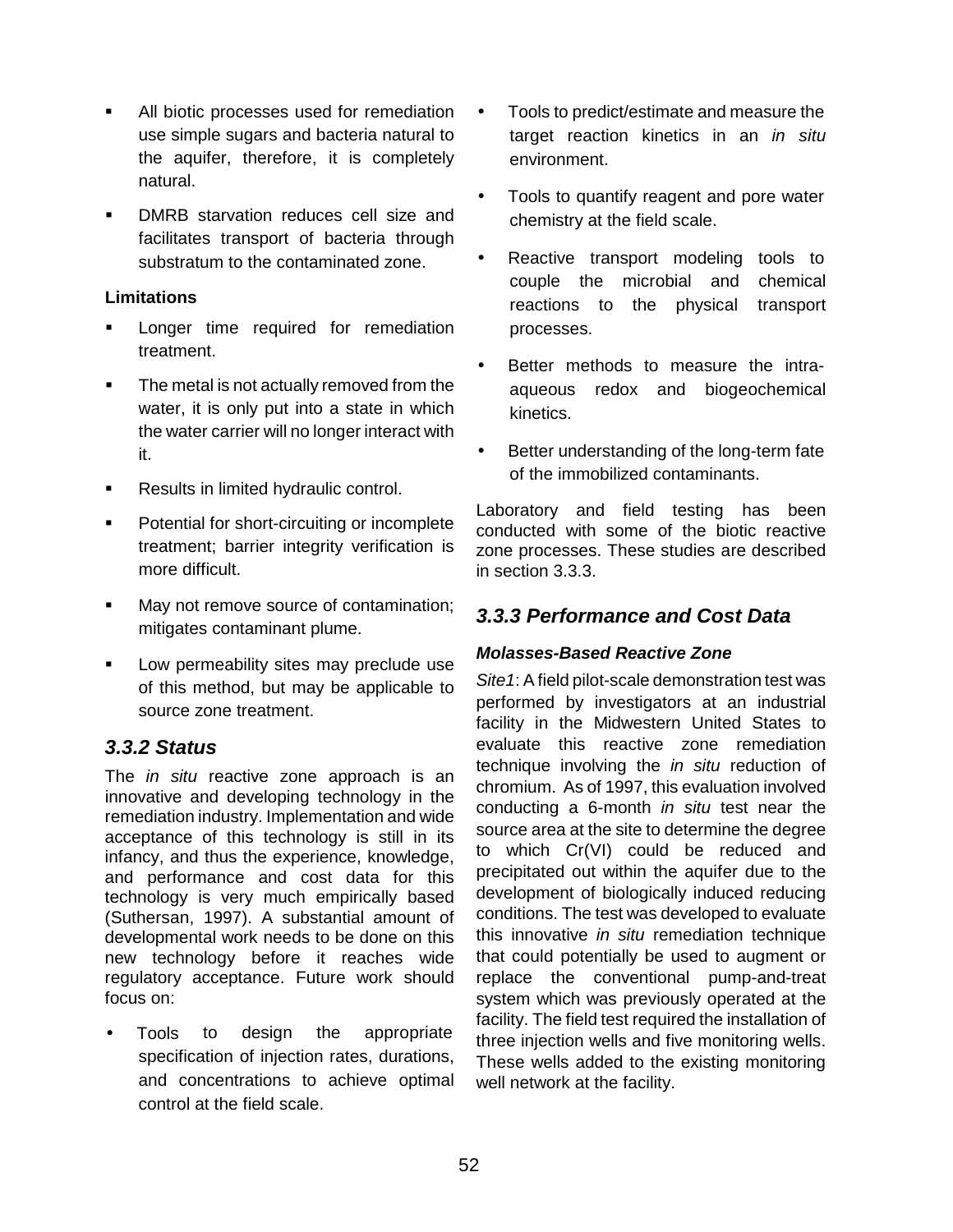To promote the in situ biological reduction of Cr(VI) to Cr(III), a dilute water/blackstrap molasses solution (200:1 dilution, by volume), which contains readily degradable carbohydrates and sulfur, was injected via three injection wells (at a batch feed rate of approximately 40 gallons every 2 weeks per injection well) into the shallow portion of the impacted aquifer. The installed injection and monitoring wells were shallow wells screened across a 1- to 3-ft thick sand seam at an approximate interval of 10 to 15 ft below grade (Suthersan, 1997).

Because of the rapid inducement of reducing conditions, the concentration of Cr(VI) in the injection wells decreased from a high of 15 mg/L to below 0.2 mg/L during the first month of process operation. The levels of Cr(VI) measured in the injection wells remained below the cleanup objective of 0.2 mg/L through the first 6 months of monitoring. The laboratory analytical results for Cr(VI) measured in the injection well samples collected 3 months following process initiation were all below the detection level of 0.05 mg/L, according to investigators. In these same samples, the levels of total chromium were slightly higher than the levels of Cr(VI) but were still below the 0.2 mg/L groundwater cleanup objective for this site. This indicates that chromium remaining in the groundwater was in the trivalent form, rather than in the more toxic and mobile Cr(VI) form. In addition, it is important to note that the analytical data were based on unfiltered groundwater samples.

Because only trace amounts of Cr(III) had been detected in the unfiltered groundwater samples, it appears that the chromium precipitates were being retained by the aquifer materials and were not subject to colloidal transport through the aquifer (Suthersan, 1997).

Site 2: A full-scale application of the molassesbased reactive zone was conducted at a site in central Pennsylvania. Groundwater was impacted by Cr(VI) downgradient of an operating manufacturing facility. This site was placed on the NPL list in 1988 and a ROD was issued in 1991 by EPA. Following a successful pilot-study demonstration, a full-scale remediation system was installed to develop and maintain an anaerobic environment capable of reducing and precipitating Cr(VI). Figure 3-11 shows the molasses injection system that was installed at the facility and that went on line in January 1997. The system utilized 20 installed injection wells and 16 existing municipal wells to establish reactive zones. Ten gallons of solution per well were injected twice a day. The mixing ratio for molasses was varied from 1:200 to 1:20. A programmable logic controller (PLC) monitored and controlled the feedrate and frequency of the molasses feed and solution feed pumps, as well as the timing of the solenoid valve network that controlled the metered flow to the injection wells. Monthly to quarterly sampling has been conducted for pH, redox levels, and chromium concentrations (Burdick and Jacobs, 1998).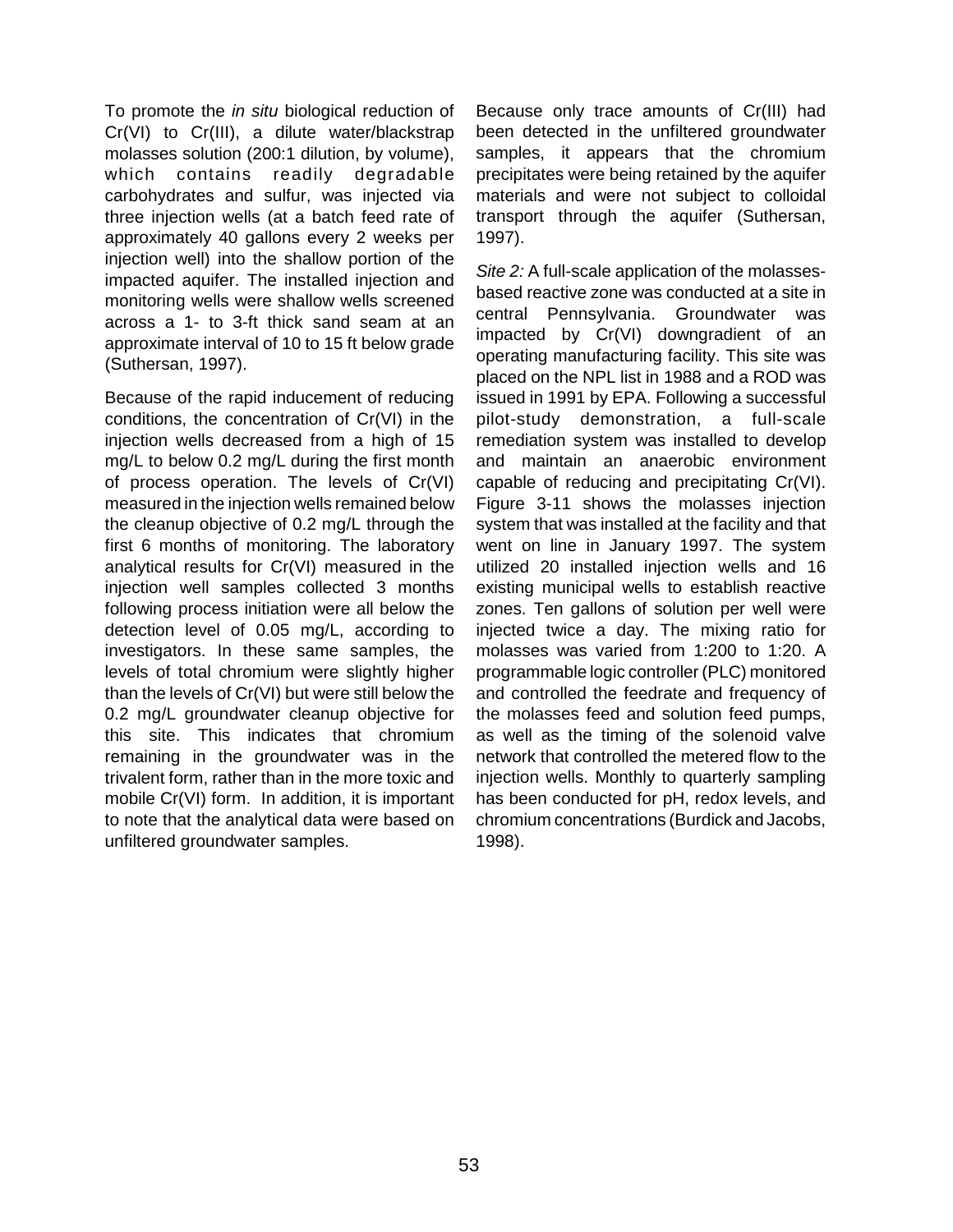



The injection of the molasses-based reagent was successful in creating a anaerobic groundwater environment and has resulted in Cr(VI) concentrations being decreased significantly. Figures 3-12 and 3-13 show how the extent and concentrations of Cr(VI) groundwater plume were reduced in a year and a half. The overall chromium plume shrunk to approximately one-fourth its original area. The concentration of Cr(VI) was reduced from 1.95 mg/L to 0.01 mg/L in the southern portion of the treatment area. The peak chromium concentrations are isolated to one area at slightly above 0.5 mg/L, as shown in Figure 3-13.

After close to 3 years of operation, chromium concentrations were reduced to below the regulatory target across the entire site, according to investigators (Lenzo, 1999).

The cost to implement the molasses-based reactive zone technology and operate it for a little less than 3 years was approximately \$400,000 including capital, O&M, and monitoring. This system replaced a pump-andtreat system that had an estimated present worth of over \$4,000,000. This figure included capital costs and O&M for a period of 20 years (Lenzo, 1999).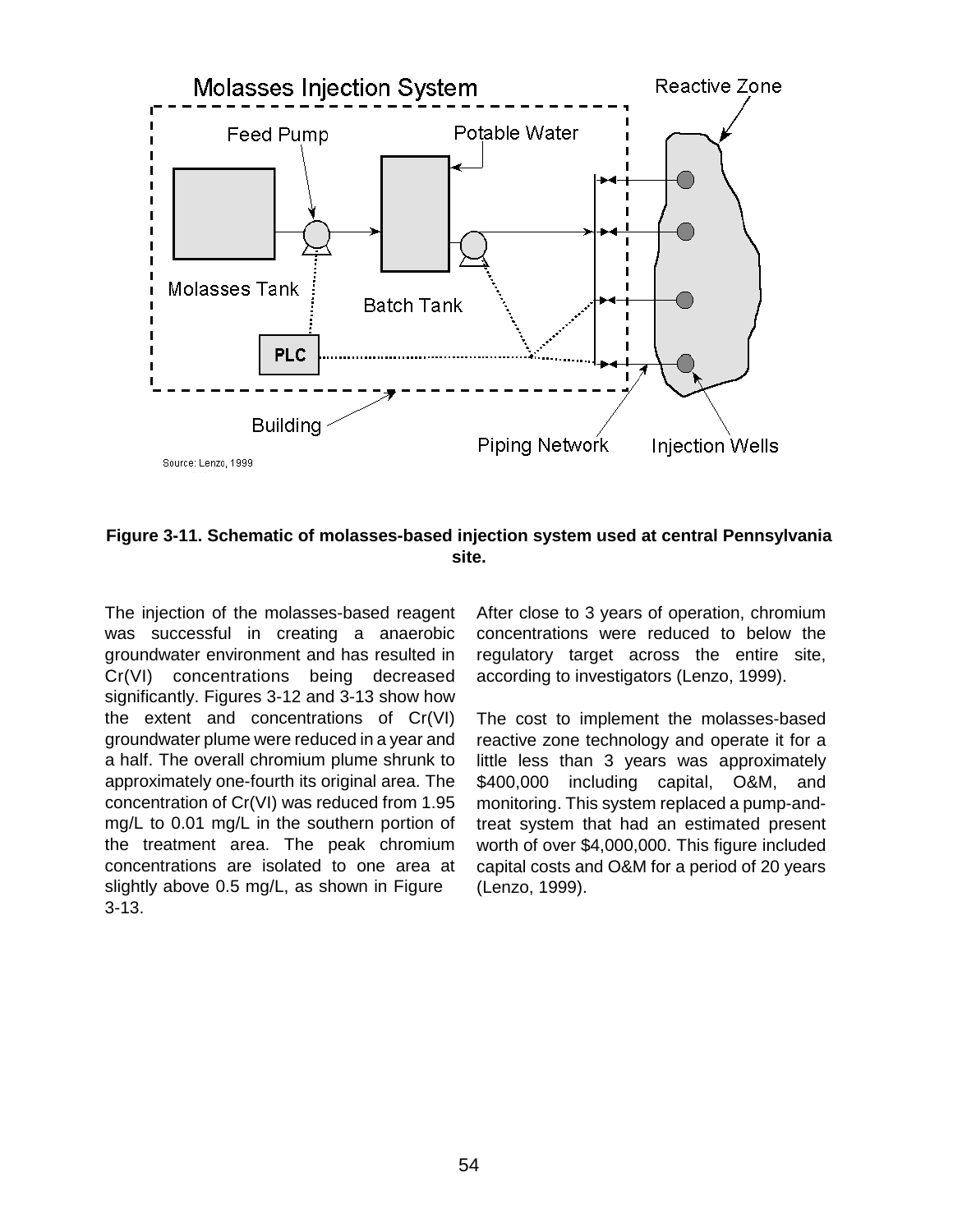





**Figure 3-13. Plot of hexavalent chromium contaminant plume at central Pennsylvania site - July 1998**.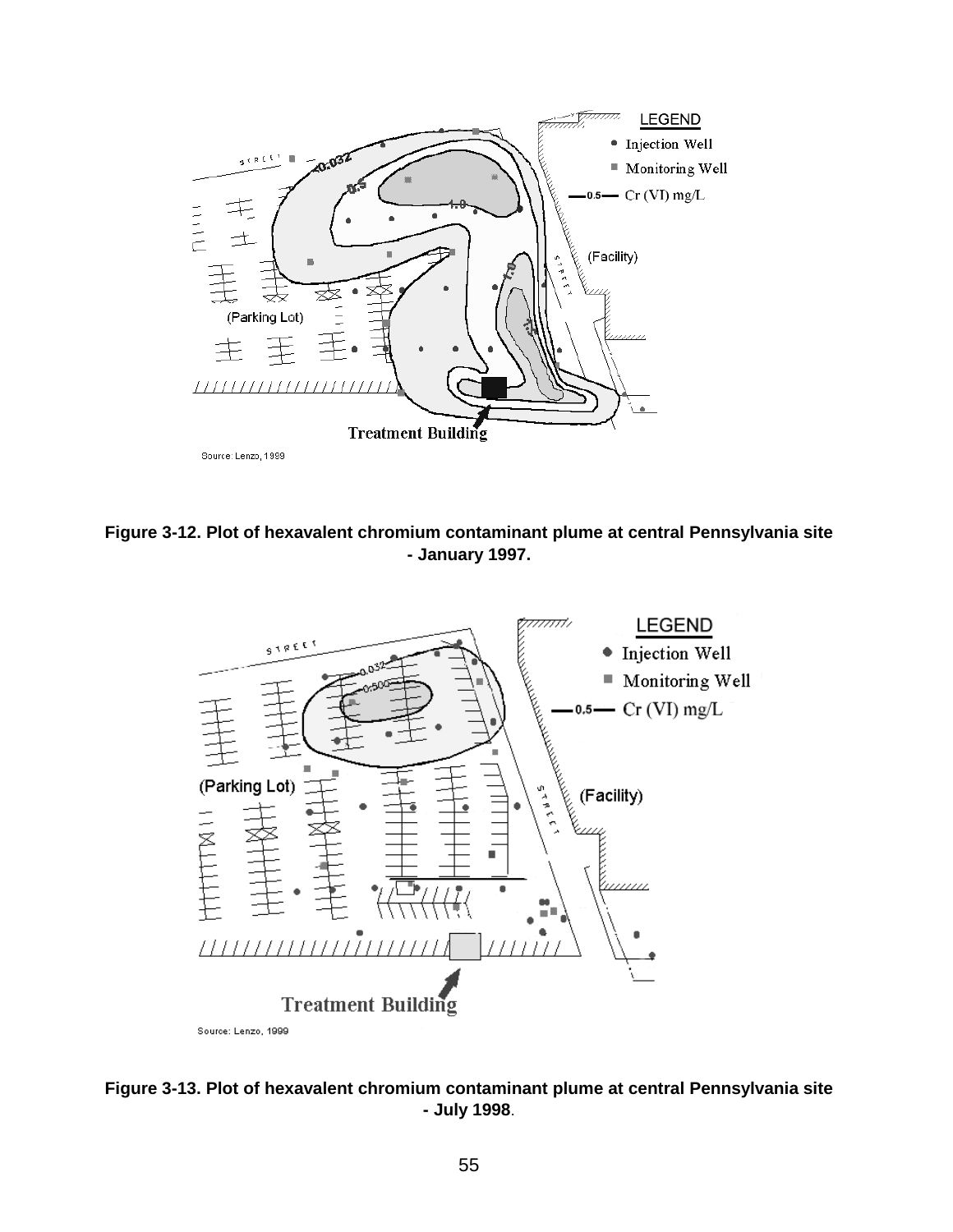#### **Other Biotic-Based Reactive Zones**

Unicellular Yeast: Laboratory studies were performed using amended groundwater to investigate the use of the yeast S. cerevisiae as an agent to remove Cr(VI). These studies also examined the effects of pH, temperature, and energy source concentration on Cr(VI) removal. Results of these studies showed S. cerevisiae removed Cr(VI) at the moderate rate of 0.227 mg/h (g dry wt biomass) $<sup>-1</sup>$  (Krauter et al., 1996).</sup>

DMRB: Experiments were conducted examining the effects of starvation on a model DMRB, Shewanella alga BrY. Shewanella alga bacteria were shown to reduce Fe(III) to Fe(II), which in turn reduces Cr(VI). By starving the S. alga BrY, thereby reducing its cell size and endogenous metabolic activity, and resuscitating it with a variety of electron acceptors, including oxygen, Fe(III) and natural subsurface materials, the DMRB can be delivered into a reactive zone contaminated with chromium in a faster, more effective manner (Caccavo, 1996). Studies have shown that starved S. alga BrY can reduce 90 percent of Fe(III) in subsurface material to Fe(II) within 4 days (Caccavo, 1996).

Biomineralization: Work to date with biomineralization has focused on the treatment of metal bearing ores and mine process solutions. Treatment strategies have been applied both in situ as well as ex situ. This technology was accepted into the EPA Emerging Technology Program in 1995 for evaluation. Further development of the process could result in a field-ready in situ biomineralization technology. However, biomineralization is still an emerging technology, and is not yet proven for in situ applications. Investigators have demonstrated biomineralization of metals in laboratory and pilot-scale tests for mining industry clients at mines in the U.S. (Idaho, Nevada, Arizona,

California, Colorado), Mexico, and Canada. Performance and cost data for *in situ* metals treatment using the biomineralization process were not available during preparation of this Guide.

## **3.4 Soil Flushing/Chromium Extraction**

### **3.4.1 Technology Description**

In situ soil flushing is used to mobilize metals by leaching contaminants from soils so that they can be extracted without excavating the contaminated materials. Water or an aqueous solution is injected into or applied onto the area of contamination to mobilize the contaminants. The flushing solution can be applied by surface flooding, sprinklers, leach fields, vertical or horizontal injection wells, basin infiltration systems, or trench infiltration systems. After contact with the contaminated material, the flushing solution is collected using pump-andtreat methods for disposal or treatment and reuse.

In situ soil flushing can enhance conventional pump-and-treat by providing a hydraulic push in an aquifer, by increasing the hydraulic gradient, and by solubilizing/mobilizing metal contaminants more rapidly. This can result in an accelerated rate of contaminant removal (Steimle, 1997).

Metal contaminants are mobilized in situ by solubilization, formation of emulsions, or a chemical reaction with the flushing solution. Various water treatment techniques can be applied to remove the extracted metals and to recover the extraction fluid (if other than water) for reuse. The separation of surfactants from recovered flushing fluid for reuse in the process is a major factor in the cost of soil flushing. Treatment of flushing fluid results in process sludges and residual solids. Residual flushing additives in the soil may be a concern and should be evaluated on a site-specific basis. Figure 3-14 shows a generalized schematic of the *in situ* flushing process.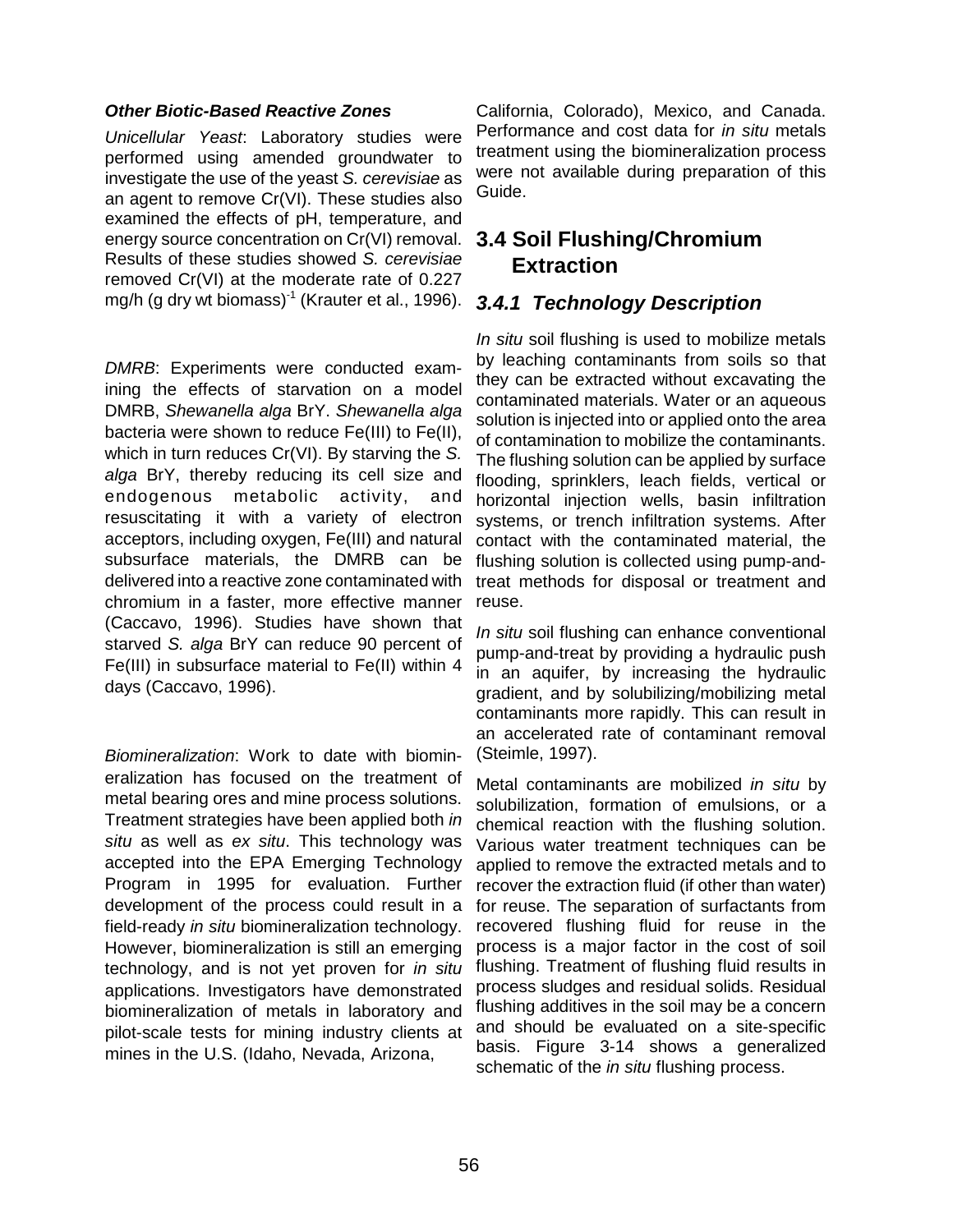

**Figure 3-14. Schematic of in situ flushing system.** 

Subsurface containment barriers (e.g., a slurry wall) can be used in conjunction with soil flushing technology to help control the flow of flushing fluids. Soil flushing is most applicable to contaminants that are relatively soluble in the extracting solution, and that will not tend to sorb onto soil as the metal-laden flushing fluid proceeds through the soil to the extraction point. The selected flushing fluid must be compatible with the metal(s) of concern and the soil properties to work effectively. Optimal conditions for extraction of Cr(VI) using soil flushing are permeable soil with low iron oxide, low clay, and high pH. Flushing enhancements that are currently being researched include acids, bases, chelating agents, and surfactants/cosolvents to aid in the desorption/dissolution of the target metals (U.S. EPA, 1997). The use of chelating

additives for treating metals in situ has not yet been found to be effective (USEPA, 1996).

Surfactant-enhanced extraction can be used to expedite the removal of chromium from source zone soils in order to mitigate the continual leaching of the contaminant into the groundwater plume. Lately, surfactantenhanced pump-and-treat remediation has received considerable attention. Surfactants have an amphiphilic structure that results in their surface active nature, and causes them to concentrate in interfacial regions (Sabatini et al., 1997). A surfactant adsorbs to interfaces and significantly decreases the interfacial tension and alters the wetting properties of the soil matrix (Palmer and Fish, 1992). It is hypothesized that surfactants can displace adsorbed chromate by either ion exchange, precipitation-dissolution, and/or counterion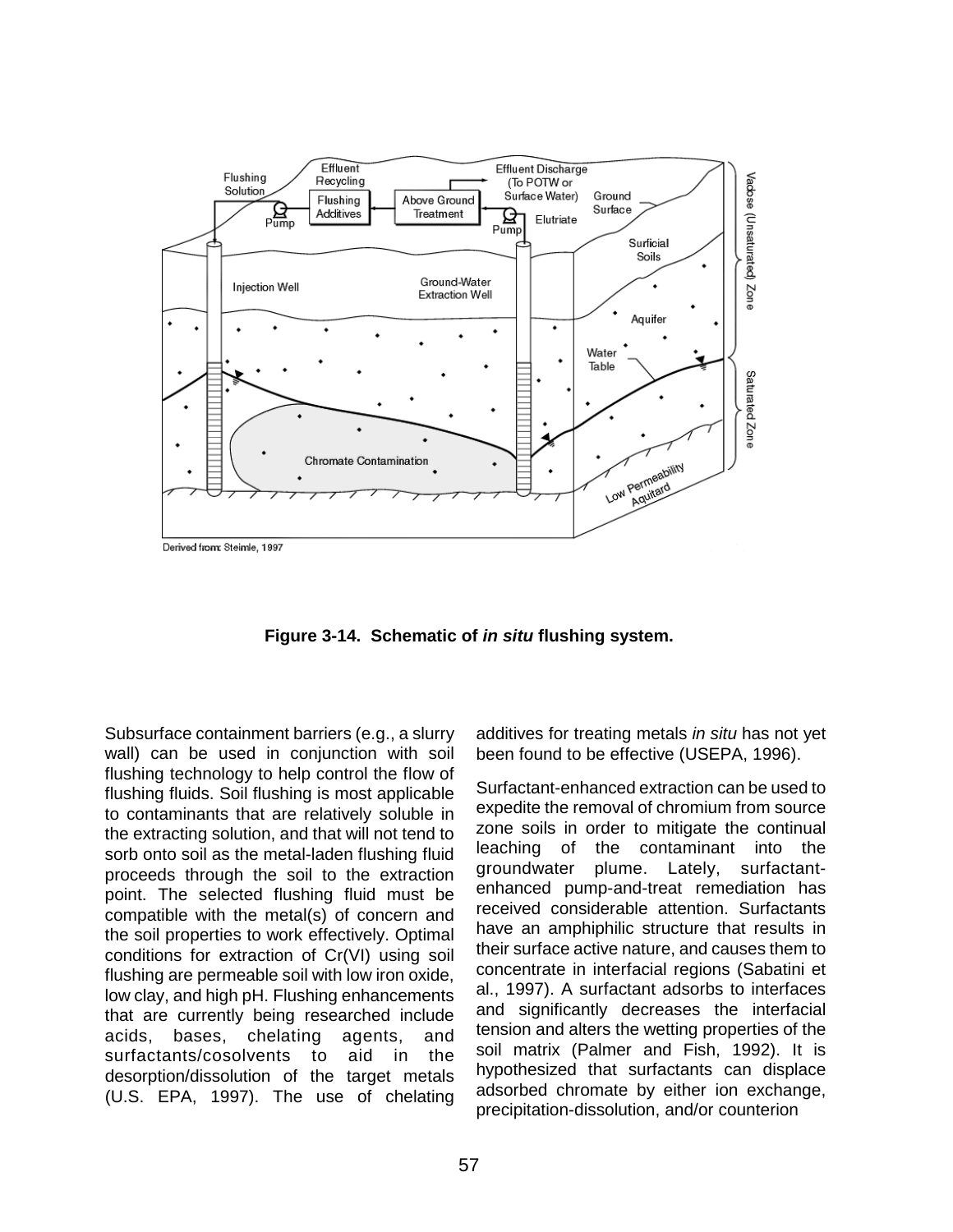binding mechanisms, and that further enhancement in extraction may be achieved if surfactants with solubilized complexing agents are used (Sabatini et al., 1997). In effect, the use of surfactants helps to overcome mass transfer limitations for contaminant removal.

Soil flushing can be applied to source zone soils if additives are used to accelerate treatment. Soil flushing with water alone can be applied to the concentrated or dilute portions of the groundwater plume, depending on how easily the metals contamination can be mobilized.

The applicability of *in situ* soil flushing technologies to contaminated sites will depend largely on site-specific properties, such as hydraulic conductivity, that influence the ability to contact the contaminants with the extractant and to effectively recover the flushing solution with collection wells (Evanko and Dzombak, 1997).

Some factors that are critical for the success of soil washing for chromium and metals extraction include hydraulic conductivity, cation exchange capacity (CEC), clay content, and carbon content. Sites with higher hydraulic conductivity are more conducive to effective soil flushing. Higher levels of CEC, clay content, and organic carbon increase sorption and inhibit metals contaminant removal.

Aboveground sprayers, infiltration galleries, and injection/extraction wells can be used to accomplish flushing of soil and groundwater. Some equipment can be mobile. Tanks or ponds are needed for washwater preparation and wastewater treatment. Slurry walls or other containment structures may be needed along with hydraulic controls to ensure capture of contaminants and flushing additives. Cold weather freezing must be considered for shallow infiltration galleries, aboveground sprayers, and extracted wastewater treatment. Permits may be required for operation, air discharges, and injection of flushing additives, depending on the system being utilized and the contaminants of concern (U.S. EPA, 1997).

### **Advantages**

- Can potentially accelerate removal of chromium in source areas and meet cleanup goals.
- Removal of chromium source contamination will beneficially impact down gradient groundwater plume.
- ! Contaminant is removed from the soil or aquifer material and may be applicable to recovery.
- Eliminates the need to excavate, handle, and dispose of large quantities of contaminated soil.
- Can reuse some flushing solutions after treatment for separation, providing cost savings.
- **Equipment used for the technology is** relatively easy to construct and operate.
- Useful in treatment train applications.

### **Limitations**

- May be more applicable to organic contaminants than metals.
- **EXECTE:** Still in the developing stage; limited field experience.
- Not considered Resource Conservation and Recovery Act (RCRA) Best Demonstrated Available Technology (BDAT) for chromium, lead, mercury, arsenic, and cadmium.
- May not be applicable for certain site characteristics such as low hydraulic conductivity and high organic matter content.
- May be difficult to apply to sites contaminated with more than one type of metal.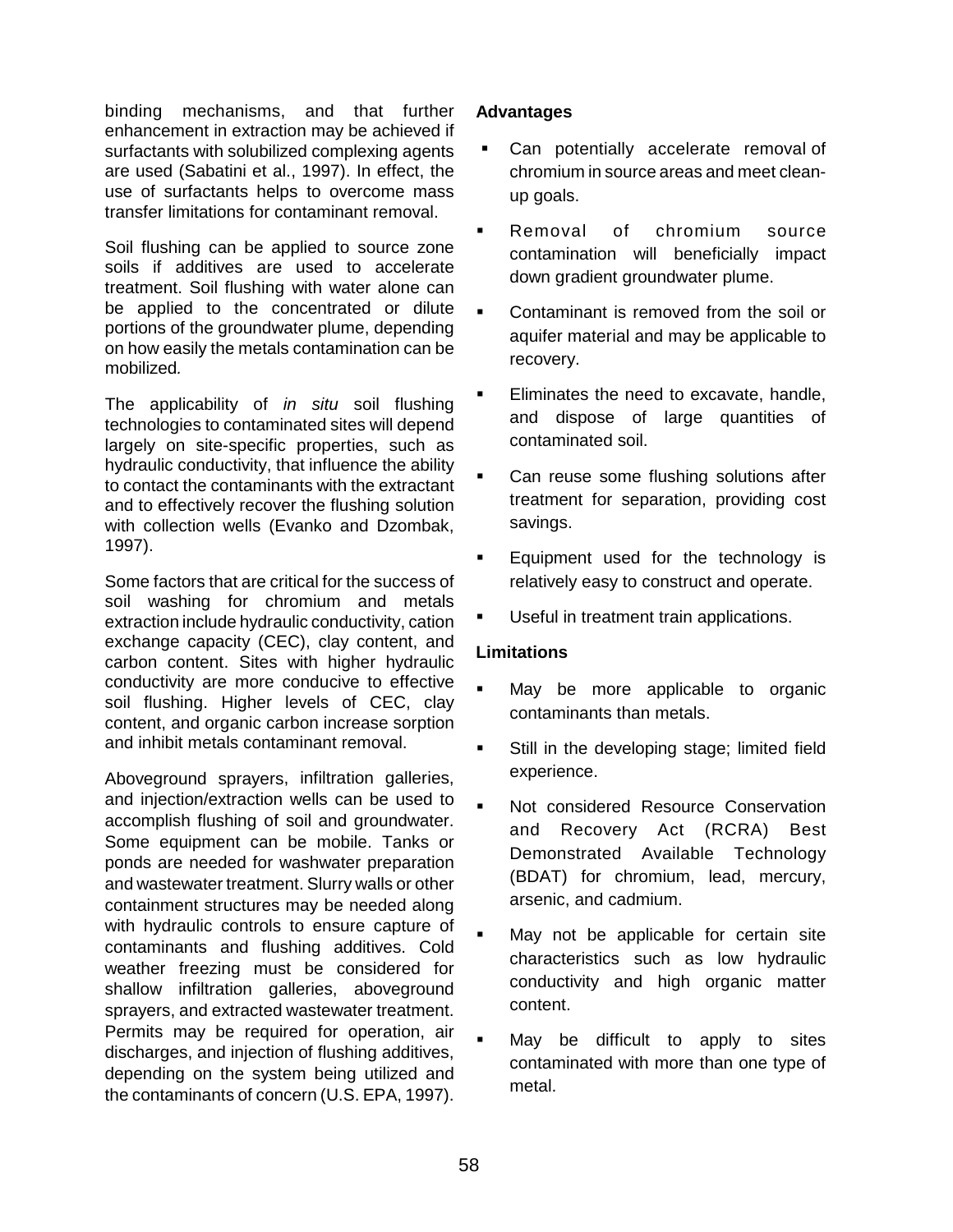- **Treatment time may be very long unless** additives are used for enhanced treatment.
- **EXEC** Surfactant solutions may leave residual surfactant in aquifer materials.
- **EXECUTE:** Has a potential for spreading contaminants horizontally or vertically.
- **If may be difficult to gain regulatory** approval for injection of surfactant solutions due to concerns over residuals and toxicity.

## **3.4.2 Status**

In the U.S., where full-scale site remedies have utilized in situ flushing, water is typically used as the flushing solution. This technology has been applied for a limited number of metalcontaminated sites; it is still in a developing stage. There has been more research and application of the technology for organic forms of contamination. At least two applications of soil flushing with water for chromium removal have been documented: the United Chrome Products Superfund site in Corvallis, Oregon, and the Lipari Landfill site in New Jersey. Remediation at the United Chrome site began in 1985 and has used infiltration basins and trenches to flush contaminated soils, a 23-well groundwater extraction network, on-site treatment of wastewater, and off-site disposal of contaminated soil and debris (Evanko and Dzombak, 1997; USEPA, 1997).

Sabatini et al. (1997) and Nivas et al. (1996) showed the ability of surfactants to enhance the elution of chromate in column studies significantly. Their laboratory batch and column studies also evaluated hypotheses concerning the displacement of adsorbed chromium by surfactants and complexing agents. Their work showed that while this technology has great promise for enhancing chromium extraction from soils, further laboratory and field-scale studies are necessary to evaluate operational considerations prior to full-scale implementation. This work was conducted

using chromium-contaminated soil samples from the USCG Support Center site in Elizabeth City, North Carolina.

Researchers are also investigating the effects of numerous soil factors on heavy metal sorption and migration in the subsurface. Such factors include pH, soil type, soil horizon, CEC, particle size, permeability, specific metal type and concentration, and type and concentrations of organic and inorganic compounds in solutions (U.S. EPA, 1997). Major concerns for *in situ* flushing are the uncertainty of the fate and effects of washing reagents in the subsurface environment, and preventing mobilized contaminants from migrating into the surrounding environment (Yin and Allen, 1999).

## **3.4.3 Performance and Cost Data**

## **United Chrome Products Superfund Site**

At the United Chrome Products site, soil and groundwater were heavily contaminated with chromium, having total chromium levels in the soil as high as 60,000 mg/kg and levels in the groundwater reaching up to 19,000 mg/L. The in situ flushing procedure used at this site leached contaminants from the unsaturated and saturated zones, and provided for recharge of the groundwater to the extraction wells. According to investigators, this cleanup operation removed significant amounts of chromium from the soil and groundwater, and the pumping strategy achieved hydraulic containment of the plume. Cr(VI) levels in extracted groundwater decreased from a maximum measured concentration of more than 5,000 mg/L to approximately 50 mg/L during the first 2.5 years of operation using water flushing. The average chromium concentration from multiple measurements in the groundwater plume decreased from 1,923 mg/L to 207 mg/L after flushing the first 1.5 pore volumes (approximately 2.6 million gallons for one pore volume). This removal rate was expected to continue for the first few pore volumes of treatment until Cr(VI) removal began to tail off to the asymptotic level (Sturges et al., 1992).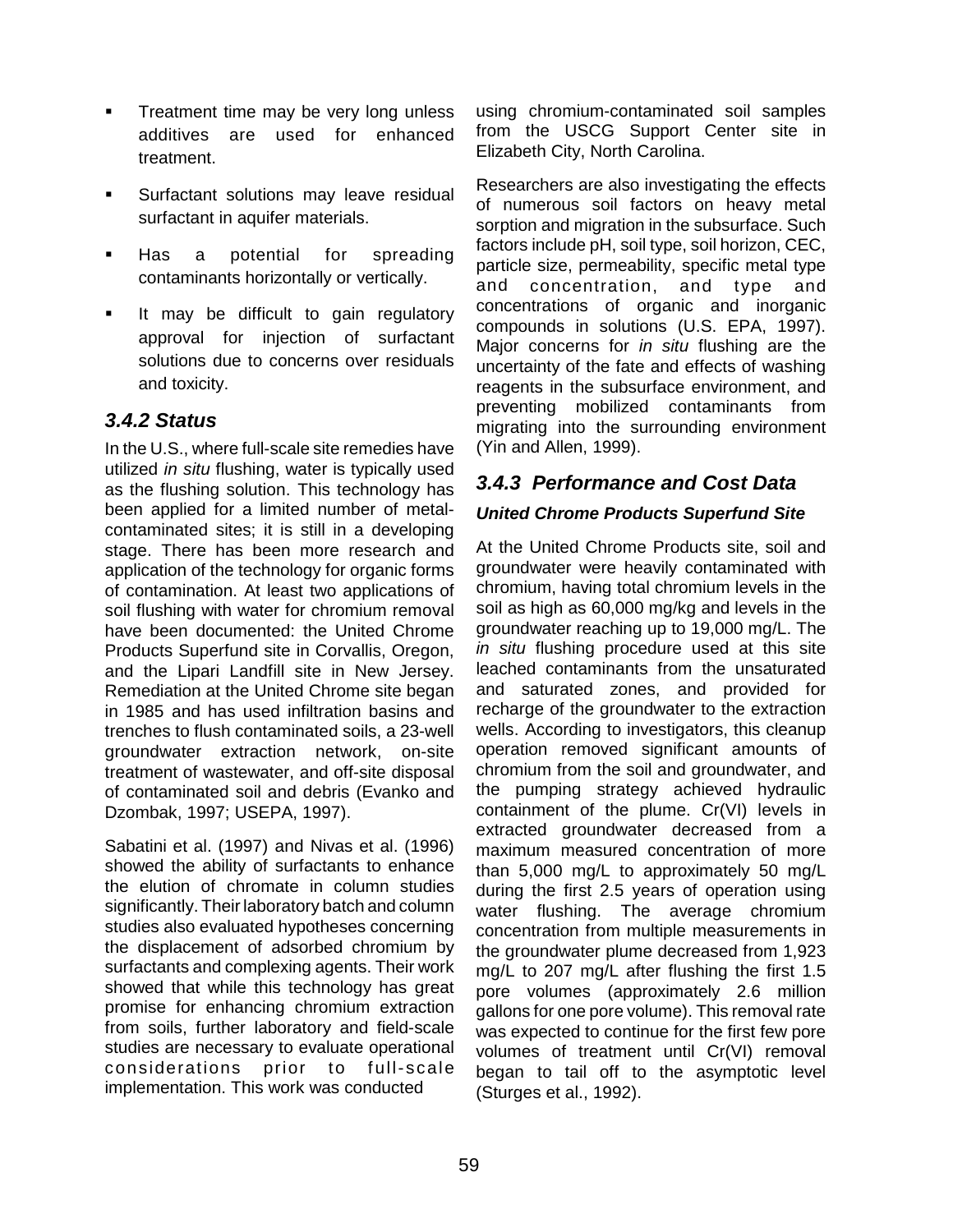#### **Elizabeth City, North Carolina USCG Site**

Batch and column extraction studies using surfactants were performed on chromiumcontaminated source zone soils from the Elizabeth City, North Carolina USCG site. These studies were designed to evaluate the efficiency of chromate extractions for selected surfactants and complexing agents, and to evaluate the mechanisms of removal. In the batch studies, the amount of Cr(VI) removed was observed to increase with anionic surfactant concentration. At concentrations greater than the critical micelle concentration (CMC), where micelles or droplets form, Cr(VI) removal was relatively constant.

enhanced the extraction of Cr(VI) by an order of magnitude greater than that obtained with DI water.

The column study results supported the batch study results. As seen in Table 3-6, the ratio of Cr(VI) removed by surfactant (with or without the solubilizing complexing agent, diphenyl carbazide (DPC)) was greater than for DI water only, and the number of pore volume flushes required was less with the surfactants. These studies demonstrated that surfactant-enhanced systems have the potential to enhance chromium extraction by a factor of 2 to 3 versus water alone, and surfactant with complexing agent systems can enhance

|  |                                           |  | Table 3-5. Results of Cr(VI) Extraction Studies by Surfactants |
|--|-------------------------------------------|--|----------------------------------------------------------------|
|  | and Hydrotropes from Elizabeth City Soil. |  |                                                                |

| <b>Extracting</b><br>Agent | <b>Extracting Agent Conc. at</b><br>Max. Cr(VI) Removal, mM | <b>Ratio to CMC</b> | Max. Cr(VI)<br>Conc., ppm | <b>Ratio of Cr(VI) Removal</b><br>by Extracting Agent<br>to That by Water |
|----------------------------|-------------------------------------------------------------|---------------------|---------------------------|---------------------------------------------------------------------------|
| D.I. Water                 |                                                             |                     | 2.6                       |                                                                           |
| <b>AOT</b>                 | 3                                                           | 2.7                 | 5.2                       | 2.0                                                                       |
| <b>SDS</b>                 | 10                                                          | 1.2                 | 6.4                       | 2.5                                                                       |
| Dowfax 8390                |                                                             | 0.3                 | 5.6                       | 2.1                                                                       |
| Deriphat-160               | 5                                                           |                     | 7.4                       | 2.8                                                                       |

Source: Sabatini et al., 1997

The ratio of maximum Cr(VI) removal by surfactants to that of deionized (DI) water ranged from 2.1 for the surfactant Dowfax 8390, to 2.8 for the surfactant Deriphat-160 (see Table 3-5). It was postulated, based on test results, that ion exchange was the primary extraction mechanism. Tests were also conducted to see if solubilizing complexing agents would enhance Cr(VI) extraction. In all cases, the surfactant with solubilized complexing agent additive outperformed the surfactant only results; the addition of a chromium (solubilizing) complexing agent

chromium extraction by an order of magnitude greater versus water alone systems. The researchers also concluded that operational considerations for surfactant extraction of chromium require additional research. For example, it was suggested that the removal of Cr(VI) from the soil can be further enhanced by optimizing the time of switching from injection of surfactant with DPC to surfactant alone and/or by increasing the surfactant concentration. Laboratory and field studies are critical prior to full-scale implementation (Sabatini et al., 1997).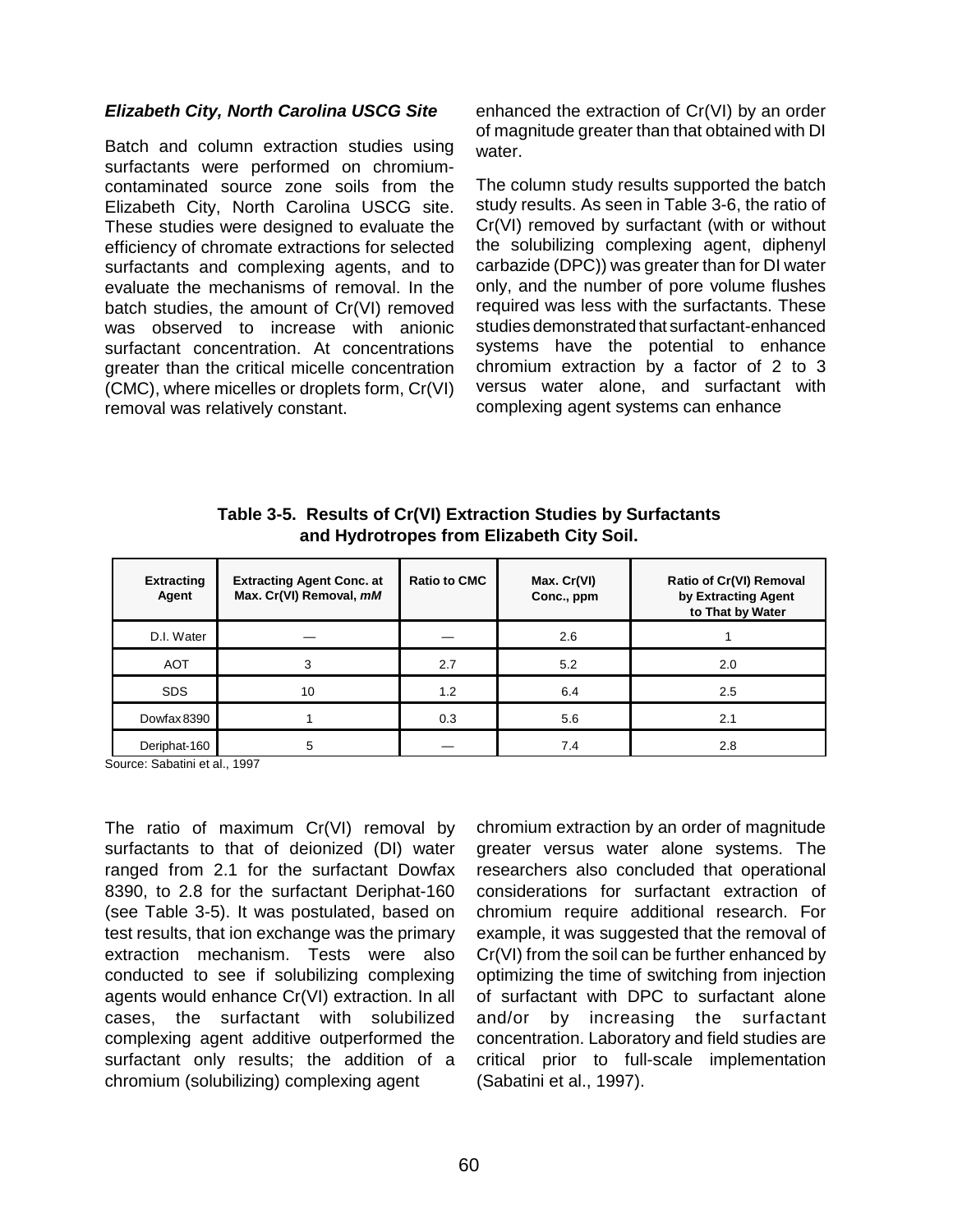| <b>Extracting</b><br>Agent | Max. Cr(VI)<br><b>Removed in</b><br>Effluent, ppm | Ratio of Cr(VI)<br><b>Removed by</b><br><b>Extracting Agent</b><br>to that by D.I. Water |      |
|----------------------------|---------------------------------------------------|------------------------------------------------------------------------------------------|------|
| DI Water                   | 5.3                                               |                                                                                          | 35.9 |
| <b>AOT</b>                 | 7.0                                               | 1.3                                                                                      | 26.5 |
| Dowfax 8390                | 11.8                                              | 2.2                                                                                      | 24.4 |
| AOT with DPC               | 10.3                                              | 1.9                                                                                      | 24.3 |
| Dowfax with DPC            | 19.7                                              | 3.7                                                                                      | 18.9 |

**Table 3-6. Cr(VI) Extraction From Columns by Water, Surfactants Alone, and Surfactant Solubilized DPC** 

Source: Sabatini et al., 1997

Cost data for chromium or metals-specific site remediations using *in situ* soil flushing/extraction were not available during preparation of this Guide. However, cost estimates for use of the technology on a variety of contaminants have been compiled from EPA documents. One source provides an estimated cost range for soil flushing of \$60 to 163/ton (U.S. EPA, 1997). These cost estimates generally do not include pretreatment, site preparation, regulatory compliance costs, costs for additional treatment of process residuals, or profit. The actual cost of employing soil flushing technology at a specific site may be significantly different than these estimates.

Another source estimates the operating costs for soil flushing/extraction technology at approximately \$70 to 170/ton (Evanko and Dzombak, 1997). The initial and target contaminant concentrations, soil permeability, and the depth of the aquifer will influence costs. Chemically enhanced (surfactants, etc.) flushing systems will have additional costs associated with reagents and equipment needed to handle the flushing solution.

## **3.5 Electrokinetics**

## **3.5.1 Technology Description**

The theory of applying electric current to groundwater for remediation of heavy metal and other wastes is called electrokinetic

remediation. It is also called electroreclamation and electrochemical decontamination. Electrokinetics is a process that separates and extracts heavy metals, radionuclides, and organic contaminants from saturated or unsaturated soils, sludges, and sediments.

Basically, a series of electrodes are placed in a contaminated area to which a low voltage (50 to 150 volts) direct charge is then applied. Because of the charge on water and the contaminant, desorption and subsurface migration will occur towards the oppositely charged electrodes. Active electrodes in water cause an acid front at the anode and a base front at the cathode. The pH will drop at the anode and increase at the cathode. To prevent this pH imbalance, the electrodes are placed inside ceramic casings which are filled with a processing fluid. This processing fluid not only keeps a balance of pH at the anode and the cathode, it can also help solubilize and move contaminants. Electrokinetic treatment concentrates contaminants in the solution around the electrodes. Contaminants can be removed from this solution by electroplating or precipitation/coprecipitation at the electrodes, or by pumping the contaminant and processing fluid to the surface and treating with ion exchange resins other methods to recover the extracted metal and reuse the processing fluid in the electrokinetic system. Figure 3-15 is a schematic of the process.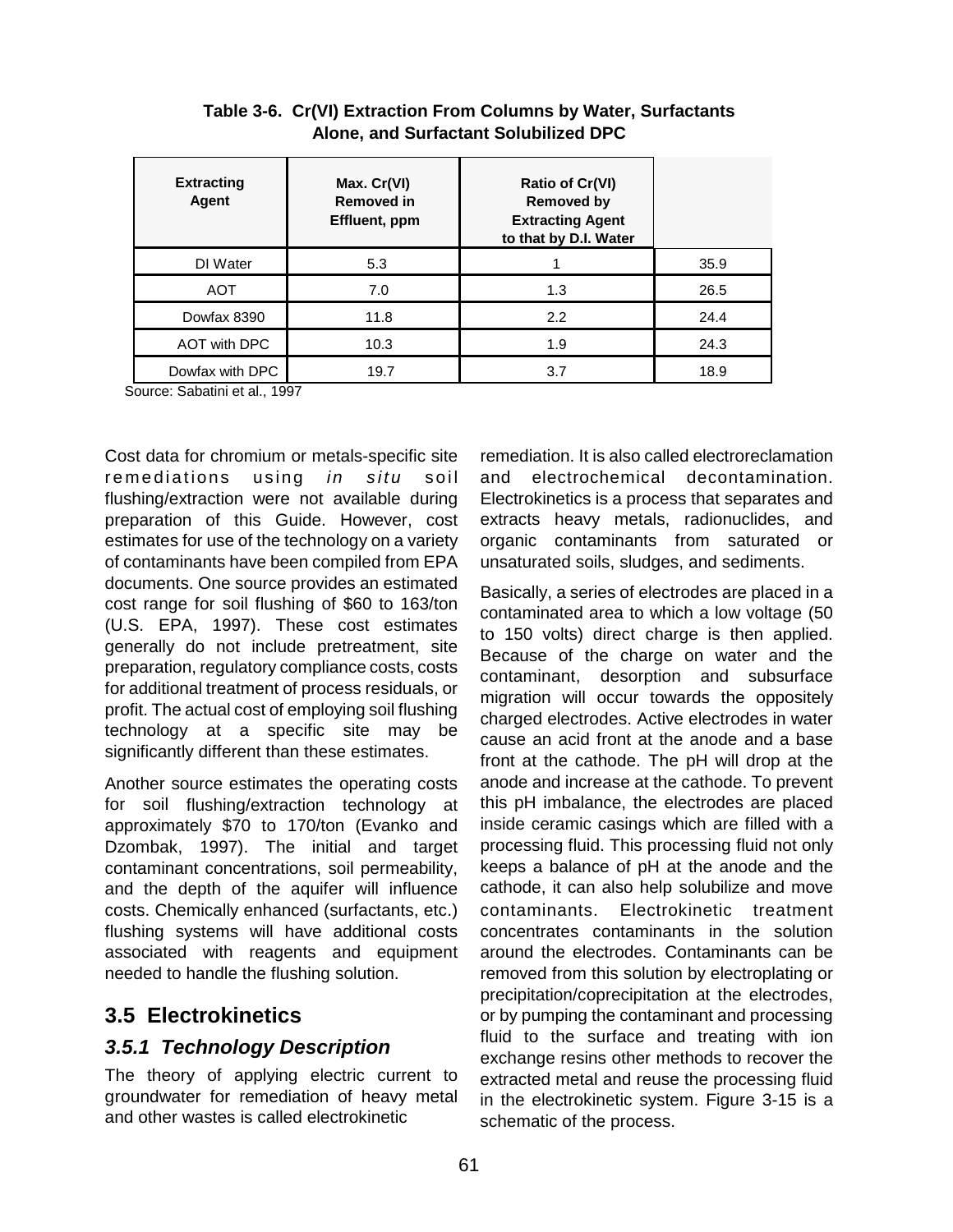

**Figure 3-15 Electrokinetic remediation process.** 

Electrokinetic remediation is possible in saturated and unsaturated soils. The soil moisture content must be high enough to allow electromigration, but for optimum results, should be less than saturation, to avoid the competing effects of tortuosity and pore water content. Surfactants and complexing agents can be used in subsurface media to increase solubility and assist in the movement of the contaminants. Also, reagents may be introduced at the electrodes to enhance contaminant removal rates. The efficiency of metal removal by this process will be influenced by the type and concentration of contaminant, the type of soil, soil structure, and interfacial chemistry of the soil (U.S. EPA, 1997b and 1995a; Evanko and Dzombak, 1997). Conditions that can produce optimal electrokinetic performance include soil moisture near saturation, adequate pore water electroconductivity, metal solubility, low CEC, and low salinity (Van Cauwenberghe, 1997).

Equipment required for the in situ field application of this technology is of a fairly specialized nature. Anodes and cathodes are

placed in permeable or porous casings in situ.

The aboveground system requires a pump to remove contaminated water from the cathode to a processing system. Tanks and meters are needed for holding waste to be processed, and water solutions or chemical additives that are used in situ. A low voltage power supply is required. Other specialized equipment such as controllers, valves, vacuum pumps, and gauges may be required.

In situ electrokinetic remediation is primarily for the remediation of sites with low permeability and in order to overcome subsurface heterogeneities. Several variations of the electrokinetic process include:

• A technology called the "Pool Process" is used to remediate toxic heavy metals such as chromium. Through this process, ionpermeable electrolyte casings are placed in the contaminated media and connected to a centralized electrochemical ion-exchange (EIX) based electrolyte management system.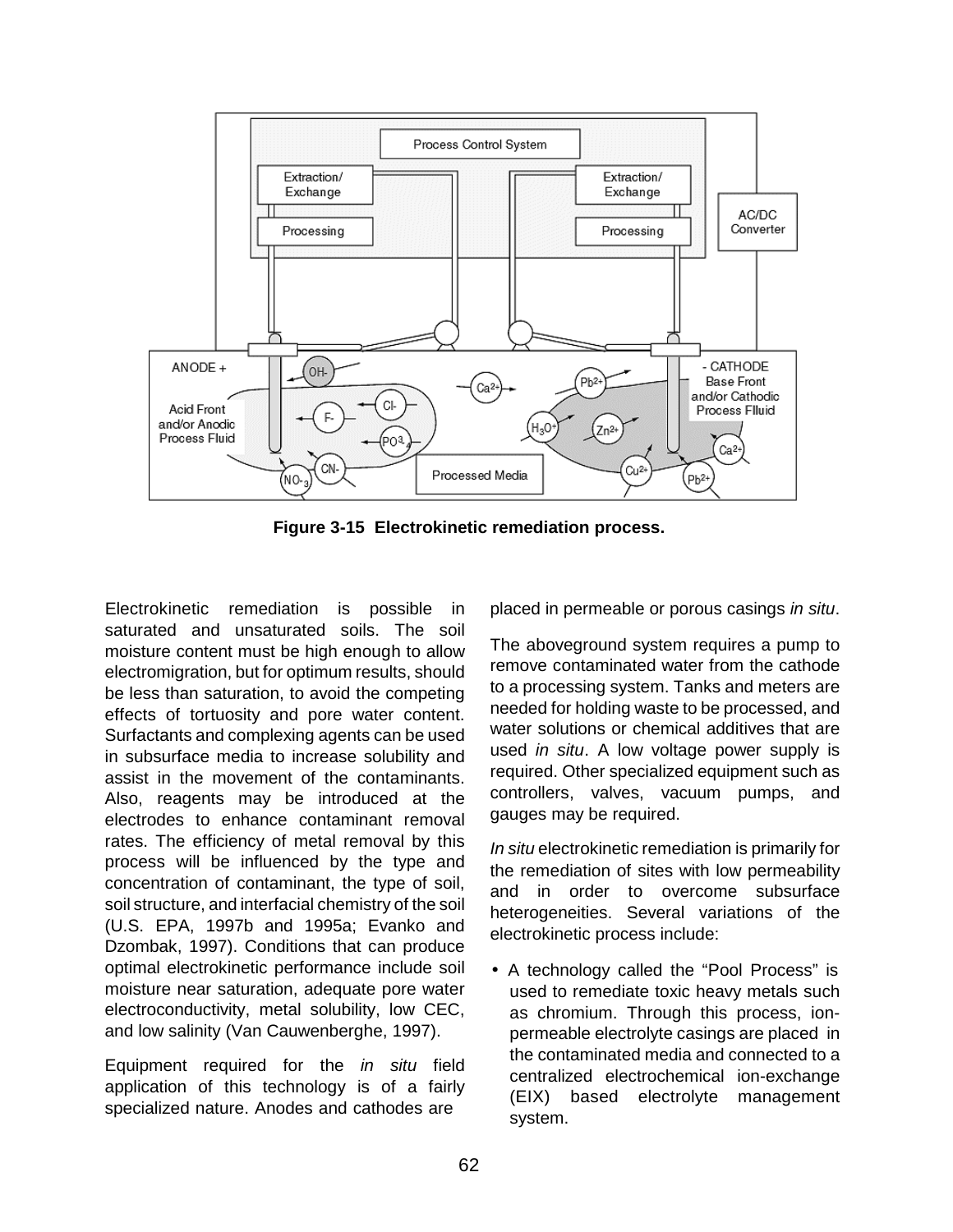Each casing has an electrode inside. Together, these form alternating rows of anodes and cathodes. Electrolyte is circulated in a closed loop between the electrode casings and the EIX. Electrolysis of water in the electrolyte results in the formation of H+ ions at the anodes and OHat the cathodes. These ions migrate through the casing into the soil generating a temporary and localized pH shift that desorbs contaminating ions. Once desorbed, the contaminating ions migrate under the influence of the applied potential to their respective electrodes (anodes for anions, cathodes for cations). Here they pass through the electrode casing walls and are taken up by the circulating electrolytes. The pH at the anode and the cathode is managed by the addition of acid or alkali, as required. Contamination is selectively recovered from the circulating electrolytes as they pass through the EIX units. Soluble but benign elements are returned to the media. Periodically, the EIX units are regenerated by polarity reversal, which recovers the contamination in a concentrated and reusable form (U.S. EPA, 1997b).

• Another process operates similarly to the process described previously. It is potentially applicable to saturated and unsaturated soils. Conditioning pore fluids may need to be added to the soil matrix or circulated at the electrodes to control process electrochemistry. The process is being used to stimulate and sustain in situ bioremediation for treatment of organics and heavy metals. This is done by introducing nutrients and process additives to the subsurface.

Theoretically, the rate of additive transport and the efficiency of its dispersion in the subsurface matrix will be enhanced by the use of electrokinetics, especially at sites with aquifer heterogeneities (U.S. EPA, 1996a).

• An *in situ* electrokinetic extraction (ISEE) system is being developed that can be used to treat anionic heavy metals such as chromate in unsaturated soil without adding significant amounts of water to control process electrochemistry. Water is only circulated (added) to the electrode casing to help remove collected contaminants. Bench-scale studies have shown the technology to be effective in sandy soils with a moisture content as low as 7 percent. The technology can be expanded to treat saturated soils (U.S. EPA, 1996a).

Some of the potential advantages of the use of electrokinetic technology are listed below.

#### **Advantages**

- Effective method for inducing movement of water and ions through fine-grained, low-permeability, or heterogeneous soils that may be an obstacle to more traditional technologies.
- ! Mobilizes metal contaminants without use of strong acids for pH modification.
- **I** May be used to remediate heavy metals contamination in unsaturated soils; technically and cost competitive.
- **EXECUTE:** Applicable to a broad range of contaminants.

A number of potential limitations in using this technology exist; most of these limitiations are site-specific. These limitations are listed below (Van Cauwenberghe, 1997):

## **Limitations**

The contaminant needs to be solubilized either by a dilute acid solution front or by a processing fluid in order for it to be extracted by most electrokinetic processes.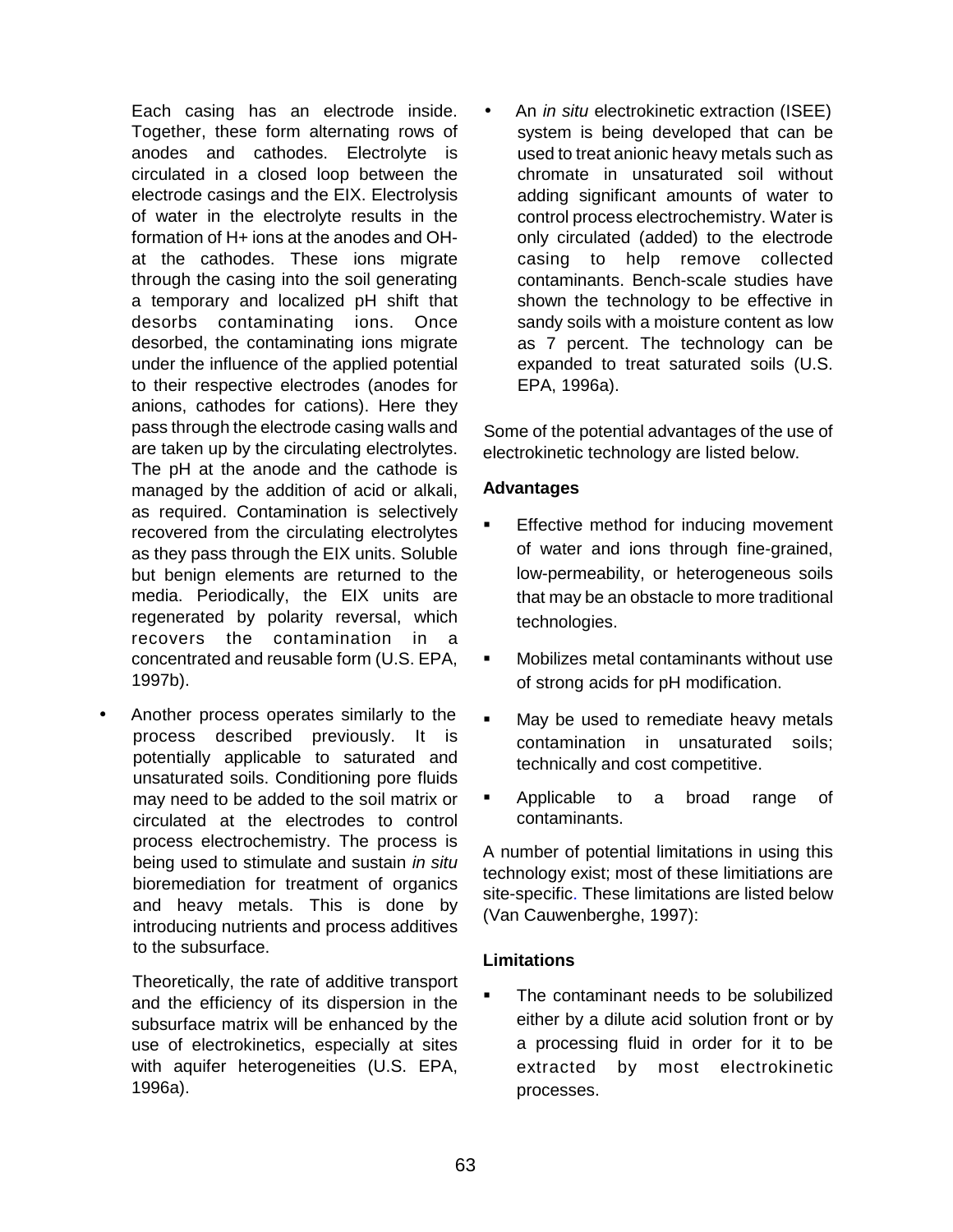- **•** Process is limited by the solubility of the contaminant and the desorption of contaminants from the soil matrix.
- Process may not be efficient for treating multiple metals if concentrations are significantly different.
- **I.** Incomplete remediation could result if there are areas of poor electrical conductivity (stagnant zones) between wells, or the contaminant migration path is long.
- Heterogeneties or subsurface anomalies such as building foundations or large rocks can reduce removal efficiencies.
- Immobilization of metal ions can occur by undesirable chemical reactions with naturally occurring and co-disposed chemical constituents.
- Heavy metals can prematurely precipitate close to the cathode.
- Excessive treatment depths may not be cost-effective for use of the technology.

## **3.5.2 Status**

Electrokinetic remediation is a developing innovative technology with a specialized nature. Its main focus has been the treatment of low permeability soils where other technologies would not be successful or their use may not be cost-effective. Because of its specialized nature, relatively few commercial vendors apply the technology (Van Cauwenberghe, 1997).

The success of various electrokinetic remediation technologies for removal of metals, including chromium, from soils has been shown via bench- and pilot-scale experiments. Currently, several of these technologies are being implemented in comprehensive field-scale demonstration studies for further evaluation (Evanko and Dzombak, 1997).

A technology vendor using the Pool Process continues to perform several electrokinetics remediation projects both in the U.S. and abroad (see Table 3-7). The commercial scale electrokinetic remediation technology is mainly used for the extraction of toxic metals and toxic anions from soil and groundwater (U.S. EPA, 1997b). The technology has also been demonstrated under the Superfund Innovative Evaluation Technology (SITE) Program in chromate-contaminated soil at Sandia National Laboratories (SNL), in New Mexico (U.S. EPA, 1996a).

Other processes have also been demonstrated under the SITE Program. A field pilot-scale test was conducted at a site contaminated with lead, copper, and zinc. A field study of the ISEE Process was conducted at an unlined chromic acid pit within a landfill (U.S. EPA, 1996a).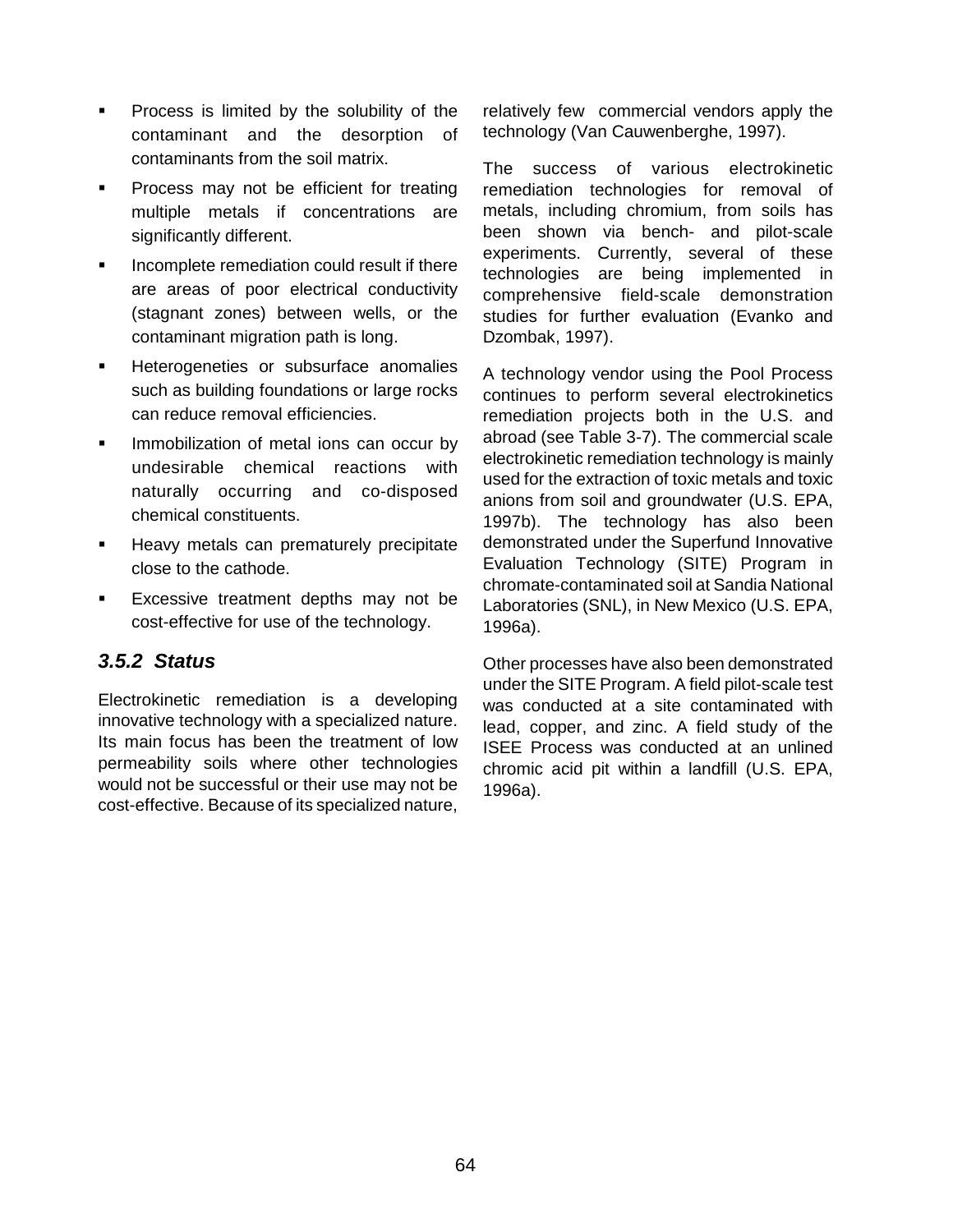| Year             | Location                                                           | Client                                                 | Description                                                                                                            |             |
|------------------|--------------------------------------------------------------------|--------------------------------------------------------|------------------------------------------------------------------------------------------------------------------------|-------------|
| $1997 -$ ongoing | Alameda Naval<br>Air Station,<br>California                        | U.S. Navy and EPA<br>Office of Tech.<br>Development    | Pilot-scale recovery of Cr from<br>former plating operations                                                           | ongoing     |
| 1996             | California                                                         | Large U.S. industrial<br>and communications<br>company | Bench scale recovery of Cr<br>from former plating operations                                                           | \$16,000    |
| $1992 - 1994$    | Temporary landfill<br>at the Airbase of<br>Woensdrecht.<br>Germany | Ministry of<br>Defense/DGWT                            | Formed on-site lagoon and in<br>situ remediation of 3,400 $yd^3$<br>sludge contaminated with Cr,<br>Ni, Cu, Zn, and Cd | \$1,040,000 |

**Table 3-7. Case Studies for the Pool Process** 

## **3.5.3 Performance and Cost Data**

Most of the applications of this technology to date have been for bench- or pilot-scale testing. There has been very little actual in situ remediation of chromium at full-scale using this technology. Electrokinetic remediation of metals in situ is still a developing technology. Due to the developing nature of the technology, available performance and cost data are estimated and should be used with caution.

The Pool Process has had the most application, mostly at sites in Europe, and often as an ex situ treatment or on sediment lagoons, not on undisturbed sites where some of the listed advantages of the technology can be evaluated. Investigators estimate that concentrations of target species in the range of 10 to 500 ppm can be reduced to less than 1 ppm. Remediation costs are expected to be in the range of \$200 to \$325/m<sup>3</sup> (\$150 to \$250/yd<sup>3</sup>) (Van Cauwenberghe, 1997).

Testing of another electrokinetics process has shown removal efficiencies between 75 and 95 percent for lead, chromium, cadmium, and uranium at levels up to 2,000 mg/kg (Van Cauwenberghe, 1997). Bench-scale testing at SDL in sandy soils at approximately 40 to 60 percent soil moisture saturation resulted in removal by the process of 75 to 90 percent of the initial chromium (USEPA, 1995).

A field-scale demonstration of the ISEE System for treatment of chromate-contaminated soil was conducted at SDL under the SITE Program (USEPA, 1998). The ISEE System was developed to remove Cr(VI) from unsaturated soil. The field-scale demonstration results showed that the ISEE removed approximately 200 g of Cr(VI) during operation, and had an overall removal efficiency of approximately 0.14 g of Cr(VI) per kilowatt hour (kWh). However, comparison of pre- and post-treatment soil sample results did not show much improvement in Cr(VI) levels or TCLP levels in the treatment zone. The post-treatment median TCLP concentration of 20.4 mg/L exceeded the TCLP regulatory limit of 5.0 mg/L for the demonstration site. The total treatment costs for the ISEE System to treat 16  $yd^3$  of soil were estimated to be  $$1,830/m<sup>3</sup>$  (\$1,400/yd<sup>3</sup>) for removing 200 g of Cr(VI). This cost will vary depending on cleanup goals, soil type, treatment volume, and system design changes. The ISEE System used for the SITE demonstration was a prototype. The treatment cost for a full-scale system should be significantly reduced due to design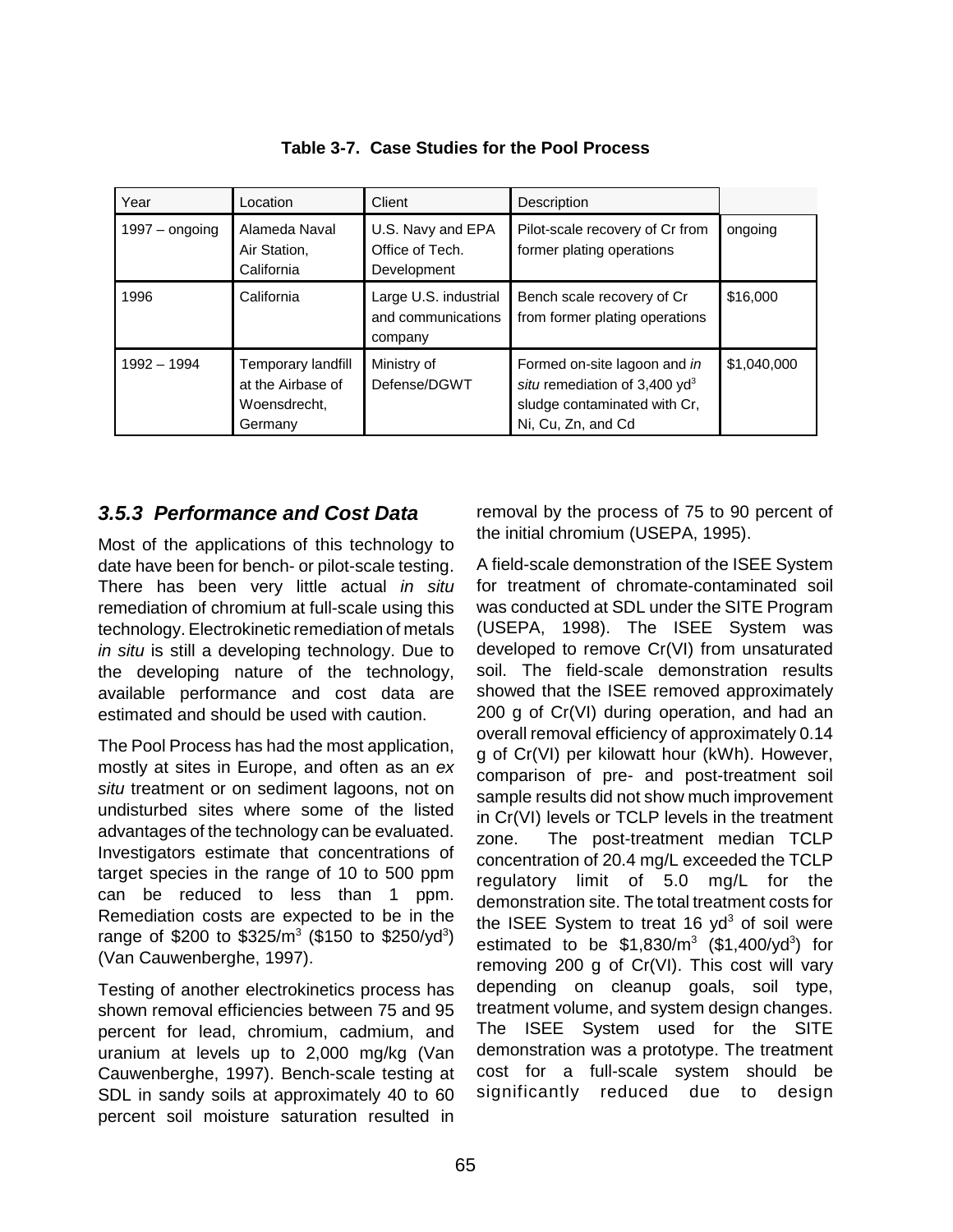improvements based on the SITE demonstration results (U.S. EPA, 1998).

The cost of using electrokinetic remediation is dependent on specific chemical and hydraulic properties present at the contaminated site. Cost is strongly influenced by soil conductivity because energy consumption is directly related to the conductivity of the soil between the electrodes. Electrokinetic treatment of soils with high electrical conductivities may not be feasible due to the high cost (Evanko and Dzombak, 1997). Estimated price ranges per unit of waste (non-specific) treated by various vendors include:

- DuPont R&D:  $$85/m^3$  (\$65/yd<sup>3</sup>)
- Electrokinetics, Inc.:  $$25$  to  $$130/m<sup>3</sup>$  (\$20 to \$100/yd<sup>3</sup>)
- Geokinetics International: \$80 to \$300/m3  $($60 to $225/yd^3$)$

These price estimates do not include indirect costs associated with remediation, such as permits and treatment of residues (Van Cauwenberghe, 1997).

Other factors that have a significant effect on unit price are:

- Depth of contamination: greater treatment depth interval is more cost effective.
- Residual waste processing.
- Site preparation and system installation requirements.
- Local electricity and labor costs.

Pilot-scale field studies indicate that the energy consumption in extracting heavy metals from soil may be approximately 500 kW-hr/m<sup>3</sup> or more at an electrode spacing of 1.0 to 1.5 m. The direct energy cost would be approximately  $$25/m<sup>3</sup>$  (\$20/yd<sup>3</sup>) or \$0.05/kW-hr at this level of energy consumption.

## **3.6 Natural Attenuation**

## **3.6.1 Technology Description**

The EPA accepted form of natural attenuation, "monitored natural attenuation," refers to the reliance on natural attenuation processes (within the context of a carefully controlled and monitored site cleanup approach) to achieve site-specific remedial objectives within a time frame that is reasonable compared to that offered by other more active methods. The natural attenuation processes that are at work in such a remediation approach include a variety of physical, chemical, or biological processes that, under favorable conditions, act without human intervention to reduce the mass, toxicity, mobility, volume, or concentration of contaminants in groundwater. These in situ processes include biodegradation; dispersion; sorption; dilution; volatilization; and chemical or biological stabilization, transformation, or destruction of contaminants. Other commonly used terms referring to natural attenuation include "intrinsic remediation," "intrinsic bioremediation," "passive bioremediation," "natural recovery" and "natural assimilation" (U.S. EPA, 1997d).

#### **Use of Natural Attenuation**

The use of monitored attenuation is not new to remediation. It has been incorporated in contaminant remediation plans since 1985. Since that time, monitored natural attenuation has continued, slowly increasing with greater program experience and scientific understanding of the processes involved. Though recent scientific advances have resulted in a heightened interest in this approach, complete reliance is appropriate only in a limited set of circumstances at contaminated sites (U.S. EPA, 1997d).

Natural attenuation processes are typically occurring at all sites, but to varying degrees of effectiveness depending on the types and concentrations of contaminants present and the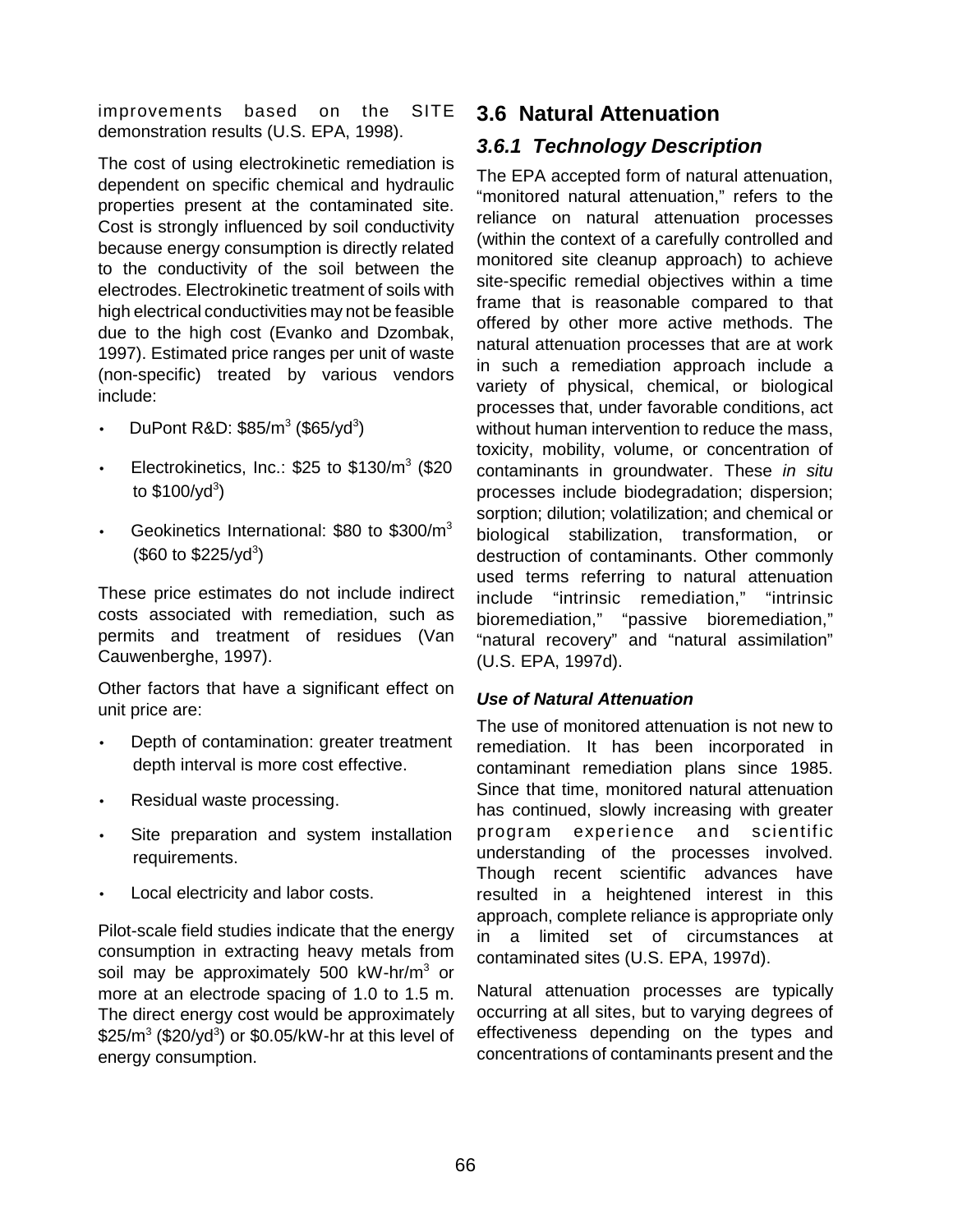physical, chemical, and biological characteristics of the soil and groundwater. Natural attenuation processes may reduce the potential risk posed by site contaminants in a number of ways: the contaminant may be converted to a less toxic form through destructive processes such as biodegradation or abiotic transformations; potential exposure levels may be reduced by lowering of concentration levels by dilution or dispersion; contaminant mobility and bioavailability may be reduced by sorption to the soil or rock matrix; Cr(VI) may be reduced to the less toxic and mobile Cr(III) by natural reductants; and metal contaminants may be incorporated into the crystalline structure of a rock or mineral.

Following source control measures, natural attenuation may be sufficiently effective to achieve remediation objectives at some sites without the aid of other (active) remedial measures. Typically, however, natural attenuation will be used in conjunction with active remediation measures (U.S. EPA, 1997d). Natural attenuation is often applicable to sites that are not highly contaminated. Usually the source area has been treated through active remediation measures that are then followed with natural attenuation to complete the remediation of residual contamination.

Sorption and oxidation-reduction (redox) reactions are the dominant mechanisms responsible for the reduction of mobility, toxicity, or bioavailability of inorganic contaminants. It is necessary to know what specific mechanism is responsible for the attenuation of inorganic contaminants because some mechanisms are more desirable than others. In the case of chromium, it is critical to have an understanding of the Chromium Cycle in the environment. Changes in a contaminant's concentration, pH, redox potential, and chemical speciation may reduce a contaminant's stability at a site and release it into the environment. Determining the existence and demonstrating the irreversibility of these mechanisms are key components of a sufficiently protective monitored natural attenuation remedy (USEPA, 1997d).

#### **Site Characterization**

If natural attenuation is to be considered as a viable option for chromium contaminated sites, then ideally, it must be demonstrated that: (1) there are natural reductants present within the aquifer; (2) the amount of Cr(VI) and other reactive constituents does not exceed the capacity of the aquifer to reduce them; (3) the time scale required to achieve the reduction of Cr(VI) to the target concentration is less than the time scale for the transport of the aqueous Cr(VI) from the source area to the point of compliance; (4) the Cr(III) will remain immobile; and (5) there is no net oxidation of Cr (III) to Cr(VI). The most difficult information to obtain is the time scale for the reduction and oxidation of chromium in the soil (Palmer and Puls, 1994).

Decisions to employ monitored natural attenuation as a contaminant remedy or remedy component should be thoroughly and adequately supported with site-specific characterization data and analysis. In general, the level of site characterization necessary to support a comprehensive evaluation of natural attenuation is more detailed than that needed to support active remediation. For example, to assess the contributions of sorption, dilution, and dispersion to natural attenuation of chromium-contaminated groundwater requires a very detailed understanding of aquifer hydraulics, recharge and discharge areas and volumes, and chemical properties of the aquifer system (U.S. EPA, 1997d).

Once the site characterization data have been collected and a conceptual model developed, the next step is to evaluate the efficacy of monitored natural attenuation as a remedial approach. This approach would more likely be appropriate if the plume is not expanding or threatening downgradient wells or surface water bodies, and where ample potable water supplies are available.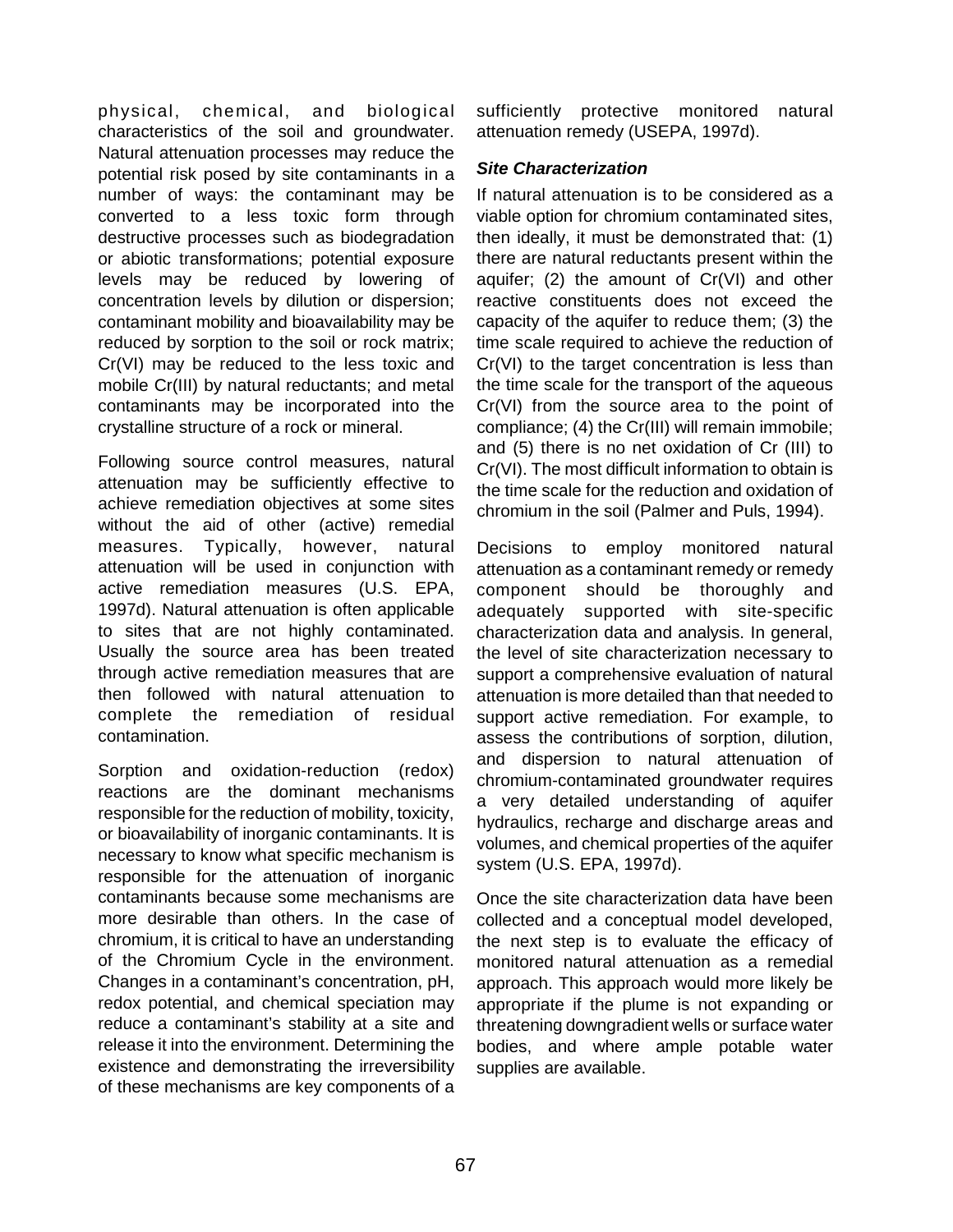#### **Monitoring**

Performance monitoring is of even greater importance for monitored natural attenuation than for other types of remedies due to the longer remediation time frames, potential for ongoing contaminant migration, and other uncertainties associated with it. Monitoring programs developed for each site should specify the location, sampling frequency, and type of samples and measurements necessary to evaluate technology performance as well as define the anticipated performance objectives of the technology. Performance monitoring should continue as long as contamination remains above required cleanup levels. Additionally, monitoring is continued for a specified period after cleanup levels have been achieved to ensure that concentration levels are stable and remain below target levels (U.S. EPA, 1997d).

Demonstrating Cr(VI) reduction in the aquifer by mass balances that rely primarily on the aqueous concentrations from monitoring well networks is valid only if it is demonstrated that Cr(VI) precipitates are not forming in the aquifer. The monitoring network must be sufficiently dense to ensure that estimates of Cr(VI) are accurate (Palmer and Puls, 1994).

#### **Contingency Remedy Technologies**

It is often suggested that a facility using natural attenuation as a remediation remedy have a contingency remedy established. A contingency remedy is a cleanup technology or approach specified in the site remedy decision document that functions as a "backup" remediation approach in the event that the "selected" remedy fails to perform as anticipated. It is also recommended that one or more criteria ("triggers") be established, as appropriate, in the remedy decision document that will signal unacceptable performance of the selected remedy and indicate when to implement contingency measures (U.S. EPA, 1997d).

As chromium concentrations decrease while using conventional, active remedial procedures, it becomes more difficult to remove the remaining chromium. These active procedures can also be very costly. In response to these obstacles, natural reductants have been identified that transform the more toxic hexavalent form of chromium to the less toxic trivalent form. Under alkaline to slightly acidic conditions (pH>4.0), Cr(III) precipitates as a fairly insoluble hydroxide, thereby immobilizing it (Bartlett and Kimball, 1976a). Such natural attenuation may mean that strict water-quality standards do not have to be attained everywhere within and beneath the site. For instance, conventional pump-and-treat remediation could desist after the most contaminated groundwater has been removed, even if the MCL has not been achieved, if it is anticipated through analysis that natural attenuation will deal with the residual contamination. Under certain circumstances, expensive remedial measures may not even be necessary (Palmer and Puls, 1994).

There are several soil tests that are useful in determining the mass of Cr(VI) and Cr(III) in the source areas and the reduction and oxidation capacities of the aquifer materials. Using conceptual models, this information, combined with knowledge of the residence time of the chromium between the source and the point of compliance, can be used to determine the feasibility of natural attenuation of Cr(VI). The major limitation to this approach is the lack of information about the rate of oxidation and reduction of chromium under conditions likely to be encountered by plumes emanating from chromium sources. Until better information is developed about these rate processes under a wider range of conditions with respect to pH, the use of natural attenuation for contaminated soils and groundwater will continue to be a highly debated issue (Palmer and Puls, 1994).

#### **Advantages**

- Much less costly than other in situ remedial technologies.
- **EXECT** Can remove the low concentration levels of chromium that pump-and-treat systems are unable to remediate.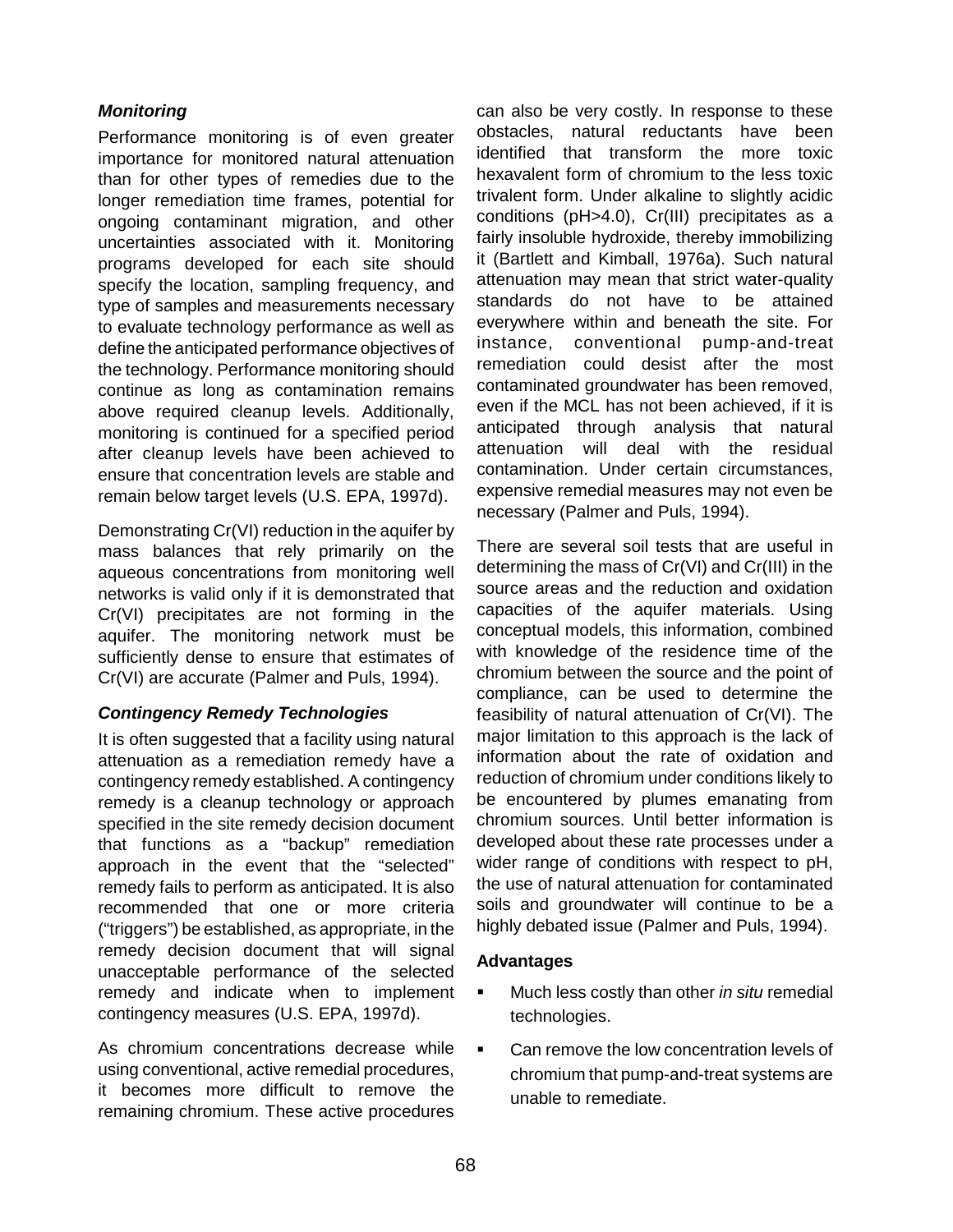- Generation of lesser volume of remediation wastes, reduced potential for cross-media transfer of contaminants commonly associated with ex situ treatment, and reduced risk of human exposure to contaminated media.
- ! Less intrusion as few surface structures are required.
- ! Potential for application to all or part of a given site, depending on site conditions and cleanup objectives.
- Use in conjunction with, or as a follow-up to other (active) remedial measures.

#### **Limitations**

- **There is no single test that can tell if natural** attenuation will occur at a particular site.
- **There is a lack of information about the rate** of oxidation and reduction of chromium under conditions likely to be encountered by plumes emanating from chromium sources.
- Longer time frames may be required to achieve objectives, compared to active remediation.
- **EXEC** Site characterization may be more complex and costly.
- Long-term monitoring on a routine basis will generally be necessary.
- **I.** Institutional controls may be necessary to ensure long-term protectiveness.
- Potential exists for continued contamination migration, and/or cross-media transfer of contaminants.
- ! Hydrologic and geochemical conditions amenable to natural attenuation are likely to change over time and could result in

renewed mobility of previously stabilized contaminants, adversely impacting remedial effectiveness.

More extensive education and outreach efforts may be required in order to gain public acceptance of monitored natural attenuation.

### **3.6.2 Status**

Beginning in the late 1980s and continuing through the 1990s, examination of the acceptance of natural attenuation at the state level showed that almost every state was reviewing its positions with thoughts of changing them. As of 1996, 38 states were considering changing their policies toward acceptance of natural attenuation. The primary impetus for changing attitudes is the rising costs for more "active" remediation techniques. Recently, there has been a slow accumulation of case histories demonstrating that groundwater is sometimes better cleaned by natural processes. Further examination reveals that in many cases, the health risks do not merit the expense of engineered remediation (Brady et al., 1998).

## **3.6.3 Performance and Cost Data**

One of the most successful attempts at quantifying natural attenuation of Cr(VI) was at the Trinity Sand Aquifer in Texas. Cr(VI) from a number of chrome plating operations seeped into the aquifer between 1969 and 1978. Maps of the resulting plume (1986 and 1991) were analyzed to show that nearly three quarters of the Cr(VI) initially present had been removed, according to investigators. Fe(II) and aquifer organic matter were thought to be the primary reducing agents. The primary sink for chromium was thought to be the formation of  $Cr(OH)_{3}$ . Using best estimates for the remaining hydrologic inputs, it was calculated that contaminant levels would decrease through natural attenuation to below MCLs within a decade (Brady, et al., 1998).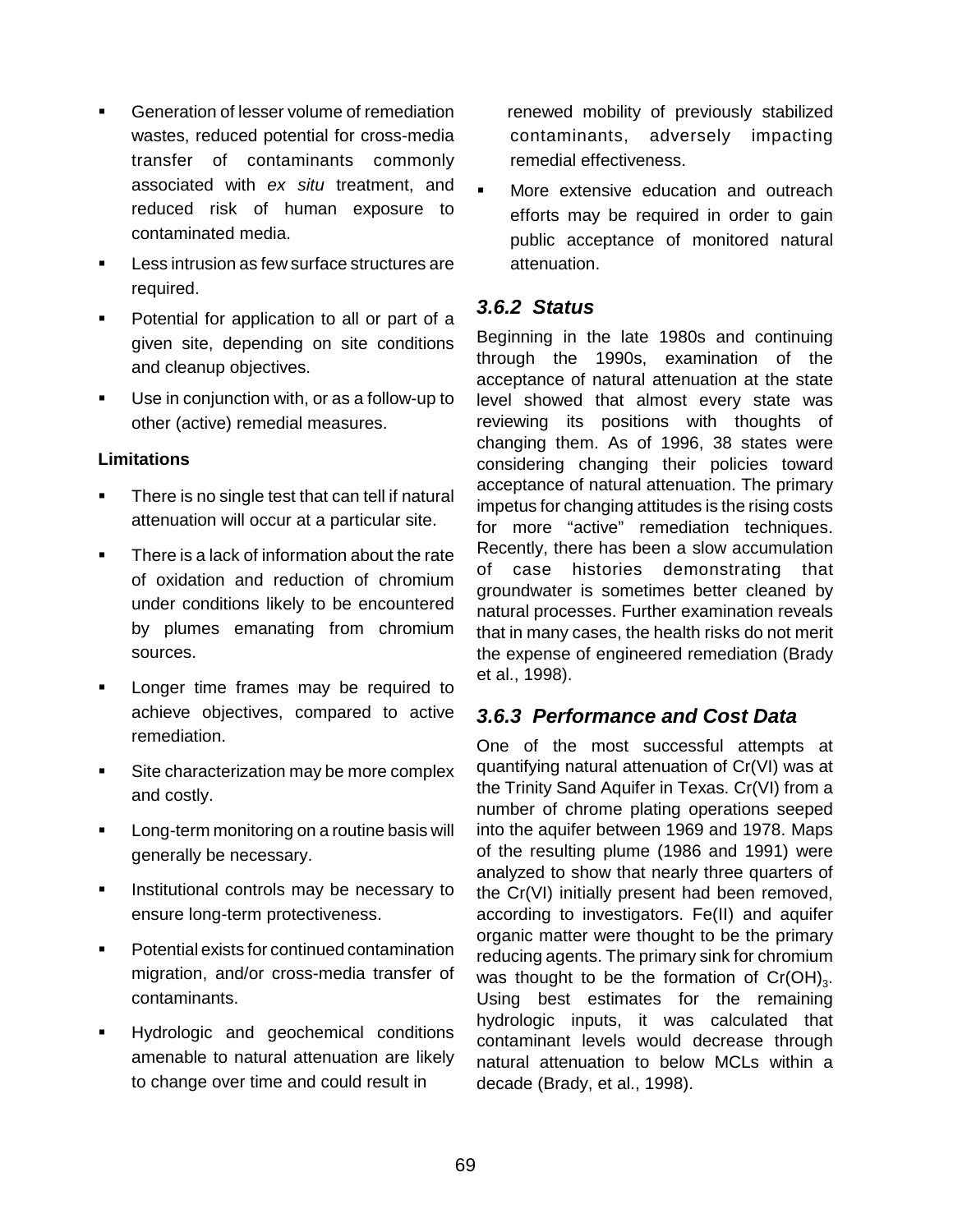## **3.7 Phytoremediation**

## **3.7.1 Technology Description**

Phytoremediation uses plants to remediate contaminated soil and groundwater by taking advantage of the plants' natural abilities to take up, accumulate, and/or degrade inorganic and organic constituents. All plants extract, through their root systems, necessary nutrients, including metals from their soil and water environments. Some plants have the ability to store large amounts of metals, even some metals that do not appear to be required for plant functioning. Metal contaminants that have been remediated in laboratory and/or field studies using phytoremediation include Cr(VI), Cd, Pb, Co, Cu, Ni, Se, and Zn (Miller, 1996).

Phytoremediation technologies are applicable to sites with low to moderate soil contamination over large areas, and to sites with large volumes of groundwater with low levels of contamination that have to be cleaned to low standards. They are most effective if soil contamination is limited to within 3 feet of the surface, and if groundwater is within 10 feet of the surface. Groundwater contaminated with metals can be treated through the use of deeprooted trees such as poplars to capture groundwater, uptake the metals, and retard contaminant migration (Miller, 1996). Phytoremediation may be used as a follow-up technique after areas having high concentration of pollutants have been mitigated, or in conjunction with other remediation technologies (USEPA, 1996).

## **3.7.2 Status**

Phytoremediation technologies are in the early stage of development, with laboratory research and limited field trials being conducted to determine processes and refine methods. Fullscale remediation projects have not been completed and regulatory approval may be difficult to acquire (Miller, 1996). Like bioremediation and natural attenuation, mathematical modeling and monitoring are necessary to demonstrate the effectiveness of the technology to regulatory agencies (Schnoor, 1997). At the current stage of development, this process is best suited for sites with widely dispersed contamination at low concentrations where only treatment of soils at the surface (within depth of the root zone) is required. In the future, phytoremediation may provide a low cost option under specific circumstances for treatment of soils contaminated with metals (U.S. EPA,1996).

## **3.7.3 Performance and Cost Data**

This technology is attractive because of its potentially low cost compared to more "active" remedial approaches. The tradeoff is the amount of time that is required to achieve treatment to clean-up levels. Cost estimates for phytoremediation vary widely. Limited cost and performance data are currently available. Using phytoremediation to clean up one acre of sandy loam to a depth of 50 cm typically will cost \$60,000 to \$100,000, compared with a cost of at least \$400,000 for excavation and disposal storage without treatment (Salt, 1995). The processing and ultimate disposal of the biomass generated is likely to be a major percentage of overall costs, particularly when highly toxic metals and radionuclides are present at a site (U.S. EPA, 1996).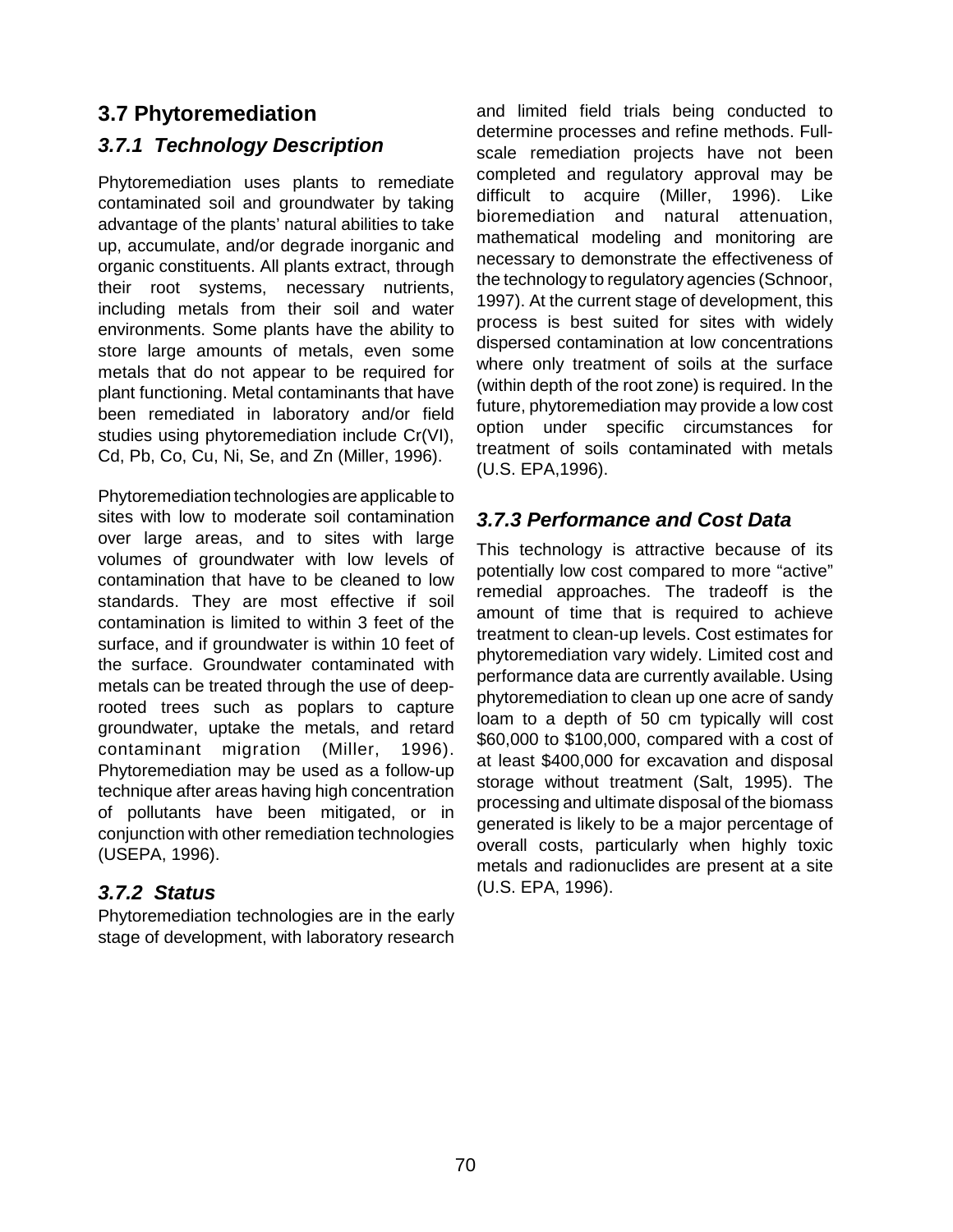# **Section 4**

# **REFERENCES**

- ABB Environmental Services. 1998a. Technical Memorandum 2, Townsend Saw Chain Site, Pontiac, South Carolina, from Robin Futch to Ralph Howard, USEPA. April 7, 1998.
- ABB Environmental Services. 1998b. Technical Memorandum 3, Townsend Saw Chain Site, Pontiac, South Carolina, from Robin Futch to Ralph Howard, USEPA. April 24, 1998.
- Allen, H.E., C.P. Huang, G.W. Bailey, and A.R. Bowers. 1995. Metal Speciation and Contamination of Soil. Lewis Publishers, Ann Arbor, Michigan: 7 through 9.
- American Wood Preservers Institute (AWPI). 1996. The 1995 Wood Preserving Industry Production Statistical Report. September 1996.
- Amonette, J.E., J.E. Szecsody, H.T. Schaef, J.C. Templeton, Y.A. Gorby and J.S. Fruchter. 1994. "Abiotic Reduction of Aquifer Materials by Dithionite: a Promising In Situ Remediation Technology". In Proceedings of the 33rd Hanford Symposium on Health and the Environment - In Situ Remediation: Scientific Bases for Current and Future Technologies. Battelle Press, Richland, WA. Pages 851-882.
- Bartlett, R. J. and J. M. Kimble. 1976a. "Behavior of chromium in soils: I. Trivalent forms." Journal of Environmental Quality. Vol. 5, No. 4. Pages 379 through 383.
- Bartlett, R. J. and J. M. Kimble. 1976b. "Behavior of chromium in soils: II. Hexavalent forms." Journal of Environmental Quality. Vol. 5, No. 4. Pages 383 through 386.
- Bartlett, R.J. 1991. "Chromium cycling in soils and water: Links, gaps, and methods." Environmental Health Perspectives. Vol. 92. Pages 17 through 24.
- Bowman, R.S., L. Zhaohui, S.J. Roy, T. Burt, T.L. Johnson, and R.L. Johnson. 1999. Surface-altered Zeolites as Permeable Barriers for In Situ Treatment of Contaminated Groundwater. Phase II Topical Report for the U.S. Department of Energy, Pittsburgh, Pennsylvania. August 1999.
- Brady, P., M. Brady, and D. Borns. 1998. "Natural Attenuation: CERCLA, RBCA's and the Future of Environmental Remediation." Lewis Publishers, Boca Raton, 1998.
- Brown, A.B., M.C. Leahy, and R.Z. Pyrih. 1998. "In situ Remediation of Metals Comes of Age." In Remediation/Summer 1998, John Wiley & Sons, Inc., 1998.
- Burdick, J.S., and D.L. Jacobs. 1998. "Field Scale Applications to Demonstrate Enhanced Transformations of Chlorinated Aliphatic Hydrocarbons". Presented at the Northeast Focus Ground Water Conference, October 20-21, 1998, pp. 131- 145.
- Caccavo, F., R. Niels, and W. Costerton. 1996. "Morphological and Metabolic Responses to Starvation by the Dissimilatory Metal-Reducing Bacterium Shewanella alga BrY." Applied and Environmental Microbiology. December, 1996, Vol 62, No. 12, p 4678.
- Calder, L.M., 1988. "Chromium Contamination of Groundwater" In: Chromium in the Natural and Human Environments. Vol. 20 (J.O. Nriagu and E. Nieboer, editors). John Wiley & Sons, New York: 215 through 230.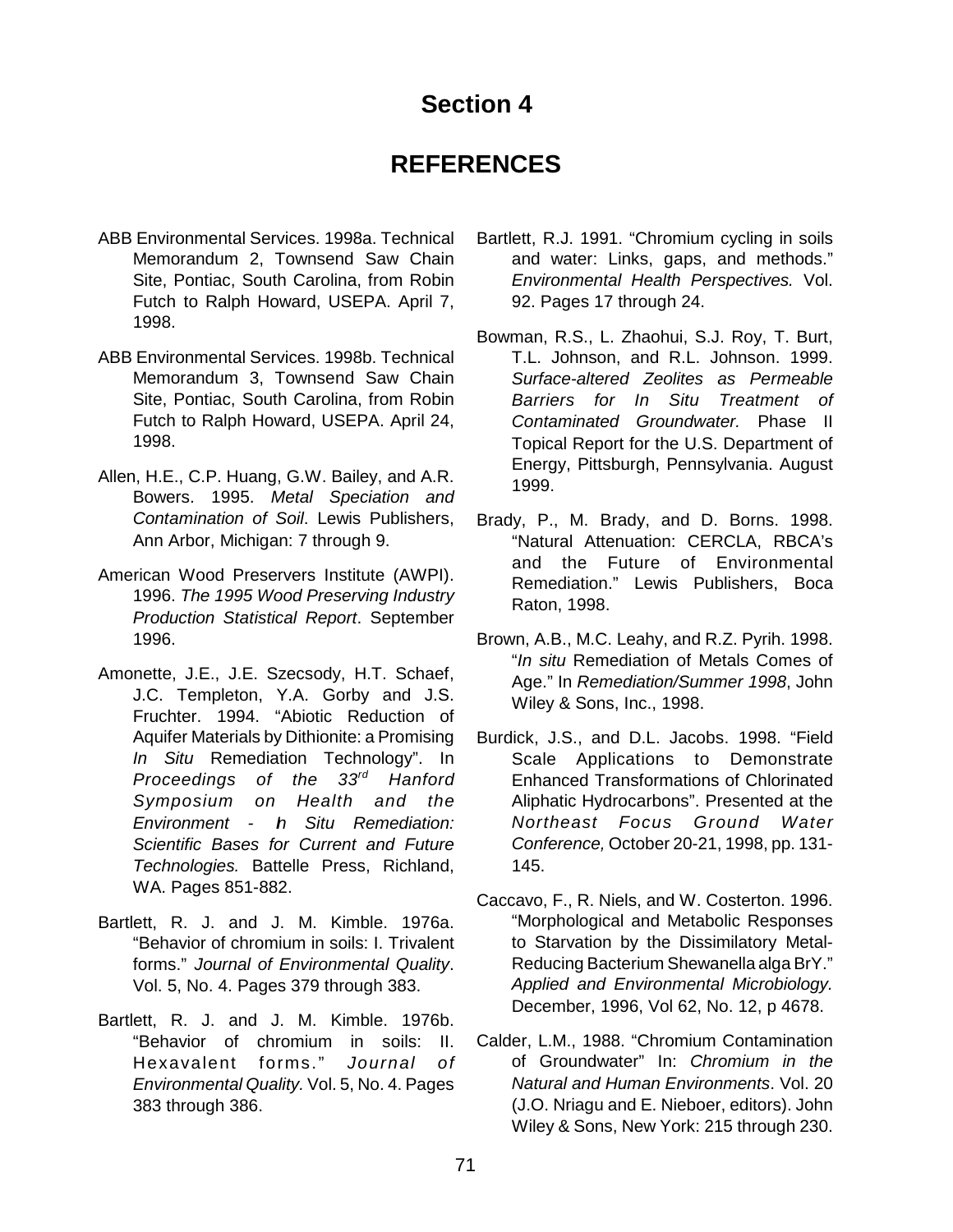- Cercona Inc. 1995. "Status Report -Test Results Using Cercona Iron Based Foams for Dehalogenation Chlorinated Solvents & Adsorption of Heavy Metals". Contaminated Groundwater. June 8, 1995.
- Cohen, R.M., A.H. Vincent, J.W. Mercer, C.R. Fourst, and C.P. Spalding. 1994. Methods for Monitoring Pump-and-Treat Performance. EPA/600/R-94/123.
- Cummings, M. and S. Booth. 1997. "Cost Effectiveness of In situ Redox Manipulation for Remediation of Chromium-Contaminated Groundwater." LA-UR-97- 165. March, 1997.
- Dragun, J. 1988. The Soil Chemistry of Hazardous Materials. Hazardous Materials Control Research Institute. Silver Spring, Maryland. Pages 75 through 195.
- Evanko, C.R. and D.A. Dzombak. 1997. "Remediation of Metals-Contaminated Soils and Groundwater." Ground-Water Remediation Technologies Analysis Center, Technology Evaluation Report. October 1997.
- Federal Register. Vol. 61, No. 247, 40 CFR Part 300. National Priorities List for Uncontrolled Hazardous Waste Sites (FRL-5668-3) and National Priorities List for Uncontrolled Hazardous Waste Sites, Proposed Rule No. 21(FRL-5668-4). December 23, 1996.
- Fruchter, J. 1999. "In Situ Manipulation for Treatment of Chromate and TCE in Groundwater". Presentation for the USEPA Conference on Abiotic In Situ Technologies for Groundwater Remediation, Dallas, Texas. August, 1999.
- Griffin, R. A., A. K. Au, and R.R. Frost. 1977. "Effect of pH on Adsorption of Chromium from Landfill-Leachate by Clay Minerals." Journal of Environmental Science Health. Part A, Vol. 12, No. 8. Pages 431 through 449.
- Harding Lawson Associates. 1999. "Draft Final Remedial Design Report for the Townsend Saw Chain Site, Pontiac, South Carolina". Submitted to the USEPA, Region IV, September, 1999.
- Harding Lawson Associates. 2000. Preliminary injection monitoring results and revisions to the "Final Remedial Design Report for the Townsend Saw Chain Site, Pontiac, South Carolina". Received from Ralph Howard, USEPA Region IV RPM, July 27, 2000.
- Howard, R., 1998. EPA, Region IV. Personal communication with Remedial Project Manager. May 1998.
- Howard, R., 2000. EPA, Region IV. Personal Communication with RPM. Sept. 2000.
- James, B. R. and R. J. Bartlett. 1983a. "Behavior of Chromium in Soils: V. Fate of Organically Complexed Cr(III) Added to Soil." Journal of Environmental Quality. Vol. 12, No. 2. Pages 169 through 172.
- James, B. R. and Richmond J. Bartlett. 1983b. "Behavior of Chromium in Soils: VII. Adsorption and Reduction of Hexavalent Chromium Forms." Journal of Environmental Quality. Vol. 12, No. 2. Pages 177 through 181.
- Khan, F. 1999. "In Situ Treatment of Chromium Source Area Using Redox Manipulation". Presentation for the USEPA Conference on Abiotic In Situ Technologies for Groundwater Remediation, Dallas, Texas. August, 1999.
- Krauter, P., R. Martinelli, K. Williams and S. Martins. 1996. "Removal of Cr(VI)from Ground Water by Saccharomyces cerevisiae." Biodegradation 7: 277-286. March 1996.
- Lau, M. 2000. Personal communication by telephone on August 10, 2000 with the USEPA Region IX RPM for the Valley Wood Preserving Site.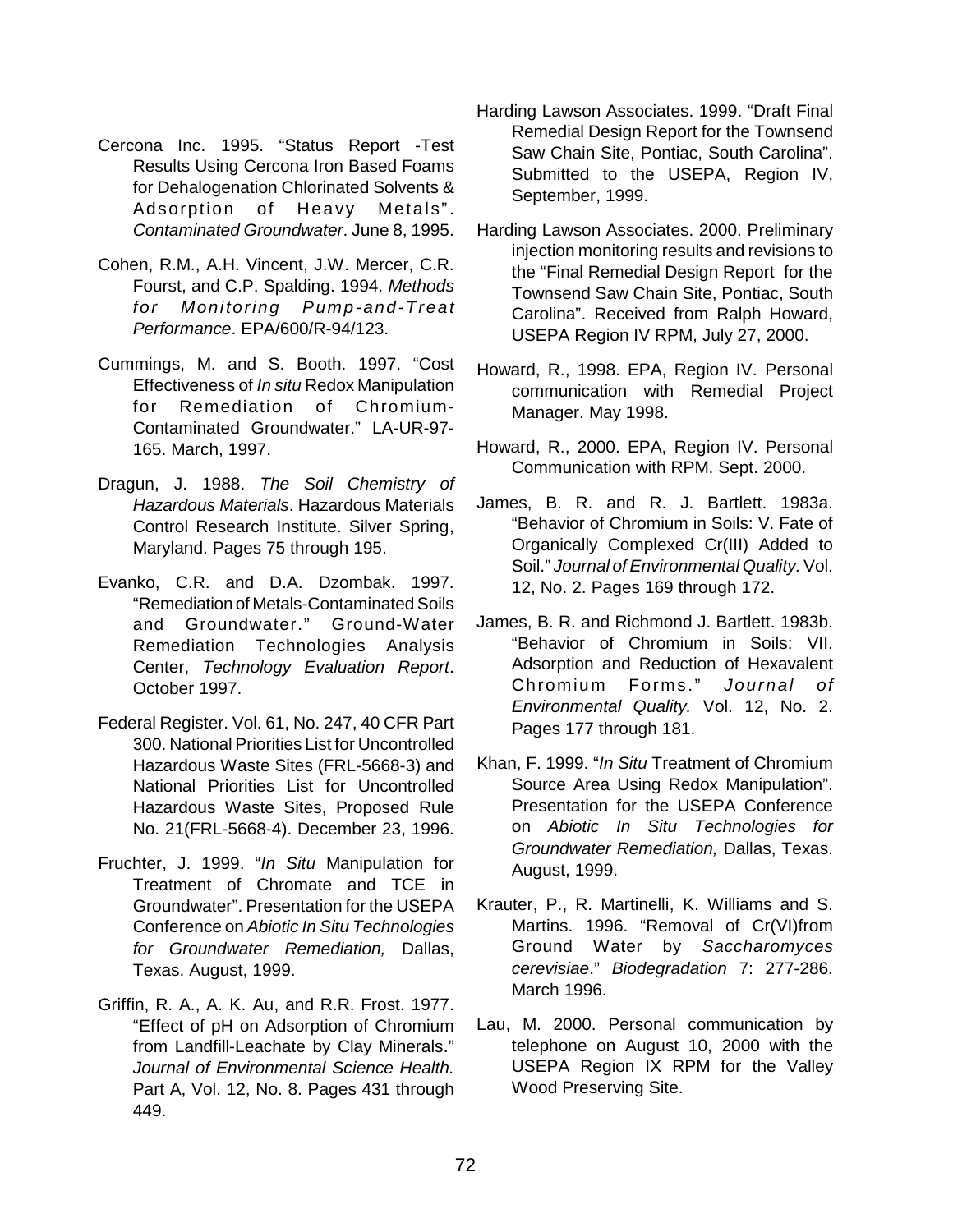- Lenzo, F. 1999. "Precipitation of Metals using Non-Microbial In situ Reactive Zones." Presentation for the USEPA Conference on Abiotic In Situ Technologies for Groundwater Remediation, Dallas, Texas. August, 1999.
- Manz, C. and K Quinn. 1997. "Permeable Treatment Wall Design and Cost Analysis." In International Containment Technology Conference. St. Petersburg, Florida, Feb. 9-12. Pages 788-793.
- Miller, R. R. 1996. Phytoremediation. "Ground-Water Remediation Technologies Analysis Center Technology Overview Report." October 1996.
- Nivas, B.T., D.A. Sabatini, B. Shiau, and J.H. Harwell. 1996. "Surfactant Enhanced Remediation of Subsurface Chromium Contamination." Water Resources, Vol. 30, No. 3. Pages 511 through 520.
- Nriagu, J.O. 1988. "Production and Uses of Chromium". Chromium in the Natural and Human Environments. Vol. 20 (J.O. Nriagu and E. Nieboer, editors). John Wiley & Sons, New York: 81 through 104.
- Nyer, E. and P. Palmer. 1997. "In situ Treatments Using Water as the Carrier." Environmental Technology-Journal of Advanced Science and Engineering. Vol 7, Issue 4. July/August 1997.
- Nyer, E. and S. Suthersan. 1996. "Treatment Technology: *In situ* Reactive Zones." Ground Water Monitor Remediation, Summer 1996, v16, no 3. Page 70.
- O'Hannesin, S. 1999. "An Overview of Installation Methods for PRBs". Presentation for the USEPA Conference on Abiotic In Situ Technologies for Groundwater Remediation, Dallas, Texas. August, 1999.
- Palmer, C. and R. Puls. 1994. Natural Attenuation of Hexavalent Chromium in Ground Water and Soils. EPA/540/S-

94/505. U.S. Environmental Protection Agency Ground Water Issue. October 1994.

- Palmer, C.D. and W. Fish. 1992. Chemical Enhancements to Pump-and-Treat Remediation. U.S. Environmental Protection Agency Ground Water Issue: EPA/540/S-92/001. January 1992.
- Palmer, C.D. and P.R. Wittbrodt. 1991. "Processes Affecting the Remediation of Chromium-Contaminated sites." Environmental Health Perspectives. Vol. 92. Pages 25 through 40.
- Pintail Systems, Inc. "Biomineralization of Metals." www.clu-in.com/site/ongoing. July 2, 1998.
- Puls, R. 2000. Review comments on draft document. July, 2000.
- Puls, R.W., C.J. Paul, and R.M. Powell. 1999. "The Application of In Situ Permeable Reactive (zero-valent iron) Barrier Technology for the Remediation of Chromate-Contaminated Groundwater: a Field Test." Applied Geochemistry. Vol. 14, Pages 989-1000.
- Richard, F.C. and A.C.M. Bourg. 1991. "Aqueous Geochemistry of Chromium: A Review." Water Resources. Vol. 25, No. 7. Pages 807 through 816.
- Ross, D.S., R.E. Sjogren, and R.J. Bartlett. 1981. "Behavior of Chromium in Soils: IV. Toxicity to Microorganisms." Journal of Environmental Quality. Vol. 10, Pages 145- 148.
- Rouse, J.V. 1994. "In-Situ Remediation of Dissolved Chromate-Ion Contamination of Ground Water." Paper presentation for the 87th Annual Meeting of the Air & Waste Management Association. June 1994.
- Rouse, J.V. 1997. "Natural and Enhanced Attenuation of CCA Components in Soil and Groundwater." Paper Presentation for the 93rd Annual Meeting of the American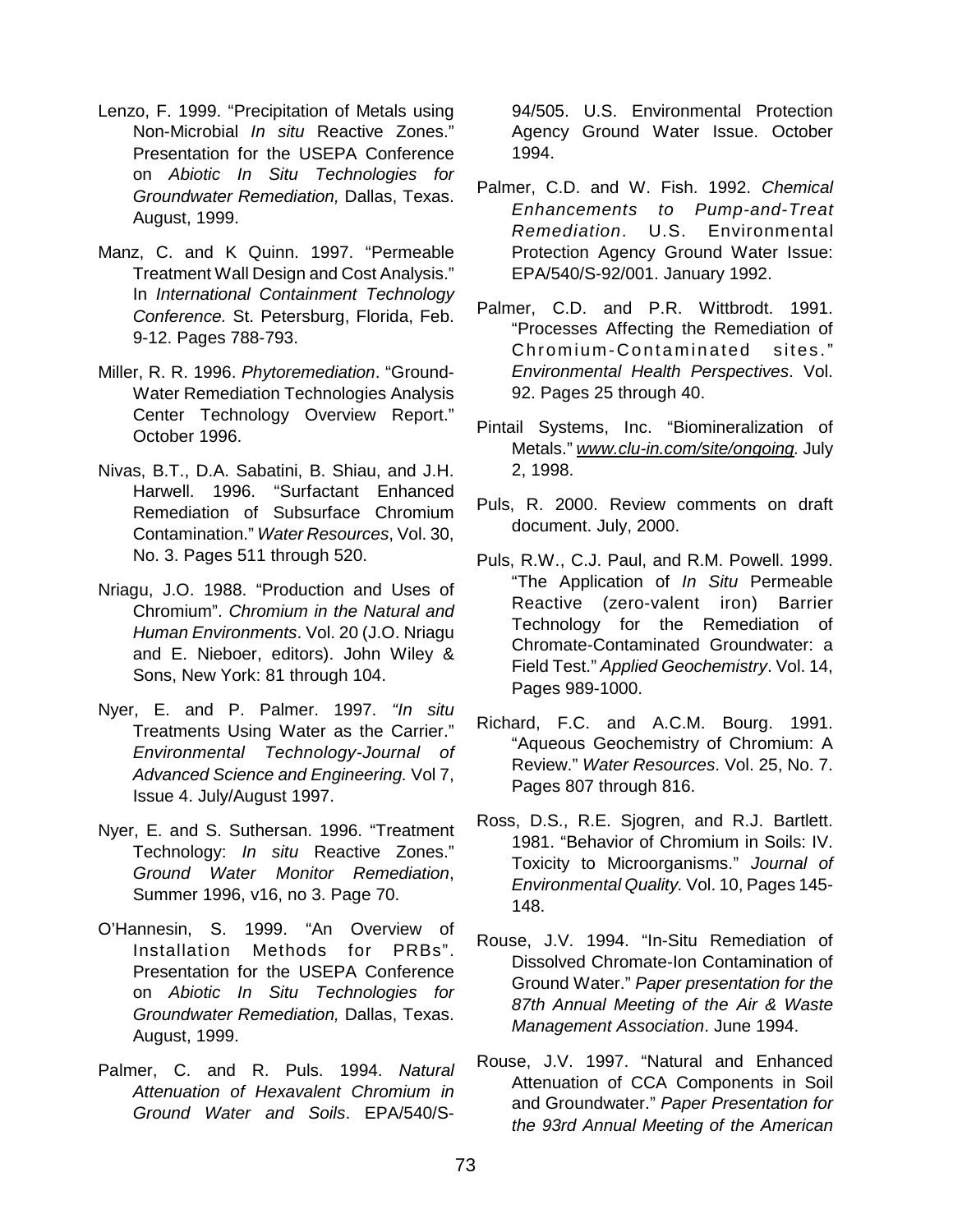Wood-Preservers' Association. April 27 through 29,1997.

- Rouse, J.V., and R.Z. Pyrih. 1990. "In-Place Cleanup of Heavy Metal Contamination of Soil and Ground Water at Wood Preservation Sites." Paper Presentation for the 86th Annual Meeting of the American Wood-Preservers' Association. April through May 1990.
- Rouse, J.V., M.C. Leahy, and R.A. Brown. 1996. "A Geochemical Way to Keep Metals at Bay." Environmental Engineering World. May through June 1996.
- Rouse, J.V. Personal communication with Jim Rouse of Montgomery Watson on August 23, 1999.
- Rouse, J., E Benker, M. Daud, and D. Lam. 1999. "In-Situ Remediation of Chromium Contaminated Soil and Ground Water." Proceedings, Contaminated Site Remediation: Challenges Posed by Urban and Industrial Contaminants. Conference in Freemantle, Western Australia, sponsored by Centre for Groundwater Studies, CSIRO Land and Water, March 21-25, 1999. Pages 623-631.
- Rouse, J.V. 1999a. Monitoring data and results. Draft Remediation System Progress Report, South Australia. February 24, 1999.
- Sabatini, D.A., R.C. Knox, E.E. Tucker, and R.W. Puls. 1997. Innovative Measures for Subsurface Chromium Remediation: Source Zone, Concentrated Plume, and Dilute Plume. U.S. Environmental Protection Agency, Environmental Research Brief. EPA/600/S-97/005. September 1997.
- Sacre, J. 1997. Treatment Walls: A Status Update. Ground-water Remediation Technologies Analysis Center. April 1997.
- SAIC (Science Applications International Corporation). 1998. "Fact Sheet:

Biomineral Barrier Technology." September 1998.

- Salt, D.E., et al. 1995. "Phytoremediation: A Novel Strategy for the Removal of Toxic Metals from the Environment Using Plants." Biotechnology: Volume 13, May. Pages 468 through 474.
- Schmelling, S. 1999. "Overview of Abiotic In Situ Groundwater Remediation Approaches". Presentation for the USEPA Conference on Abiotic In Situ Technologies for Groundwater Remediation, Dallas, Texas. August, 1999.
- Schnoor, J.L. 1997. "Phytoremediation." Ground-Water Remediation Technologies Analysis Center Technology Evaluation Report. October 1997.
- Steimle, R. 1997. "In Situ Flushing Team Meeting." Ground-Water Remediation Technologies Analysis Center Presentation. TP-97-04. May 1997.
- Stollenwerk, K. G. and D. B. Grove. 1985. "Adsorption and desorption of hexavalent chromium in an alluvial aquifer near Telluride, Colorado." Journal of Environmental Quality. Vol. 14, No. 1. Pages 150 through 155.
- Sturges, S.G., Jr., P. McBeth, and R.C. Pratt. 1992. "Performance of Soil Flushing and Groundwater Extraction at the United Chrome Superfund Site." Journal of Hazardous Materials, 29:59-78.
- Suthersan, S. 1997. Remediation Engineering: Design Concepts. Lewis Publishers, Boca Raton. 1997.
- Thomasser, R.M. 1999. Pilot study groundwater monitoring results. Monthly, Quarterly, and Annual Status Reports to the USEPA, Region IX, 1999.
- Thomasser, R.M. 2000a. Pilot study groundwater monitoring results. Quarterly Status Report to the USEPA, Region IX, July 14, 2000.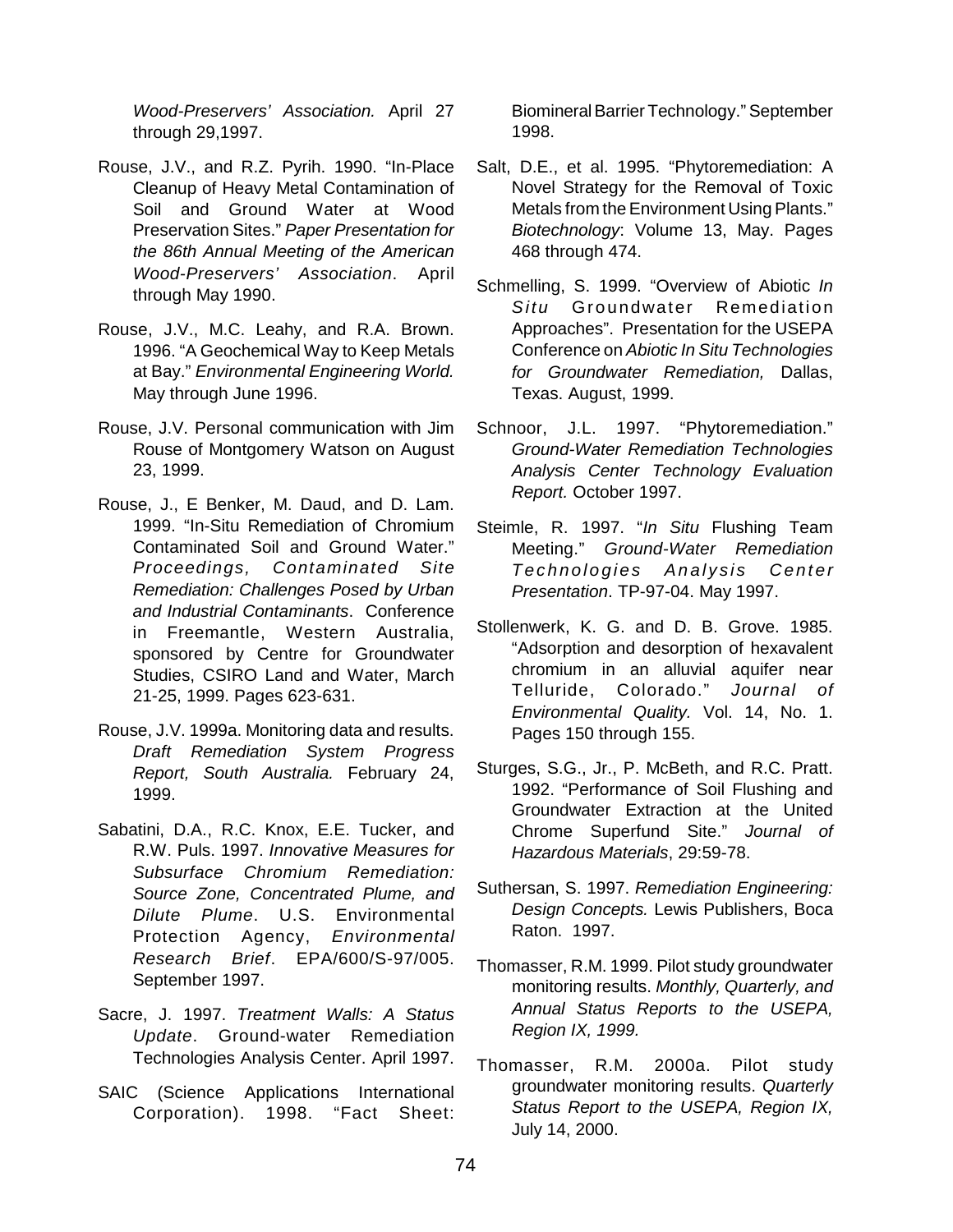- Thomasser, R.M. 2000b. Remedial program and monitoring results. Combined Fourth Quarter and Annual Report for 1999. January 15, 2000.
- Thomasser, R.M., and J.V. Rouse. 1999. "In Situ Remediation of Chromium Contamination of Soil and Ground Water". Paper presentation for the American Wood Preservers Association, May, 1999 Conference on Assessment and Remediation of Soil and Ground Water Contamination at Wood Treating Sites.
- Tremaine, J. 1999. "In Situ Remediation of Hexavalent Chromium in Groundwater: Practical Implementation." Presentation for the USEPA Conference on Abiotic In Situ Technologies for Groundwater Remediation, Dallas, Texas. August, 1999.
- U.S. Environmental Protection Agency. 1995. In Situ Remediation Technology Status Report: Electrokinetics. EPA 542-K-94-007. April 1995.
- U.S. Environmental Protection Agency. 1995a. In situ Remediation Technology Status Report: Treatment Walls. EPA 542-K-94- 004. April 1995.
- U.S. Environmental Protection Agency. 1996, Report: Recent Developments for In Situ Treatment of Metals-Contaminated Soils. U.S. Environmental Protection Agency, Office of Solid Waste and Emergency Response, draft.
- U.S. Environmental Protection Agency. 1996a. Superfund Innovative Technology Evaluation Program Technology Profiles, Ninth Edition. EPA/540/R-97/502. December 1996.
- U.S. Environmental Protection Agency. 1996b. Permeable Barriers Actions Team. EPA 542-F-96-010C. September 1996.
- U.S. Environmental Protection Agency. 1997. Technology Alternatives for the Remediation of Soils Contaminated with

As, Cd, Cr, Hg, and Pb. Engineering Bulletin. EPA/540/S-97/50. August 1997.

- U.S. Environmental Protection Agency. 1997a. Permeable Reactive Subsurface Barriers for the Interception and Remediation of Chlorinated Hydrocarbon and Chromium (VI) Plumes in Ground Water. U.S. EPA Remedial Technology Fact Sheet. EPA/600/F-97/008. July 1997.
- U.S. Environmental Protection Agency, 1997b. Electrokinetic Laboratory and Field Processes Applicable to Radioactive and Hazardous Mixed Waste in Soil and Groundwater. EPA/402/R-97/006. USEPA Office of Radiation and Indoor Air. July 1997.
- U.S. Environmental Protection Agency. 1997c. Treatment Technology Performance and Cost Data for Remediation of Wood Preserving Sites. EPA/625/R-97/009. October 1997.
- U.S. Environmental Protection Agency. 1997d. "Use of Monitored Natural Attenuation at Superfund, RCRA Corrective Action, and Underground Storage Tank Sites." Directive 9200.4-17. November 1997.
- U.S. Environmental Protection Agency. 1998. In Situ Electrokinetic Extraction System, Sandia National Laboratories. Technology Capsule. EPA/540/R-97/509a. December 1998.
- U.S. Environmental Protection Agency. 1999. Field Applications of In Situ Remediation Technologies: Permeable Reactive Barriers. EPA 542-R-99-002. June 1999.
- U.S. Environmental Protection Agency. 1999a. An In Situ Permeable Reactive Barrier for the Treatment of Hexavalent Chromium and Trichloroethylene in Ground Water: Volume 1 Design and Installation. EPA/600/R-99/095a. September 1999.
- U.S. Environmental Protection Agency. 1999b. An In Situ Permeable Reactive Barrier for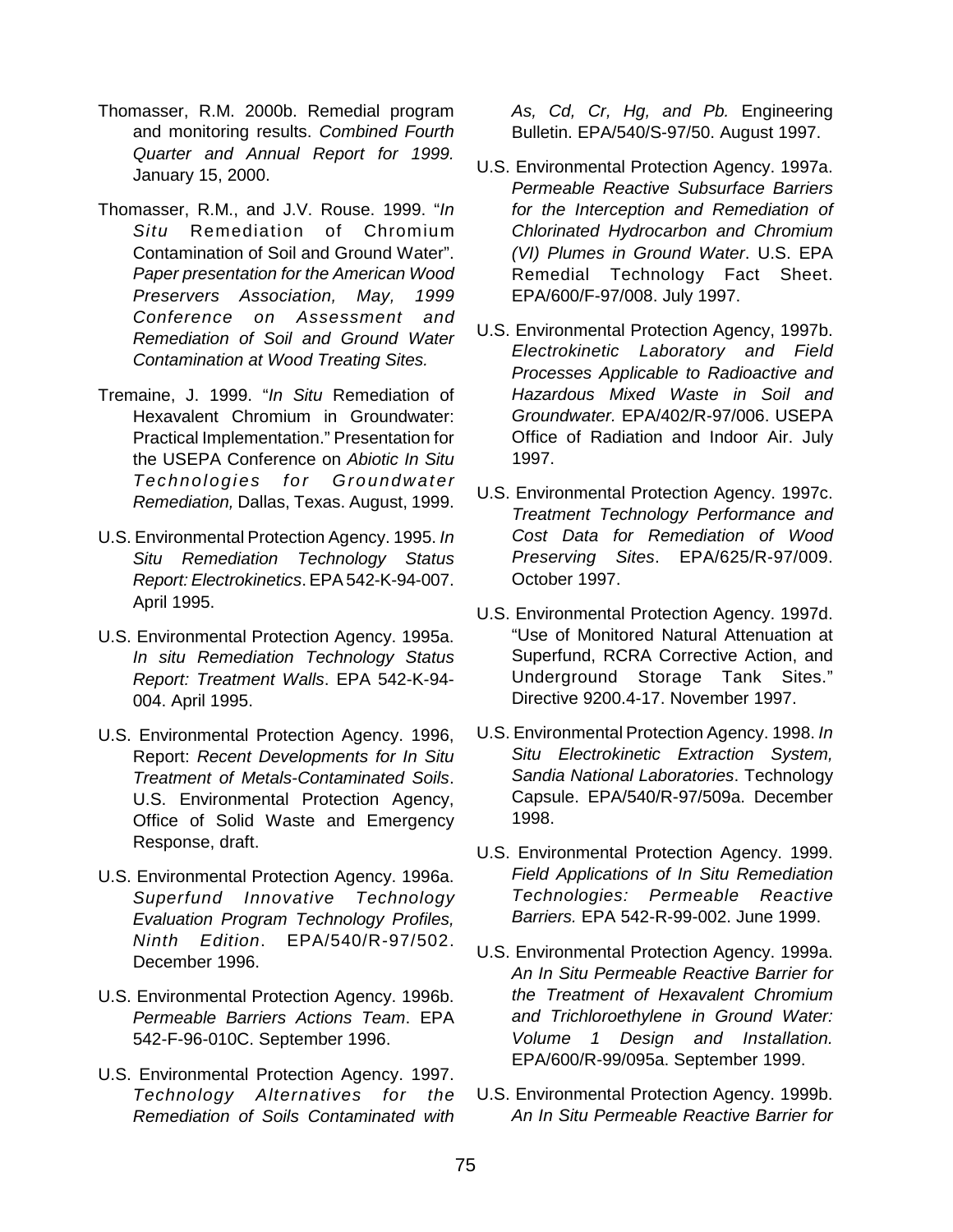the Treatment of Hexavalent Chromium and Trichloroethylene in Ground Water: Volume 2 Performance Monitoring. EPA/600/R-99/095b. September 1999.

- U.S. Environmental Protection Agency. 1999c. An In Situ Permeable Reactive Barrier for the Treatment of Hexavalent Chromium and Trichloroethylene in Ground Water: Volume 3 Multicomponent Reactive Transport Modeling. EPA/600/R-99/095c. September 1999.
- Van Cauwenberghe, L., 1997. Electrokinetics. Technology Overview Report, Ground-Water Remediation Technologies Analysis Center. July 1997.
- Vance, D. 1997. "Reactive Barriers to Treat Areas Adjacent to Source Zone." Environmental Technology-Journal of Advanced Science and Technology. Vol 7, Issue 4. July/August 1997.
- Vidic, R. and F. Pohland. 1996. Treatment Walls. Ground-water Remediation Technologies Analysis Center. October 1996.
- Walker, W. 1999. "Chromium Reduction/Fixation at the Townsend Saw Chain Site." Presentation for the USEPA Conference on Abiotic In Situ Technologies for Groundwater Remediation, Dallas, Texas. August, 1999.
- Williams, M.D., V.R. Vermeul, J.E. Szecsody, J.S. Fruchter and C.R. Cole. 1998. 100-D Area In Situ Redox Treatability Test for Chromate - Contaminated Groundwater FY 1998 Year-End Report. Subsurface Contaminant Focus Area, Office of Technology Development, U.S. Department of Energy, Washington. D.C. PNNL-12153.
- Yin, Yujun and H.E. Allen. 1999. In Situ Chemical Treatment. Technology Evaluation Report TE-99-01 prepared for the Ground-W ater Remediation Technologies Analysis Center. July, 1999.
- Zachara, J. M., C.E. Cowen, R.L. Schmidt, and C.C. Ainsworth. 1988. "Chromate Adsorption by Kaolinite." Clays and Clay Minerals. Vol. 36, No. 4. Pages 317 through 326.
- Zachara, J.M., C.C. Ainsworth, C.E. Cowan, and C.T. Resch. 1989. "Adsorption of Chromate by Subsurface Soil Horizons." Soil Science Society American Journal. Vol. 53, Pages 418-428. March-April 1989.
- Zhaohui, L., H.K. Jones, R.S. Bowman, and R. Helferich. 1999. "Enhanced Reduction of Chromate and PCE by Pelletized Surfactant-Modified Zeolite/Zerovalent Iron." Environmental Science and Technology, Vol. 33, No. 23. Pages 4326- 4330.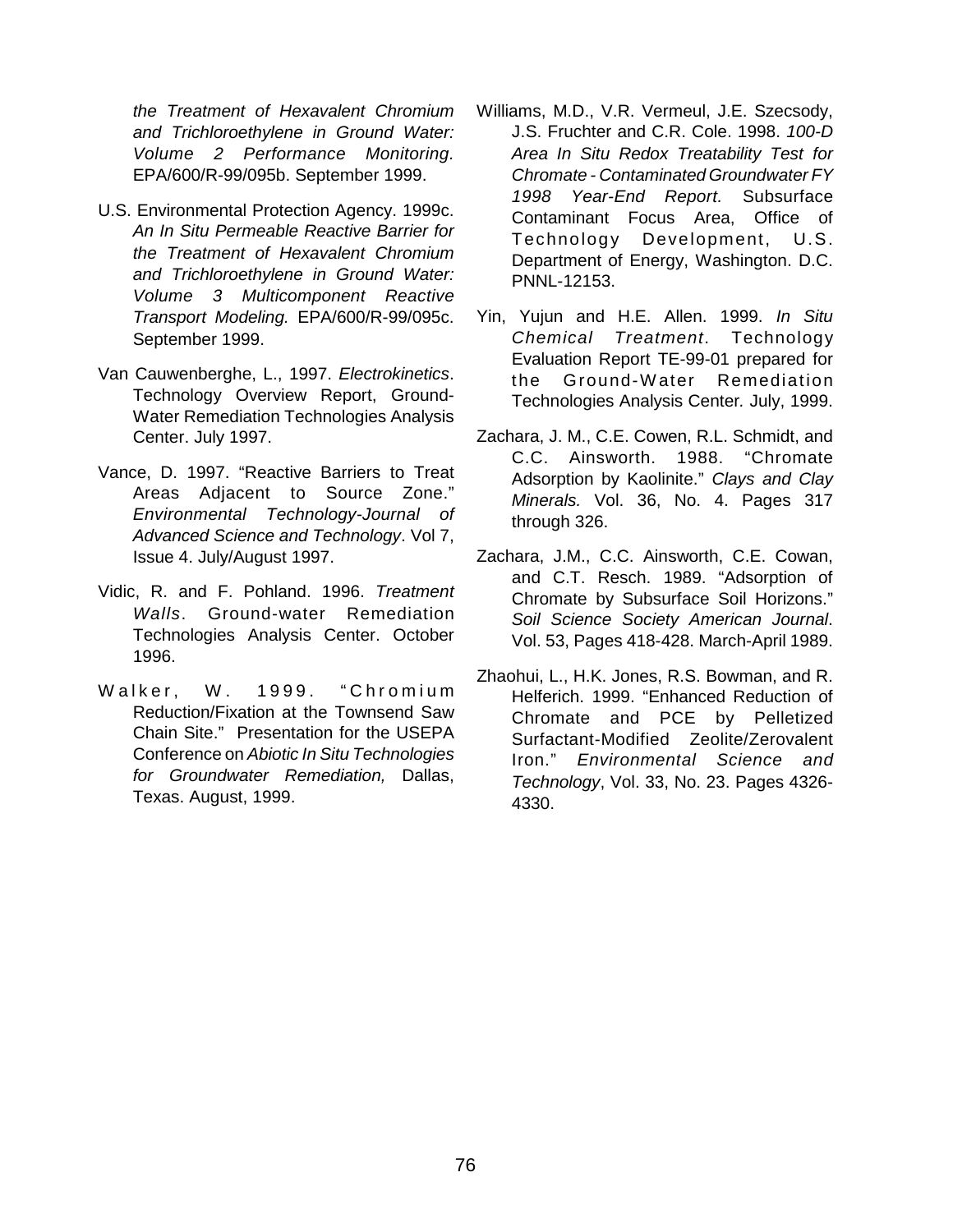# **APPENDIX A**

# **SOURCES OF ADDITIONAL INFORMATION**

**This section lists sources that may be useful to the reader to locate additional information about in situ chromium contamination and remediation technologies. Many of these sources, but not all of them, were referred to during the preparation of this guide. Some of these sources may only address organic forms of site contamination.** 

**COMPLETED NORTH AMERICAN INNOVATIVE REMEDIATION TECHNOLOGY DEMONSTRATION PROJECTS.** 

#### **UNITED STATES ENVIRONMENTAL PROTECTION AGENCY. EPA 542-B-96-002. AUGUST 12, 1996**

Analyzes and summarizes information for close to 300 completed demonstration soil and groundwater remediation projects, including those performed, co-sponsored, or funded through programs developed by EPA, U.S. military services, DOE, Canadian government, and States of California and New Jersey. Information includes contaminants treated, technology type, media, vendor, project sponsor, reports available, and contacts.

#### **ALTERNATIVE TREATMENT TECHNOLOGIES INFORMATION CENTER (ATTIC)**

(703) 908-2138

WWW.EPA.GOV/ATTIC

Provides access to a collection of hazardous waste databases. Information includes hazardous waste abstracts, news bulletins, conference information, and a message board. Remediation technology information is catalogued by contaminant.

#### **CLEANUP INFORMATION (CLU-IN) BULLETIN BOARD**

(301) 598-8366

WWW.EPA.GOV/CLUIN

Database with current groundwater remediation technology information. Information includes bulletins, message and on-file exchange, and on-line databases and directories. Downloadable documents, abstracts, etc.

#### **VENDOR INFORMATION SYSTEM FOR INNOVATIVE TREATMENT TECHNOLOGIES (VISITT)**

(800) 245-4505

WWW.PRCEMI.COM/VISITT

Contains current information about the availability, performance, and cost of innovative technologies to remediate hazardous waste sites.

#### **WATERLOO HOME PAGE**

<HTTP://DARCY.UWATERLOO.CA/HOME.HTML>

Only a scaled down version is available now.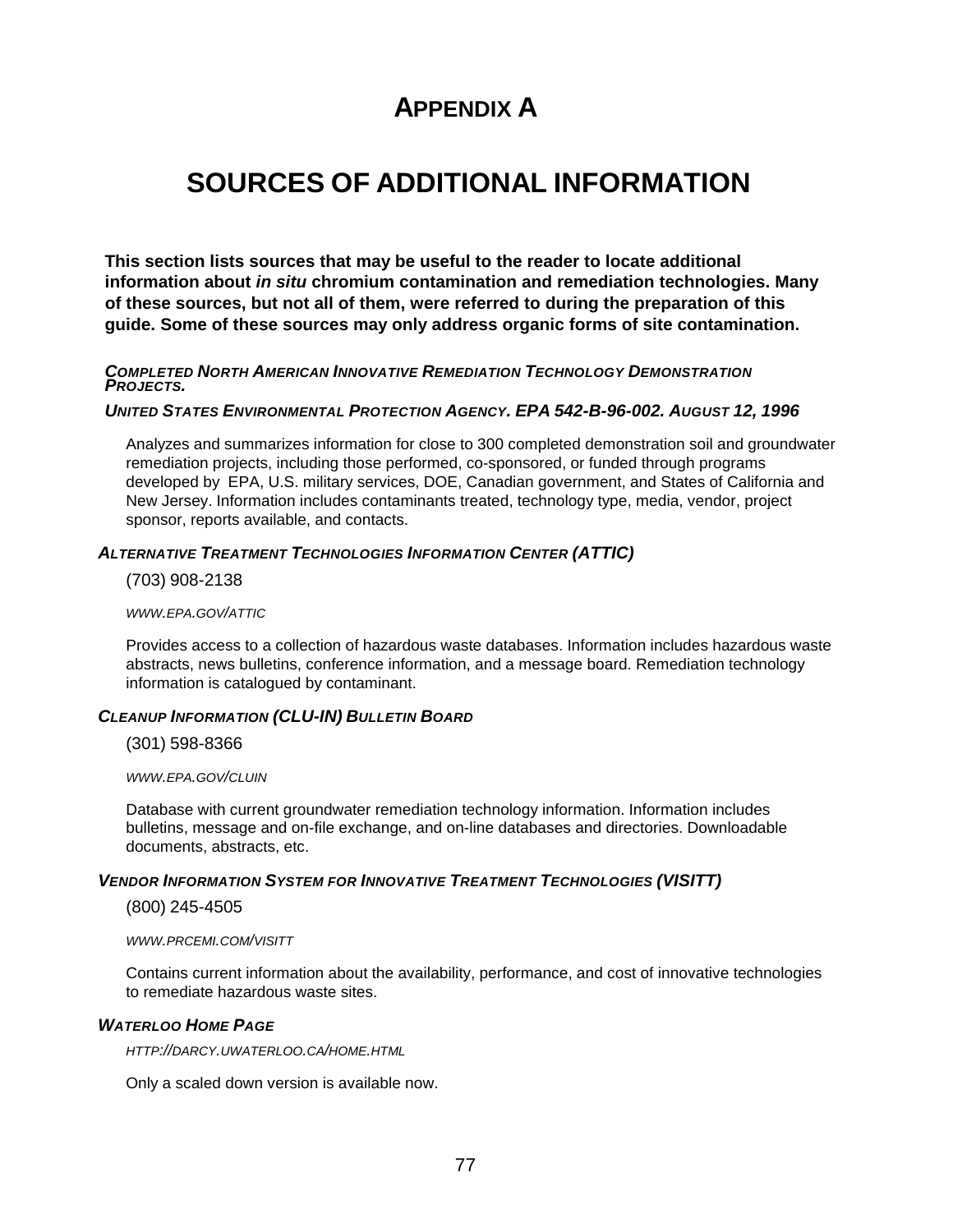#### **REMEDIATION TECHNOLOGIES DEVELOPMENT FORUM (RTDF)**

<HTTP://WWW.RTDF.ORG>

Contains information on the Bioremediation Consortium, Lasagna Partnership, INERT Soil-Metals Action Team, Phytoremediation of Organics Action Team, Permeable Reactive Barriers Action Team, In situ Flushing Action Team, and the Sediments Remediation Action Team.

#### **GROUND-WATER REMEDIATION TECHNOLOGIES ANALYSIS CENTER**

<HTTP://WWW.GWRTAC.ORG>

A national environmental technology transfer center that provides information on the use of innovative technologies to clean-up contaminated groundwater.

#### **SUPERFUND INNOVATIVE TECHNOLOGY EVALUATION (SITE) PROGRAM**

<HTTP://WWW.EPA.GOV/ORD/SITE>

Contains information on innovative remediation technologies which includes technology profiles, program highlights, technical documents, and project status.

#### **REMEDIATION AND RESTORATION AT UCLA'S CENTER FOR CLEAN TECHNOLOGY**

<HTTP://CCT.SEAS.UCLA.EDU/CCT.RR.HTML>

Involves research and development in Transport and Transformation Technology, Simulation and Management Models, and Risk Assessment and Risk Management Frameworks. Site information includes brief descriptions of current research.

#### **LAWRENCE LIVERMORE NATIONAL LABORATORY – ENVIRONMENTAL TECHNOLOGIES PROGRAM**

<HTTP://WWW-EP.ES.LLNL.GOV/WWW-EP/AET.HTML>

Fundamental and applied research on environmental topics including remediation technologies. Remediation focus areas include (1) in situ thermal remediation, including Dynamic Underground Stripping and in situ electrical heating methods, and (2) in situ bioremediation, including an in situ Microbial Filter method. Information provided about these technologies include descriptions of concepts and processes, field test results, and points of contact. Science and technology articles, including remediation issues, available on-line.

#### **PACIFIC NORTHWEST NATIONAL LABORATORY (PNNL) TECHNOLOGY ABSTRACTS**

<HTTP://W3.PNL.GOV:2080/TRANSFER/T2HOME.HTML>

On-line technology briefs and fliers about technologies available for licensing from PNNL. Technologies include in situ bioremediation, in situ vitrification. Remedial Action Assessment Software (RAAS), and in situ corona.

#### **PACIFIC NORTHWEST LABORATORIES PROTECH (PROSPECTIVE TECHNOLOGIES) ONLINE**

<HTTP://GII-AWARDS.COM/NICAMPGN/244A.HTML>

ProTech is a graphical communication application used by DOE's Office of Technology Development to describe information on over 150 innovative environmental technologies being developed and demonstrated at DOE sites. Information provided includes technical summaries of ongoing or planned site characterization and remediation technology applications at DOE facilities.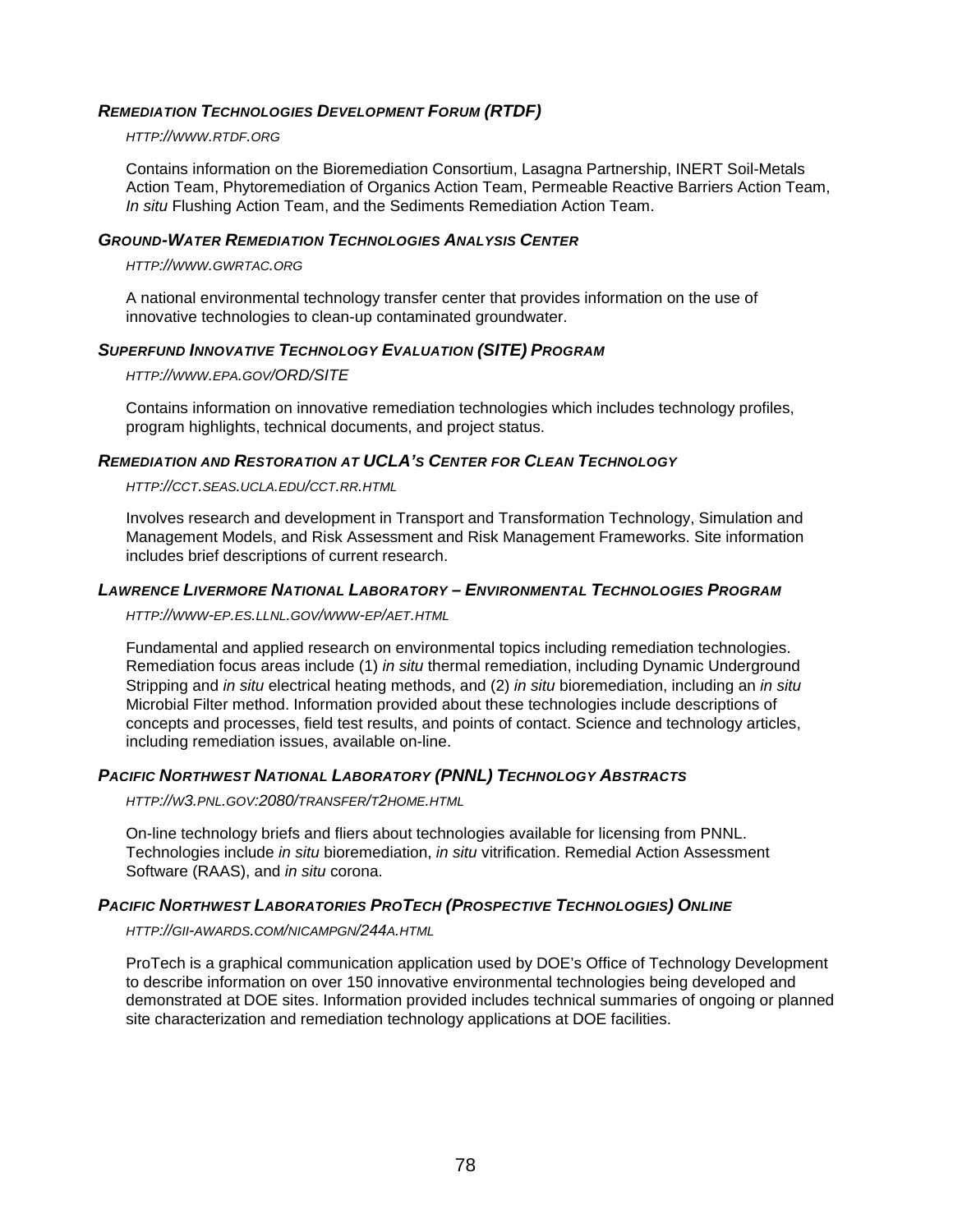#### **USEPA ROBERT S. KERR ENVIRONMENTAL RESEARCH LABORATORY, NOW KNOWN AS SUBSURFACE PROTECTION REMEDIATION DIVISION (SPRD)**

<HTTP://WWW.EPA.GOV/ADA/KERRLAB.HTML>

Bibliography with abstracts of scientific and technical publications developed by and through the SPRD relating to groundwater protection, fate and transport, and remediation. Information packets on bioremediation and other related topics are also available. Houses the Center for Subsurface Modeling Support (CSMoS), which provides free groundwater modeling software and services.

#### **USDOE OFFICE OF ENVIRONMENTAL MANAGEMENT**

#### <HTTP://WWW.EM.DOE.GOV>

Information about DOE's technology needs in the areas of characterization, storage, and disposal of hazardous radioactive wastes. Information on technology at DOE sites. Directory of technologies and points of contacts relating to sites and technologies.

#### **CANADIAN CENTER FOR INLAND WATERS GROUNDWATER REMEDIATION PROJECT**

#### <HTTP://GWRP.CCIW.CA/GWRP>

Bibliography and abstracts of recent publications, covering groundwater remediation and related topics. Groundwater modeling and analysis software is also available.

#### **GLOBAL NETWORK FOR ENVIRONMENTAL TECHNOLOGIES**

#### <HTTP://WWW.GNET.ORG>

Contains extensive information under the "Technology Center" subsite.

#### **NATIONAL HYDROLOGY RESEARCH INSTITUTE (NHRI) ENVIRONMENT CANADA**

<HTTP://GWRP.CCIW.CA/NHRI/NHRIGW.HTML>

Investigation of natural processes in subsurface environments and development of remedial techniques for cleanup and containment of toxic contaminants. Research briefs include topics such as the effects of microbial biofilms on organic contaminants and *in situ* barriers for groundwater remediation and containment.

#### **GROUNDWATER AND SITE REMEDIATION CSIRO-AUSTRALIA, INCLUDING CENTER FOR GROUNDWATER STUDIES**

#### <HTTP://WWW.DWR.CSIRO.AU>

Brief description of current research and a bibliographic listing of publications (1985-1996) on topics such as natural BTEX biodegredation, enhanced bioremediation, trichloroethylene, munitions, aquifer bioclogging, and others.

#### **HAZARDOUS SUBSTANCE RESEARCH CENTER**

<HTTP://WWW.GTRI.GATECH.EDU/HSRC>

Research projects involve finding innovative technologies to remediate hazardous organic contaminants. Research topics include in situ bioremediation, surfactants, and bioventing. Also contains an accessible site and infrastructure for filed projects. Includes research project abstracts, research briefs, points of contact, and other publications.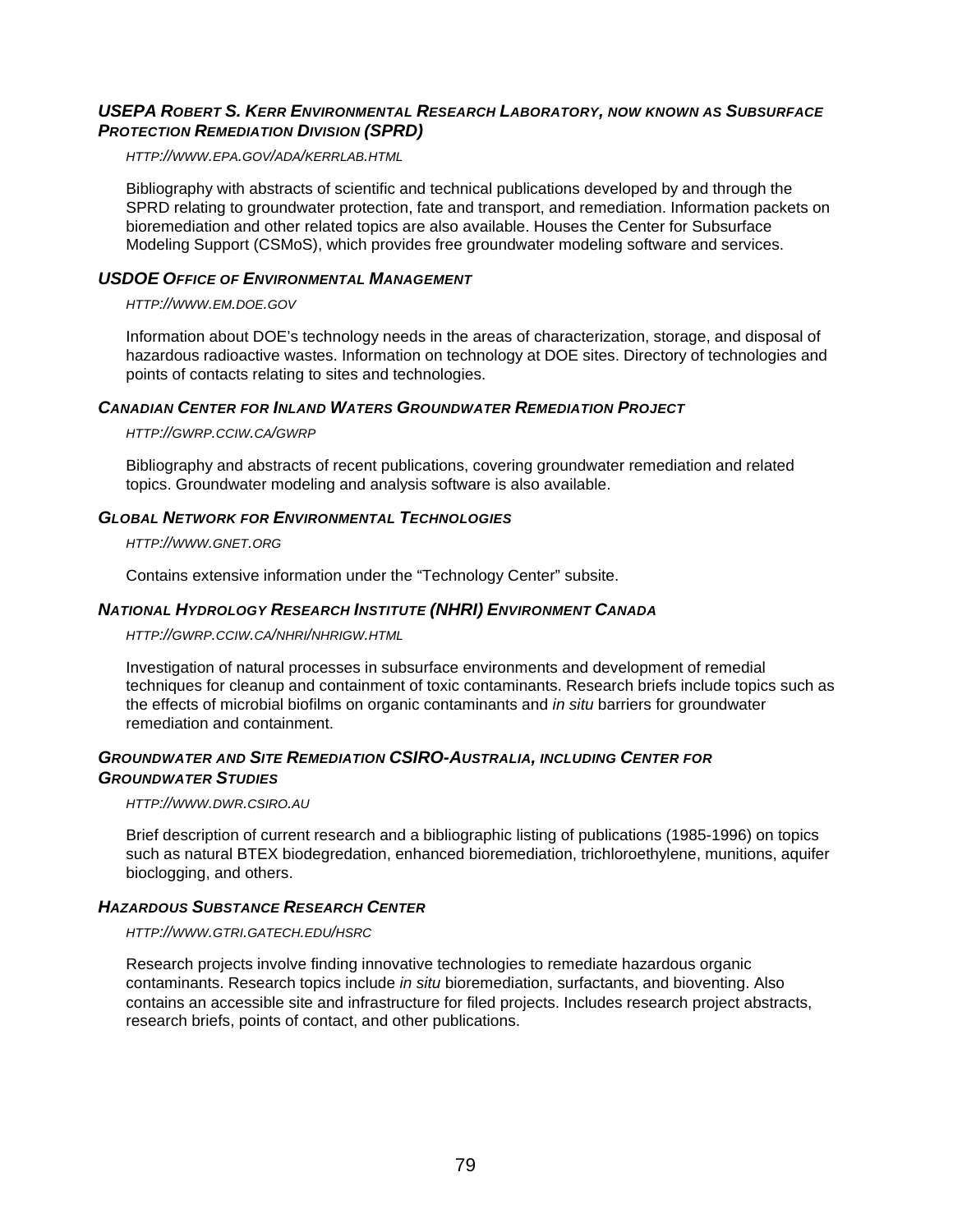#### **UNIVERSITY OF IDAHO CENTER FOR HAZARDOUS WASTE REMEDIATION RESEARCH**

<HTTP://UIDAHO.EDU/~CRAWFORD/CENTER2.HTML>

Focuses on the characterization of contaminated sites and the development and field application of novel technologies for hazardous waste remediation. Remediation technologies addressed include bioremediation and geochemical remediation. Site includes a bibliography of representatives.

#### **STANFORD HYDROGEOLOGY RESEARCH GROUP**

<HTTP://PANGEA.STANFORD.EDU/HYDRO/HYDRO.HTML>

Current research topics include in-Well Vapor Stripping, Optimal Remedial Design, and Aquifer Heterogenicity. Information about these topics includes research abstracts and references.

#### **WATERNET**

<HTTP://WATERNET.COM>

Articles from Water Technology and International Ground Water Technology journals, including remediation and related topics.

#### **CENTER FOR GROUNDWATER RESEARCH (CGR) OREGON GRADUATE INSTITUTE OF SCIENCE AND TECHNOLOGY (OGI)**

[HTTP://WWW.ESE.OGI\\_DOCS/CGR.HTML](HTTP://WWW.ESE.OGI_DOCS/CGR.HTML) 

Provides brief descriptions and points of contact for research activities being conducted at OGI, including "Research on Contaminant Remediation with Zero-Valent Iron Metal."

#### **NATIONAL INSTITUTE OF ENVIRONMENTAL HEALTH SCIENCES SUPERFUND BASIC RESEARCH PROGRAM (SBRP)**

<HTTP://NIEHS.NIH.GOV/SBRP/HOME.HTML>

Presents brief highlights of their research activities, at universities across the country, in areas including remediation and bioremediation.

#### **BERKELEY ENVIRONMENTAL RESTORATION CENTER**

<HTTP://BERC3.ME.BERKELEY.EDU>

Includes abstracts of student research in the areas of remediation and fate and transport.

#### **THE CENTER FOR ENVIRONMENTAL BIOTECHNOLOGY (CEB)**

<HTTP://WWW.RA.UTK.EDU>

Information includes a list and brief descriptions of current research projects, and contacts for further information.

#### **USEPA OFFICE OF RESEARCH AND DEVELOPMENT**

Bulletin Board Service (513) 569-7610

Provides a bibliography of over 19,000 documents and a message board.

#### **CENTER FOR ENVIRONMENTAL RESEARCH INFORMATION (CERI) – TECHNOLOGY TRANSFER**

WWW.EPA.GOV/TTBNRMRL

Provides information and documents concerning the latest developments for environmental technologies and problems including monitoring, treatment, and other research.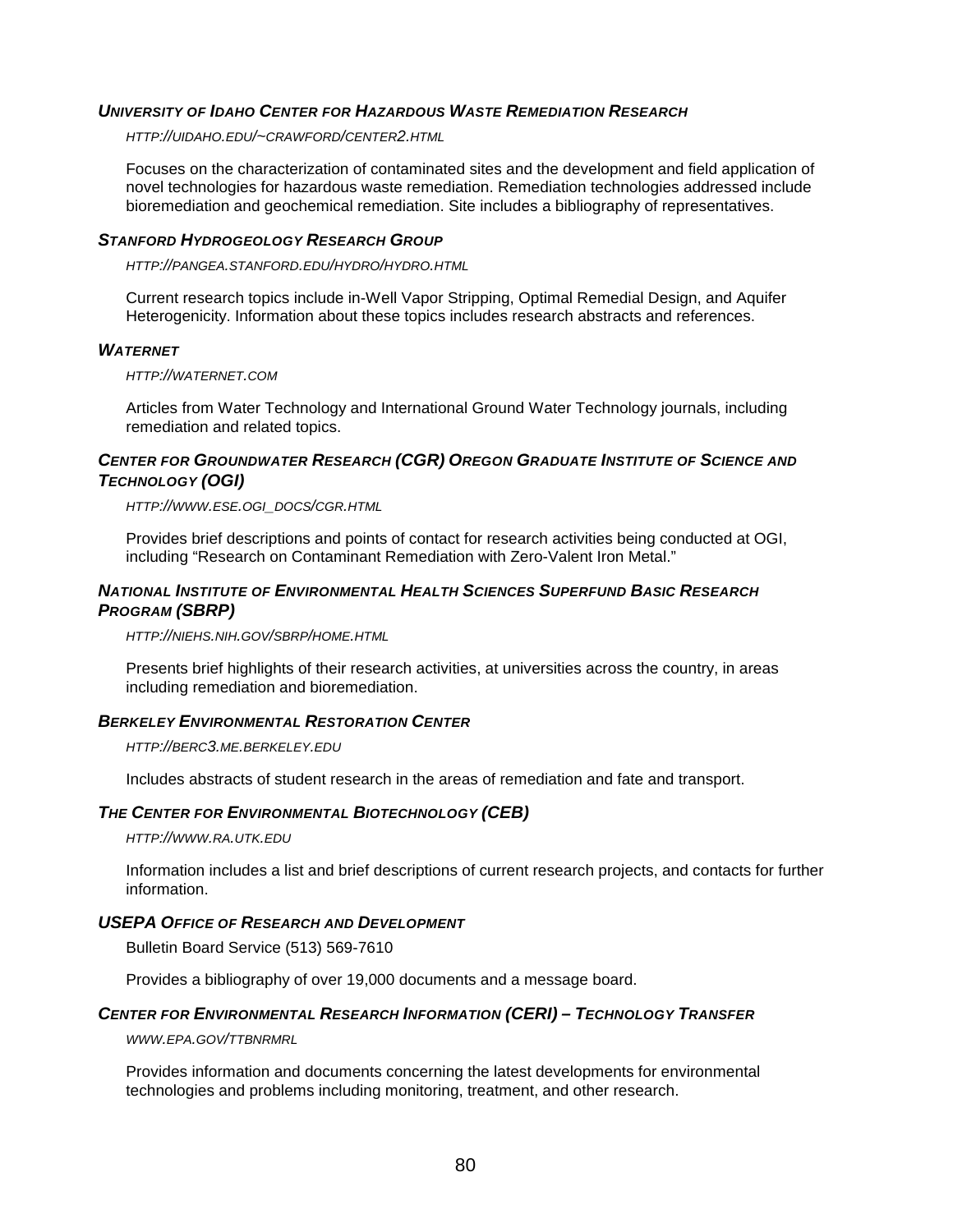#### **DIALOG DATABASE**

(800) 3-DIALOG

Contains files relevant to hazardous waste including Enviroline, CA Search, Pollution Astracts, Compendex, Energy Science and Technology, National Technical Information Service (NTIS), etc. NTIS Database contains abstracts of government-sponsored research, development, and engineering analysis prepared by approximately 250 Federal agencies and some state and local governments.

#### **SOIL AND GROUNDWATER MAGAZINE (FORMERLY SOILS MAGAZINE)**

#### <HTTP://WWW.GVI.NET>

Current and back issues containing relatively brief articles on remediation and related topics.

#### **NATURAL ATTENUATION: CERCLA, RBCA'S, AND THE FUTURE OF ENVIRONMENTAL REMEDIATION**

PATRICK V. BRADY, MICHAEL V., BRADY, DAVID J. BORNS. LEWIS PUBLISHERS, 1998

Book analyzes the historical evolution and current direction of environmental remediation in the United States and outlines why there is now and will be an increasing reliance on natural attenuation of hazardous substance toxicity in the coming years.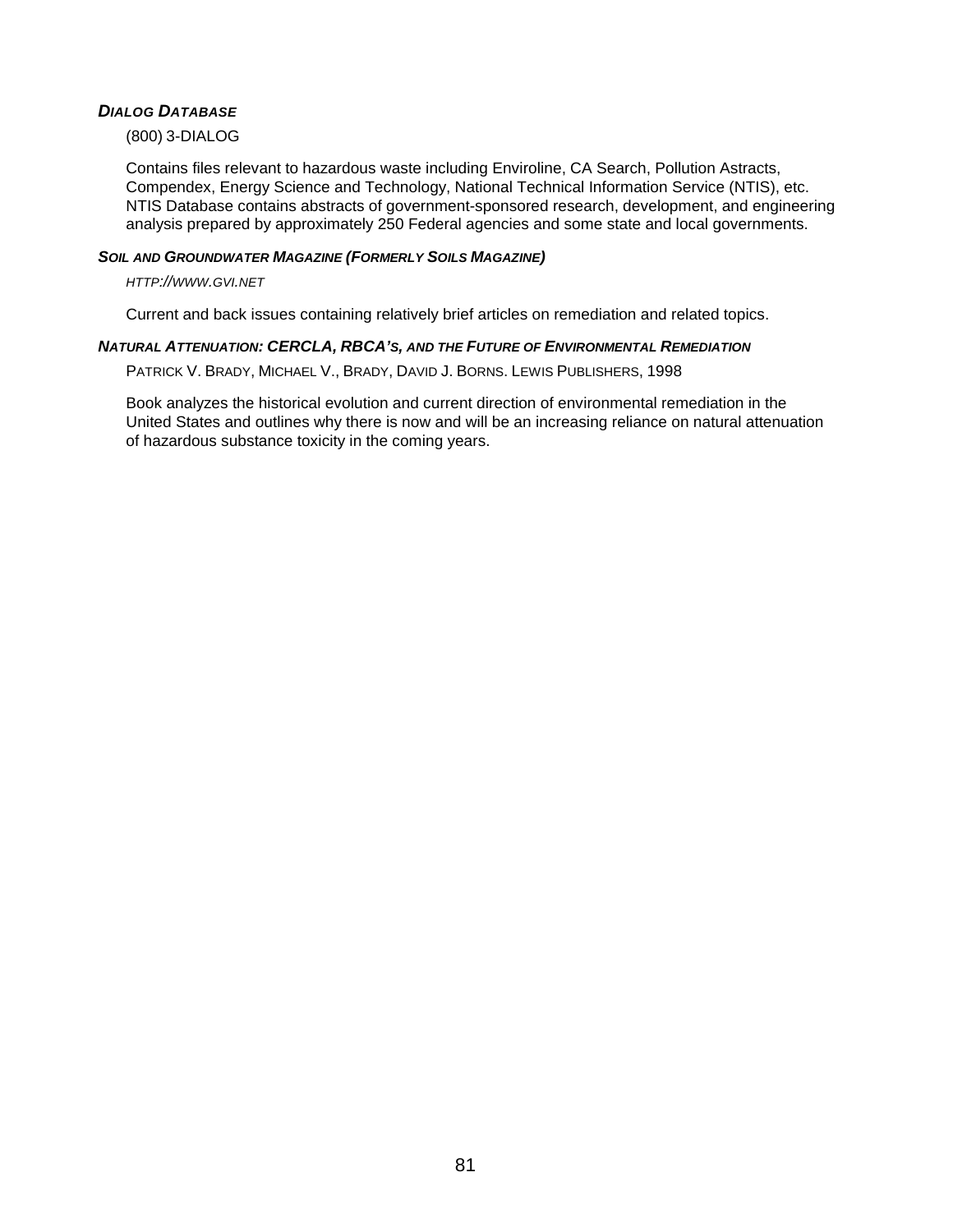# **APPENDIX B**

# **TECHNOLOGY AND VENDOR CONTACT INFORMATION**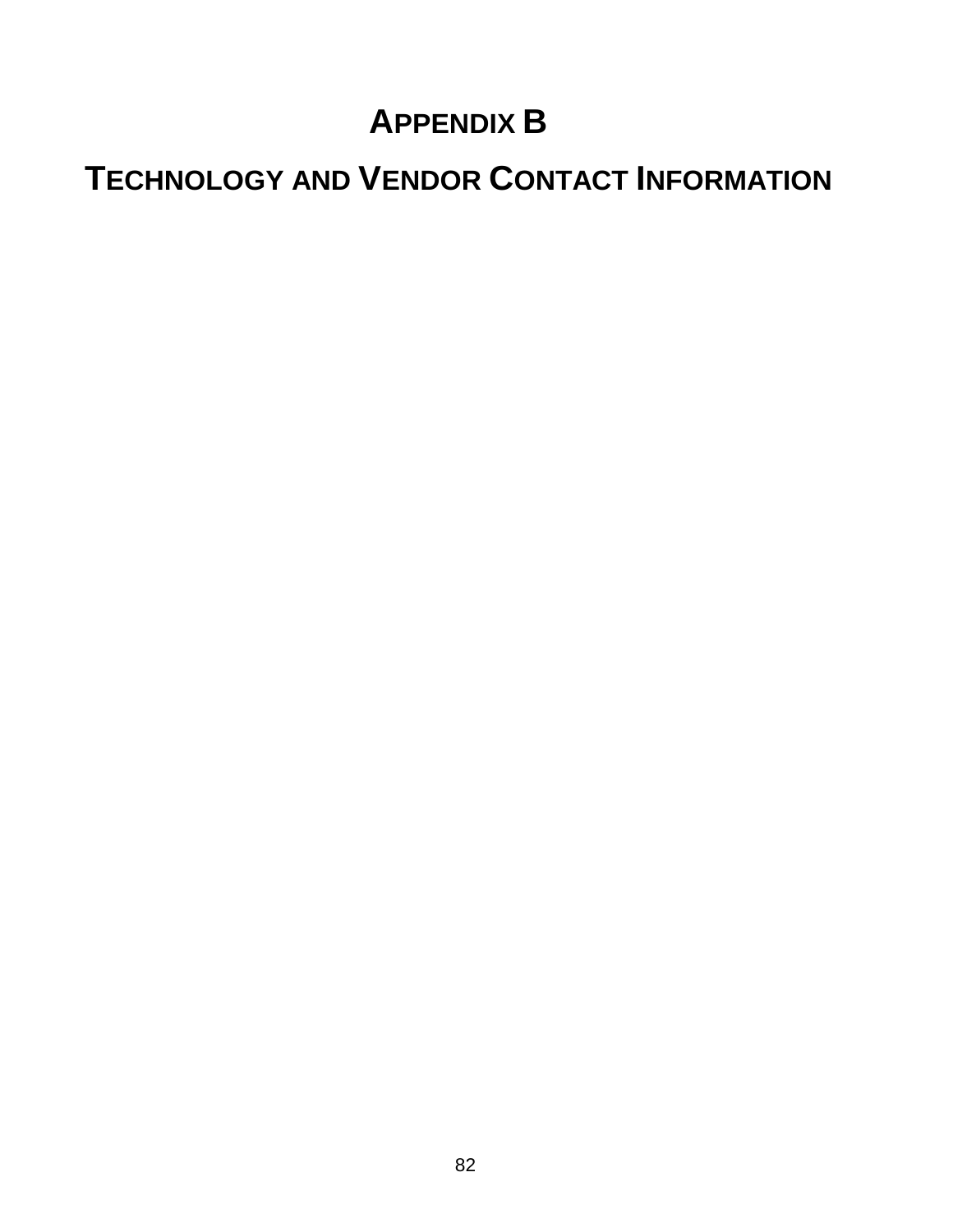## **TECHNOLOGY AND VENDOR CONTACT INFORMATION**

| <b>Technology/Vendor</b>                            | <b>Contact</b><br><b>Person</b>              | <b>Address</b>                                                                                                                                    |                                                                                                      |
|-----------------------------------------------------|----------------------------------------------|---------------------------------------------------------------------------------------------------------------------------------------------------|------------------------------------------------------------------------------------------------------|
| Geochemical<br>Fixation/Montgomery<br>Watson        | Jim Rouse                                    | 370 Interlocken Blvd.<br>Suite 300<br>Broomfield, CO 80021                                                                                        | 303-410-4029<br>Jim.V.Rouse@mw.com                                                                   |
| <b>Geochemical Fixation</b>                         | Ralph Howard,<br><b>RPM</b>                  | EPA Region IV<br><b>Atlanta Federal Center</b><br>100 Alabama Street, S.W.<br>Atlanta, Georgia 30303                                              | 404-562-8829<br>howard.ralph@epa.gov                                                                 |
| <b>PRBs</b>                                         | Dr. Robert Puls                              | <b>EPA</b><br>Subsurface Protection and<br><b>Remediation Division</b><br>National Risk Management<br><b>Research Laboratory</b><br>Ada, OK 74820 | 580-436-8543<br>puls.robert@epa.gov                                                                  |
| PRBs/Waterloo Centre<br>for Groundwater<br>Research | Dr. David Blowes<br>or Dr. Robert<br>Gillham | Department of Earth<br><b>Sciences</b><br>University of Waterloo<br>Ontario, N2L 3G1, Canada                                                      | 519-888-4878<br>blowes@sciborg.uwaterlo<br>o.ca<br>519-888-4658<br>rwgillha@sciborg.uwaterlo<br>o.ca |
| PRBs/ISRM                                           | Dr. John<br>Fruchter                         | <b>Battelle Pacific NW Lab</b><br>PO Box 999<br>Richland, WA 99352                                                                                | 509-376-3937<br>john.fruchter@pnl.gov                                                                |
| PRBs/Zeolite & ZVI                                  | Dr. Robert<br>Bowman                         | Dept. Of Earth and<br><b>Environmental Science</b><br>New Mexico Tech<br>801 Leroy Place<br>Socorro, NM 87801                                     | 505-835-5992<br>bowman@nmt.edu                                                                       |
| PRBs/Cercona of<br>America, Inc.                    | <b>Richard Helferich</b><br>President        | 5911 Wolf Creek Pike<br>Dayton, OH 45426                                                                                                          | 937-854-9860<br>rhelferich@coax.net                                                                  |
| Reactive<br>Zones/Arcadis<br>Geraghty & Miller      | Dr. Suthan<br>Sutherson or<br>Frank Lenzo    | 3000 Cabot Blvd. West<br>Suite 300<br>Langhorne, PA 19047                                                                                         | 215-752-6840<br>ssuthers@gmgw.com<br>flenzo@gmgw.com                                                 |
| Biomineralization/<br>Pintail Systems, Inc.         | Leslie Thompson                              | 11801 E. 33rd Avenue<br>Suite C<br>Aurora, CO 80010                                                                                               | 303-367-8443                                                                                         |
| Soil Flushing &<br><b>Chromium Extraction</b>       | Dr. David<br>Sabatini                        | Institute for Applied<br><b>Surfactant Research</b><br>University of Oklahoma<br>Norman, OK 73019                                                 | 405-325-4273<br>sabatini@mailhost.ecn.uo<br>knor.edu                                                 |